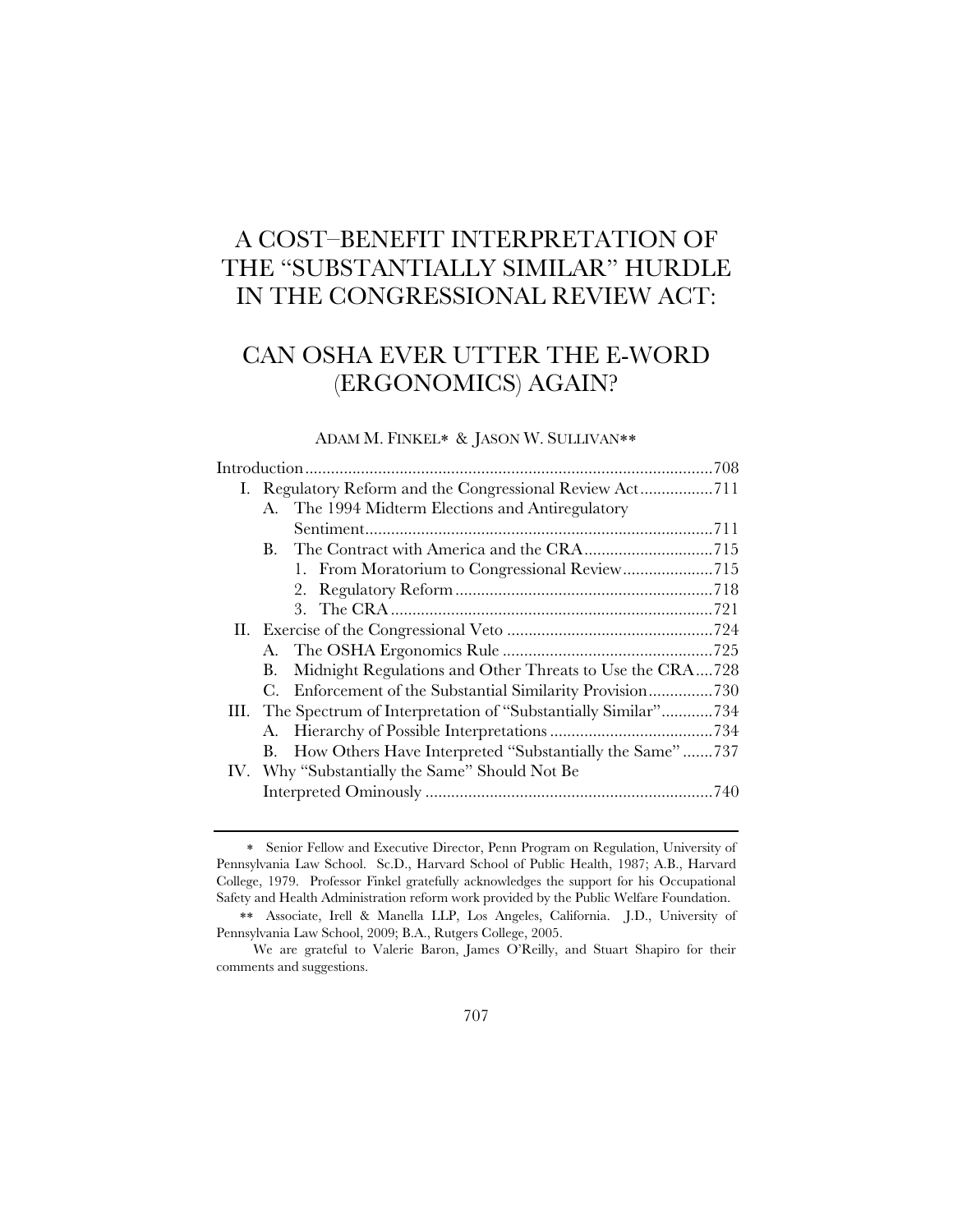708 *ADMINISTRATIVE LAW REVIEW* [63:4

|     |             | 2.                                                         |  |
|-----|-------------|------------------------------------------------------------|--|
|     |             | 3.                                                         |  |
|     |             | Ergonomics Floor Debate—Substantive Clues 748<br>4.        |  |
|     |             | 5.                                                         |  |
|     | В.          |                                                            |  |
|     | $C_{\cdot}$ |                                                            |  |
|     |             | $1_{-}$                                                    |  |
|     |             |                                                            |  |
|     |             |                                                            |  |
|     | D.          |                                                            |  |
|     |             | 1. Reluctance to Amend Congress's Delegation               |  |
|     |             |                                                            |  |
|     |             | A Cost-Benefit Justification for Rarely Invoking the<br>2. |  |
|     |             |                                                            |  |
|     |             | V. What Does "Substantially the Same" Really Mean?761      |  |
| VI. |             | Practical Implications for OSHA of a Cost-Benefit          |  |
|     |             |                                                            |  |
|     | $A_{\cdot}$ | Preconditions for a Sensible Discussion About the          |  |
|     |             |                                                            |  |
|     | Β.          | Specific Suggestions for Worthwhile Revisions to the       |  |
|     |             |                                                            |  |
|     |             |                                                            |  |
|     |             |                                                            |  |
|     |             |                                                            |  |

## **INTRODUCTION**

Congress has always had the power to overturn a specific regulation promulgated by an executive branch agency and, as the author of the underlying statutes under which the agencies regulate, has also always been able to amend those statutes so as to thwart entire lines of regulatory activity before they begin. But in 1996, Congress carved out for itself a shortcut path to regulatory oversight with the passage of the Congressional Review Act  $(CRA)$ ,<sup>1</sup> and can now veto a regulation by passing a joint resolution rather than by passing a law.2 There is no question that Congress can now kill a regulation with relative ease, although it has only exercised that ability once in the fifteen years since the passage of the

<sup>1.</sup> Congressional Review Act of 1996, Pub. L. No. 104-121, tit. II, subtit. E, 110 Stat. 868–74 (codified as amended at 5 U.S.C. §§ 801–808 (2006)).

<sup>2</sup>*. See* 5 U.S.C. §§ 801–802 (2006).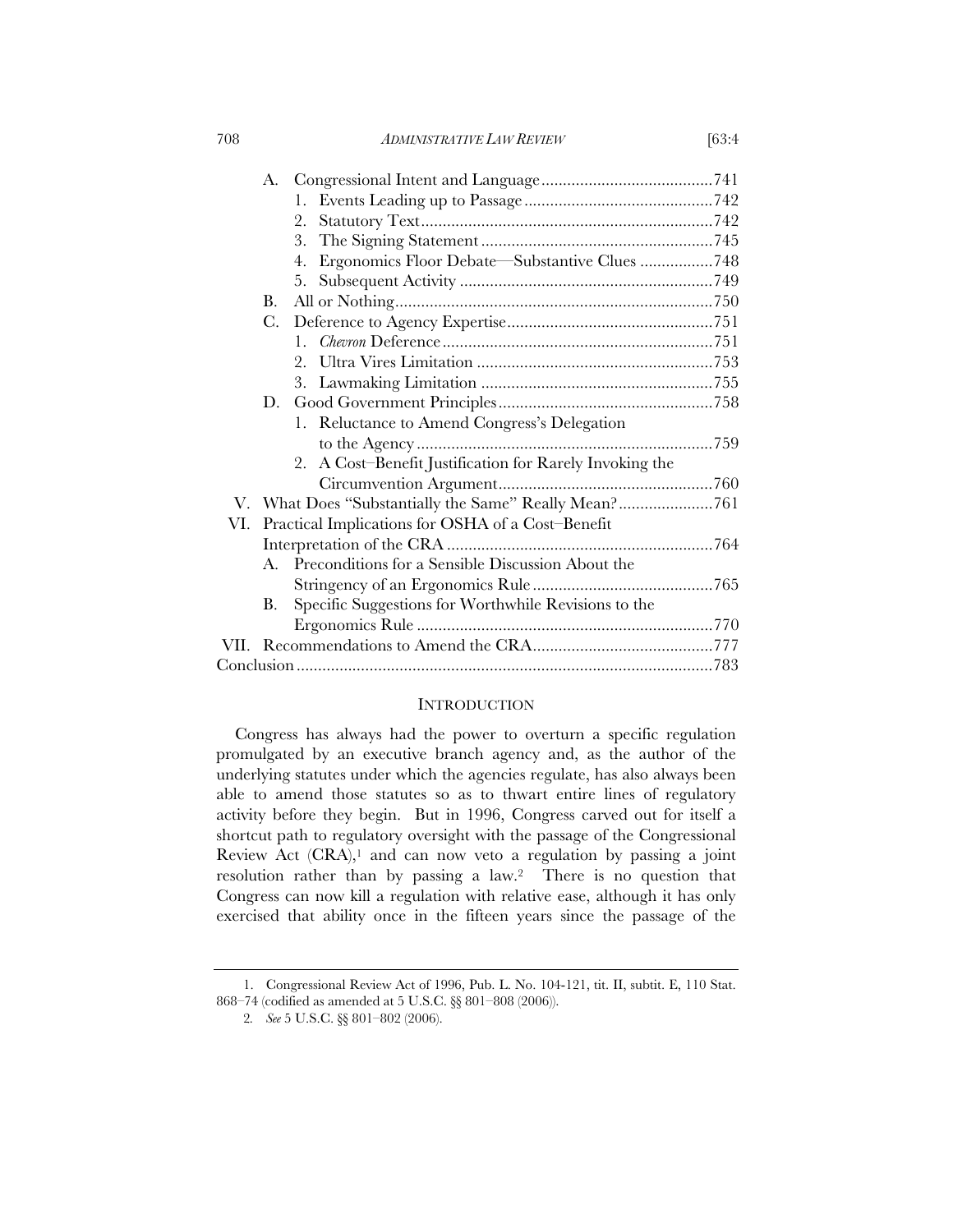CRA.3 It remains ambiguous, however, whether Congress can use this new mechanism to, in effect, due to a regulation what the Russian nobles reputedly did to Rasputin—poison it, shoot it, stab it, and throw its weighted body into a river—that is, to veto not only the instant rule it objects to, but forever bar an agency from regulating in that area. From the point of view of the agency, the question is, "What kind of phoenix, if any, is allowed to rise from the ashes of a dead regulation?" This subject has, in our view, been surrounded by mystery and misinterpretations, and is the area we hope to clarify via this Article.

A coherent and correct interpretation of the key clause in the CRA, which bars an agency from issuing a new rule that is "substantially the same" as one vetoed under the CRA,<sup>4</sup> matters most generally as a verdict on the precise demarcation of the relative power of Congress and the Executive. It matters broadly for the administrative state, as all agencies puzzle out what danger they court by issuing a rule that Congress might veto (can they and their affected constituents be worse off for having awakened the sleeping giant than had they issued no rule at all?). And it matters most specifically for the U.S. Occupational Safety and Health Administration (OSHA), whose new Assistant Secretary<sup>5</sup> is almost certainly concerned whether any attempt by the agency to regulate musculoskeletal disorders ("ergonomic" hazards) in any fashion would run afoul of the "substantially the same" prohibition in the CRA.

The prohibition is a crucial component of the CRA, as without it the CRA is merely a reassertion of authority Congress always had, albeit with a streamlined process. But whereas prior to the CRA Congress would have had to pass a law invalidating a rule *and* specifically state exactly what the agency could not do to reissue it, Congress can now kill certain future rules semiautomatically and perhaps render them unenforceable in court. This judicial component is vital to an understanding of the "substantially the same" prohibition as a legal question, in addition to a political one: whereas Congress can choose whether to void a subsequent rule that is substantially similar to an earlier vetoed rule (either for violation of the "substantially the same" prohibition or on a new substantive basis), if a court rules that a reissued rule is in fact "substantially the same" it would be obligated to treat the new rule as void *ab initio* even if Congress had failed to enact a new veto.6

<sup>3</sup>*. See infra* Parts II.A and IV.A.4 (discussing the Occupational Safety and Health Administration (OSHA) ergonomics rule and the congressional veto thereof in 2001).

<sup>4. 5</sup> U.S.C. § 801(b)(2).

<sup>5.</sup> David Michaels was confirmed December 3, 2009. *See* 155 CONG. REC. S12,351 (daily ed. Dec. 3, 2009).

<sup>6</sup>*. See infra* notes 122–125 and accompanying text.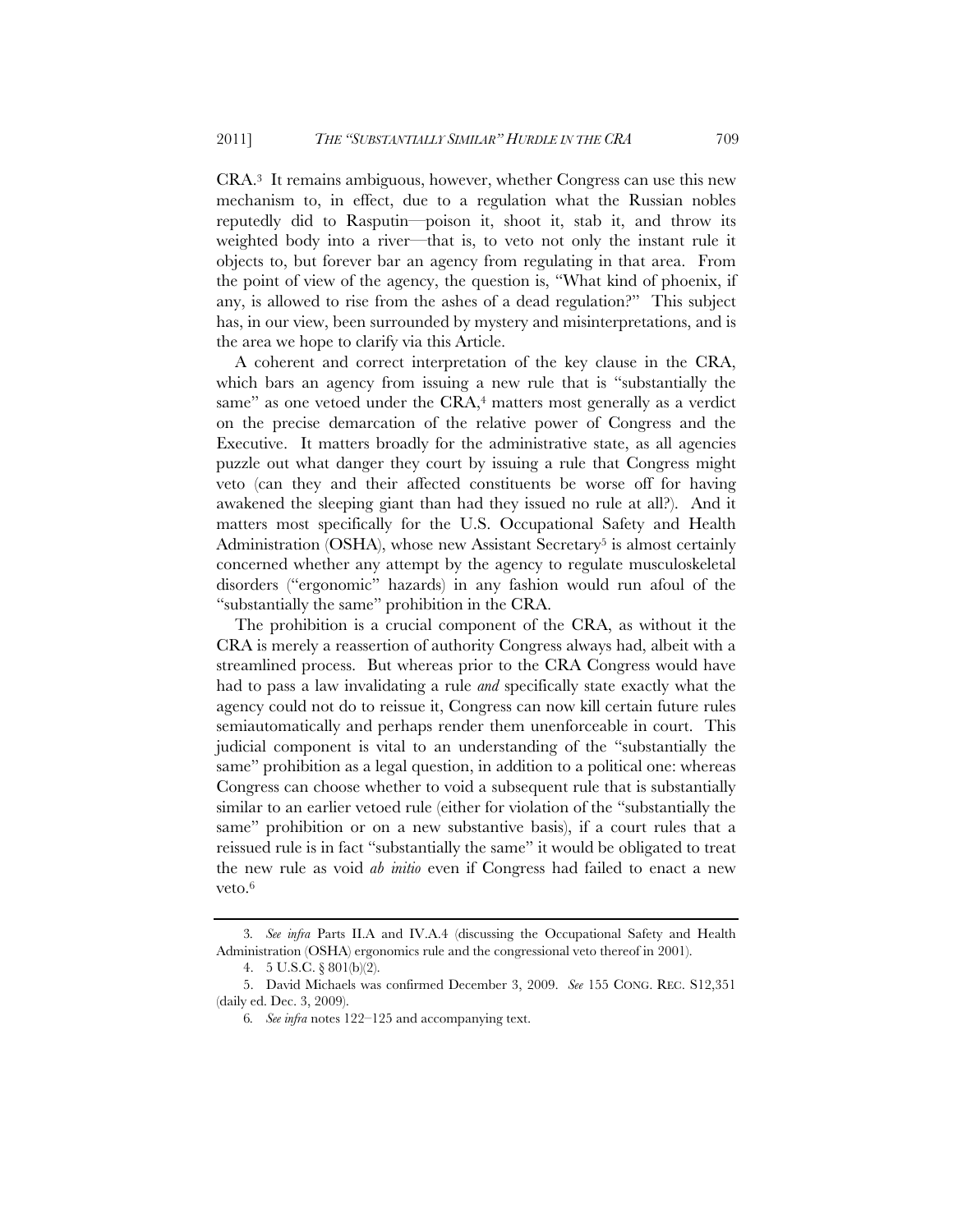In this Article, we offer the most reasonable interpretation of the three murky words "substantially the same" in the CRA. Because neither Congress nor any reviewing court has yet been faced with the need to consider a reissued regulation for substantial similarity to a vetoed one, this is "uncharted legal territory."7 The range of plausible interpretations runs the gamut from the least daunting to the most ominous (from the perspective of the agencies), as we will describe in detail in Part III.A. To foreshadow the extreme cases briefly, it is conceivable that even a verbatim identical rule might not be "substantially similar" if scientific understanding of the hazard or the technology to control it had changed radically over time. At the other extreme, it is also conceivable that any subsequent attempt to regulate in any way whatsoever in the same broad topical area would be barred.8 We will show, however, that considering the legislative history of the CRA, the subsequent expressions of congressional intent issued during the one legislative veto of an agency rule to date, and the bedrock principles of good government in the administrative state, an interpretation of "substantially similar" much closer to the former than the latter end of this spectrum is most reasonable and correct. *We conclude that the CRA permits an agency to reissue a rule that is very similar in content to a vetoed rule, so long as it produces a rule with a significantly more favorable balance of costs and benefits than the vetoed rule*.9

We will assert that our interpretation of "substantially similar" is not only legally appropriate, but arises naturally when one grounds the interpretation in the broader context that motivated the passage of the CRA and that has come to dominate both legislative and executive branch oversight of the regulatory agencies: the insistence that regulations should generate benefits in excess of their costs. We assert that even if the hazards addressed match exactly those covered in the vetoed rule, if a reissued rule has a substantially different cost–benefit equation than the vetoed rule, then it cannot be regarded as "substantially similar" in the sense in which those words were (and also should have been) intended.

The remainder of this Article will consist of seven Parts. In Part I, we

<sup>7.</sup> Kristina Sherry, '*Substantially the Same' Restriction Poses Legal Question Mark for Ergonomics*, INSIDE OSHA, Nov. 9, 2009, at 1, 1, 8.

<sup>8</sup>*. See infra* Part III.A.

<sup>9.</sup> For a thorough defense of cost–benefit (CBA) analysis as a valuable tool in saving lives, rather than an antiregulatory sword, see generally John D. Graham, *Saving Lives Through Administrative Law and Economics*, 157 U. PA. L. REV. 395 (2008). *But cf.* James K. Hammitt, *Saving Lives: Benefit–Cost Analysis and Distribution*, 157 U. PA. L. REV. PENNUMBRA 189 (2009), http://www.pennumbra.com/responses/03-2009/Hammitt.pdf (noting the difficulties in accounting for equitable distribution of benefits and harms among subpopulations when using cost–benefit analysis).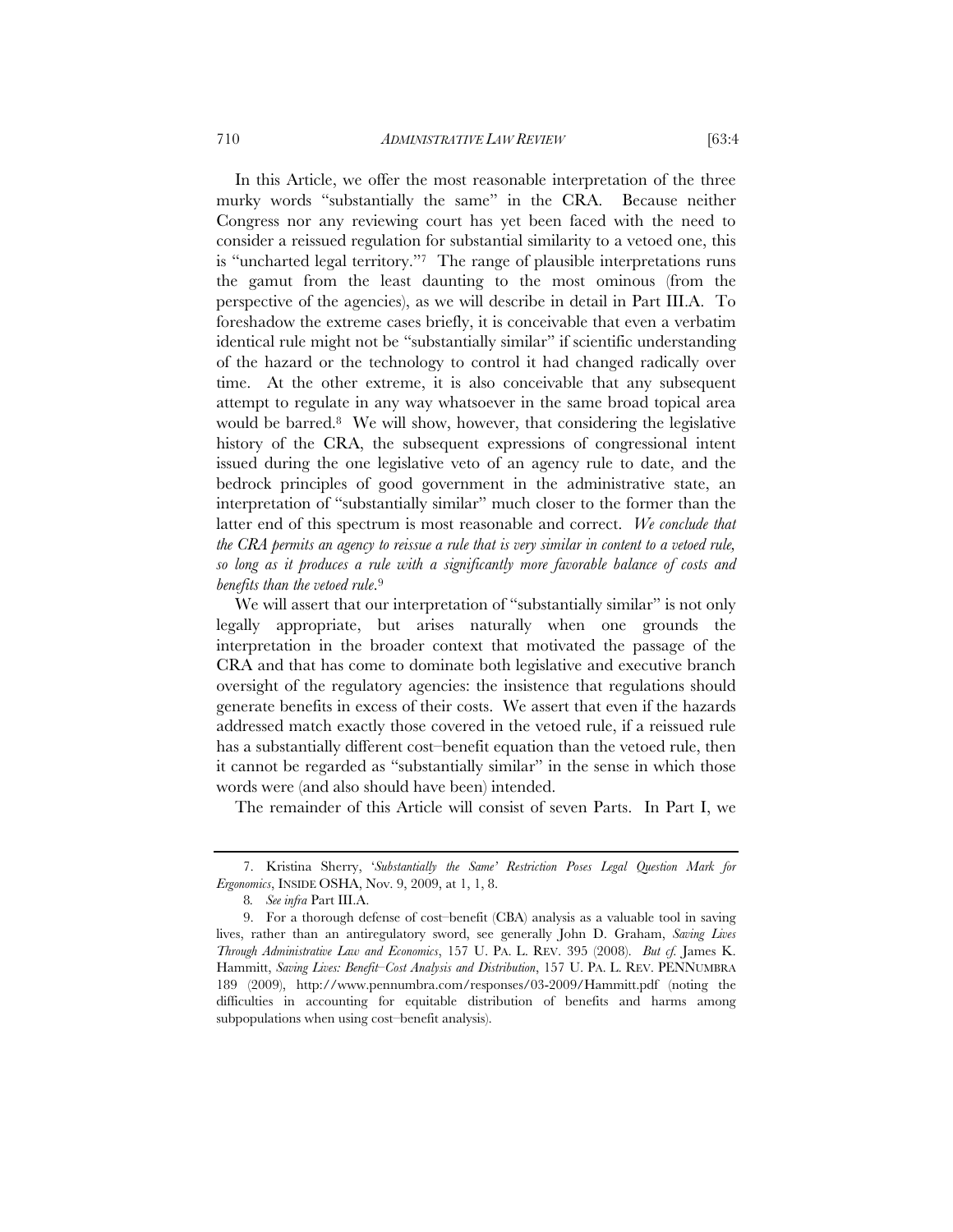will lay out the political background of the 104th Congress, and then explain both the substance and the legislative history of the Congressional Review Act. In Part II, we discuss the one instance in which the fast-track congressional veto procedure has been successfully used, and mention other contexts in which Congress has considered using it to repeal regulations. In this Part, we also discuss the further "uncharted legal territory" of how the courts might handle a claim that a reissued rule was "substantially similar." In Part III, we present a detailed hierarchy of possible interpretations of "substantially similar," and in Part IV, we explain why the substantial similarity provision should be interpreted in among the least ominous ways available. In Part V, we summarize the foregoing arguments and give a brief verdict on exactly where, in the seven-level hierarchy we developed, we think the interpretation of "substantially similar" must fall. In Part VI, we discuss some of the practical implications of our interpretation for OSHA as it considers its latitude to propose another ergonomics rule. Finally, in Part VII, we recommend some changes in the system to help achieve Congress's original aspirations with less inefficiency and ambiguity.

## I. REGULATORY REFORM AND THE CONGRESSIONAL REVIEW ACT

The Republican Party's electoral victory in the 1994 midterm elections brought with it the prospect of sweeping regulatory reform. As the Republicans took office in the 104th Congress, they credited their victory to public antigovernment sentiment, especially among the small business community. Regulatory reform was central to the House Republicans' tenplank Contract with America proposal, which included provisions for congressional review of pending agency regulations and an opportunity for both houses of Congress and the President to veto a pending regulation via an expedited process.10 This Part discusses the Contract with America and the political climate in which it was enacted.

## *A. The 1994 Midterm Elections and Antiregulatory Sentiment*

An understanding of Congress's goal for regulatory reform requires some brief familiarity with the shift in political power that occurred prior to the enactment of the Contract with America. In the 1994 elections, the Republican Party attained a majority in both houses of Congress. In the House of Representatives, Republicans gained a twenty-six-seat advantage over the House Democrats.11 Similarly, in the Senate, Republicans turned

<sup>10.</sup> Congressional Review Act of 1996, Pub. L. No. 104-121, tit. II, subtit. E, 110 Stat. 868–74 (codified as amended at 5 U.S.C. §§ 801–808 (2006)).

<sup>11</sup>*. See* ROBIN H. CARLE, OFFICE OF THE CLERK, U.S. HOUSE OF REPRESENTATIVES,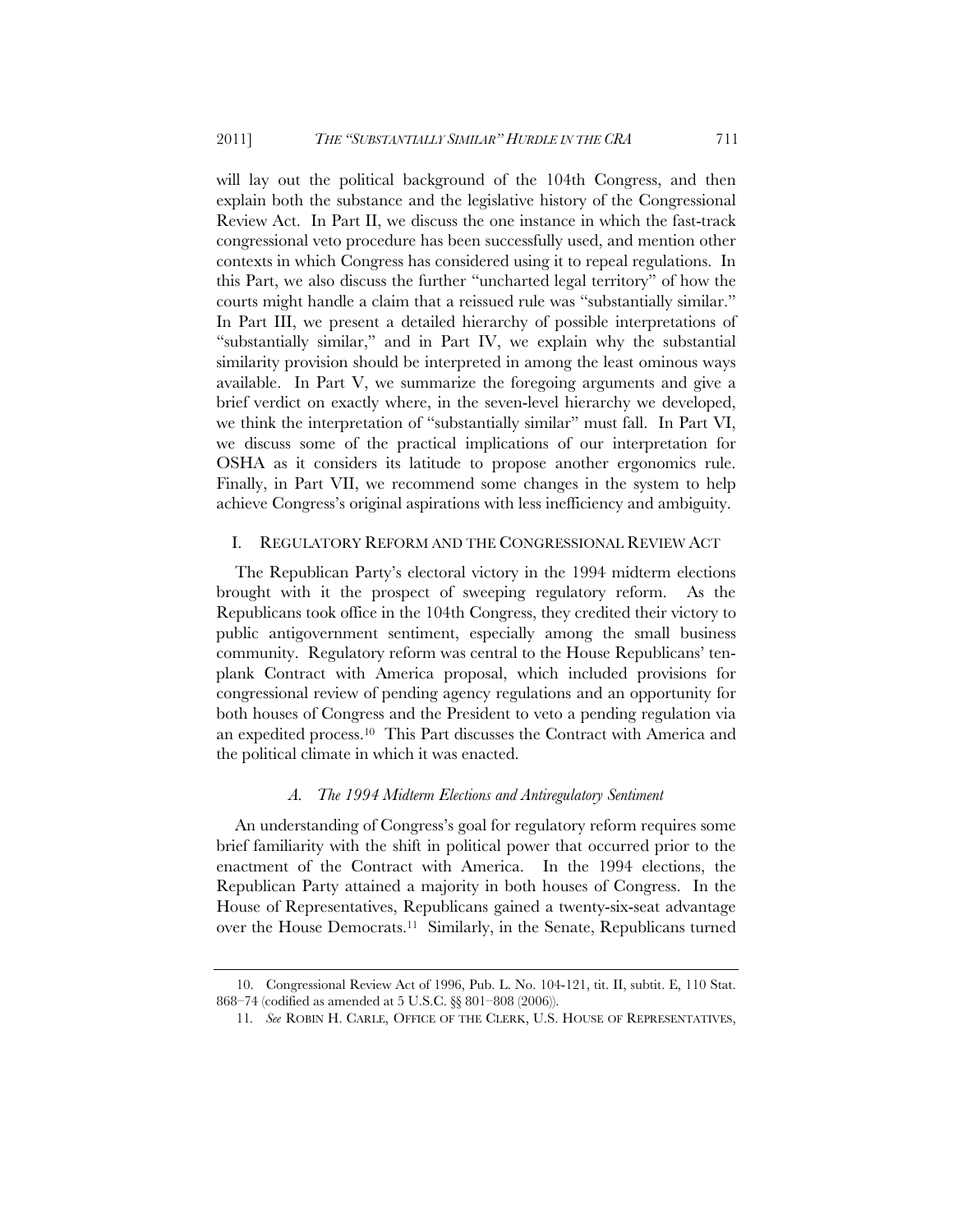their minority into a four-seat advantage.12

The 1994 election included a large increase in participation among the business community. In fact, a significant majority of the incoming Republican legislators were members of that community.13 Small business issues—and in particular the regulatory burden upon them—were central in the midterm election, and many credited the Republican Party's electoral victory to its antiregulatory position.<sup>14</sup> Of course, it was not only business owners who campaigned to decrease the volume of federal regulation—seeking more autonomy and fewer compliance costs, farmers and local governments also aimed to decrease the size of the federal government.15

One catalyst for the wave of antigovernment sentiment and the Republicans' related electoral victory was the increasing regulatory burden. By some estimates, the annual costs of federal regulation had increased to more than \$600 billion by 1995.16

Regulatory reform was not merely an idle campaign promise. Republicans had spent a great deal of effort in prior years to push for fewer regulations, to little avail. When the 104th Congress was sworn in, changes to the regulatory process ranked highly on the Republican Party's agenda.17 The party leaders were aggressive in their support of regulatory reform. Senator Don Nickles of Oklahoma declared, "We're going to get regulatory reform . . . . We can do it with a rifle or we can do it with a shotgun, but we're going to do it."18

STATISTICS OF THE CONGRESSIONAL ELECTION OF NOVEMBER 8, 1994, at 50 (1995), http://clerk.house.gov/member\_info/electionInfo/1994election.pdf (reporting the results of the 1994 U.S. House elections, in which the Republicans won a majority of 230–204).

<sup>12</sup>*. See id.* (reporting the results of the 1994 U.S. Senate elections, after which the Republicans held a majority of 52–48).

<sup>13.</sup> Newt Gingrich, *Foreword* to RICHARD LESHER, MELTDOWN ON MAIN STREET: WHY SMALL BUSINESS IS LEADING THE REVOLUTION AGAINST BIG GOVERNMENT, at xi, xiv (1996) ("Of the 73 freshman Republicans elected to the House in 1994, 60 were small businesspeople . . . .").

<sup>14</sup>*. See, e.g.*, Linda Grant, *Shutting Down the Regulatory Machine*, U.S. NEWS & WORLD REP., Feb. 13, 1995, at 70, 70 ("Resentment against excessive government regulation helped deliver election victory to Republicans . . . .").

<sup>15</sup>*. See id.* at 72 ("Business has gained a number of allies in its quest to rein in regulation. State and local governments, ranchers and farmers, for example, also want to limit Washington's role in their everyday dealings.").

<sup>16</sup>*. Id.* at 70 (reporting the annual costs of federal regulation in 1991 dollars).

<sup>17</sup>*. See, e.g.*, Bob Tutt, *Election '94: State; Hutchinson Pledges to Help Change Things*, HOUS. CHRON., Nov. 9, 1994, at A35 (reporting that Senator Kay Bailey Hutchinson of Texas named "reduction of regulations that stifle small business" as one of the items that "had her highest priority").

<sup>18.</sup> Stan Crock et al., *A GOP Jihad Against Red Tape*, BUS. WK., Nov. 28, 1994, at 48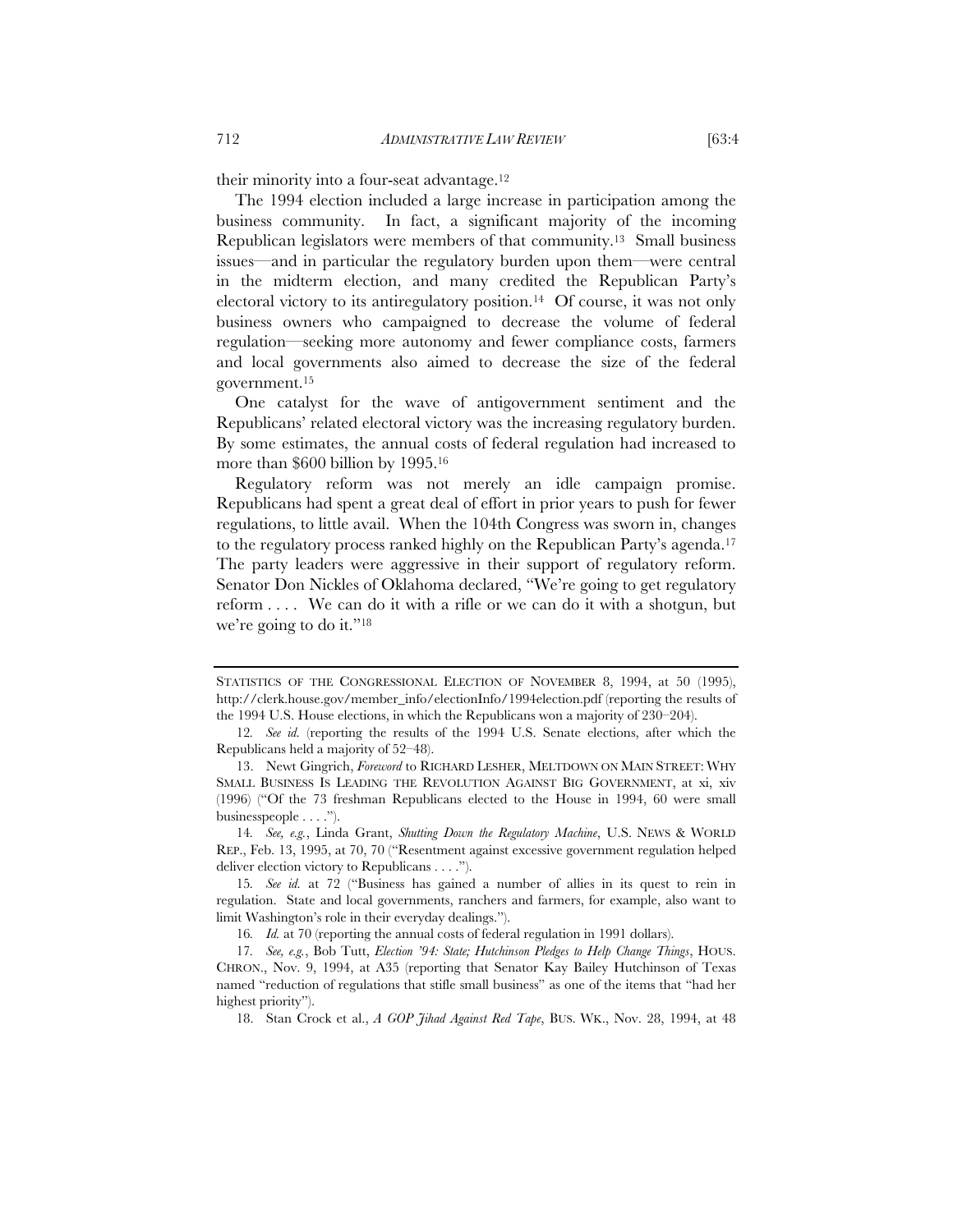The case that the federal government had been hurtling toward a coercive "nanny state," and the need to deregulate (or at least to slam on the brakes) in response, was bolstered in the early 1990s by a confluence of new ideas, new institutions, and new advocates.19 The rise of quantitative risk assessment (QRA), and the rapid increase in the capability of analytical chemistry to detect lower and lower amounts of contaminants in all environmental media and human tissues, made possible an ongoing stream of revelations about the apparent failure to provide an ample margin of safety below safe levels of substances capable of causing chronic disease and ecological damage. But at the same time, the successes of the 1970s and 1980s at picking the low-hanging fruit of the most visible manifestations of environmental pollution (for example, flaming rivers or plumes of soot rising from major point sources) made possible a compelling counterargument: that unlike the first generation of efficient remedies for intolerable problems, the mopping up of the purportedly last small increments of pollution threatened to cost far more than the (dubious) benefits achieved. This view was supported by the passage of time and the apparent lack of severe long-term consequences from some of the environmental health crises of the early 1980s (for example, Love Canal, New York and Times Beach, Missouri).20 In the early 1990s, several influential books advanced the thesis that regulation was imposing (or was poised to impose) severe harm for little or nonexistent benefit. Among the most notable of these were *The Death of Common Sense: How Law Is Suffocating America*,<sup>21</sup> which decried the purported insistence on inflexible and draconian strictures on business, and *Breaking the Vicious Circle*.22 In this latter book, then-Judge Stephen Breyer posited a cycle of mutual amplification between a public eager to insist on zero risk and a cadre of

<sup>(</sup>quoting Senator Nickles).

<sup>19.</sup> This section, and the subsequent section on the regulatory reform legislation of the mid-1990s, is informed by one of our (Adam Finkel's) experiences as an expert in methods of quantitative risk assessment, and (when he was Director of Health Standards at OSHA from 1995–2000) one of the scientists in the executive agencies providing expertise in risk assessment and cost–benefit analysis during the series of discussions between the Clinton Administration and congressional staff and members.

<sup>20</sup>*. See generally Around the Nation: Times Beach, Mo., Board Moves to Seal Off Town*, N.Y. TIMES, Apr. 27, 1983, at A18 (reporting attempts by officials to blockade a St. Louis suburb that had been contaminated by dioxin); Eckardt C. Beck, *The Love Canal Tragedy*, EPA J., Jan. 1979, at 16, *available at* http://www.epa.gov/aboutepa/history/topics/lovecanal/01.html (describing the events following the discovery of toxic waste buried beneath the neighborhood of Love Canal in Niagara Falls, New York).

<sup>21.</sup> PHILIP K. HOWARD, THE DEATH OF COMMON SENSE: HOW LAW IS SUFFOCATING AMERICA (1995).

<sup>22.</sup> STEPHEN BREYER, BREAKING THE VICIOUS CIRCLE: TOWARD EFFECTIVE RISK REGULATION (1994).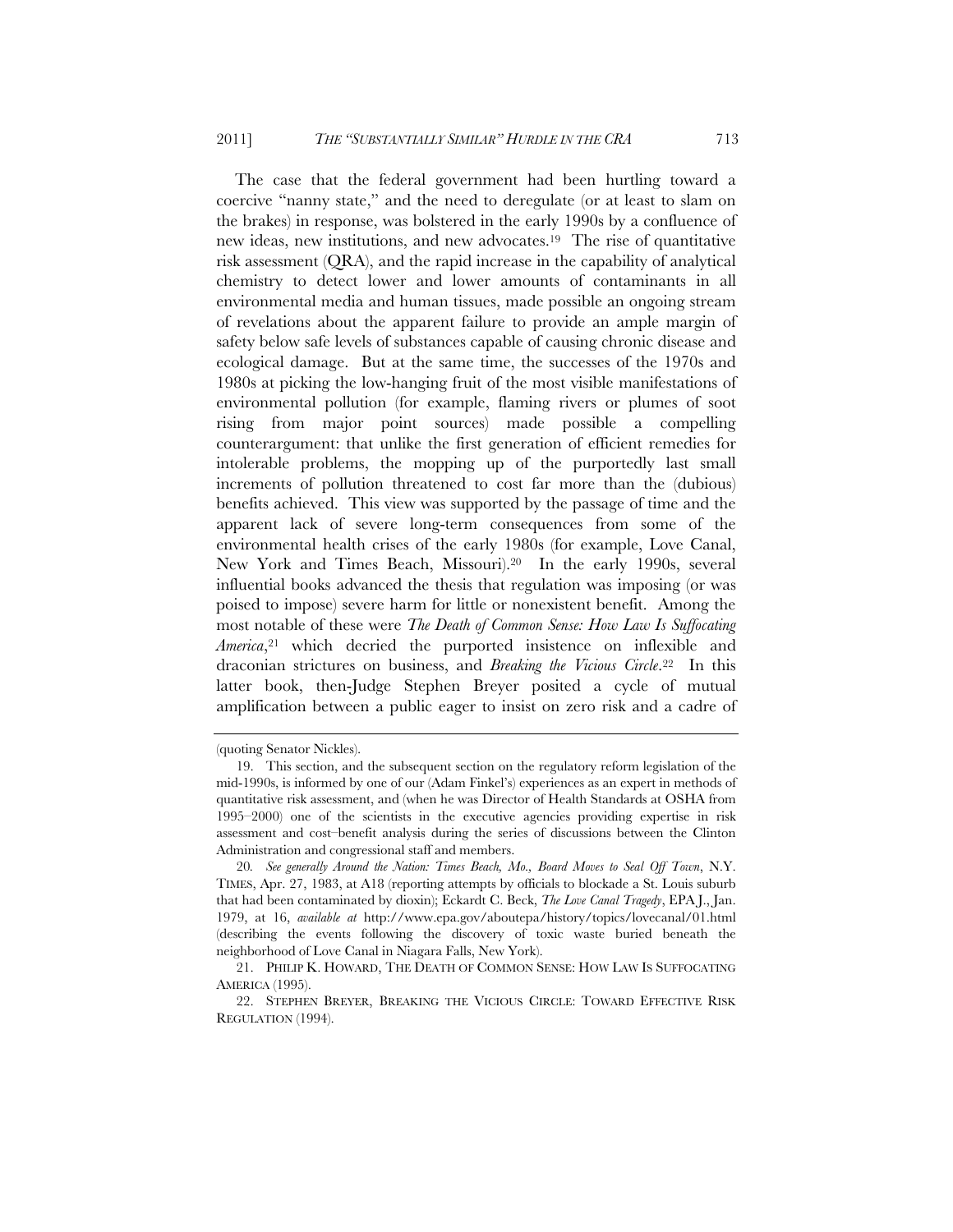risk assessors and bureaucrats happy to invoke conservative interpretations of science to exaggerate the risks that remained uncontrolled.23 Although the factual basis for the claim that risk assessment is too "conservative" (or even that it does not routinely *underestimate* risk) was and remains controversial,24 enough of the individual common assumptions used in risk assessment were so clearly "conservative" (for example, the use of the upper confidence limit when fitting a dose–response function to cancer bioassay data) that this claim had considerable intuitive appeal. Around the same time, influential think tanks and trade associations (for example, the Cato Institute and the American Council on Science and Health) echoed the indictment against overregulation, and various media figures (notably John Stossel) advanced the view that the U.S. public was not just desirous of a safer world than common sense would dictate, but had scared itself into irrationality about how dangerous the status quo really was.25

The scholars and advocates who made the most headway with Congress in the period leading up to the passage of the CRA made three related, compelling, and in our opinion very politically astute arguments that still influence the landscape of regulation fifteen years later. First, they embraced risk assessment—thereby proffering a "sound science" alternative to the disdain for risk assessment that most mainstream and grassroots environmental groups have historically expressed<sup>26</sup>—although they insisted that each allegedly conservative assumption should be ratcheted back. Second, they advocated for the routine quantitative comparison of benefits (risks reduced) to the cost of regulation, thereby throwing cold water even on large risks if it could be shown that once monetized, the good done by controlling them was outweighed by the economic costs of that control. And perhaps most significantly, they emphasized—particularly in the writings and testimony of John Graham, who went on to lead the White House's Office of Information and Regulatory Affairs (OIRA) in the George W. Bush Administration—that regulatory overkill was tragic not just because it was economically expensive, but because it could ill serve the very goal of maximizing human longevity and quality of life. Some regulations, Graham and others emphasized,<sup>27</sup> could create or exacerbate

<sup>23</sup>*. See id.* at 9–13.

<sup>24</sup>*. See* Adam M. Finkel, *Is Risk Assessment Really Too Conservative?: Revising the Revisionists*, 14 COLUM. J. ENVTL. L. 427 (1989) (discussing numerous flaws in the assertion that risk assessment methods systematically exaggerate risk, citing aspects of the methods that work in the opposite direction and citing empirical evidence contrary to the assertion).

<sup>25</sup>*. Special Report: Are We Scaring Ourselves to Death? The People Respond* (ABC television broadcast Apr. 21, 1994).

<sup>26</sup>*. See* Alon Tal, *A Failure to Engage*, 14 ENVTL. F., Jan.–Feb. 1997, at 13.

<sup>27</sup>*. See* John D. Graham & Jonathan Baert Wiener, *Confronting Risk Tradeoffs*, *in* RISK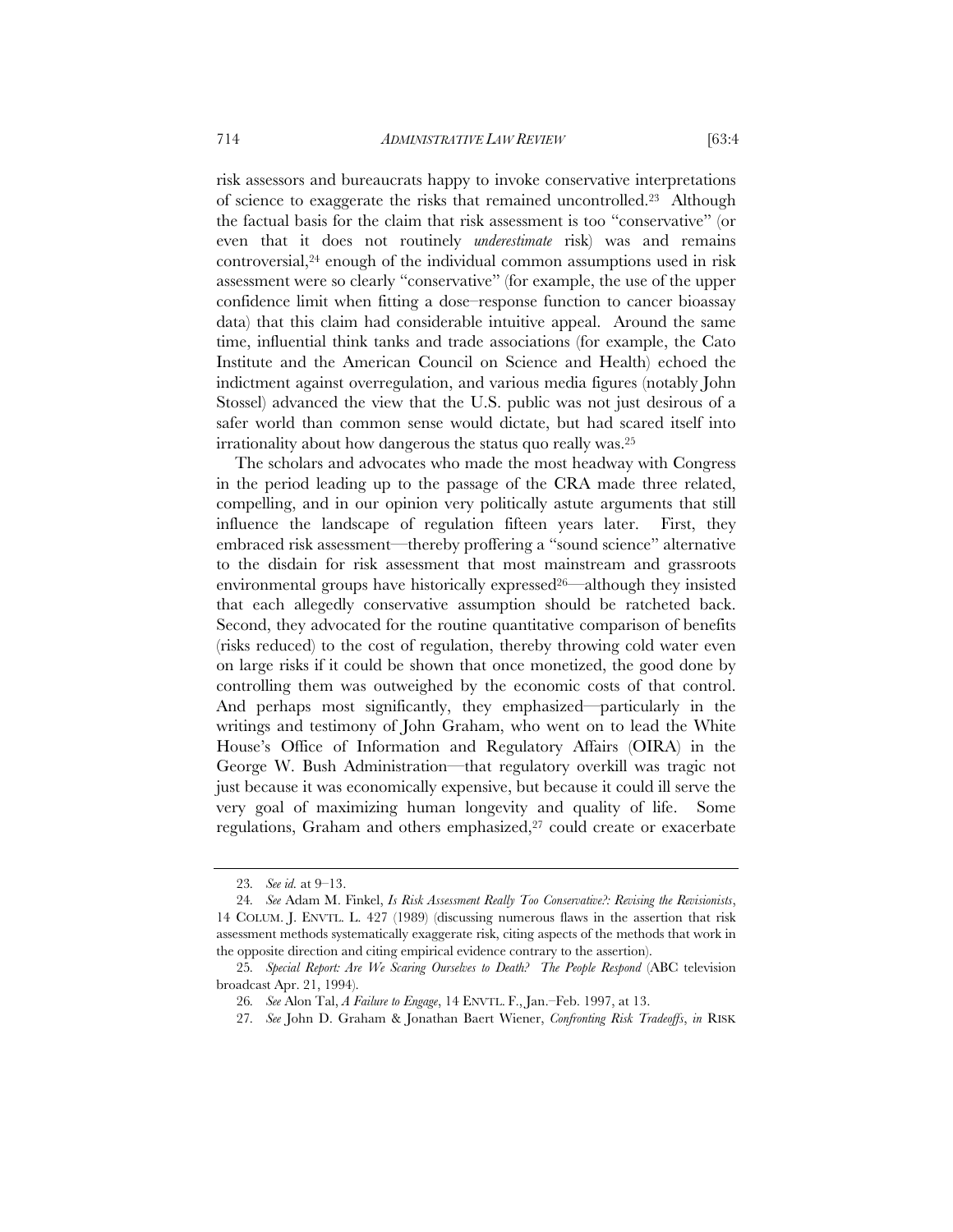similar or disparate risks and do more harm to health and the environment than inaction would. Many other stringent regulations could produce nonnegative net benefits, but far less benefit than smarter regulation could produce. Graham famously wrote and testified that going after trace amounts of environmental pollution, while failing to regulate risky consumer products (for example, bicycle helmet requirements) or to support highly cost-effective medical interventions, amounted to the "statistical murder" of approximately 60,000 Americans annually whose lives could have been saved with *different* regulation, as opposed to deregulation per se.28

The stage was thus set for congressional intervention to rationalize (or, perhaps, to undermine) the federal regulatory system.

#### *B. The Contract with America and the CRA*

When the Republicans in the 104th Congress first began drafting the Contract with America, they intended to stop the regulatory process in its tracks by imposing a moratorium on the issuance of any new regulations. After the Clinton Administration resisted calls for a moratorium, Congress compromised by instead suggesting an amendment to the Administrative Procedure Act (APA) that allowed Congress and the President to veto pending regulations via an expedited process. This compromise led to a subtitle in the Contract with America now known as the Congressional Review Act of 1996. This Part describes the history of the CRA and its substance as enacted.

## *1. From Moratorium to Congressional Review*

Even before being sworn in, Republican leaders had their sights set on imposing a moratorium on the issuance of all new federal regulation and urged President Clinton to implement a moratorium himself.29 When he

VERSUS RISK: TRADEOFFS IN PROTECTING HEALTH AND THE ENVIRONMENT 1, 1–5 (John D. Graham & Jonathan Baert Wiener eds., 1995); *see also* Cass R. Sunstein, *Health–Health Tradeoffs* (Chi. Working Papers on Law & Econ., Working Paper No. 42, 1996), *available at* http://www.law.uchicago.edu/files/files/42.CRS\_.Health.pdf.

<sup>28.</sup> Republican Representative John Mica stated:

Let me quote John Graham, a Harvard professor, who said, "Sound science means saving the most lives and achieving the most ecological protection with our scarce budgets. Without sound science, we are engaging in a form of 'statistical murder,' where we squander our resources on phantom risks when our families continue to be endangered by real risks.

<sup>141</sup> CONG. REC. 6101 (1995) (statement of Rep. Mica).

<sup>29</sup>*. See* Melissa Healy, *GOP Seeks Moratorium on New Federal Regulations*, L.A. TIMES, Dec. 13, 1994, at A32 (reporting that House Speaker Newt Gingrich of Georgia and Senate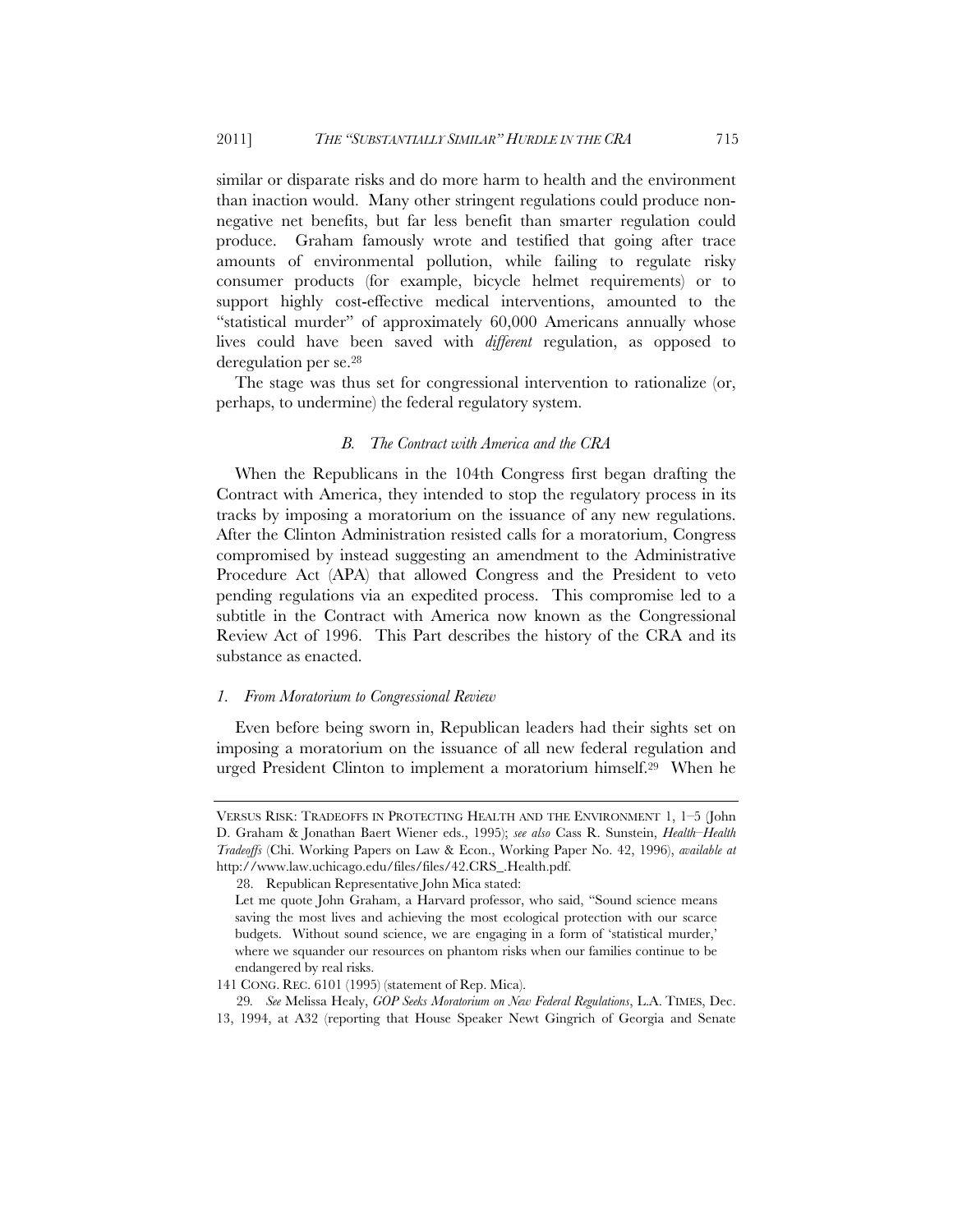declined to do so,30 House Republicans called for a legislative solution they intended to enact a statute that would put a moratorium on new regulations31 so that Congress could implement regulatory reform without the distraction of having the federal bureaucracy continue to operate. A moratorium would also allow any new procedural or substantive requirements to be applied to all pending regulations without creating a "moral hazard"—agencies rushing to get more rules out (especially more unpalatable ones) in advance of a new set of strictures.<sup>32</sup> Members of Congress put particular emphasis on the importance of cost–benefit analysis (CBA) and risk assessment, noting that the moratorium might be lifted early if stricter CBA guidelines were implemented.33 These ideas formed the basis of House Bill 450, the proposed Regulatory Transition Act of 1995, which would have imposed a retroactive moratorium period starting November 20, 1994, and lasting until either December 31, 1995, or the date that CBA or risk assessment requirements were imposed,

The proposed moratorium, despite passing in the House,<sup>35</sup> met strong opposition in the Senate. Although Senate committees recommended enactment of the moratorium for largely the same reasons as the House leadership,36 a strong minority joined the Clinton Administration in

31*. See* Grant, *supra* note 14, at 70 ("To halt the rampant rule making, Rep. David McIntosh . . . co-sponsored a bill with House Republican Whip Tom DeLay that calls for a moratorium on all new federal regulation . . . .").

32*. See* H.R. REP. NO. 104-39, pt. 1, at 9–10 (1995) ("[A] moratorium will provide both the executive and the legislative branches . . . with more time to focus on ways to fix current regulations and the regulatory system. Everyone involved in the regulatory process will be largely freed from the daily burden of having to review, consider and correct newly promulgated regulations  $\dots$ ."); S. REP. NO. 104-15, at 5 (1995) (same).

whichever came earlier.34

Majority Leader Bob Dole of Kansas sent a letter to the White House urging President Clinton to issue an executive order imposing a moratorium on new federal rules).

<sup>30</sup>*. See* Letter from Sally Katzen, Exec. Office of the President, Office of Mgmt. & Budget, to Tom DeLay, U.S. House of Representatives (Dec. 14, 1994), *reprinted in* H.R. REP. NO. 104-39, pt. 1, at 38–39 (1995) (expressing, on behalf of President Clinton, concern about the efficiency of federal regulation but declining to issue an executive order imposing a moratorium on federal regulation).

<sup>33</sup>*. See* H.R. REP. NO. 104-39, pt. 1, at 4 ("The moratorium can be lifted earlier, but only if substantive regulatory reforms (cost/benefit analysis and risk assessment) are enacted."); *see also id.* (noting that agencies would not be barred from conducting CBA during the moratorium).

<sup>34.</sup> H.R. 450, 104th Cong. §§ 3(a), 6(2) (1995) (as passed by House of Representatives, Feb. 24, 1995).

<sup>35. 141</sup> CONG. REC. 5880 (1995) (recording the House roll call vote of 276–146, with 13 Representatives not voting).

<sup>36</sup>*. See* S. 219, 104th Cong. §§ 3(a), 6(2) (1995) (as reported by S. Comm. on Governmental Affairs, Mar. 16, 1995) (proposing a moratorium similar to that considered in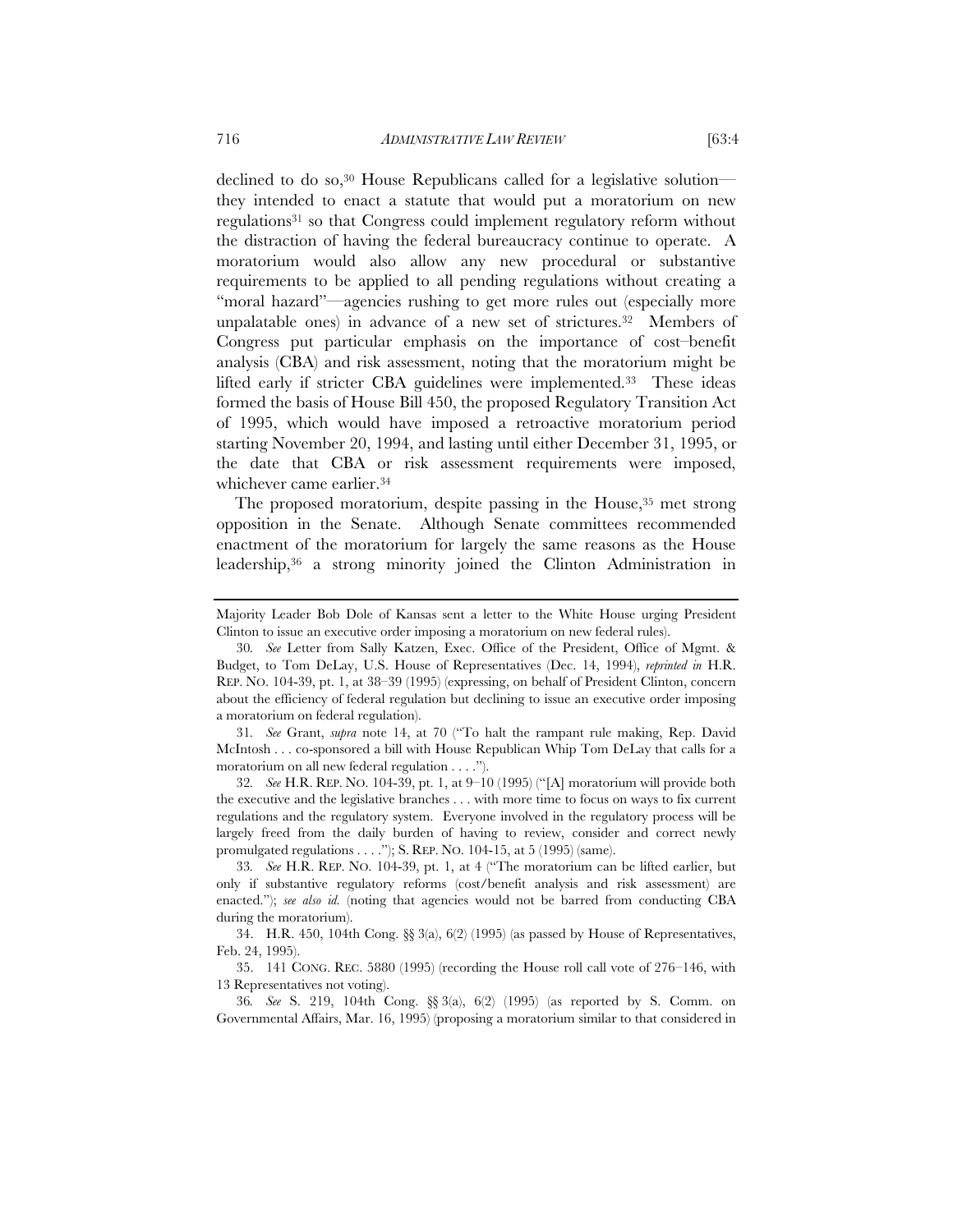opposition to the bill.37 Six of the fourteen members of the Senate Committee on Governmental Affairs argued that a moratorium was overbroad and wasteful, and "does not distinguish between good and bad regulations."38 In their view, a moratorium would hurt more than it would help, since it would "create delays in good regulations, waste money, and create great uncertainty for citizens, businesses, and others."39 The Republicans, with only a slim majority in the Senate, $40$  would face difficulty enacting a moratorium.

While House Bill 450 worked its way through the House, Senate Republicans drafted a more moderate (and, from the Senate's perspective, more realistic) proposal for regulatory reform through congressional oversight. Senate Bill 348 would have set up an expedited congressional review process for all new federal regulations and allowed for their invalidation by enactment of a joint resolution.<sup>41</sup> Faced with a Senate that was closely split over the moratorium bill, Senators Don Nickles of Oklahoma and Harry Reid of Nevada reached a compromise: they introduced the text of Senate Bill 348 as a substitute for the moratorium proposal, which became known as the Nickles–Reid Amendment.42 Senate Democrats saw the more nuanced review process as a significant improvement over the moratorium's prophylactic approach,<sup>43</sup> and the Nickles–Reid Amendment (Senate Bill 219) passed the chamber by a roll call vote of 100–0.44

Disappointed in the defeat of their moratorium proposal, House leaders did not agree to a conference to reconcile House Bill 450 with Senate Bill

the House, but with a retroactivity clause that reached even further back); *see also* S. REP. NO. 104-15, at 1 ("The Committee on Governmental Affairs . . . reports favorably [on S. 219] . . . and recommends that the bill . . . pass.").

<sup>37</sup>*. See* S. REP. NO. 104-15, at 25–32 (calling the moratorium "dangerous" and "unnecessary"); *see also* Letter from Sally Katzen to Tom DeLay, *supra* note 30 (calling the moratorium a "blunderbuss" and noting that it was so overbroad that it would impede regulations addressing tainted meat in the food supply and assisting the diagnosis of illnesses that veterans may have suffered while serving in the Persian Gulf War).

<sup>38.</sup> S. REP. NO. 104-15, at 25.

<sup>39</sup>*. Id.* at 26.

<sup>40</sup>*. See supra* note 12 and accompanying text.

<sup>41.</sup> S. 348, 104th Cong. (as introduced in Senate, Feb. 2, 1995).

<sup>42</sup>*. See* 141 CONG. REC. 9426–27 (1995) (statement of Sen. Baucus) (noting withdrawal of the moratorium in favor of a fast-track process for congressional review).

<sup>43</sup>*. See id.* ("To my mind, this amendment is much closer to the mark. . . . Congress can distinguish good rules from bad.  $\ldots$  [I]f an agency is doing a good job, the rule will go into effect, and public health will not be jeopardized.").

<sup>44.</sup> *Id.* at 9580 (recording the roll call vote); *see* S. 219, 104th Cong. § 103 (as passed by Senate, Mar. 29, 1995) (including the congressional review procedure in lieu of the moratorium proposal).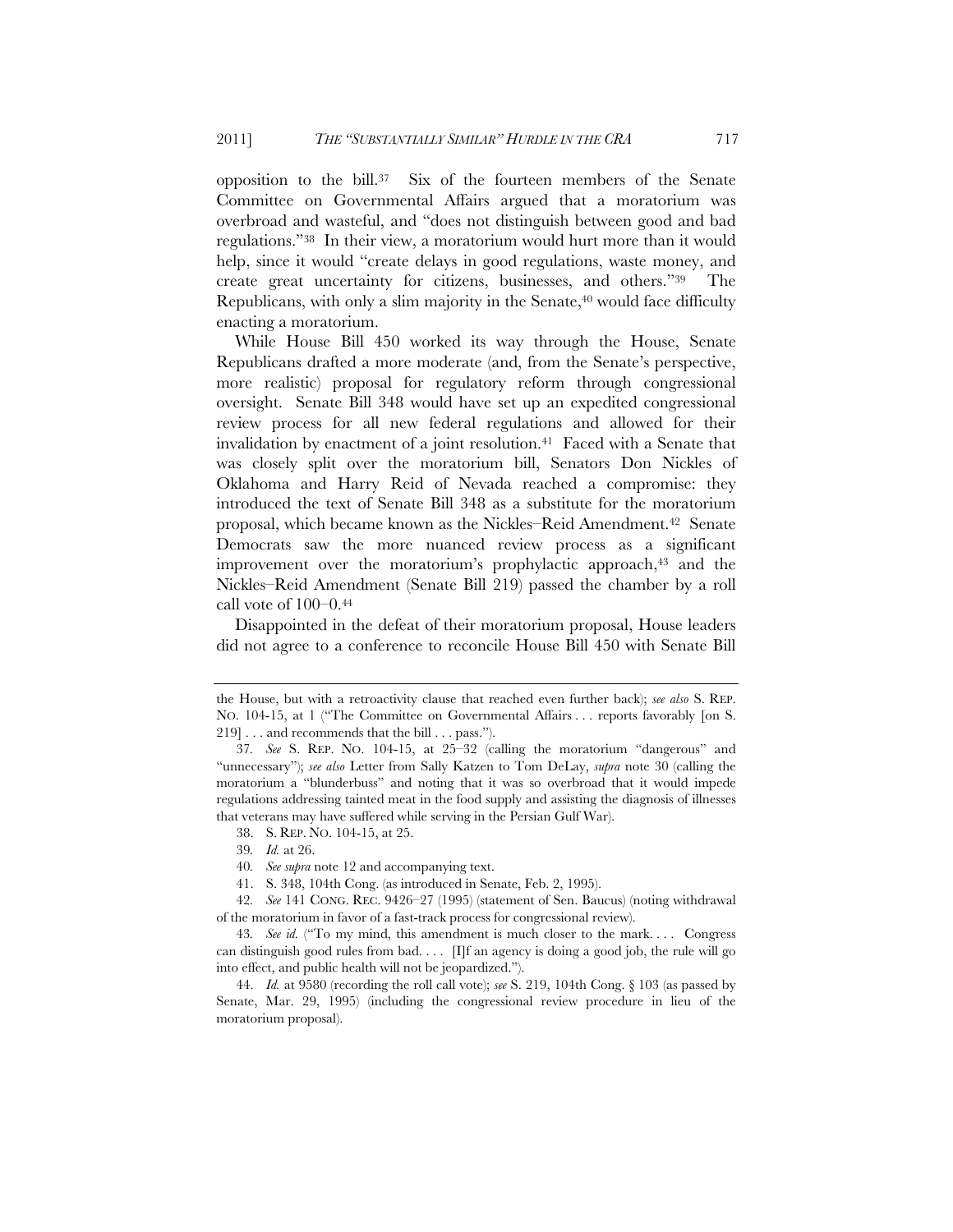219.45 Pro-environment House Republicans eventually convinced House leaders that their antiregulatory plans were too far-reaching,<sup>46</sup> and over the following year, members of Congress attempted to include the review provision in several bills.47 The provision was finally successfully included in the Small Business Regulatory Enforcement Fairness Act of 1996 (SBREFA), a part of the larger Contract with America Advancement Act (CWAA), as Subtitle E.48 The congressional review provision was ultimately enacted without debate, as more controversial parts of the Contract with America occupied Congress's attention.49 On March 28, 1996, the CWAA passed both houses of Congress.50 In a signing statement, President Clinton stated that he had "long supported" the idea of increasing agency accountability via a review procedure, but he also noted his reservations about some of the provision's specific terms, which he said "will unduly complicate and extend" the process.<sup>51</sup>

#### *2. Regulatory "Reform"*

At the same time as they considered the idea of a regulatory moratorium, both houses of Congress considered far more detailed and sweeping changes to the way federal agencies could regulate. As promised by Speaker Newt Gingrich, within 100 days of the installation of 104th Congress, House Bill 9, the Job Creation and Wage Enhancement Act was

48*. See* Congressional Review Act of 1996, Pub. L. No. 104-121, tit. II, subtit. E, 110 Stat. 868–74 (codified as amended at 5 U.S.C. §§ 801–808 (2006)).

<sup>45</sup>*. See* 142 CONG. REC. 6926–27 (1996) (statement of Rep. Hyde) (summarizing the procedural history of the Congressional Review Act (CRA)).

<sup>46</sup>*. See* John H. Cushman Jr., *House G.O.P. Chiefs Back Off on Stiff Antiregulatory Plan*, N.Y. TIMES, Mar. 6, 1996, at A19 ("Representative Sherwood Boehlert, a Republican from upstate New York who has emerged as the leader of a block of pro-environment House members, persuaded Speaker Newt Gingrich at a meeting today that this legislation went too far.").

<sup>47.</sup> However, each bill eventually failed for reasons unrelated to the congressional review provision. *See* 142 CONG. REC. 6926–27 (statement of Rep. Hyde) (discussing the procedural history of the CRA**).** 

<sup>49</sup>*. See* 142 CONG. REC. 6922–30 (statement of Rep. Hyde) (inserting documents into the legislative history of the Contract with America Advancement Act (CWAA) several weeks after its enactment, and noting that "no formal legislative history document was prepared to explain the [CRA] or the reasons for changes in the final language negotiated between the House and Senate"); *see also id.* at 8196–8201 (joint statement of Sens. Nickles, Reid, and Stevens).

<sup>50</sup>*. See id.* at 6940 (recording the House roll call vote of 328–91 with 12 nonvoting Representatives, including several liberals voting for the bill and several conservatives voting against it); *see also id.* at 6808 (reporting the Senate unanimous consent agreement).

<sup>51.</sup> Presidential Statement on Signing the Contract with America Advancement Act of 1996, 32 WEEKLY COMP. PRES. DOC. 593 (Apr. 29, 1996).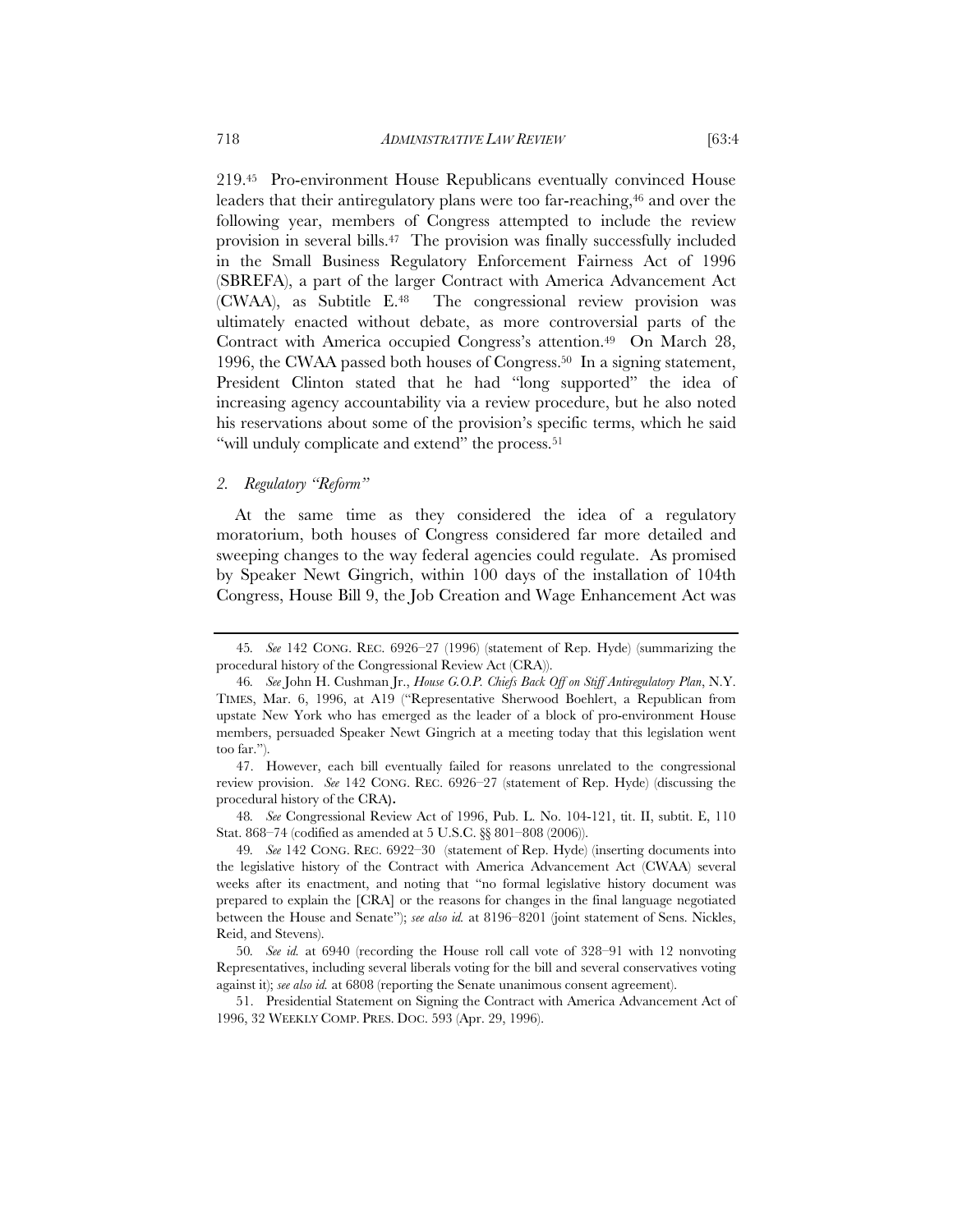introduced and voted on.52 This bill would have required most regulations to be justified by a judicially reviewable QRA, performed under a set of very specific requirements regarding the appropriate models to select and the statistical procedures to use.<sup>53</sup> It also would have required agencies to certify that each rule produced benefits to human health or the environment that justified the costs incurred.54 Although the House passed this bill by a vote of 277–141, the Republican Senate majority made no public pledge to reform regulation as had their House counterparts,<sup>55</sup> and the analogous Senate Bill 343 (the Comprehensive Regulatory Reform Act, sponsored primarily by Republican Robert Dole of Kansas and Democrat J. Bennett Johnston of Louisiana), occupied that body for months of debate.56 The Senate took three separate cloture votes during the summer of 1995, the final one falling only two votes shy of the sixty needed to end debate.57

Professors Landy and Dell attribute the failure of Senate Bill 343 largely to presidential politics: Senator Dole (who won the Republican nomination that year) may have been unwilling to tone down the judicial review provisions (under which agencies would face remand for deficiencies in their risk assessments or disputes over their cost–benefit pronouncements) because he was looking to his base, while President Clinton threatened a veto as an attempt to "tap into the public's longstanding support for environmental regulation."58 However, serious substantive issues existed as well. Public interest groups actively opposed the bill; with each untoward event in the news as the debate continued (notably a cluster of deaths and illnesses caused by fast-food hamburgers contaminated with E. coli59), the

55*. See* Marc Landy & Kyle D. Dell, *The Failure of Risk Reform Legislation in the 104th Congress*, 9 DUKE ENVTL. L. & POL'Y F. 113, 115–16 (1998).

56*.* S. 343, 104th Cong. (1995) (as introduced in Senate, Feb. 2, 1995).

57. 141 CONG. REC. 19,661 (1995) (recording the roll call vote of 58–40).

58*. See* Landy & Dell, *supra* note 55, at 125.

59. In a hearing on Senate Bill 343, Senator Paul Simon read from a February 22 letter in the *Washington Post*:

"Eighteen months ago, my only child, Alex, died after eating hamburger meat contaminated with E. coli 0157H7 bacteria. Every organ, except for Alex's liver, was destroyed. . . . My son's death did not have to happen and would not have happened if we had a meat and poultry inspection system that actually protected our children."

*Regulatory Reform: Hearing on S. 343 Before the S. Comm. on the Judiciary*, 104th Cong. 19 (1995) (statement of Sen. Simon). Simon urged caution in burdening the agencies with new requirements, saying, "The food we have is safer than for any other people on the face of the earth. I don't think the American people want to move away from that." *Id.*; *see also* James

<sup>52</sup>*. See* H.R. 9, 104th Cong. §§ 411–24 (1995) (as passed by House, Mar. 3, 1995).

<sup>53</sup>*. See, e.g.*, *id.* § 414(b)(2) (setting forth specific requirements for the conduct of risk assessments).

<sup>54</sup>*. Id.* § 422(a)(2).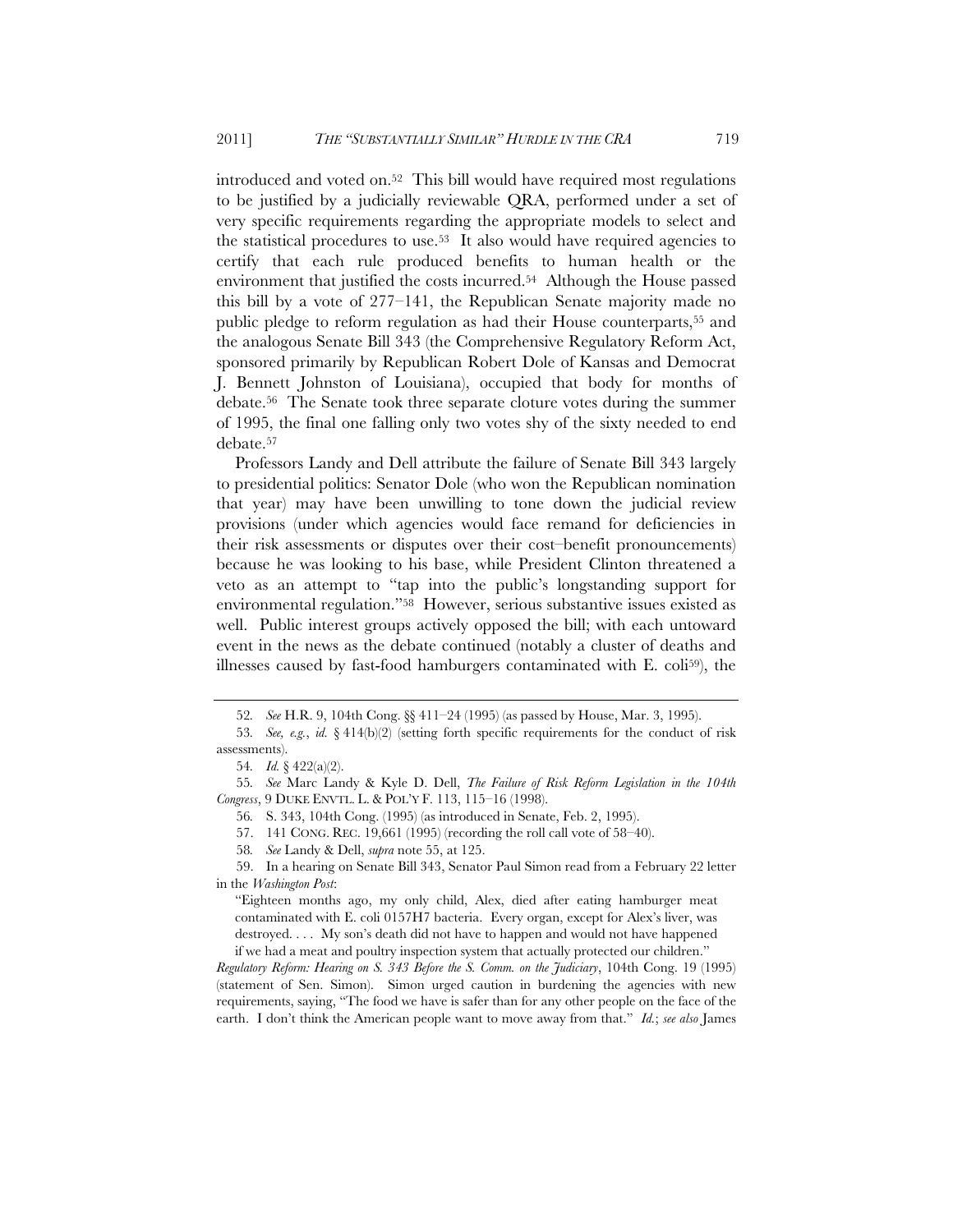bill's "green eyeshade" tone (dissect all costs and benefits, giving inaction the seeming benefit of the doubt) became a flashpoint for concern. For its part, the White House aggressively charted its own course of reform, strengthening the executive order giving OIRA broad authority over regulatory agencies and making regulatory transparency and plain language cornerstones of Vice President Gore's broader Reinventing Government initiative.60 As Professor John Graham concluded, "The Democratic leadership made a calculation that it was more profitable to accuse Republicans of rolling back protections (in the guise of reform) than it was to work collaboratively toward passage of a bipartisan regulatory reform measure."61

Nevertheless, the majority of both houses of Congress believed that each federal regulation should be able to pass a formal benefit–cost test, and perhaps that agencies should be required to certify this in each case. Although no law enshrined this requirement or the blueprint for how to quantify benefits and costs, the CRA's passage less than a year after the failure of the Dole–Johnston bill can most parsimoniously be interpreted as Congress asserting that if the agencies remained free to promulgate rules with an unfavorable cost–benefit balance, Congress could veto at the finish line what a regulatory reform law would have instead nipped in the bud.

The CRA can also be interpreted as one of four contemporaneous attempts to salvage as much as possible of the cost–benefit agenda embodied in the failed omnibus regulatory reform legislation.62 During 1995 and 1996, Congress also enacted the Unfunded Mandates Reform Act (which requires agencies to quantify regulatory costs to state and local governments, and to respond in writing to suggestions from these stakeholders for alternative regulatory provisions that could be more costeffective),63 the Regulatory Compliance Simplification Act (which requires

S. Kunen, *Rats: What's for Dinner? Don't Ask*, NEW YORKER, Mar. 6, 1995, at 7 (discussing the continuing importance of Upton Sinclair's *The Jungle* as it relates to regulation of food contaminants).

<sup>60</sup>*. See* Exec. Order No. 12,866, 3 C.F.R. 638 (1994), *reprinted as amended* in 5 U.S.C. § 601 app. at 745 (2006); AL GORE, CREATING A GOVERNMENT THAT WORKS BETTER AND COSTS LESS: REPORT OF THE NATIONAL PERFORMANCE REVIEW (1993).

<sup>61.</sup> John D. Graham, *Legislative Approaches to Achieving More Protection Against Risk at Less Cost*, 1997 U. CHI. LEGAL F. 13, 57 (1997). However, as a participant in numerous executive-branch and congressional discussions at the time, one of us (Adam Finkel) hastens to add that many in the executive agencies believed that the specific provisions in the Dole– Johnston bill were in fact punitive, and were indeed offered merely "in the guise of reform."

<sup>62.</sup> James T. O'Reilly, *EPA Rulemaking After the 104th Congress: Death from Four Near-Fatal Wounds?*, 3 ENVTL. LAW. 1, 1 (1996).

<sup>63.</sup> Unfunded Mandates Reform Act of 1995, Pub. L. No. 104-4, 109 Stat. 48 (codified in amended at scattered sections of 2 U.S.C.).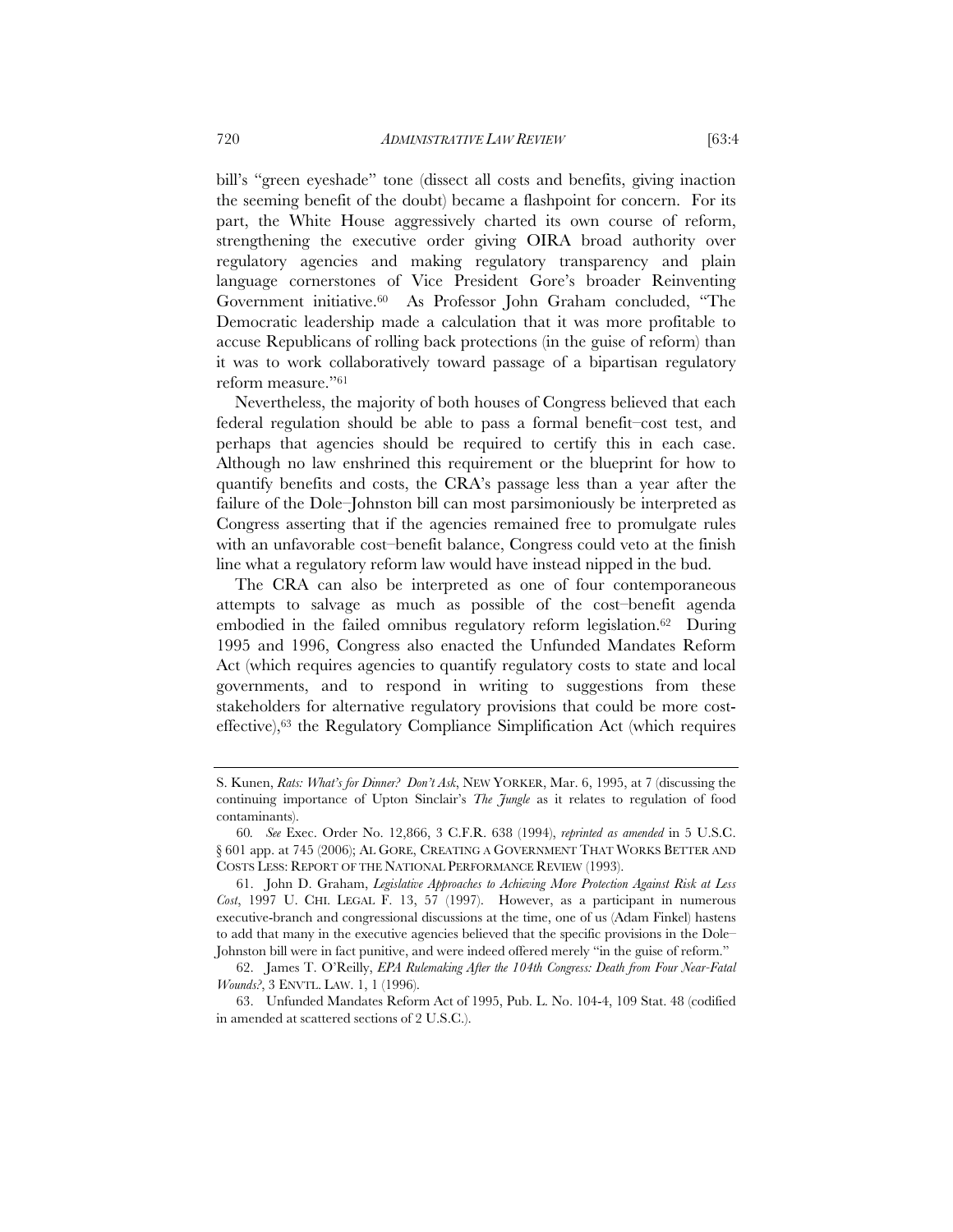agencies to prepare compliance guides directed specifically at small businesses),64 and a series of amendments to the Regulatory Flexibility Act (which makes judicially reviewable the agency's required analysis of why it should not adopt less costly regulatory alternatives favoring small businesses).65 Against this backdrop, the CRA is more clearly seen as serving the primary purpose of giving special scrutiny—before aggrieved parties would have to plead their case in court—to rules that arguably conflict with other strong signals from Congress about the desired flexibility and cost-effectiveness of agency regulatory proposals.

#### *3. The CRA*

The CRA established a procedure by which Congress can oversee and, with the assent of the President, veto rules promulgated by federal agencies. Before any rule can take effect, the promulgating agency must submit to the Senate, House of Representatives, and the Comptroller General of the Government Accountability Office (GAO) a report containing, among other things, the rule and its complete CBA (if one is required).66 The report is then submitted for review to the chairman and ranking member of each relevant committee in each chamber.<sup>67</sup> Some rules—for example, rules pertaining to internal agency functioning, or any rule promulgated by the Federal Reserve System—are exempted from this procedure.68

During this review process, the effective date of any major rule is postponed.69 However, the President has discretion to allow a major rule

67. 5 U.S.C. § 801(a)(1)(C).

<sup>64.</sup> Contract with America Advancement Act of 1996, Pub. L. No. 104-121, tit. II, subtit. A, 110 Stat. 858–59 (codified as amended in scattered sections of 2, 5, 15, and 42 U.S.C.).

<sup>65</sup>*. Id.* subtit. D, 110 Stat. 864–68 (codified as amended at 5 U.S.C. §§ 601–605, 609, 611 (2006)).

<sup>66. 5</sup> U.S.C. § 801(a)(1)(A)–(B) (2006). Senator Pete Domenici of New Mexico inserted the provision requiring submission of the report to the Comptroller General because the Government Accountability Office (GAO) would be able to effectively review the CBA and ensure that the regulation complies with legal requirements, such as unfunded mandates legislation. *See* 141 CONG. REC. 9428–29 (1995) (statement of Sen. Domenici).

<sup>68</sup>*. Id.* § 804(3) (defining *rule* for the purposes of the CRA so as to exclude certain categories); *id.* § 807 (exempting all regulations promulgated by the Federal Reserve and Federal Open Market Committee from CRA requirements).

<sup>69</sup>*. Id.* § 801(a)(3). A "major rule" under the CRA is any rule that: (1) has an annual effect on the economy of \$100 million or more; (2) results in a "major increase in costs or prices" for various groups, such as consumers and industries; or (3) is likely to result in "significant adverse effects on competition, employment, investment," or other types of enterprise abilities. *Id.* § 804(2). Any rule promulgated under the Telecommunications Act of 1996 is not a major rule for purposes of the CRA. *Id.*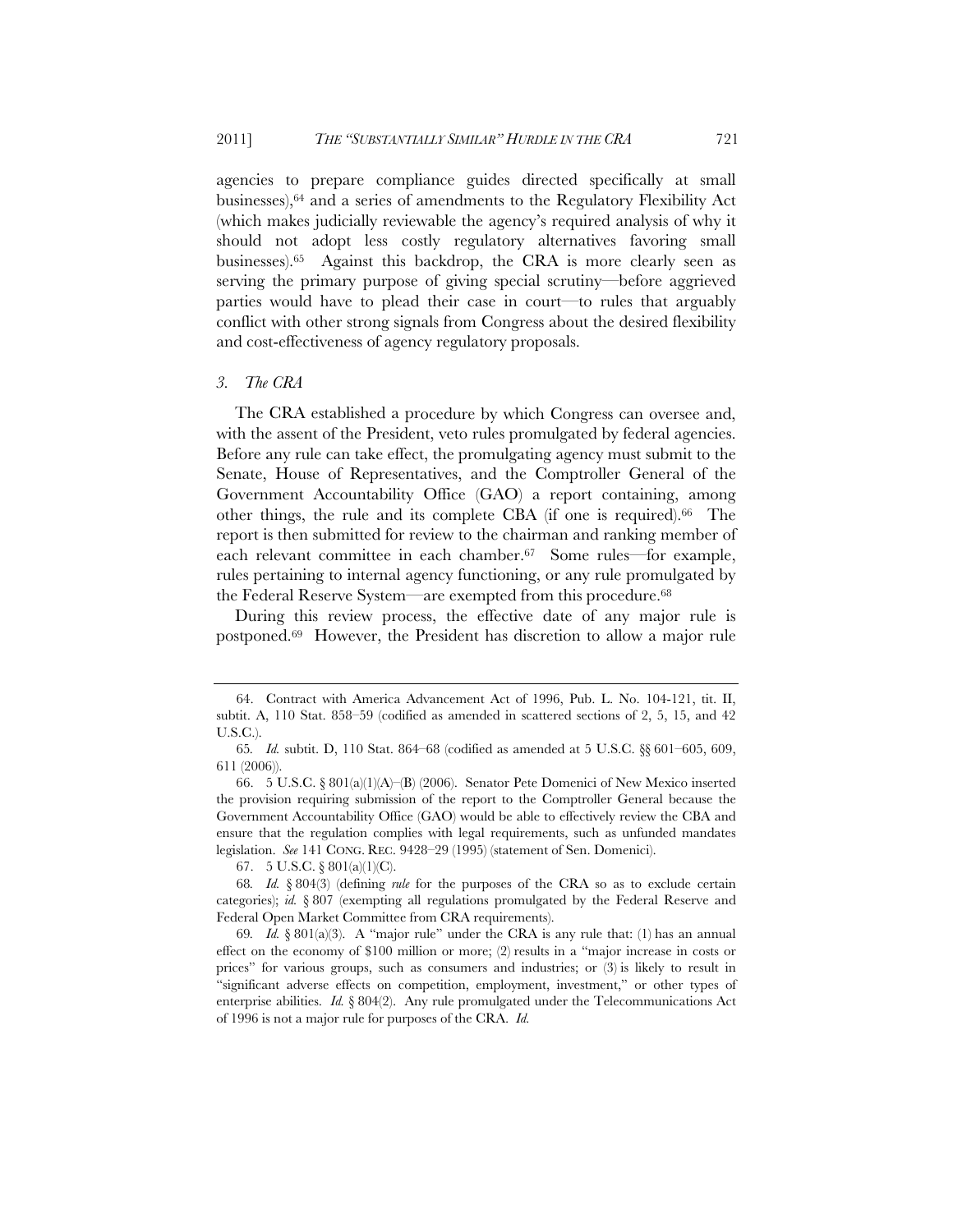that would otherwise be suspended to go into effect for a limited number of purposes, such as national security.70 The Act also exempts from suspension any rule for which the agency finds "for good cause . . . that notice and public procedure thereon are impracticable, unnecessary, or contrary to the public interest."71

If Congress chooses to repeal any rule through the CRA, it may pass a joint resolution of disapproval via an expedited process. The procedure is expedited "to try to provide Congress with an opportunity to act on resolutions of disapproval before regulated parties must invest the significant resources necessary to comply with a major rule."72 From the date that the agency submits its report of the rule, Congress has sixty days in session to pass a joint resolution.73 The procedure is further expedited in the Senate, where debate over a joint resolution of disapproval is limited to a maximum of ten hours, effectively preventing any possibility of a filibuster.<sup>74</sup> The House does not have a similar expedited procedure.<sup>75</sup> When a disapproval resolution passes both houses of Congress, it is presented to the President for signing.76 The CRA drafters developed this structure to meet the bicameralism and presentment requirements of the Constitution, which had thwarted an earlier congressional attempt to retain veto power over certain agency actions.77

72. 142 CONG. REC. 8198 (joint statement of Sens. Nickles, Reid, and Stevens); *see also* 147 CONG. REC. 2816 (2001) (statement of Sen. Jeffords) (noting that "scarce agency resources are also a concern" that justifies a stay on the enforcement of major rules).

73. 5 U.S.C. § 802(a). The sixty-day window excludes "days either House of Congress is adjourned for more than 3 days during a session of Congress." *Id.* If an agency submits a report with fewer than sixty days remaining in the session of Congress, the sixty-day window is reset, beginning on the fifteenth day of the succeeding session of Congress. *See id.*  $§ 801(d)(1), (2)(A).$ 

74*. Id.* § 802(d)(2); *cf.* STANDING RULES OF THE SENATE R. XXII § 2 (2007) (requiring the affirmative vote of three-fifths of Senators to close debate on most legislative actions).

75*. See* Morton Rosenberg, *Whatever Happened to Congressional Review of Agency Rulemaking?: A Brief Overview, Assessment, and Proposal for Reform*, 51 ADMIN. L. REV. 1051, 1063 (1999) (criticizing the CRA for its lack of an expedited House procedure because, "As a practical matter, no expedited procedure will mean engaging the House leadership each time a rule is deemed important enough by a committee or group of members to seek speedy access to the floor").

76. 5 U.S.C. § 801(a)(3)(B). If the President vetoes a resolution disapproving of a major rule, the suspension of the effective date is extended, at a minimum, until the earlier of thirty session days or the date that Congress votes and fails to override the President's veto. *Id.*

77. U.S. CONST. art. I,  $\S$  7, cls. 2–3 (requiring, for a bill to become law, passage by both houses of Congress and either signing by the President or a presidential veto followed by a

<sup>70</sup>*. Id.* § 801(c).

<sup>71</sup>*. Id.* § 808. The good cause exception is intended to be limited to only those rules that are exempt from notice and comment by statute. *See* 142 CONG. REC. 6928 (1996) (statement of Rep. Hyde).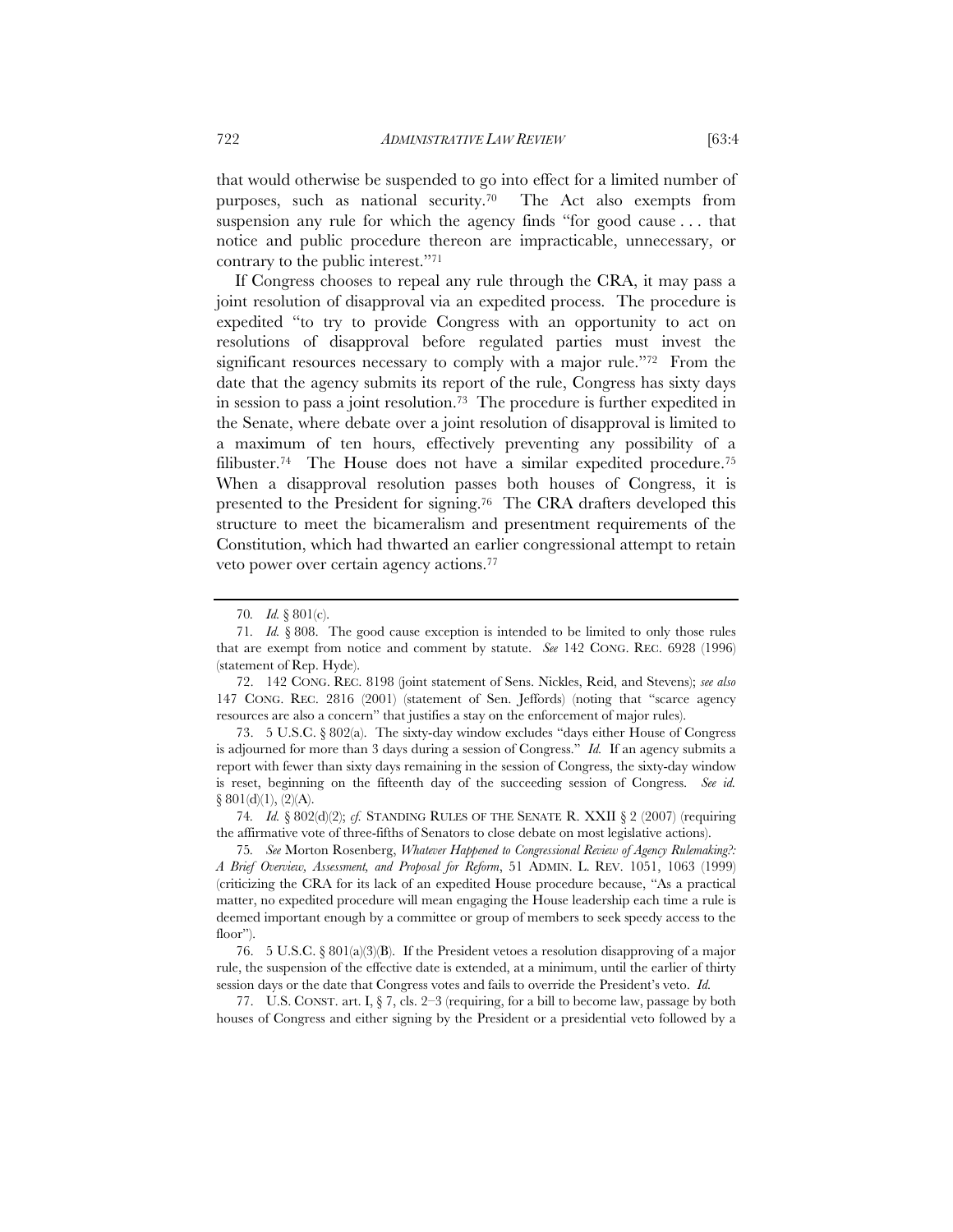Upon the enactment of a joint resolution against a federal agency rule, the rule will not take effect.78 If the rule has already taken effect by the time a joint resolution is enacted—for example, if the rule is not a major rule, or if the President has exercised the authority to override suspension of the rule's effective date<sup>79—then</sup> it cannot continue in force.<sup>80</sup> The effect of a joint resolution of disapproval is also retroactive: any regulation overridden by the CRA process is "treated as though [it] had never taken effect."81

The CRA places a further limitation on agency action following a successful veto, which is the focus of this Article. Not only does the regulation not take effect as submitted to Congress, but the agency may not be free to reissue another rule to replace the one vetoed. Specifically, the CRA provides that:

A rule that does not take effect (or does not continue) under [a joint resolution of disapproval] may not be reissued in substantially the same form, and a new rule that is substantially the same as such a rule may not be issued, unless the reissued or new rule is specifically authorized by a law enacted after the date of the joint resolution disapproving the original rule.82

An agency's ability to promulgate certain rules after a veto thus turns on the CRA's meaning of "substantially the same form." We will discuss the range of scholarly and editorial interpretations of how ominously executive agencies should regard the prohibition against reissuance of "substantially similar" rules in Part III.B. But to foreshadow the main argument, we

- 79*. See supra* notes 69–70 and accompanying text.
- 80. 5 U.S.C. § 801(b)(1).

two-thirds congressional override in each house of Congress). Under these principles, the Supreme Court struck down  $\S 224(c)(2)$  of the Immigration and Nationality Act, which allowed a single house of Congress to override the Attorney General's determination that deportation of an alien should be suspended. *See* INS v. Chadha, 462 U.S. 919, 959 (1983), *invalidating* 8 U.S.C. § 1254(c)(2) (1982). Curiously, while the CRA was intended to give respect to the Constitution's bicameralism and presentment requirements, 142 CONG. REC. 6926 (statement of Rep. Hyde) (noting that, after *Chadha*, "the one-house or two-house legislative veto . . . was thus voided," and as a consequence the authors of the CRA developed a procedure that would require passage by both houses and presentment to the President); 142 CONG. REC. 8197 (joint statement of Sens. Nickles, Reid, and Stevens) (same), the 104th Congress enacted the unconstitutional line item veto in violation of those very principles less than two weeks after it had enacted the CRA. *See* Line Item Veto Act, Pub. L. No. 104-130, 110 Stat. 1200 (1996) (codified as amended at 2 U.S.C. §§ 691–692 (Supp. II 1997)), *invalidated by* Clinton v. City of New York, 524 U.S. 417 (1998).

<sup>78. 5</sup> U.S.C. § 801(b)(1).

<sup>81</sup>*. Id.* § 801(f). For a summary of the disapproval procedure created by the CRA, with emphasis on its possible use as a tool to check midnight regulation, see Jerry Brito & Veronique de Rugy, *Midnight Regulations and Regulatory Review*, 61 ADMIN. L. REV. 163, 189– 90 (2009).

<sup>82. 5</sup> U.S.C. § 801(b)(2).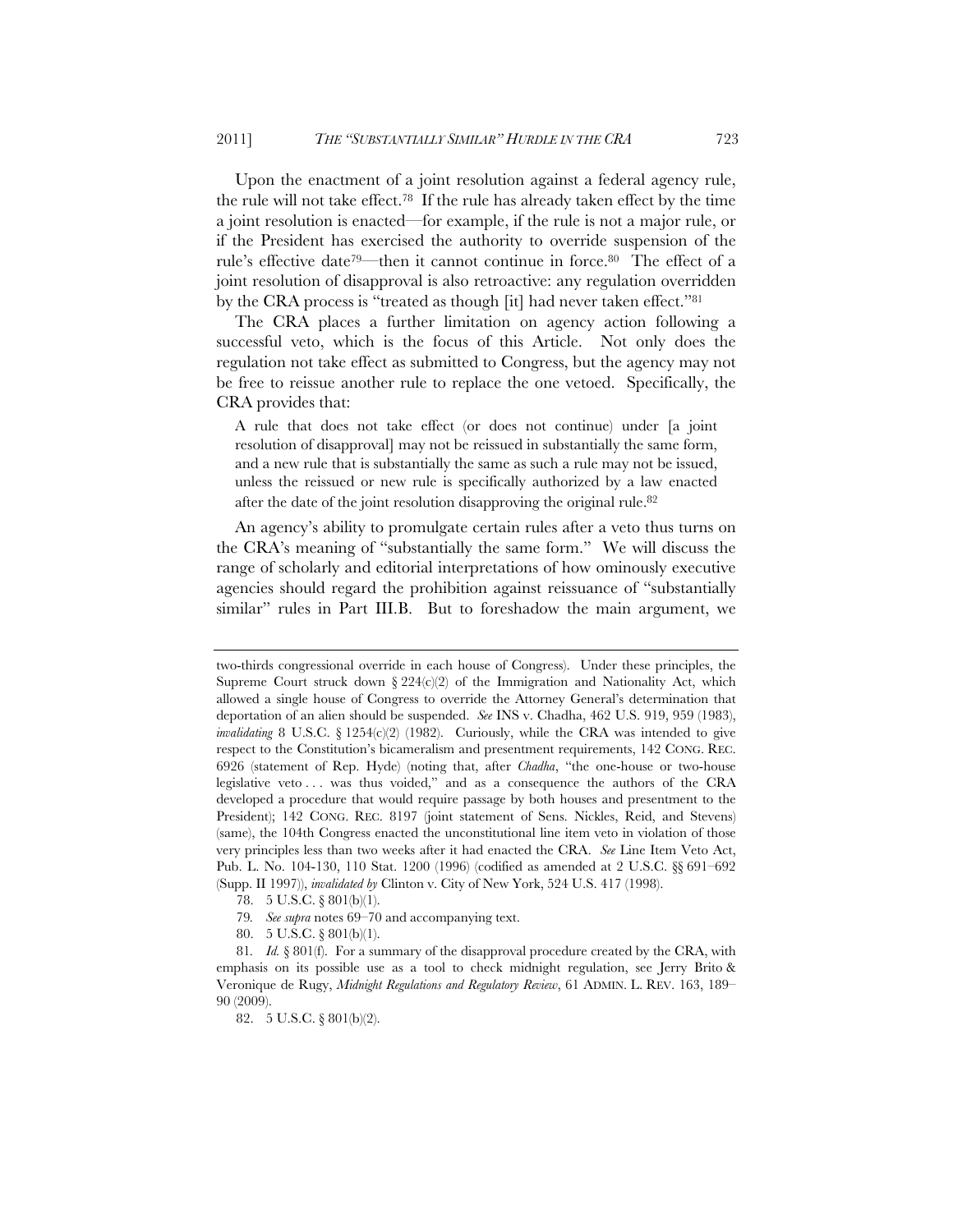believe that most commentators have offered an unduly pessimistic reading of this provision. One of the most respected experts in administrative law, Professor Peter Strauss, testified before Congress a year after the enactment of the CRA that the substantial similarity provision has a "doomsday effect."83 Because, Strauss opined, the provision precludes the affected agency from ever attempting to regulate in the same topical area, Congress may well have tied its own hands and as a result will refrain from vetoing rules altogether.84 Although we agree wholeheartedly with Strauss's recommendation that Congress should amend the CRA to require a statement of the reasons for the initial veto, we simply observe here that events subsequent to his 1997 testimony demonstrate that Congress did *not* in fact blanch from invoking a veto even when it was not primarily concerned about an agency exceeding its statutory authority: Congress overturned the OSHA ergonomics rule in 2001 ostensibly because of concern about excessive compliance costs and illusory risk-reduction benefits.<sup>85</sup> Therefore, § 801(b)(2) of the CRA represents a very influential consequence of a veto power that Congress is clearly willing to use, and its correct interpretation is therefore of great importance to administrative law

With very little evidence in the CRA's legislative history discussing this provision,86 and only one instance in which the congressional veto has actually been carried out,87 neither Congress nor the Judiciary has clearly established the meaning of this crucial clause. In the next several Parts, we will attempt to give the CRA's substantial similarity provision a coherent and correct meaning by interpreting it in the context of its legislative history, the political climate in which it was enacted and has been applied, and the broader administrative state.

## II. EXERCISE OF THE CONGRESSIONAL VETO

The CRA procedure for congressional override of a federal regulation

and process.

<sup>83</sup>*. Congressional Review Act: Hearing Before the Subcomm. on Commercial & Admin. Law of the H. Comm. on the Judiciary*, 105th Cong. 89 (1997) [hereinafter *Hearing on the CRA*] (statement of Peter L. Strauss, Betts Professor of Law, Columbia University), *available at* http://commdocs.house.gov/committees/judiciary/hju40524.000/hju40524\_0f.htm.

<sup>84</sup>*. Id.*

<sup>85</sup>*. See infra* Part VI and VII.

<sup>86</sup>*. See* 142 CONG. REC. 6926 (1996) (statement of Rep. Hyde) (noting that, although the measure had already been enacted into law, "no formal legislative history document was prepared to explain the [CRA]"); *id.* at 8197 (joint statement of Sens. Nickles, Reid, and Stevens) (same).

<sup>87</sup>*. See infra* Part II.A (discussing Congress's use of the veto in 2001 to disapprove of OSHA's ergonomics rule).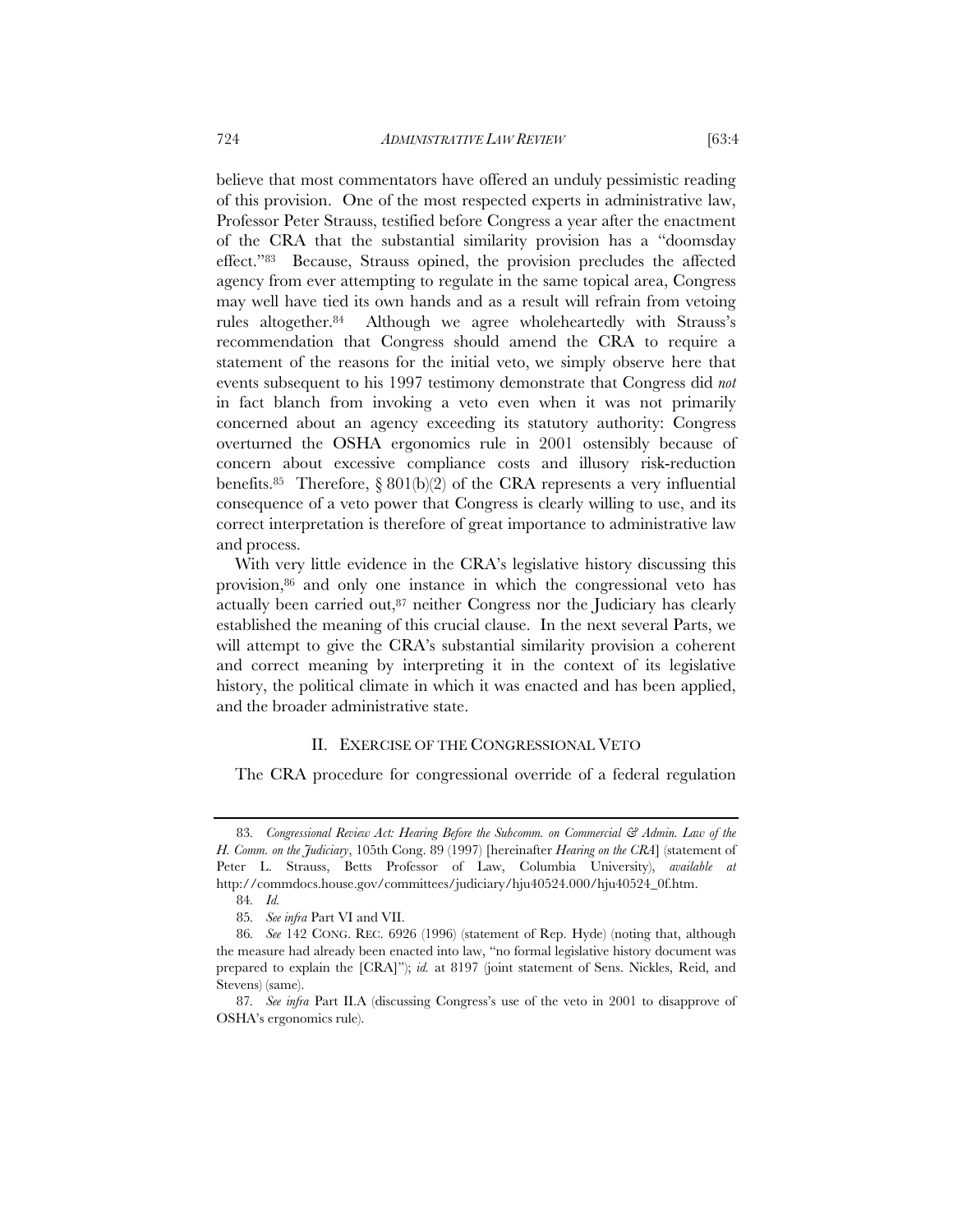has only been used once.<sup>88</sup> In 2001, when the Bush Administration came into office, Republicans in Congress led an attempt to use the measure to strike down a workplace ergonomics regulation promulgated by OSHA.89 The joint resolution generated much debate, in Washington and nationwide, over whether Congress should use the CRA procedure.<sup>90</sup> This Part discusses the joint resolution disapproving OSHA's ergonomics rule and briefly notes some other instances in which Congress has brought up but has not successfully executed the CRA. It then explores potential means by which the substantial similarity provision might be enforced.

#### *A. The OSHA Ergonomics Rule*

In 1990, Secretary of Labor Elizabeth Dole stated that ergonomic injuries were one "of the nation's most debilitating across-the-board worker safety and health illnesses," and announced that the Labor Department, under President George H.W. Bush, was "committed to taking the most effective steps necessary to address the problem of ergonomic hazards."91 As we will discuss briefly in Part VI*,* in 1995 OSHA circulated a complete regulatory text of an ergonomics rule, but it met with such opposition that it was quickly scuttled. Five years after abandoning the first ergonomics proposal, OSHA proposed a new section to Title 20 of the *Code of Federal Regulations* "to reduce the number and severity of musculoskeletal disorders (MSDs) caused by exposure to risk factors in the workplace."92 The regulation would, among other things, have required employers to provide employees with certain information about ergonomic injuries and MSDs and implement "feasible" controls to reduce MSD hazards if certain

<sup>88</sup>*. See* U.S. GOV'T ACCOUNTABILITY OFFICE, CONGRESSIONAL REVIEW ACT (CRA) FAQS, http://www.gao.gov/legal/congressact/cra\_faq.html#9 (last visited Nov. 3, 2011) (explaining that the Department of Labor's ergonomics rule is the only rule that Congress has disapproved under the CRA).

<sup>89</sup>*. See* Ergonomics Rule Disapproval, Pub. L. No. 107-5, 115 Stat. 7 (2001), *invalidating* Ergonomics Program, 65 Fed. Reg. 68,262 (Nov. 14, 2000).

<sup>90</sup>*. Compare* Robert A. Jordan, *Heavy Lifting Not W's Thing*, BOS. SUNDAY GLOBE, Mar. 11, 2001, at E4 (arguing that President Bush's support of the joint resolution to overturn OSHA's ergonomics rule sends the message, "I do not share—or care about—your pain"), *with* Editorial, *Roll Back the OSHA Work Rules*, CHI. TRIB., Mar. 6, 2001, at N14 (calling the ergonomics rule "bad rule-making" and arguing that Congress should "undo it"). *See generally* 147 CONG. REC. 3055–80 (2001) (chronicling the floor debates in the House); *id.* at 2815–74 (chronicling the floor debates in the Senate).

<sup>91.</sup> Press Release, Elizabeth H. Dole, Sec'y, Dep't of Labor, Secretary Dole Announces Ergonomics Guidelines to Protect Workers from Repetitive Motion Illnesses/Carpal Tunnel Syndrome (Aug. 30, 1990), *reprinted in* 145 CONG. REC. 24,467–68 (1999).

<sup>92.</sup> Ergonomics Program, 65 Fed. Reg. at 68,846; *see also* Ergonomics Program, 64 Fed. Reg. 65,768–66,078 (proposed Nov. 23, 1999).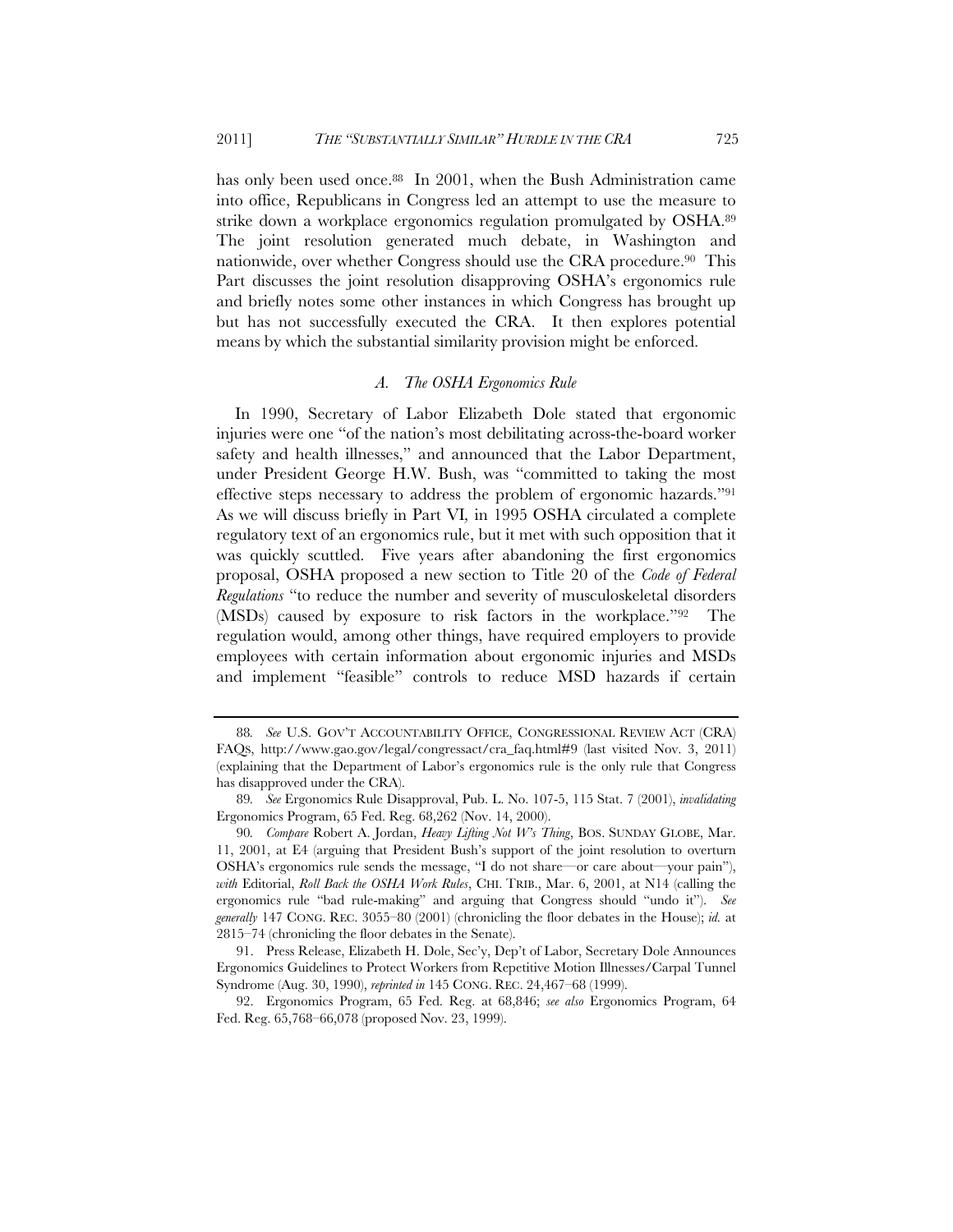triggers were met.93 OSHA published the final rule in the *Federal Register* during the lame-duck period of the Clinton Administration, and it met strong opposition from Republicans and pro-business interest groups.

After the 107th Congress was sworn in, Senate Republicans led the charge against the ergonomics rule and proposed a joint resolution to disapprove of the regulation pursuant to the CRA.94 Opponents of the OSHA regulation argued that it was the product of a flawed, last-minute rulemaking process in the outgoing Clinton Administration.95 Although the Department of Labor had been attempting to develop an ergonomics program for at least the previous ten years,<sup>96</sup> the opponents called this particular rule "a regulation crammed through in the last couple of days of the Clinton administration" as a "major gift to organized labor."97 Senator Mike Enzi of Wyoming argued that the proposed regulation was not published in the *Federal Register* until "a mere 358 days before [OSHA] made it the law of the land, one-quarter of the time they typically take."98 He further suggested that OSHA ignored criticisms received during the notice-and-comment period, and instead relied on "hired guns" to provide information and tear apart witness testimony against the rule.99

This allegedly flawed and rushed procedure, OSHA's opponents argued, coupled with an overly aggressive posture toward the regulated industries,100 led to an inefficient and unduly burdensome rule. Congressional Republicans and other critics seemed unconvinced by the agency's estimate of the costs and benefits. OSHA estimated that the regulation would cost \$4.5 billion annually, while others projected that it could cost up to \$100 billion—Senator Don Nickles of Oklahoma noted this wide range of estimates and said, "There is no way to know how much this would cost."101 Democrats, however, argued that the rule was not

<sup>93.</sup> Ergonomics Program, 65 Fed. Reg. at 68,847, 68,850–51.

<sup>94</sup>*. See* S.J. Res. 6, 107th Cong. (2001) (enacted).

<sup>95</sup>*. See, e.g.*, 147 CONG. REC. 2815–16 (statement of Sen. Jeffords) ("[T]he ergonomics rule certainly qualifies as a 'midnight' regulation . . . .").

<sup>96</sup>*. See* Ergonomics Program, 65 Fed. Reg. at 68,264 (presenting an OSHA Ergonomics Chronology); *see also supra* note 91 and accompanying text (noting the Department of Labor's commitment in 1990 to address ergonomic injuries).

<sup>97. 147</sup> CONG. REC. 2817–18 (statement of Sen. Nickles).

<sup>98.</sup> *Id.* at 2823 (statement of Sen. Enzi).

<sup>99</sup>*. Id.* (estimating that "close to 2 million pages" of materials were submitted to OSHA during the public comment period, yet "there were only 94 days between the end of the public comment period and the date of the OSHA-published [rule]").

<sup>100</sup>*. See, e.g.*, Lisa Junker, *Marthe Kent: A Second Life in the Public Eye*, SYNERGIST, May 2000, at 28, 30 (quoting former OSHA Director of Safety Standards as saying: "I was born to regulate.," and "I don't know why, but that's very true. So as long as I'm regulating, I'm happy.... I think that's really where the thrill comes from. And it is a thrill; it's a high").

 <sup>101. 147</sup> CONG. REC. 2818 (statement of Sen. Nickles); *see also* Editorial, *supra* note 90, at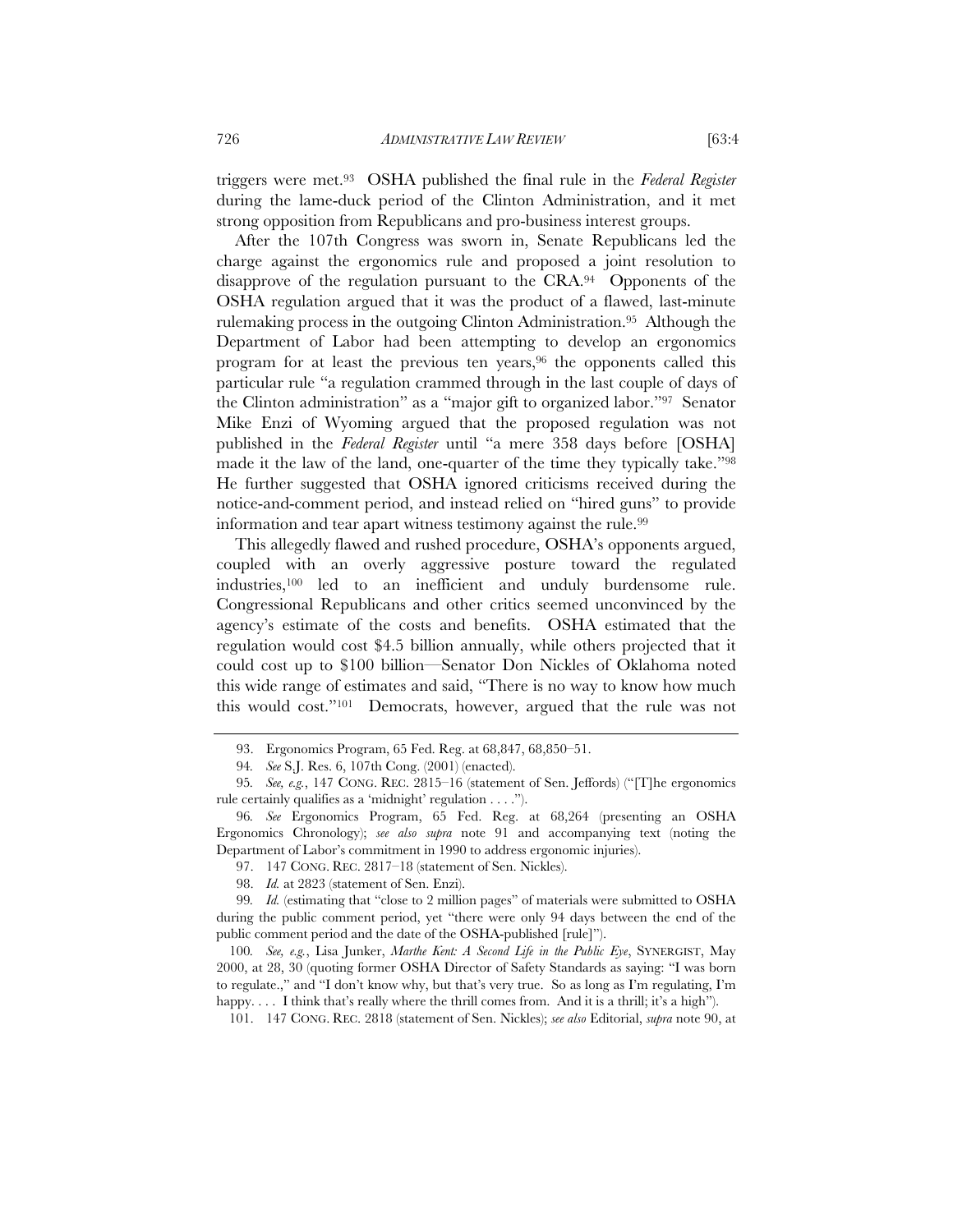wasteful. Senator Edward Kennedy of Massachusetts said, in contrast, that the ergonomics rule was "flexible and cost-effective for businesses, and . . . overwhelmingly based upon scientific evidence."102 The rule's proponents also emphasized its benefits, arguing that the rule's true cost of \$4.5 billion would be more than offset by a savings of "\$9.1 billion annually . . . recouped from the lost productivity, lost tax payments, administrative costs, and workers comp."103 Critics argued that these benefits were overstated as businesses were naturally becoming more ergonomically friendly on their own.104 Democrats also noted scientific evidence favoring the rule, including two reports by the National Academy of Sciences (NAS) and the Institute of Medicine reporting the enormous costs of work-related ergonomic injuries.105 But critics cited reports in their favor,106 and responded that the NAS report did not endorse the rule and could not possibly have shaped it, as the report was not released until after OSHA went forward with the regulation.107

Following expedited debate in Congress during which the legislators argued about the costs and benefits of the OSHA rule, both houses passed the joint resolution in March 2001.108 When President Bush signed the joint resolution into law, he emphasized the need for "an understanding of the costs and benefits" and his Administration's intent to continue to "pursue a comprehensive approach to ergonomics."109

However, OSHA has never since made any attempt to regulate in this area, although it has issued four sets of voluntary ergonomics guidelines—

106*. See id.* at 2833–34 (statement of Sen. Hutchinson) (citing a report that "shows that the cost-to-benefit ratio of this rule may be as much as 10 times higher for small businesses than for large businesses").

107*. See id. at* 3056 (statement of Rep. Boehner) ("OSHA completed its ergonomics regulation without the benefit of the National Academy study.").

N14 ("Although [OSHA] puts the price tag on its rules at \$4.5 billion, the Economic Policy Foundation gauges the cost to business at a staggering \$125.6 billion.").

 <sup>102. 147</sup> CONG. REC. 2818 (statement of Sen. Kennedy).

 <sup>103.</sup> *Id.* at 2827 (statement of Sen. Wellstone).

 <sup>104.</sup> *Id.* at 2815–16 (statement of Sen. Jeffords). Of course, if a market-driven move toward ergonomically friendly business meant that the future benefits of OSHA's rule were overstated, then its future costs must have been simultaneously overstated as well.

<sup>105</sup>*. See id.* at 2830 (statement of Sen. Dodd) (citing a report finding that "nearly 1 million people took time from work to treat or recover from work-related ergonomic injuries" and that the cost was "about \$50 billion annually").

<sup>108</sup>*. See* Ergonomics Rule Disapproval, Pub. L. No. 107-5, 115 Stat. 7 (2001), *invalidating* Ergonomics Program, 65 Fed. Reg. 68,262 (Nov. 14, 2000); 147 CONG. REC. 3079 (recording the House roll call vote of 223–206, with 4 Representatives not voting); *id.* at 2873 (recording the Senate roll call vote of 56–44).

 <sup>109.</sup> Presidential Statement on Signing Legislation to Repeal Federal Ergonomics Regulations, 37 WEEKLY COMP. PRES. DOC. 477 (Mar. 20, 2001).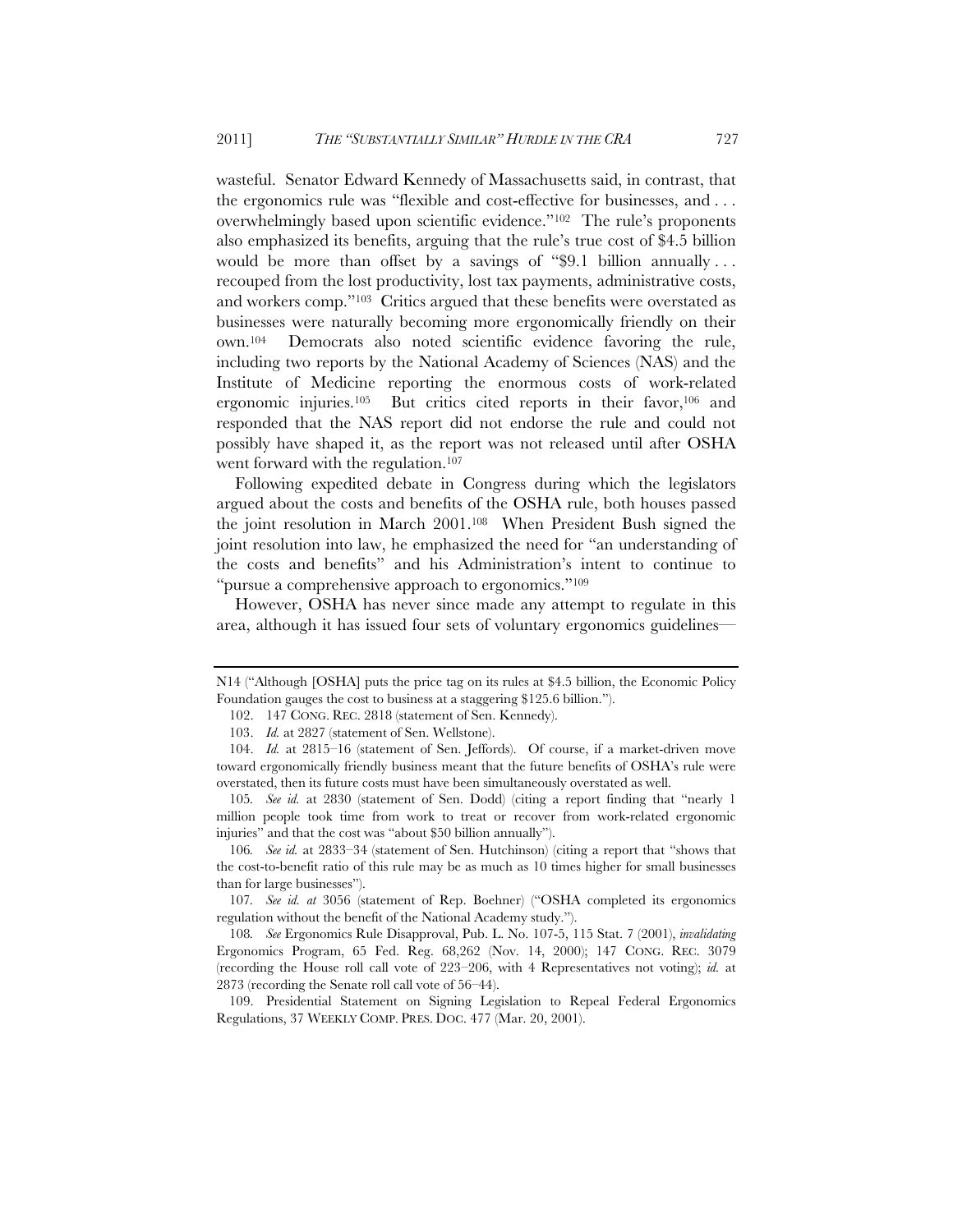for nursing homes, retail grocery stores, poultry processing, and the shipbuilding industry. Even without a specific standard, OSHA could use its general duty authority110 to issue citations for ergonomic hazards that it can show are likely to cause serious physical harm, are recognized as such by a reasonable employer, and can be feasibly abated. However, in the more than ten years after the congressional veto of the ergonomics rule, OSHA issued fewer than one hundred such citations nationwide.111 For purposes of comparison, in an average year, federal and state OSHA plans collectively issue more than 210,000 violations of all kinds nationwide.112

#### *B. Midnight Regulations and Other Threats to Use the CRA*

The repeal of the OSHA ergonomics regulation has so far been the only instance in which Congress has successfully used the CRA to veto a federal regulation. However, the option of congressional repeal of rules promulgated by federal agencies has been considered in several other arenas, and in some instances threats by legislators to call for a CRA veto have led to a type of "soft veto" in which the agency responds to the threat by changing its proposed regulation. This has surfaced often, though not always, in the context of possibly repealing so-called midnight regulations.113

Some Republican lawmakers argued that the OSHA ergonomics standard circumvented congressional oversight because it was finalized in the closing weeks of the Clinton Administration.114 Years later, these same arguments were echoed by the Obama Administration and some

<sup>110</sup>*. See* Occupational Safety and Health (OSH) Act of 1970 § 5(a)(1), 29 U.S.C. § 654 (2006).

 <sup>111.</sup> The OSHA website permits users to word-search the text of all general duty violations. *See* OCCUPATIONAL SAFETY & HEALTH ADMIN., DEP'T OF LABOR, GENERAL DUTY STANDARD SEARCH, http://www.osha.gov/pls/imis/generalsearch.html (last visited Nov. 3, 2011). A search for all instances of the word *ergonomic* between March 7, 2001, (the day after the congressional veto) and August 18, 2011, (the day we ran this search) yielded sixty violations. The busiest year was 2003 (fifteen violations), and there were eight violations in 2010. An additional search for the term *MSD* yielded thirteen violations during this ten-year span, although some of these were duplicative of the first group of sixty.

<sup>112</sup>*. See* SAFETY & HEALTH DEP'T, AFL–CIO, DEATH TOLL ON THE JOB: THE TOLL OF NEGLECT 61 (19th ed. 2010), http://www.aflcio.org/issues/safety/memorial/upload/ dotj\_2010.pdf.

<sup>113</sup>*. See* Jack M. Beermann, *Combating Midnight Regulation*, 103 NW. U. L. REV. COLLOQUY 352, 352 n.1 (2009), http://www.law.northwestern.edu/lawreview/colloquy/ 2009/9/LRColl2009n9Beermann.pdf ("'Midnight regulation' is loosely defined as late-term action by an outgoing administration."). Colloquially, the term is usually reserved for situations in which the White House changes parties.

<sup>114</sup>*. See supra* notes 95–99 and accompanying text.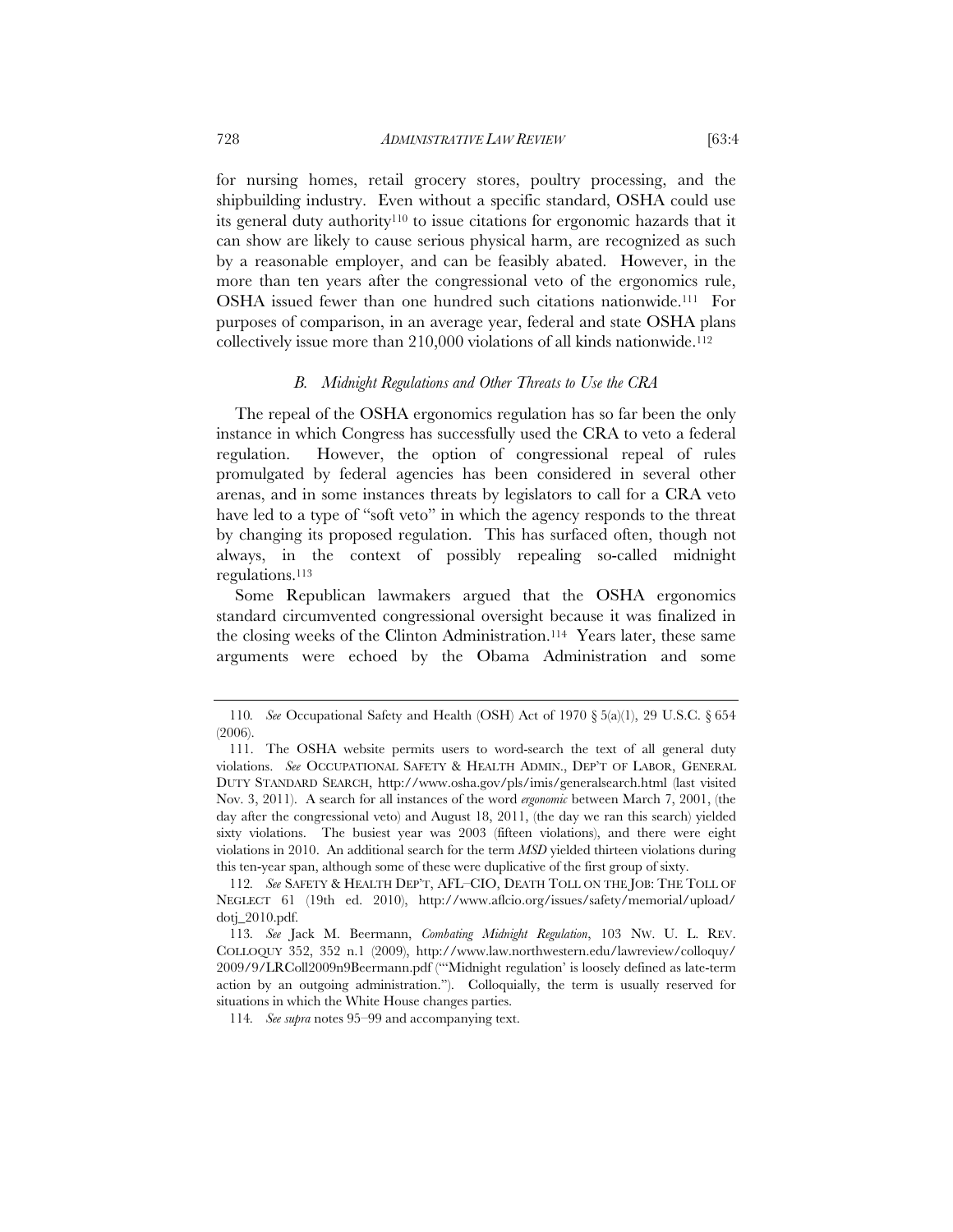Democrats in the 111th Congress with respect to other rules. As the Bush Administration left office in January 2009, it left behind several last-minute regulations, including rules that would decrease protection of endangered species, allow development of oil shale on some federal lands, and open up oil drilling in the Utah wilderness.115 The Bush Administration also left behind a conscientious objector regulation that would allow certain healthcare providers to refuse to administer abortions or dispense contraception.116 Congressional Democrats brought up the CRA as an option for repealing the Bush Administration's midnight regulations, while the Obama Administration searched for an executive strategy to scuttle them.117 Although the CRA may be at its most useful when there is a significant realignment in party control over the Legislative and Executive Branches (as occurred in 2001 and 2009),<sup>118</sup> the Democrats of the 111th Congress did not use the CRA to achieve their goal of overturning the Bush Administration's regulations—in the end, the Obama Administration used executive procedures.<sup>119</sup>

However, not all threats to use the CRA have occurred immediately

117*. See* Peter Nicholas & Christi Parsons, *Obama Plans a Swift Start*, L.A. TIMES, Jan. 20, 2009, at A1 (reporting that "Obama aides have been reviewing the so-called midnight regulations" and noting that "Obama can change some Bush policies through executive fiat"); Savage, *supra* note 116 (reporting that "Democrats . . . are also considering using the Congressional Review Act of 1996" to overturn some Bush Administration regulations).

118*. See* Brito & de Rugy, *supra* note 81, at 190 ("[T]he CRA will only be an effective check on midnight regulations if the incoming president and the Congress are of the same party. If not, there is little reason to expect that the Congress will use its authority under the CRA to repeal midnight regulations. Conversely, if the president is of the same party as his predecessor and the Congress is of the opposite party, it is likely that the new president will veto a congressional attempt to overturn his predecessor's last-minute rules." (footnote omitted)). *But see* Rosenberg, *supra* note 75 (pointing out flaws in the CRA and proposing a new scheme of congressional review of federal regulation).

119*. See, e.g.*, Rescission of the Regulation Entitled "Ensuring That Department of Health and Human Services Funds Do Not Support Coercive or Discriminatory Policies or Practices in Violation of Federal Law," 74 Fed. Reg. 10,207, 10,209–10 (proposed Mar. 10, 2009) (rescinding the Bush Administration's "conscientious objector" rule).

<sup>115</sup>*. See, e.g.*, Stephen Power, *U.S. Watch: Obama Shelves Rule Easing Environmental Reviews*, WALL ST. J., Mar. 4, 2009, at A4 (noting executive and administrative decisions to "shelve" a Bush Administration rule allowing federal agencies to "bypass" consultation on whether new projects could harm endangered wildlife).

<sup>116</sup>*. See* Jennifer Lubell, *Conscientious Objectors: Obama Plan to Rescind Rule Draws Catholic Criticism*, MOD. HEALTHCARE, Mar. 23, 2009, at 33 (discussing the Obama Administration's plans to prevent the Bush Administration's conscientious objector rule from going into effect); Charlie Savage, *Democrats Look for Ways to Undo Late Bush Administration Rules*, N.Y. TIMES, Jan. 12, 2009, at A10 ("Democrats are hoping to roll back a series of regulations issued late in the Bush administration that weaken environmental protections and other restrictions.").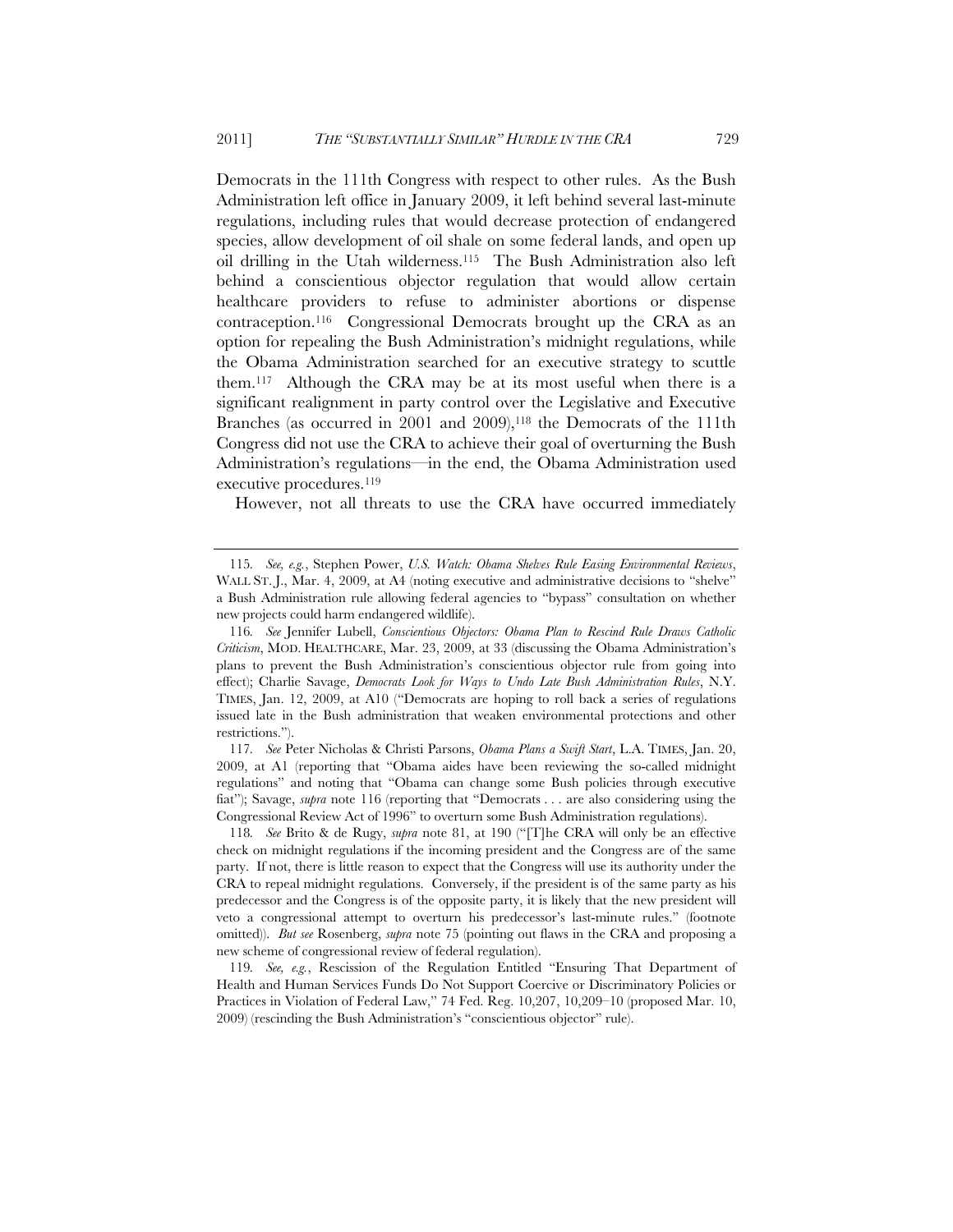following a party change. In early 2010, one year after President Obama's inauguration, Senator Lisa Murkowski of Alaska considered proposing a resolution to disapprove of the Environmental Protection Agency's (EPA's) "endangerment finding" that greenhouse gases threaten the environment and human health.120 Senator Murkowski's idea never came to fruition.

# *C. Enforcement of the Substantial Similarity Provision*

Since there has never yet been an attempt by an agency to reissue a rule following a CRA veto, there remains ambiguity not only over what kinds of rules are barred, but how any such restrictions would be enforced. In this Part, we briefly discuss three possible ways the substantial similarity provision may affect agency action: one administrative response, one legislative, and one judicial.

One possible means of application of the substantial similarity provision begins in the Executive Branch, most likely within the administrative department whose regulation has been vetoed. With the threat of invalidation hanging overhead, an agency may be deterred from promulgating regulations within a certain area for fear of having its work nullified—or worse, of having ruined for posterity the ability to regulate in a given area (if it interprets the CRA ominously). In other words, agencies might engage in a sort of self-censorship that itself enforces the CRA. Indeed, the continuous absence of ergonomics from the regulatory agenda for an entire decade following the veto of OSHA's rule—and well into the Obama Administration—arguably provides evidence of such selfcensorship. In prepared testimony before a Senate subcommittee of the Committee on Appropriations, Secretary of Labor Elaine Chao testified that, due to the exercise of the veto, the Department of Labor would need to work with Congress to determine what principles to apply to any future regulation in the ergonomics field. She did not want to "expend valuable and limited—resources on a new effort" if another regulation would be

<sup>120</sup>*. See* Editorial, *Ms. Murkowski's Mischief*, N.Y. TIMES, Jan. 19, 2010, at A30. Note, however, that it is unclear that an agency "finding" is sufficiently final agency action for a CRA veto. *But cf. infra* note 268 (noting attempts to bring a broader range of agency actions under congressional review, including the recently introduced Closing Regulatory Loopholes Act of 2011). Nor is it clear that a joint resolution of disapproval may be inserted as part of a large bill, as Senator Murkowski considered. *Cf.* 5 U.S.C. § 802(a) (2006) (setting forth the exact text to be used in a joint resolution of disapproval). Murkowski intended to insert the resolution into the bill raising the debt ceiling. *See* Editorial, *supra*. Doing so would not only have run afoul of the provision setting the joint resolution text, but would impermissively have either expanded debate on the resolution, *see* 5 U.S.C. § 802(d)(2) (limiting debate in the Senate to ten hours), or limited debate on the debt ceiling bill, which is not subject to the CRA's procedural restrictions.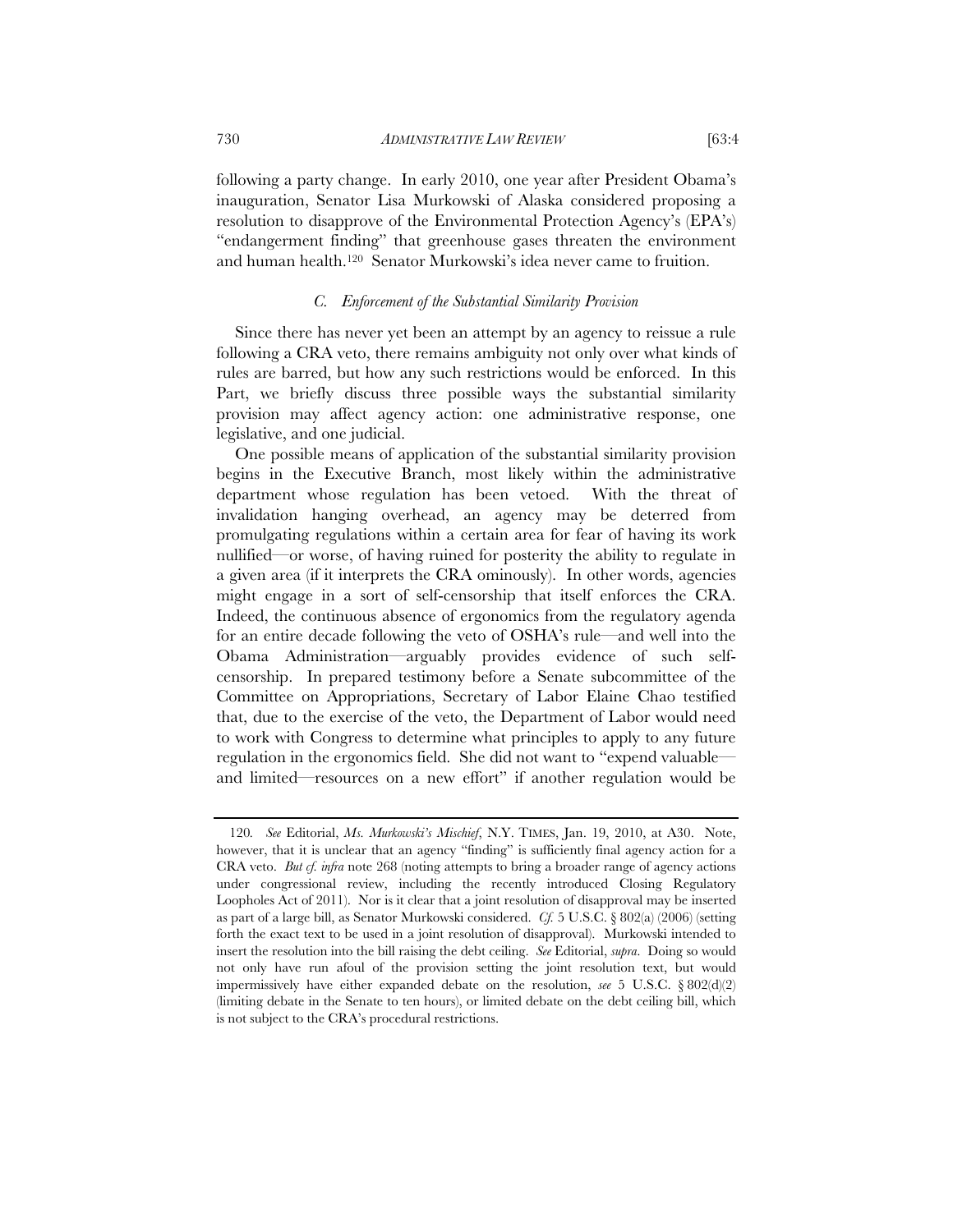invalidated as substantially similar.121

In addition to agency self-censorship, there is, of course, a potential Legislative application of the substantial similarity provision. If an agency were to reissue a vetoed rule "in substantially the same form," then Congress could use the substantial similarity provision as a compelling justification for enacting another joint resolution, perhaps voicing its objection to the substance of the new rule, but using "similarity" to bypass a discussion of the merits. For example, if OSHA reissued an ergonomics rule that members of Congress thought was substantially similar to the Clinton Administration rule, then they might be motivated to repeal the rule simply because they would see the new rule as outside the law, and a disrespect to their prior action under the CRA. Of course, as with the original ergonomics rule, the notion that an agency is acting outside its authority may be considered as merely one factor among others procedural, cost–benefit related, and even political—in determining whether to strike down an agency rule. But a congressional belief that an agency is reissuing a rule in violation of the CRA may cut in favor of enacting a second joint resolution of disapproval, even if certain members of Congress would not be inclined to veto the rule on more substantive grounds. Indeed, this could even turn Congress's gaze away from the rule's substance entirely—a sort of "us against them" drama might be played out in which opponents could use the alleged circumvention as a means to stir

<sup>121</sup>*. Departments of Labor, Health and Human Services, and Education, and Related Agencies Appropriations for Fiscal Year 2002: Hearing on H.R. 3061/S. 1536 Before a Subcomm. of the S. Comm. on Appropriations*, 107th Cong. 72 (2001) [hereinafter *Hearing on H.R. 3061/S. 1536*] (statement of Elaine L. Chao, Secretary, U.S. Department of Labor). However, Secretary Chao had promised immediately before the veto that she would do exactly the opposite and treat a CRA action as an impetus to reissue an improved rule. *See* Letter from Elaine L. Chao, Sec'y, U.S. Dep't of Labor, to Arlen Specter, Chairman, Subcomm. on Labor, Health & Human Servs., Educ., S. Comm. on Appropriations, U.S. Senate (Mar. 6, 2001) (promising to take future action to address ergonomics), *reprinted in* 147 CONG. REC. 2844 (2001) (statement of Sen. Specter). More recently, OSHA Assistant Secretary David Michaels, appointed by President Obama, has repeatedly indicated that OSHA has no plans to propose a new ergonomics regulation. For example, in February 2010, he addressed the ORC Worldwide Occupational Safety and Health Group (an audience of corporate health directors for large U.S. companies) and explained his proposal to restore a separate column for musculoskeletal disorder (MSD) cases in the required establishment-specific log of occupational injuries with this caveat: "It appears from press reports that our announcement of this effort may have confused some observers. So, let me be clear: This is *not* a prelude to a broader ergonomics standard." David Michaels, Assistant Sec'y of Labor for Occupational Safety & Health Administration, Remarks at the Quarterly Meeting of the ORC Worldwide Occupational Safety & Health Group & Corp. Health Dirs. Network (Feb. 3, 2010), http://www.osha.gov/pls/oshaweb/owadisp.show\_document?p\_table= SPEECHES&p\_id=2134. For a discussion of similar about-faces in statements by members of Congress immediately before and after the veto, see *infra* Part III.B.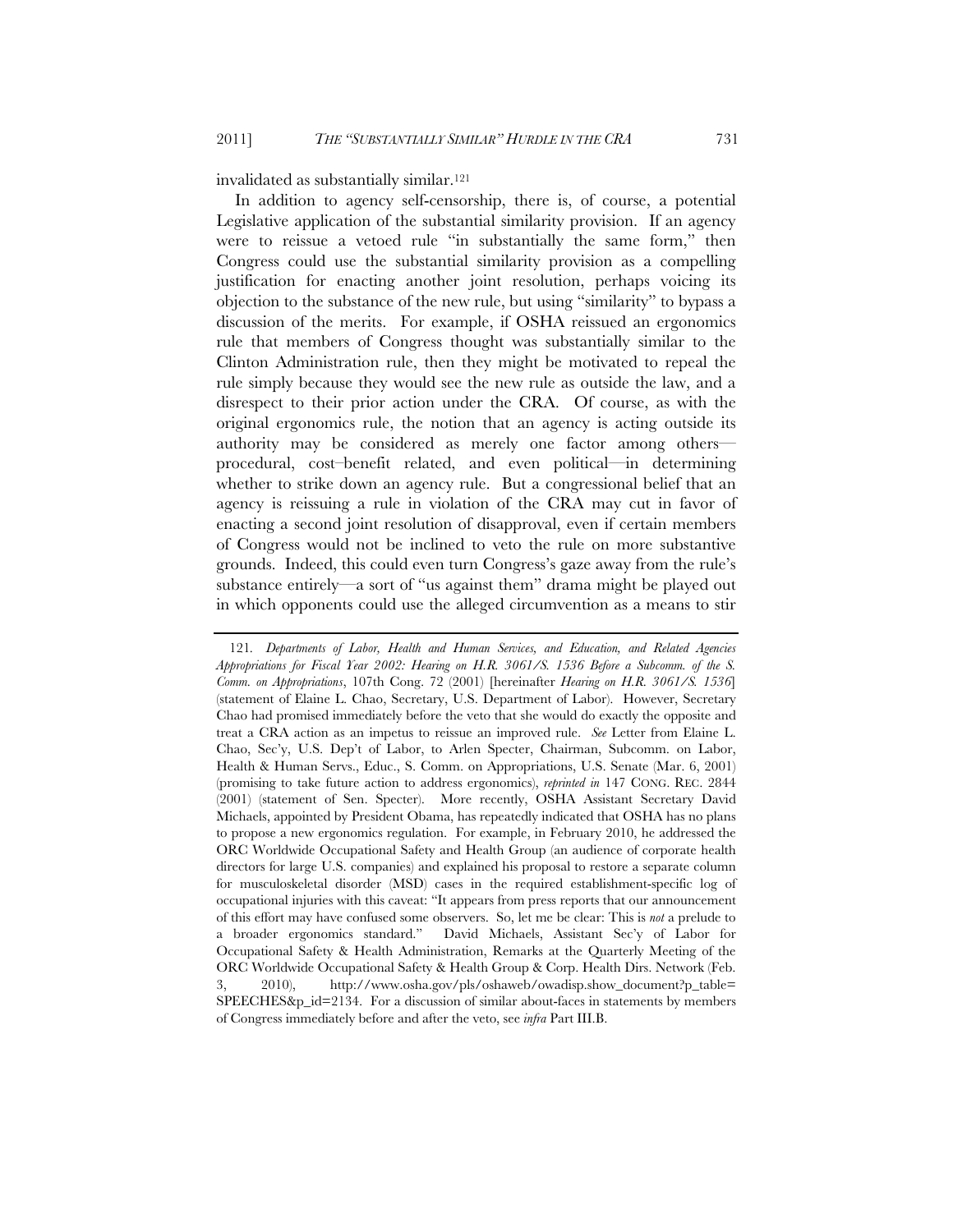up opposition to a rule that the majority might find perfectly acceptable if seeing it de novo.

The Judiciary might also weigh in on the issue. If an agency were to reissue a rule that is substantially similar to a vetoed rule, and Congress chose not to exercise its power of veto under the CRA, then a regulated party might convince the courts to strike down the rule as outside of the agency's statutory authority. Although the text of the CRA significantly limits judicial review of a congressional veto (or failure to veto), the statute does *not* prohibit judicial review for noncompliance with the substantial similarity clause of a rule promulgated after a congressional veto.<sup>122</sup> In other words, while Congress may have successfully insulated its own pronouncements from judicial review, that does not stop a plaintiff from asking a court to rule—without considering Congress's silence or statements—whether a rule that was allowed through should have been struck down as substantially similar.

There appear to be two primary ways in which judicial review would arise. First, a party might raise invalidity as a defense if an agency were to try enforcing a rule it arguably did not have authority to promulgate under the CRA. The defendant in the administrative proceedings could appeal agency enforcement of the rule to the federal courts under Chapter 7 of the APA, and a court might then strike down the regulation as a violation of

<sup>122</sup>*. See* 5 U.S.C. § 805 (2006) ("No determination, finding, action, or omission under this chapter shall be subject to judicial review."). The legislative record makes clear that "a court with proper jurisdiction may review the resolution of disapproval and the law that authorized the disapproved rule to determine whether the issuing agency has the legal authority to issue a substantially different rule." 142 CONG. REC. 8199 (1996) (statement of Sen. Nickles). Indeed, the CRA prohibits a court only from inferring the intent of Congress in *refusing* to enact a joint resolution of disapproval, implying that courts should (1) consider congressional intent in considering enacted resolutions, and (2) not infer substantial dissimilarity from Congress's failure to veto a second rule. *See* 5 U.S.C. § 801(g) ("If the Congress does not enact a joint resolution of disapproval under section 802 respecting a rule, no court or agency may infer any intent of the Congress from any action or inaction of the Congress with regard to such rule, related statute, or joint resolution of disapproval."); *see also* 142 CONG. REC. 8199 (statement of Sen. Nickles) (referring to § 801(g) and noting that the "limitation on judicial review in no way prohibits a court from determining whether a rule is in effect"). While some may call into question the constitutionality of such strong limits on judicial review, the CRA drafters' constitutional argument defending the provisions suggests that the limits are meant to address procedure. *See id.* ("This . . . limitation on the scope of judicial review was drafted in recognition of the constitutional right of each House of Congress to 'determine the Rules of its Proceedings' which includes being the final arbiter of compliance with such Rules." (citing U.S. CONST. art. I,  $\S$  5, cl. 2)). Thus, since a court may rule upon whether a rule is in effect, yet lacks the power to weigh Congress's omission of a veto *against* a finding of substantial similarity, a court could conduct its own analysis to determine whether a non-vetoed second rule is substantially similar and hence invalid.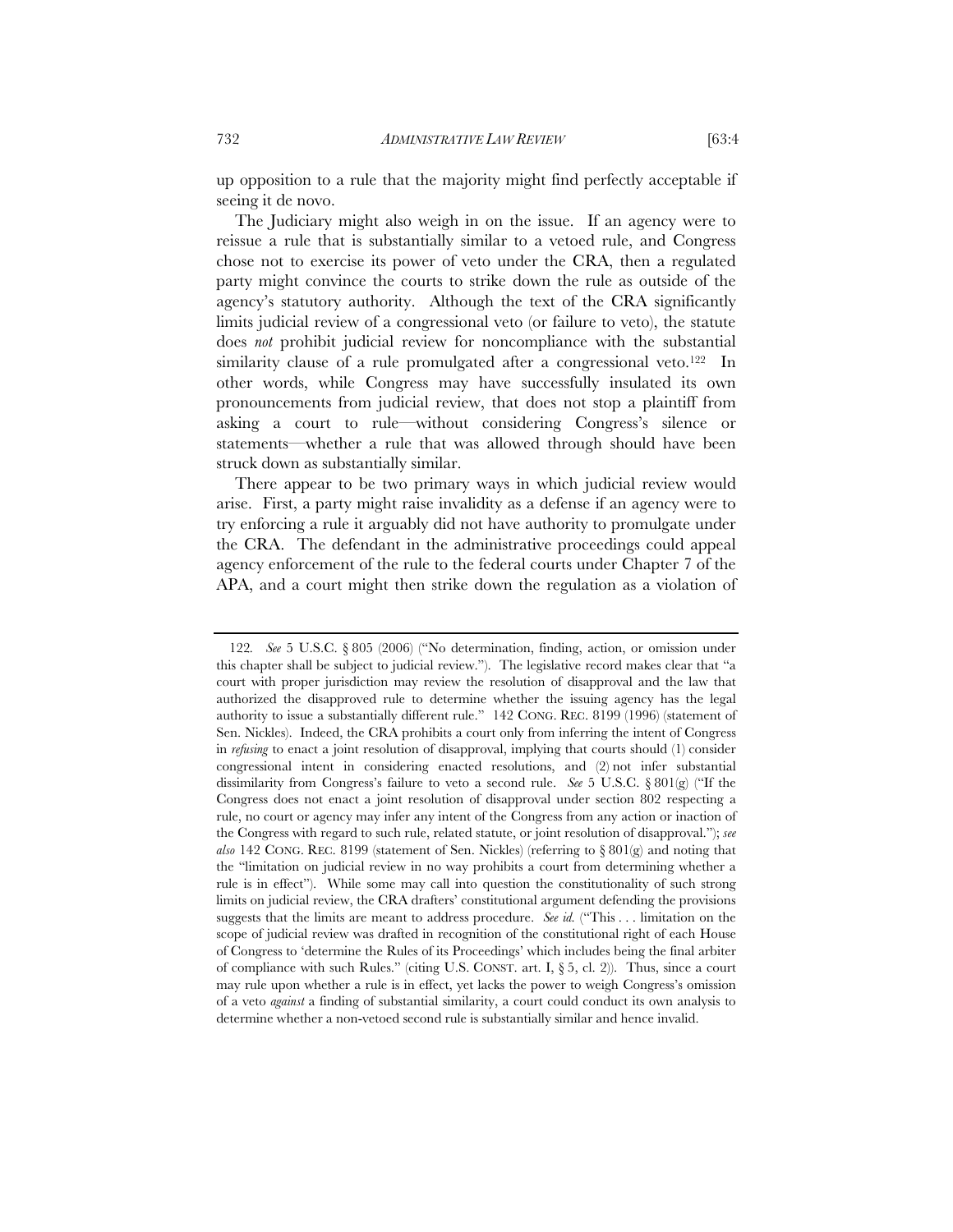the substantial similarity provision.123 But a regulated party need not wait until an agency attempts to enforce the rule in order to raise a challenge; as a second option, one may go on the offensive and bring suit for declaratory judgment or injunctive relief to prevent the agency from ever enforcing the rule in the first place.124 In either of these situations, assuming a justiciable case or controversy under Article III,125 a federal court would need to interpret the CRA to determine whether the reissued rule was substantially similar to a vetoed rule and thus invalid.

Since such a lawsuit has not yet been brought to the federal courts, there is no authoritative interpretation of the CRA to guide agency rulemaking following a congressional veto.<sup>126</sup> Where an agency does not wish to risk invalidation of a rule that merely *may* skirt the outer margins of substantial similarity (whatever those might be), the effect of the CRA may be to overdeter agency action via "self-censorship" even where its regulation may be legally valid. Until the federal courts provide an authoritative interpretation of the CRA, those outer margins of substantial similarity are quite large.127 For this reason, it is important to provide a workable and realistic interpretation of the CRA to guide agency action and avoid overdeterrence. It is also important to set boundaries with an eye toward the problem of agency *inaction*—agencies should not hide behind the CRA as an excuse not to do anything in an area where the public expects some action and where Congress did not intend to block all rulemaking.

In the next two Parts we will attempt to reconcile the vast spectrum of possible "substantial similarity" interpretations with the political and legislative history of the CRA, with the joint resolution overturning the OSHA ergonomics rule, and with the background principles of CBA and administrative law.

<sup>123</sup>*. See* 5 U.S.C. § 702 (conferring a right of judicial review to persons "suffering legal wrong because of agency action"); *id.*  $\frac{8}{206(2)(C)}$  (granting courts the authority to strike down agency action that is "in excess of statutory jurisdiction, authority, or limitations, or short of statutory right"); *see also id.* § 704 (requiring that an aggrieved party exhaust its administrative remedies before challenging a final agency action in federal court).

<sup>124</sup>*. See, e.g.*, Babbitt v. Sweet Home Chapter of Cmtys. for a Great Or., 515 U.S. 687 (1995) (entertaining a declaratory relief action brought by parties challenging a regulation promulgated by the Department of Interior under the Endangered Species Act).

<sup>125.</sup> U.S. CONST. art. III,  $\S$  2 (granting the federal courts jurisdiction only over cases and controversies); *see also* Lujan v. Defenders of Wildlife, 504 U.S. 555 (1992) (explaining the requirement of plaintiff standing); O'Shea v. Littleton, 414 U.S. 488 (1974) (requiring that the plaintiff's case be ripe for adjudication).

<sup>126</sup>*. See* Marbury v. Madison, 5 U.S. (1 Cranch) 137, 177 (1803) ("It is emphatically the province and duty of the judicial department to say what the law is.").

<sup>127</sup>*. See infra* Part III (providing a spectrum of possible interpretations, and noting the vastly different interpretations of the substantial similarity provision during the debates over the ergonomics rule).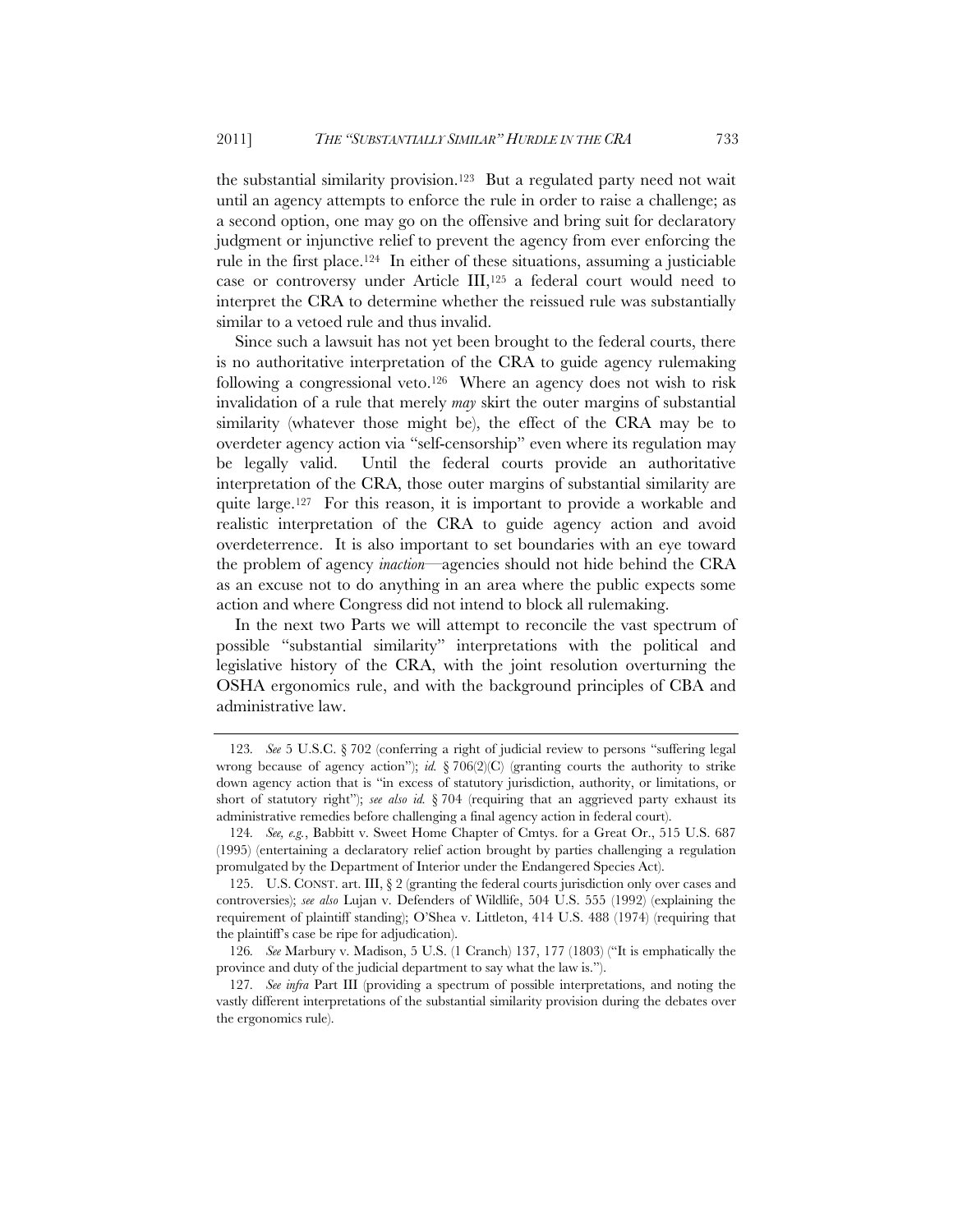# III. THE SPECTRUM OF INTERPRETATIONS OF "SUBSTANTIALLY SIMILAR"

In this Part, we develop seven possible interpretations of the key term "substantially similar," argue that interpretations offered by partisans during the ergonomics debate should be uniformly ignored as posturing, and suggest that interpretations offered after the ergonomics veto are too pessimistic.

## *A. Hierarchy of Possible Interpretations*

Rather than constructing a definition of "substantially the same" from first principles, we will ground this discussion with reference to the spectrum of plausible interpretations of that key phrase, arrayed in ascending order from the least troublesome to the issuing agency to the most daunting. We use this device not to suggest that the center of gravity in the struggle of competing ideologies in Congress at the time the CRA was enacted should point the way toward a particular region of this spectrum, but rather to erect some markers that can be rejected as implausible interpretations of "substantially the same" and thereby help narrow this range. Although we will support our interpretation with reference to specific items in the legislative history of the CRA, starting out with this hierarchy also allows us to focus on what Congress could have made less frustratingly vague in its attempt to prevent agencies from reissuing rules that would force duplicative congressional debate.

We can imagine at least seven different levels of stringency that Congress could plausibly have chosen when it wrote the CRA and established the "substantially the same" test to govern the reissuance of related rules:

**Interpretation 1: An identical rule can be reissued if the agency asserts that external conditions have changed.** A reissued rule only becomes "substantially the same," in any sense that matters, if Congress votes to veto it again on these grounds. Therefore, an agency could simply wait until the makeup of Congress changes, or the same members indicate a change of heart about the rule at hand or about regulatory politics more generally, and reissue a wholly identical rule. The agency could then simply claim that although the regulation was certainly in "substantially the same form," the effect of the rule is now substantially different from what it would have been the first time around.

**Interpretation 2: An identical rule can be reissued if external conditions truly** *have* **changed.** We will discuss this possibility in detail in Part V. This interpretation of "substantially the same" recognizes that the effects of regulation—or the estimates of those effects—can change over time even if the rule itself does not change. Our understanding of the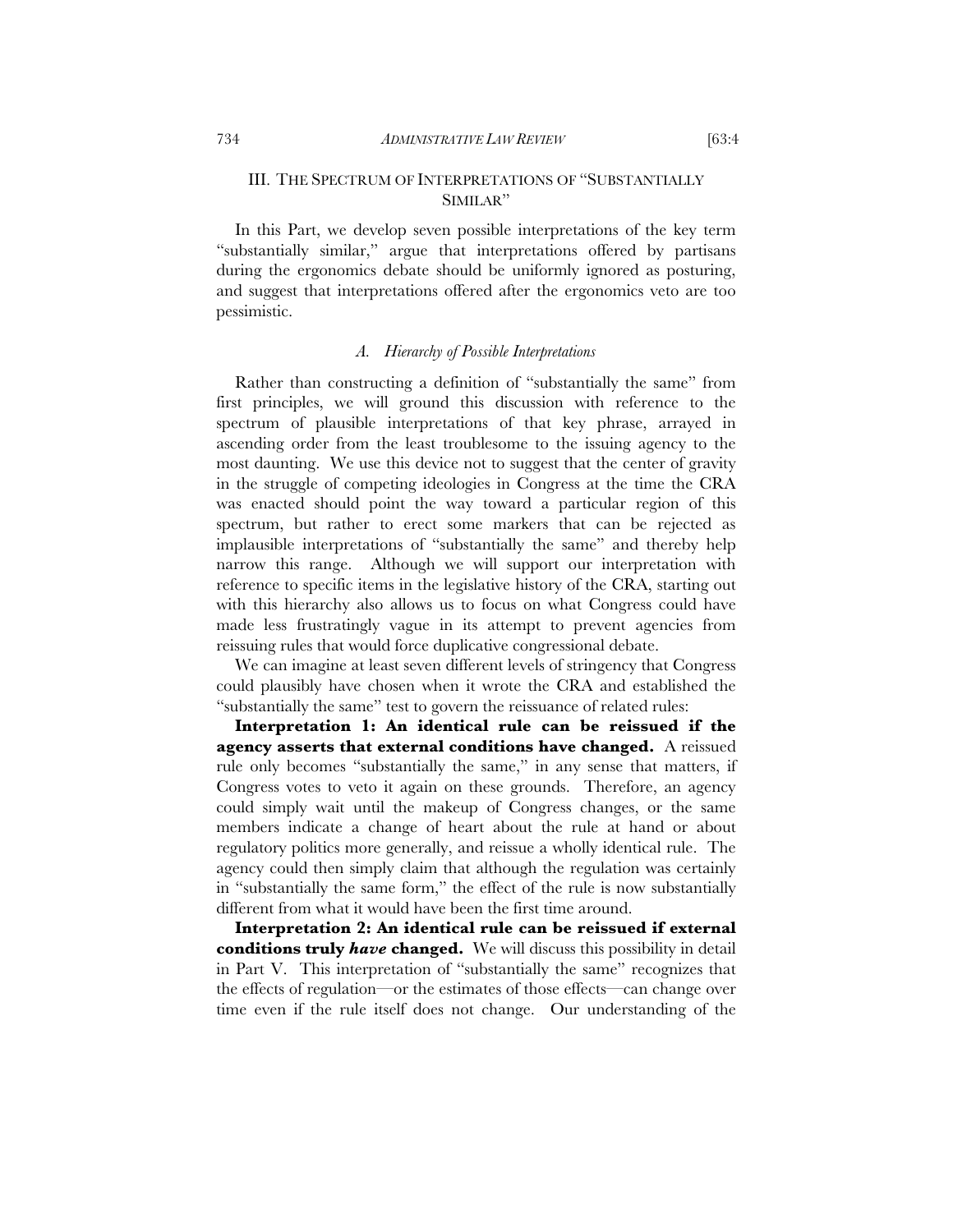science or economics behind a rule can change our understanding of its benefits or costs, or those benefits and costs themselves can change as technologies improve or new hazards emerge. For example, a hypothetical Federal Aviation Administration (FAA) rule banning smoking on airliners might have seemed draconian if proposed in 1960, given the understanding of the risks of second-hand smoking at the time, but it was clearly received much differently when actually issued thirty years later.128 Safety technologies such as antilock brake systems that would have been viewed as experimental and prohibitively expensive when first developed came to be viewed as extremely cost-effective when their costs decreased with time. In either type of situation, an identical rule might become "substantially different" not because the vote count had changed, but because the same regulatory language had evolved a new meaning, and then Congress might welcome another opportunity to evaluate the costs and benefits.

**Interpretation 3: The reissued rule must be altered so as to have significantly greater benefits and/or significantly lower costs than the original rule.** Under this interpretation, the notion of "similar form" would not be judged via a word-by-word comparison of the two versions, but by a common-sense comparison of the stringency and impact of the rule. We will discuss in Part IV a variety of reasons why we believe Congress intended that the currency for judging similarity should be costs and benefits rather than the extent of narrative revision to the regulatory text per se or the extent to which a reissued rule contains wholly different provisions or takes a different approach. At this point, it should suffice to point out that as a practical matter, two versions of a regulation that have vastly different impacts on society might contain 99.99% or more of their individual words in common, and thus be almost identical in "form" if that word was used in its most plebian sense. An OSHA rule requiring controls on a toxic substance in the workplace, for example, might contain thousands of words mandating engineering controls, exposure monitoring, recordkeeping, training, issuance of personal protective equipment, and other elements, all triggered when the concentration of the contaminant exceeded some numerical limit. If OSHA reissued a vetoed toxic substance rule *with one single word changed* (the number setting the limit), the costs and burdens could drop precipitously. We suggest it would be bizarre to constrain the agency from attempting to satisfy congressional concerns by fundamentally changing the substance and import of a vetoed rule merely because doing so might affect only a

 <sup>128.</sup> Prohibition Against Smoking, 55 Fed. Reg. 8364 (Mar. 7, 1990) (codified at 14 C.F.R. pts. 121, 129, 135) (2006).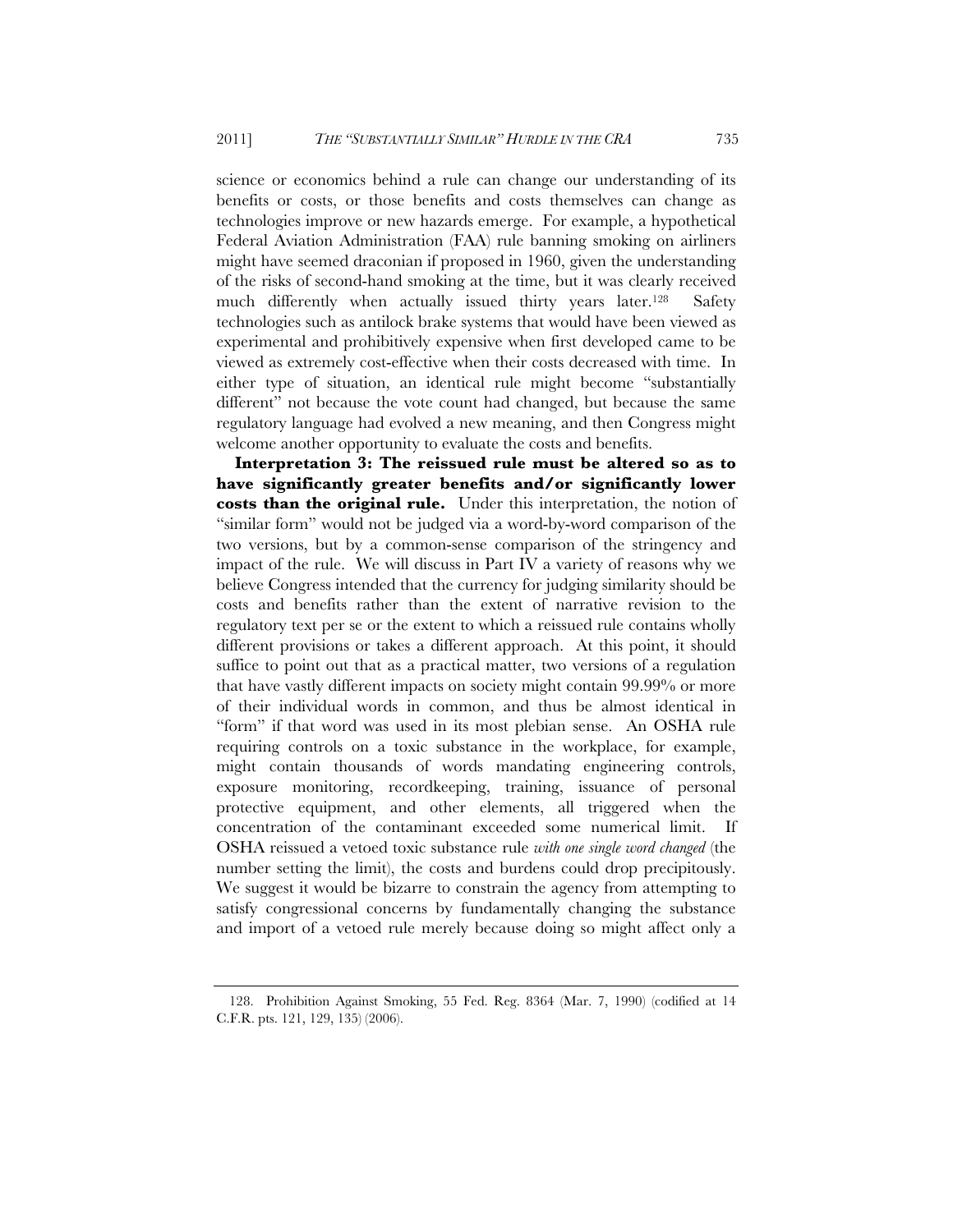small fraction of the individual words in the regulatory text.<sup>129</sup>

**Interpretation 4: In addition to changing the overall costs and benefits of the rule, the agency must fix all of the specific problems Congress identified when it vetoed the rule.** This interpretation would recognize that despite the paramount importance of costs, benefits, and stringency, Congress may have reacted primarily to specific aspects of the regulation. Perhaps it makes little sense for an agency to attempt to reissue a rule that is substantially different in broad terms, but that pushes the same buttons with respect to the way it imposes costs, or treats the favored sectors or constituents that it chooses not to exempt. However, as we will discuss in Part IV.B*,* the fact that Congress chose not to accompany statements of disapproval with any language explaining the consensus of what the objections were may make it inadvisable to require the agency to fix problems that were never formally defined and that may not even have been seen as problems by more than a few vocal representatives.

**Interpretation 5: In addition to changing the costs and benefits and fixing specific problems, the agency must do more to show it has "learned its lesson."** This interpretation would construe "substantially the same form" in an expansive way befitting the colloquial use of the word *form* as more than, or even perpendicular to, substance. In other words, the original rule deserved a veto because of how it was issued, not just because of what was issued, and the agency needs to change its attitude, not just its output. This interpretation comports with Senator Enzi's view of why the CRA was written, as he expressed during the ergonomics floor debate: "I assume that some agency jerked the Congress around, and Congress believed it was time to jerk them back to reality. Not one of you voted against the CRA."130 If the CRA was created as a mechanism to assert the reality of congressional power, then merely fixing the regulatory text may not be sufficient to avoid repeating the same purported mistakes that doomed the rule upon its first issuance.

**Interpretation 6: In addition to the above, the agency must devise a wholly different regulatory approach if it wishes to regulate in an area Congress has cautioned it about.** This would interpret the word *form* in the way that scholars of regulation use to distinguish fundamentally different kinds of regulatory instruments—if the

 <sup>129.</sup> It is even conceivable that a wholly identical regulatory text could have very different stringency if the accompanying preamble made clear that it would be enforced in a different way than the agency had intended when it first issued the rule (or that Congress had misinterpreted it when it vetoed the rule).

 <sup>130. 147</sup> CONG. REC. 2821 (2001) (statement of Sen. Enzi).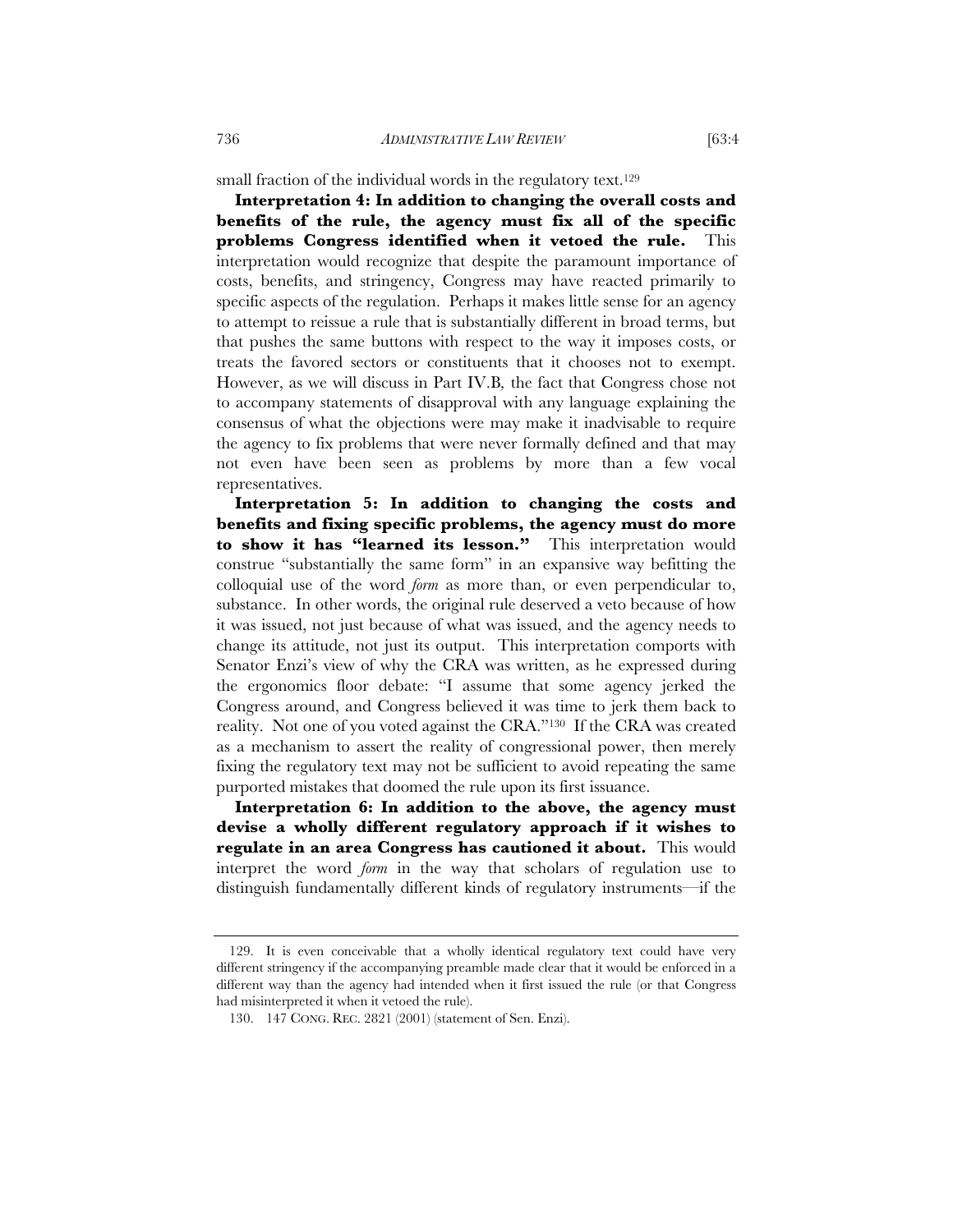vetoed rule was, for example, a specification standard, the agency would have to reissue it as a performance standard in order to devise something that was not in "substantially the same form." An even more restrictive reading would divide *form* into the overarching dichotomy between command-and-control and voluntary (or market-based) designs: if Congress nixed a "you must" standard, the agency would have to devise a "you may" alternative to avoid triggering a "substantially similar" determination.

**Interpretation 7: An agency simply cannot attempt to regulate (in any way) in an area where Congress has disapproved of a specific regulation.** This most daunting interpretation would take its cue from a particular reading of the clause that follows the "same form" prohibition: "unless the reissued or new rule is specifically authorized by a law enacted after the date of the joint resolution disapproving the original rule."131 Such a reading could have been motivating the dire pronouncements of congressional Democrats who argued, as did Senator Russ Feingold of Wisconsin, that a "vote for this resolution is a vote to block any Federal ergonomics standard for the foreseeable future."132 However, we will argue below that it is clear that Congress meant this interpretation only to apply in the rare cases where the organic statute only allowed the exact rule that the agency brought forward, and thus the veto created a paradox because the agency was never authorized to promulgate a different regulation.

## *B. How Others Have Interpreted "Substantially the Same"*

By far the majority of all the statements ever made interpreting the meaning of "substantially the same" were uttered by members of Congress during the floor debate over the OSHA ergonomics standard. None of these statements occupied the wide middle ground within the spectrum of possible interpretations presented above. Rather, at one extreme were many statements trivializing the effect of the veto, such as, "the CRA will not act as an impediment to OSHA should the agency decide to engage in ergonomics rulemaking." The members who disagreed with this sanguine assessment did so in stark, almost apocalyptic terms, as in, "make no mistake about the resolution of disapproval that is before us. It is an atom bomb for the ergonomics rule.... Until Congress gives it permission, OSHA will be powerless to adopt an ergonomics rule . . . ."

Surely the Democrats in Congress generally prefer an interpretation of legislative control over the regulatory system that defers maximally to the

<sup>131. 5</sup> U.S.C. § 801(b)(2) (2006).

 <sup>132. 147</sup> CONG. REC. 2860 (statement of Sen. Feingold).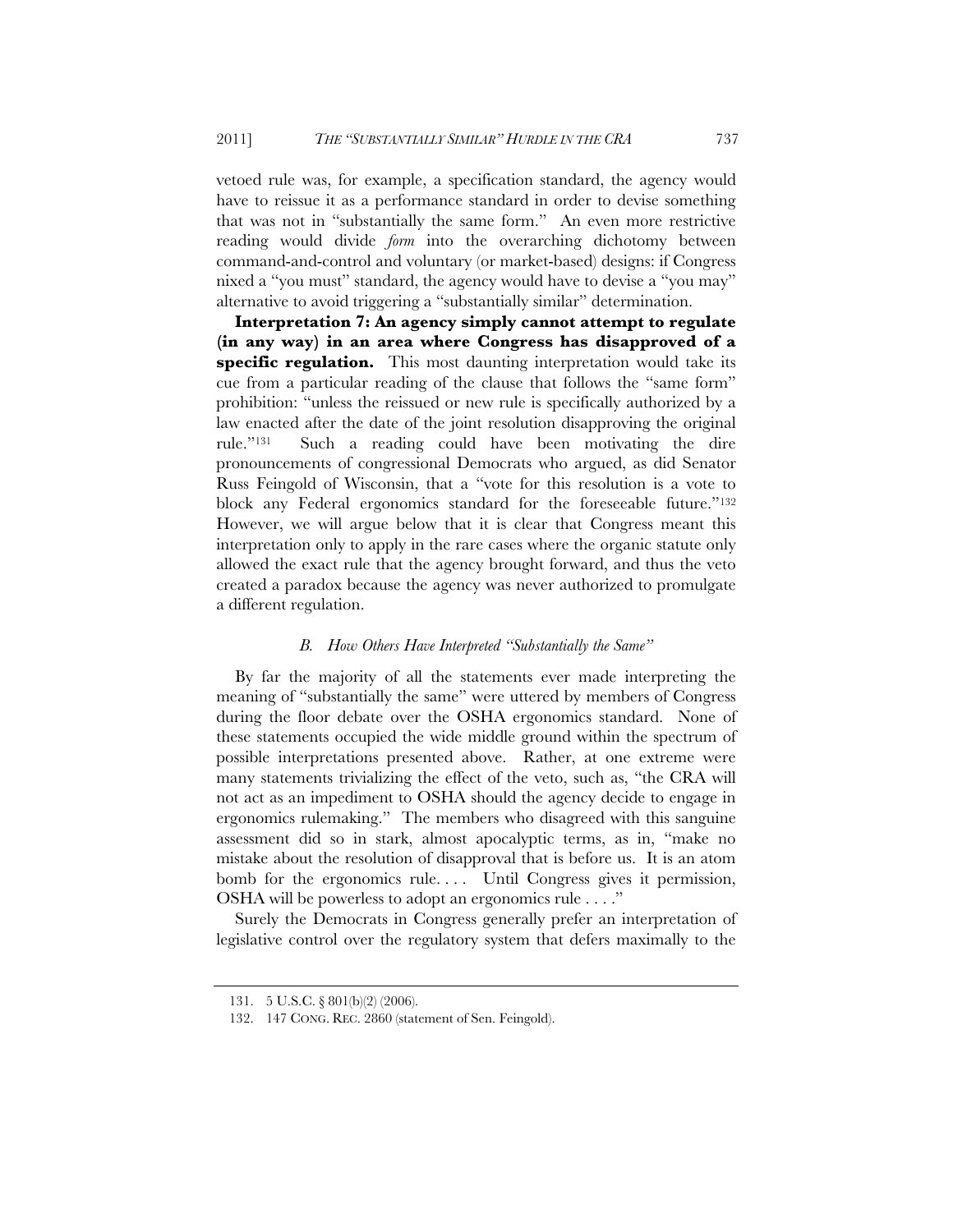executive agencies, allowing them to regulate with relatively few constraints or delays, while Republicans generally favor an interpretation that gives Congress the power to kill whole swaths of regulatory activity "with extreme prejudice." But in both cases, what they want the CRA to mean in general is the opposite of what they wanted their colleagues to think it meant in the run-up to a vote on a specific resolution of disapproval. Hence the fact that the first quote above, and dozens like it, came not from the left wing but from Republican James Jeffords of Vermont;133 whereas the "atom bomb" and similarly bleak interpretations of the CRA came from Democrats such as Edward Kennedy of Massachusetts.<sup>134</sup> Clearly, both the trivialization of a possible veto by those hoping to convince swing voters that their disapproval was a glancing blow, as well as the statements cowering before the power of the CRA by those hoping to dissuade swing voters from "dropping the bomb," should not be taken at face value, and should instead be dismissed as posturing to serve an expedient purpose. Indeed, when the smoke cleared after the ergonomics veto, the partisans

went back to their usual stances.<sup>135</sup> The set of less opportunistic interpretations of "substantially the same," on the other hand, has a well-defined center of gravity. Indeed, most legal and political science scholars, as well as experts in OSHA rulemaking, seem to agree that a veto under the CRA is at least a harsh punishment, and

 <sup>133.</sup> *Id.* at 2816 (statement of Sen. Jeffords).

 <sup>134.</sup> *Id.* at 2820 (statement of Sen. Kennedy). This particular pattern was also clearly evident in the House floor debate on ergonomics. Consider, for example, this sanguine assessment from a strident opponent of the OSHA rule, Republican Representative Roy Blunt: "When we look at the legislative history of the Congressional Review Act, it is clear that this issue can be addressed again.... [T]he same regulation cannot be sent back essentially with one or two words changed. . . . [But] this set of regulations can be brought back in a much different and better way." *Id.* at 3057 (statement of Rep. Blunt). At the opposite end of the spectrum were proponents of ergonomics regulation such as Democratic Representative Rob Andrews: "Do not be fooled by those who say they want a better ergonomics rule, because if this resolution passes . . . [t]his sends ergonomics to the death penalty . . . ." *Id.* at 3059 (statement of Rep. Andrews).

<sup>135.</sup> For example, in June 2001, Republican Senator Judd Gregg strongly criticized the Breaux Bill for encouraging OSHA to promulgate what he called a regulation "like the old Clinton ergonomics rule, super-sized." *See* James Nash, *Senate Committee Approves Bill Requiring Ergonomics Rule*, EHS TODAY (June 20, 2002, 12:00 AM), http://ehstoday.com/ news/ehs\_imp\_35576/; *see also infra* Part IV.A.5 (describing the Breaux Bill). But at roughly the same time, Democratic Senator Edward Kennedy was encouraging OSHA to reissue a rule, with no mention of any possible impediment posed by the CRA: "It has been a year now that America's workers have been waiting for the Department of Labor to adopt a new ergonomics standard. We must act boldly to protect immigrant workers from the nation's leading cause of workplace injury." *Workplace Safety and Health for Immigrants and Low Wage Workers: Hearing Before the Subcomm. on Emp't, Safety & Training of the S. Comm. on Health, Educ., Labor & Pensions*, 107th Cong. 3 (2002) (statement of Sen. Kennedy).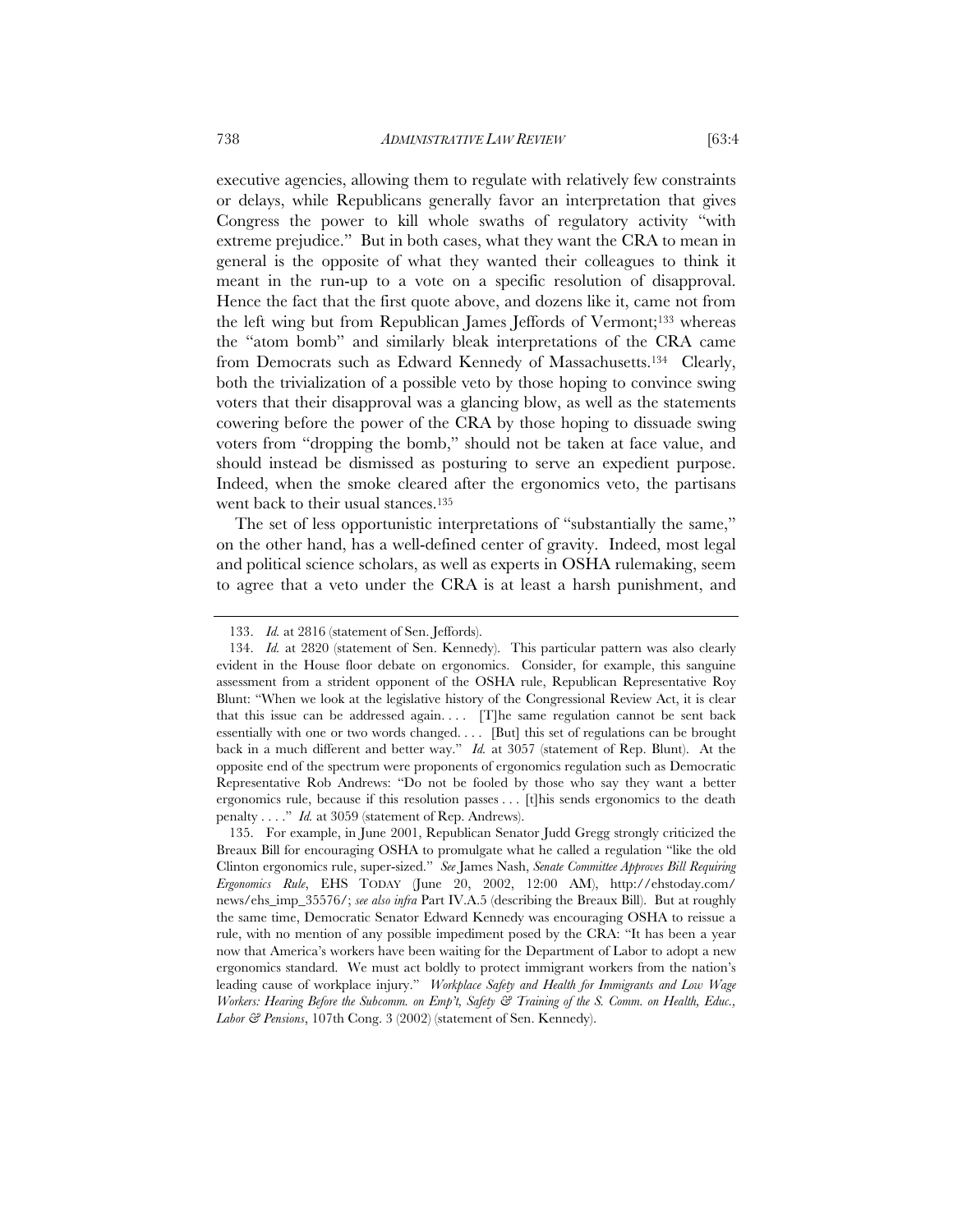perhaps a death sentence. For example, Charles Tiefer described the substantial similarity provision as a "disabling of the agency from promulgating another rule on the same subject."136 Morton Rosenberg, the resident expert on the CRA at the Congressional Research Service, wrote after the ergonomics veto that "substantially the same" is ambiguous, but he only reached a sanguine conclusion about one narrow aspect of it: an agency does not need express permission from Congress to reissue a "substantially different" rule when it is compelled to act by a statutory or judicial deadline.<sup>137</sup> He concluded, most generally, that whatever the correct legal interpretation, "[T]he practical effect . . . may be to dissuade an agency from taking any action until Congress provides clear authorization."138 Similarly, Julie Parks criticized § 801(b)(2) as "unnecessarily vague," but concluded that it at least "potentially withdraws substantive authority from OSHA to issue *any* regulation concerning ergonomics."139

Advocates for strong OSHA regulation, who presumably would have no interest in demonizing the CRA after the ergonomics veto had already passed, nevertheless also take a generally somber view. Vernon Mogensen interprets "substantially the same" such that "the agency that issued the regulation is prohibited from promulgating it again without congressional authorization."140 A.B. (Butch) de Castro—who helped write the ergonomics standard while an OSHA staff member—similarly opined in 2006 that "OSHA is barred from pursuing development of another ergonomics standard unless ordered so by Congress."141 In 2002, Parks interviewed Charles Jeffress, who was the OSHA Assistant Secretary who "bet the farm" on the ergonomics rule, and he reportedly believed (presumably with chagrin) that "OSHA does not have the authority to issue

 <sup>136.</sup> Charles Tiefer, *How to Steal a Trillion: The Uses of Laws About Lawmaking in 2001*, 17 J.L. & POL. 409, 476 (2001).

 <sup>137.</sup> MORTON ROSENBERG, CONG. RESEARCH SERV., RL 30116, CONGRESSIONAL REVIEW OF AGENCY RULEMAKING: AN UPDATE AND ASSESSMENT AFTER NULLIFICATION OF OSHA'S ERGONOMICS STANDARD 23 (2003).

<sup>138</sup>*. Id.*

 <sup>139.</sup> Julie A. Parks, Comment, *Lessons in Politics: Initial Use of the Congressional Review Act*, 55 ADMIN. L. REV. 187, 200 (2003) (emphasis added); *see also* Stuart Shapiro, *The Role of Procedural Controls in OSHA's Ergonomics Rulemaking*, 67 PUB. ADMIN. REV. 688, 696 (2007) (concluding that "[a]ttempts to create an ergonomics regulation effectively ended" with the 2001 veto because of the language of  $\S 801(b)(2)$ .

 <sup>140.</sup> Vernon Mogensen, *The Slow Rise and Sudden Fall of OSHA's Ergonomics Standard*, WORKINGUSA, Fall 2003, at 54, 72.

 <sup>141.</sup> A.B. de Castro, *Handle with Care: The American Nurses Association's Campaign to Address Work-Related Musculoskeletal Disorders*, 4 CLINICAL REVS. BONE & MIN. METABOLISM 45, 50 (2006).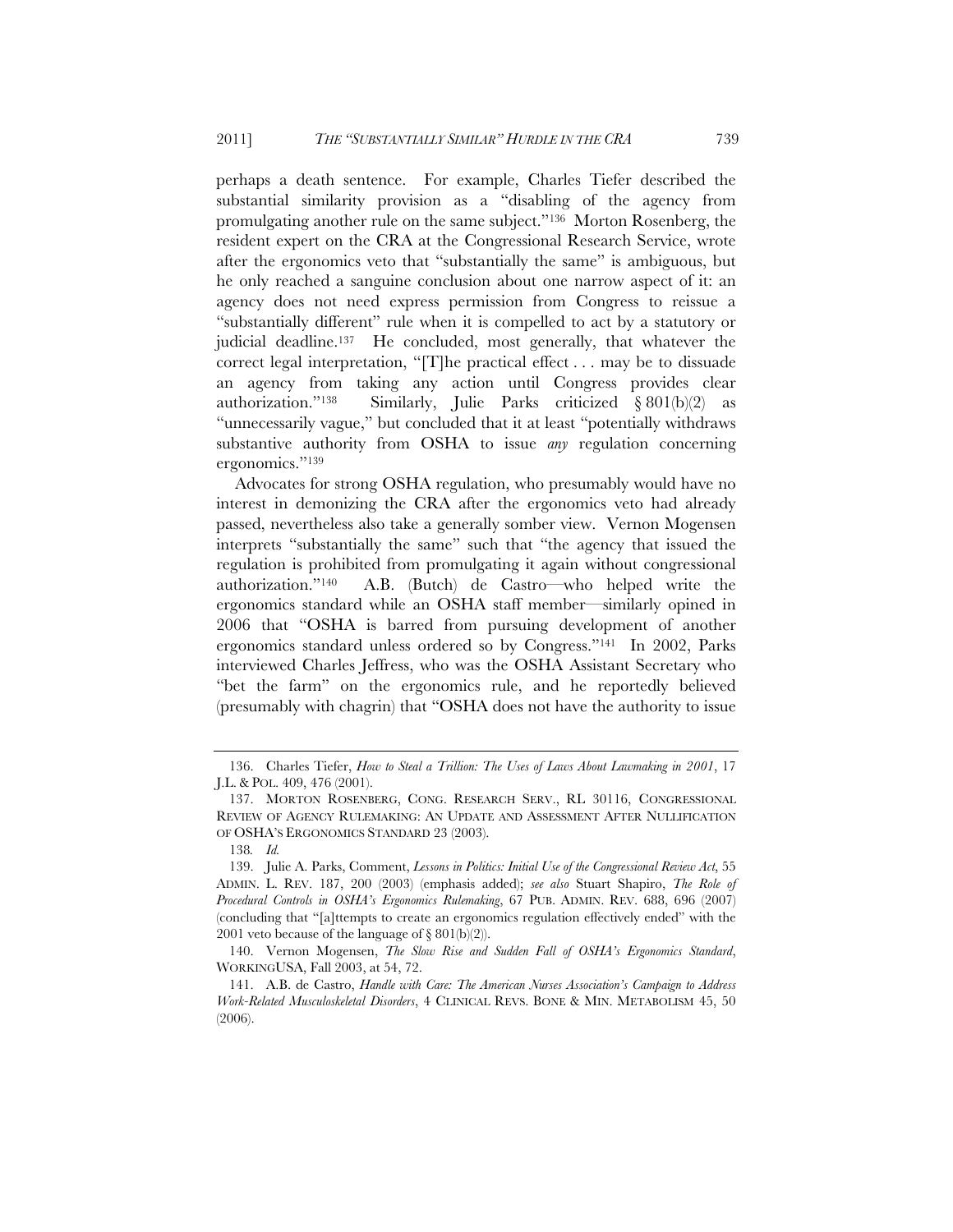another ergonomics rule, because the substantially similar language is vague and ambiguous."142

As we will argue in detail below, we believe that all of these pronouncements ascribe to Congress more power to preemptively bar reissued regulations than the authors of the CRA intended, and certainly more anticipatory power than Congress should be permitted to wield.

# IV. WHY "SUBSTANTIALLY THE SAME" SHOULD NOT BE INTERPRETED OMINOUSLY

In this Part, we argue that so long as the rule as reissued makes enough changes to alter the cost–benefit ratio in a significant and favorable way (and, we recommend, as long as the issuing agency also corrects any procedural flaws that Congress deplored as essentially arbitrary and capricious), the purposes of the CRA will be served, and the new rule should not be barred as "substantially the same" (although it would not be immunized against a second veto on new substantive grounds). We find four sets of reasons for this interpretation of the substantial similarity provision. First, the legislative history—both in the mid-1990s when the Republicans took control of Congress and enacted the CRA, and when Congress struck down the OSHA ergonomics rule in 2001—indicates that CBA and risk assessment were the intended emphases.143 Congress wanted more efficient regulations, and requiring an agency to go back and rewrite rules that failed a cost–benefit test served Congress's needs.144 Along with the legislative history, the signing statement interpreting the Act and Senate Bill 2184 introduced in the wake of the ergonomics veto also provide some strong clues as to the intended definition of "substantially the same." Secondly, the constraint that the text of any joint resolution of disapproval must be all-or-nothing—all nonoffending portions of the vetoed rule must fall along with the offending ones—argues for a limited interpretation, as a far-reaching interpretation of "substantially the same" would limit an agency's authority in ways Congress did not intend in exercising the veto. Third, in a system in which courts generally defer to an agency's own interpretation of its authority under an organic statute, agency action

 <sup>142.</sup> Parks, *supra* note 139, at 200 n.69. Note that Jeffress' statement that the language is "vague and ambiguous" expresses uncertainty and risk aversion from within the agency, rather than a confident stance that issuance of another ergonomics standard would actually be illegal. *See also supra* Part II.C (noting agency self-censorship as one means of enforcing the CRA's substantial similarity provision).

<sup>143</sup>*. See infra* Parts IV.A.1, IV.A.4.

<sup>144</sup>*. But see* Parks, *supra* note 139, at 199–205 (arguing that in practice the CRA has been used not to increase accountability, but to appease special interest groups, leaving no clear statutory guidance for agencies).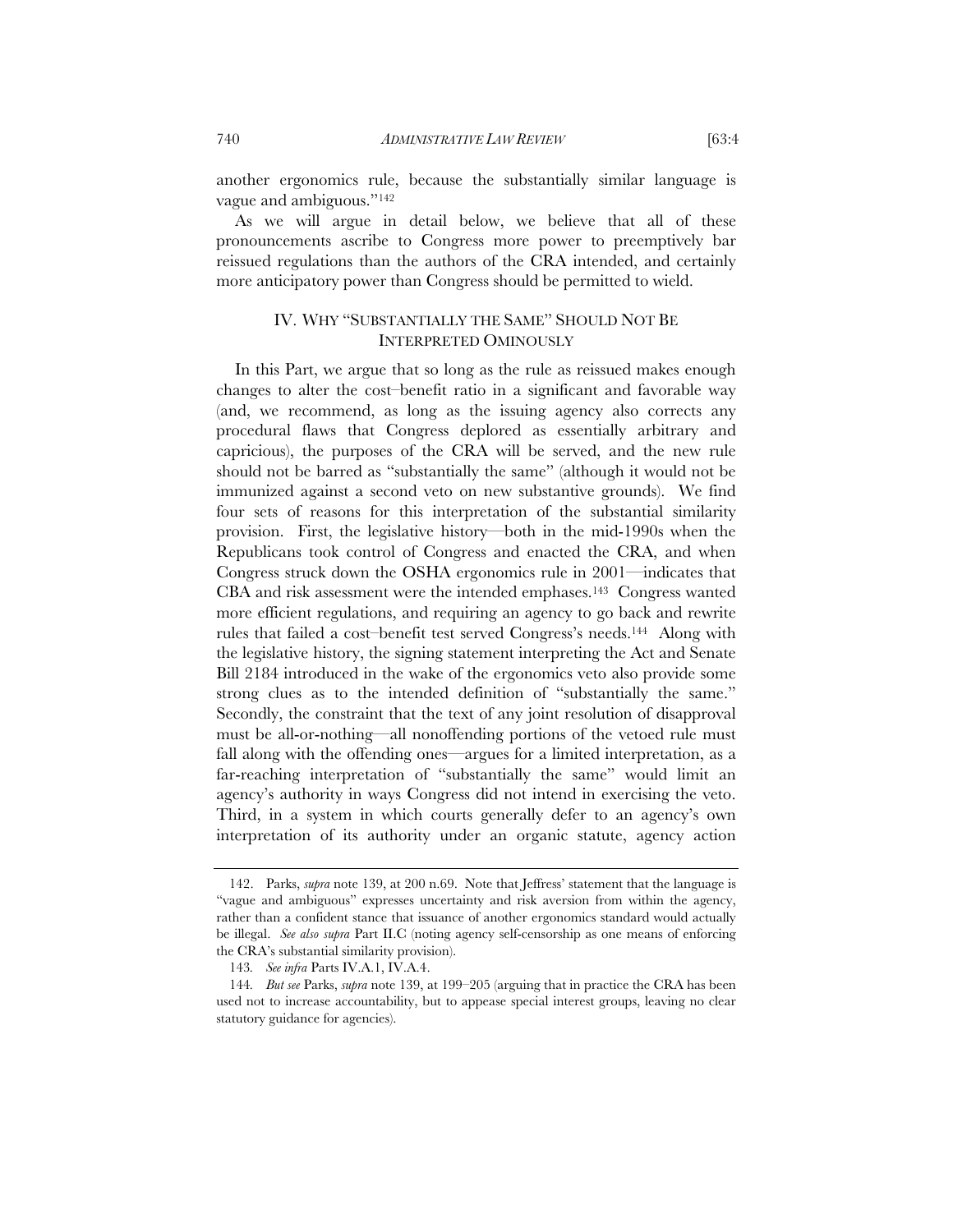following a joint resolution of disapproval should also be given deference. Finally, since a joint resolution of disapproval, read along with too broad an interpretation of "substantially the same," could significantly alter the scope of an agency's authority under its organic statute, one should avoid such a broad interpretation, since it seems implausible (or at least unwise) that Congress would intend to significantly alter an agency's delegated authority via the speedy and less-than-deliberative process it created to effect the CRA.

#### *A. Congressional Intent and Language*

Whether the plain language of the CRA is viewed on its own or in the context of the events leading up to the passage of the statute and the events surrounding the first and only congressional disapproval action in 2001, it is clear that Congress intended the new streamlined regulatory veto process to serve two purposes: one pragmatic and one symbolic. Congress needed to create a chokepoint whereby it could focus its ire on the worst of the worst—those specific regulations that did the greatest offense to the general concept of "do more good than harm" or the ones that gored the oxen of specific interest groups with strong allies in Congress. Congress also felt it needed, as the floor debate on the ergonomics standard made plain, to move the fulcrum on the scales governing the separation of powers so as to assert greater congressional control over the regulatory agencies whose budgets—but not always whose behavior—it authorizes. Neither of these purposes requires Congress to repudiate whole categories of agency activity when it rejects a single rule, as we will discuss in detail below. To use a mundane behavioral analogy, a parent who wants her teenager to bring home the right kind of date will clearly achieve that goal more efficiently, and with less backlash, by rejecting a specific suitor (perhaps with specific detail about how to avoid a repeat embarrassment) than by grounding her or forbidding her from ever dating again. Even if Congress had wanted to be nefarious, with the only goal that of tying the offending agency in knots, it would actually better achieve that goal by vetoing a series of attempts to regulate, one after the other, then by barring the instant rule and all future rules in that area in one fell swoop.

The plain language of the statute also shows that the regulatory veto was intended to preclude repetitious actions, *not to preclude related actions informed by the lessons imparted through the first veto.* Simply put, Congress put so much detail in the CRA about when and how an agency could try to reissue a vetoed rule that it seems bizarre for analysts to interpret "substantially the same" as a blanket prohibition against regulating in an area. We will explain how congressional intent sheds light on the precise meaning of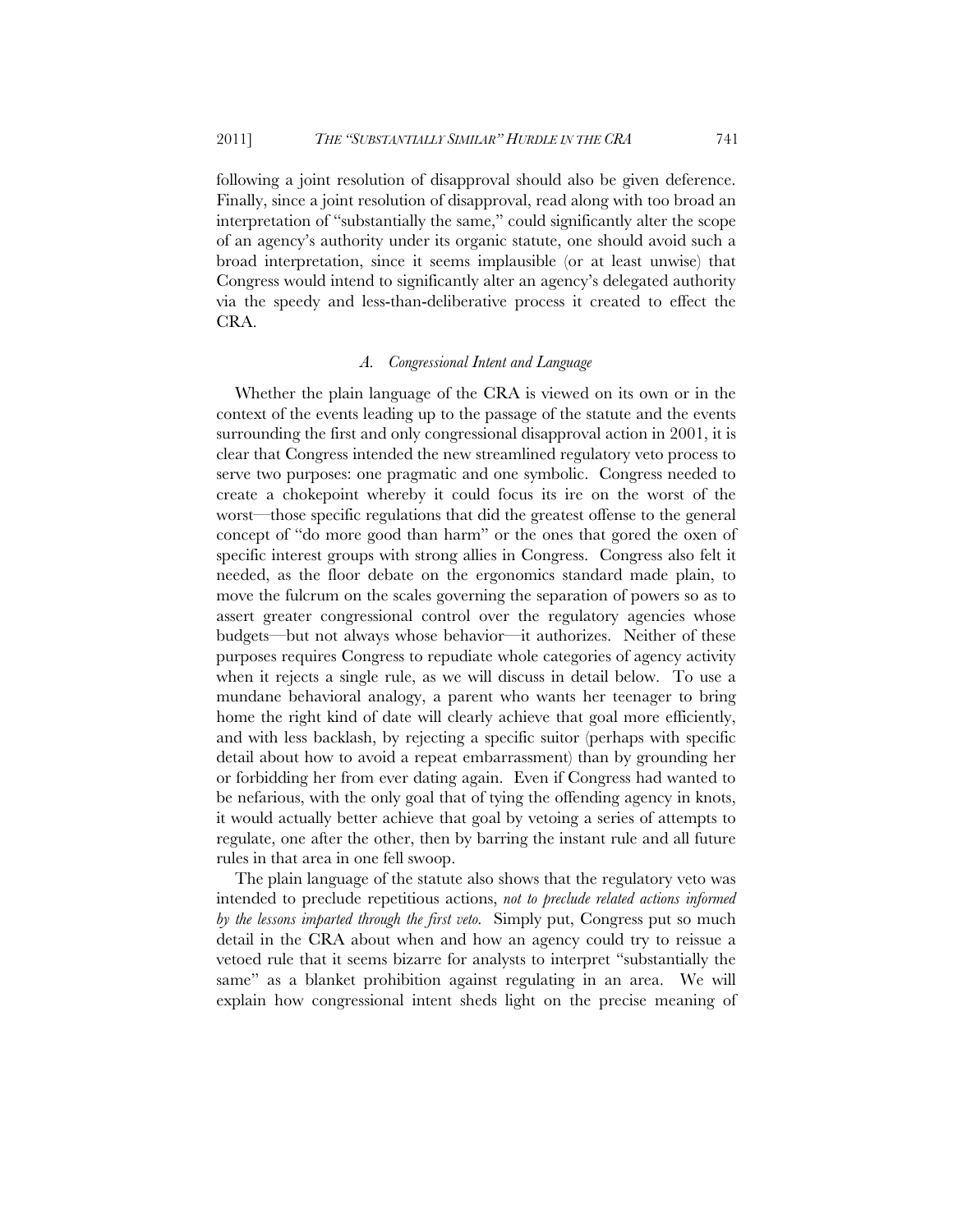"substantially the same" by examining five facets of the legislative arena: (1) the events leading up to the passage of the CRA; (2) the plain text of the statute; (3) the explanatory statement issued a few weeks after the CRA's passage by the three major leaders of the legislation in the Senate (and contemporaneously issued verbatim in the House); (4) the substantive (as opposed to the polemical) aspects of the ergonomics floor debate; and (5) the provisions of Senate Bill 2184 subsequently proposed to restart the ergonomics regulatory process.

#### *1. Events Leading up to Passage*

One cannot interpret the CRA without looking at the political history behind it—both electoral and legislative. The political climate of the mid-1990s reveals that congressional Republicans sought to reform the administrative process in order to screen for rules whose benefits did not outweigh their costs.145 A Senate report on the moratorium proposal stated, "As taxpayers, the American people have a right to ask whether they are getting their money's worth. Currently, too few regulations are subjected to stringent cost–benefit analysis or risk assessment based on sound science. Without such protections, regulations can have unintended results."146 This led to the inclusion in the CRA, for example, of a requirement that agencies submit the report of their rule not only to Congress, but also to GAO so that it can evaluate the CBA.147 Although there were some complaints about the number or volume of regulations as opposed to merely their efficiency148—possibly suggesting that some members of Congress would not support even regulations whose benefits strongly outweighed their costs—the overall political history of the CRA in the period from 1994 to 1996 sends a clear sign that CBA and risk assessment were key. A statute enacted to improve regulation should not be interpreted so as to foreclose regulation.

#### *2. Statutory Text*

The plain language of the CRA provides at least three hints to the intended meaning and import of the "substantially the same" provision.

<sup>145</sup>*. See supra* Parts I.A–B; *see also infra* Part IV.D (arguing that allowing an agency to reissue a rule with a significantly better cost–benefit balance is a victory for congressional oversight).

 <sup>146.</sup> S. REP. NO. 104-15, at 5 (1995).

<sup>147</sup>*. See* 5 U.S.C. § 801(a)(1)(B) (2006); 141 CONG. REC. 9428–29 (1995) (statement of Sen. Domenici).

<sup>148</sup>*. See, e.g.*, S. REP. NO. 104-15, at 5 ("Without significant new controls, the volume of regulations will only grow larger.").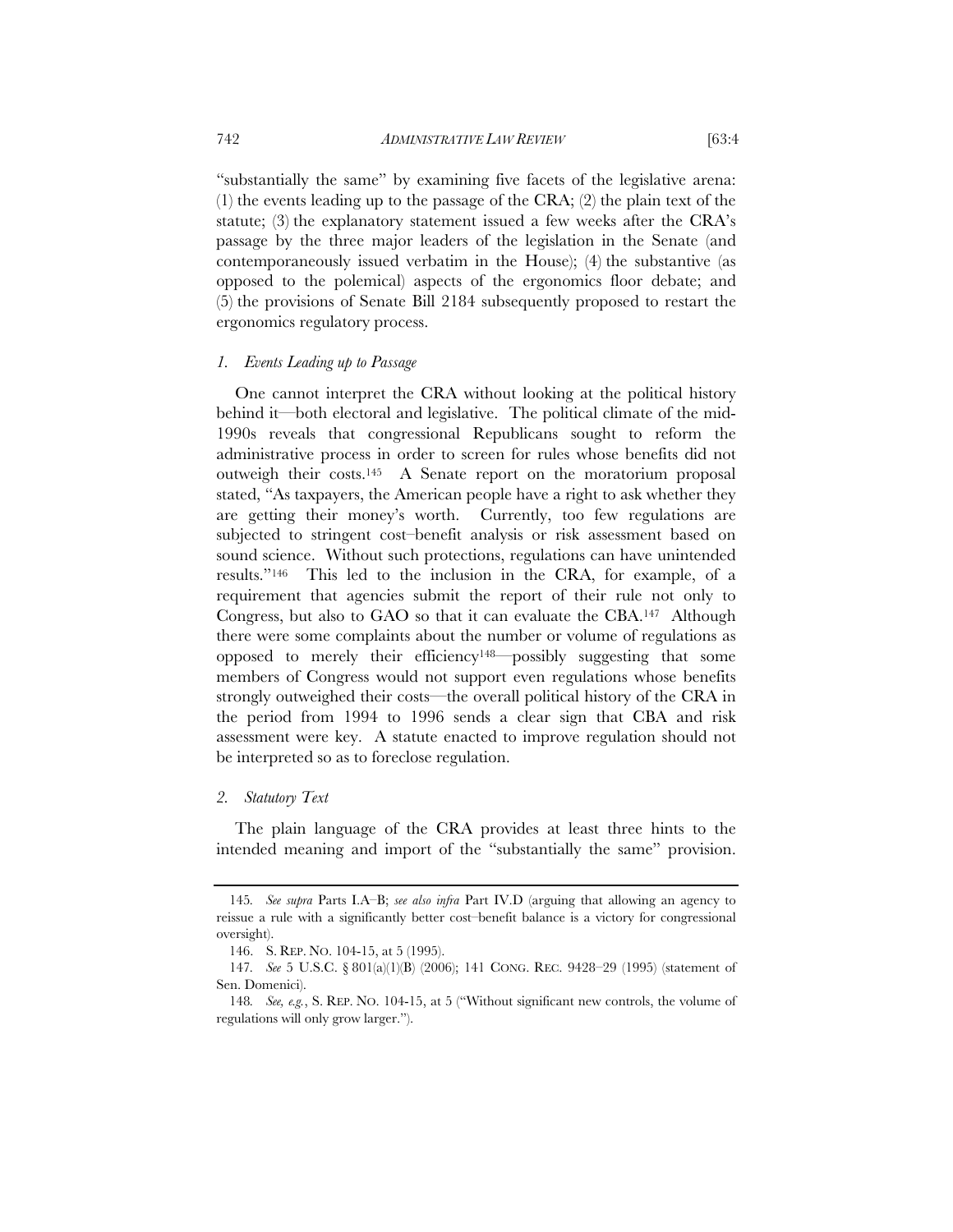First, we note that in the second sentence of the statute, the first obligation of the agency issuing a rule (other than to submit a copy of the rule itself to the House and Senate) is to submit "a complete copy of the cost–benefit analysis of the rule, if any" to the Comptroller General and each house of Congress.149 Clearly, as we have discussed above, the CRA is a mechanism for Congress to scrutinize the costs and benefits of individual regulations for possible veto of rules that appear to have costs in excess of benefits (a verdict that Congress either infers in the absence of an agency statement on costs and benefits, makes using evidence contained in the agency CBA, or makes by rejecting conclusions to the contrary in the CBA).<sup>150</sup> Moreover, the CRA's application only to major rules—a phrase defined in terms of the rule's economic impact<sup>151—suggests</sup> that Congress was primarily concerned with the overall financial cost of regulations. As we discuss in detail below, we believe the first place Congress therefore should and will look to see if the reissued rule is "in substantially the same form" as a vetoed rule is the CBA; a similar-looking rule that has a wholly different (and more favorable) balance between costs and benefit is simply not the same. Such a rule will be different along precisely the key dimension over which Congress expressed paramount concern.

In addition, in the very sentence that bars an agency from reissuing a "substantially similar" rule, the Act provides for Congress to specifically authorize it to do just that via a new law enacted after the veto resolution passes.152 We will discuss below, in the context of the April 1996 signing statement, how Congress in part intended this provision to apply in the special case in which Congress had previously instructed the agency to issue almost precisely the rule it did issue, thereby leaving the agency caught between an affirmative requirement and a prohibition. So, other than needing such a mechanism to cover the rare cases where the agency is obligated to reissue a similar rule, why would Congress have specifically reserved the right to authorize a very similar rule to one it had recently taken the trouble to veto? We assert that there are only two logical explanations for this: (1) Congress might use the new specific authorization to clarify exactly what minor changes that might *appear* to leave the rule

<sup>149. 5</sup> U.S.C. § 801(a)(1)(B).

<sup>150.</sup> Though not the subject of this Article, it is worth noting that CBA's quantitative nature still leaves plenty of room for argument, particularly in regards to valuation of the benefits being measured. *See* Graham, *supra* note 9, at 483–516 (defending the use of cost– benefit analysis despite its "technical challenges" as applied to lifesaving regulations).

<sup>151. 5</sup> U.S.C. § 804(2).

<sup>152</sup>*. See id.* § 801(b)(2) ("[A] new rule that is substantially the same as [a vetoed] rule may not be issued, *unless* the reissued or new rule is specifically authorized by a law enacted after the date of the joint resolution disapproving of the original rule." (emphasis added)).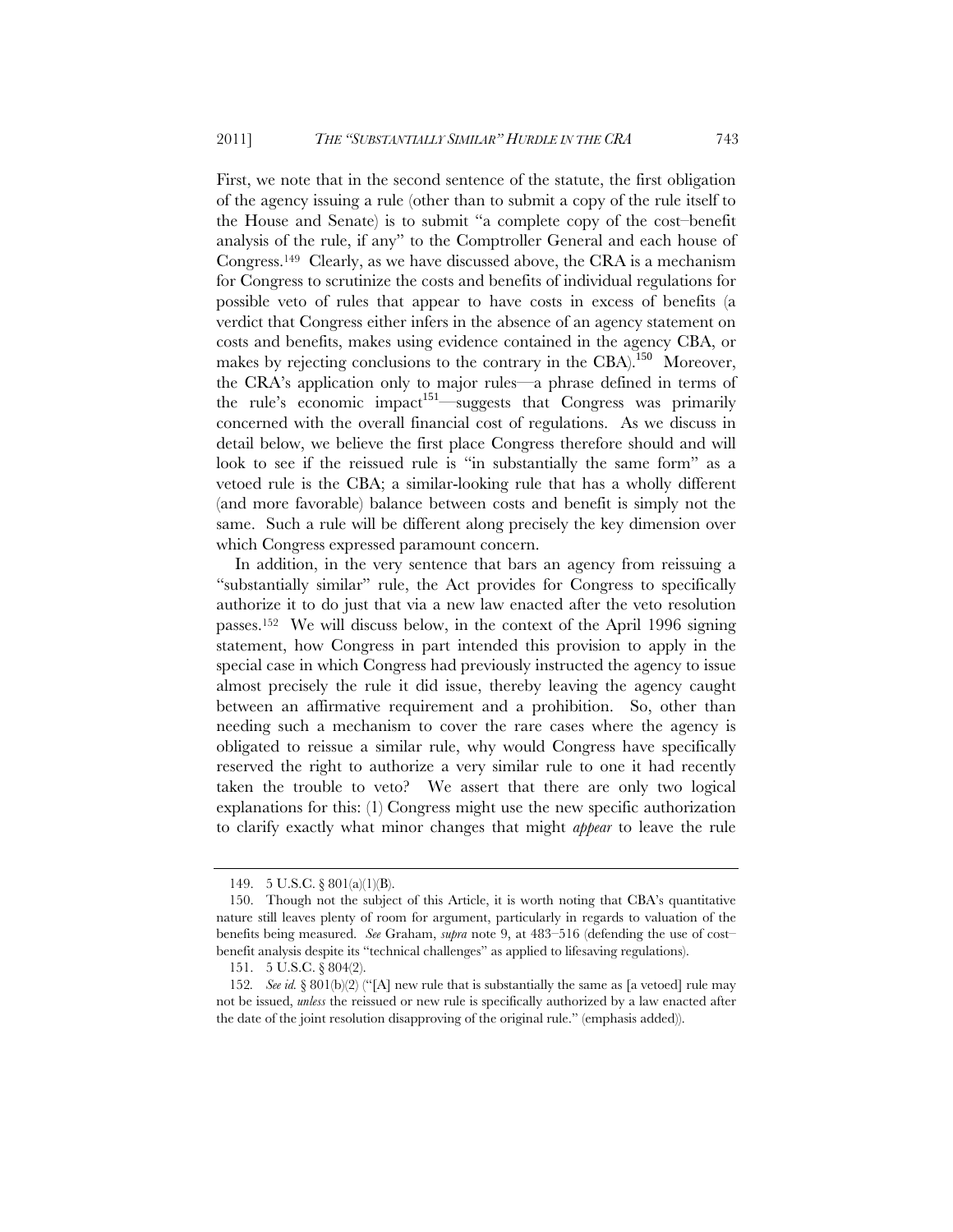"substantially the same" would instead be sufficient to reverse all concerns that prompted the original veto; or (2) Congress might come to realize that new information about the harm(s) addressed by the rules or about the costs of remedying them made the original rule desirable (albeit in hindsight). Because the passage of time can make the original veto look unwise (see *supra* interpretations 1 and 2 in the hierarchy in Part III.A), Congress needed a way to allow something "substantially similar" to pass muster despite the prohibition in the first part of  $\S 801(b)(2)$ . Whatever the precise circumstances of such a clarifying or about-face authorization, the very fact that Congress also anticipated occasional instances where similar or even identical rules could be reissued means, logically, that it clearly expected different rules to be reissued, making the interpretation of "substantially the same" as barring all further activity in a given problem area quite farfetched.

Finally, § 803 of the CRA establishes a special rule for a regulation originally promulgated pursuant to a deadline set by Congress, the courts, or by another regulation. This section gives the agency whose rule is vetoed a one-year period to fulfill the original obligation to regulate. Such deadlines always specify at least the problem area the agency is obligated to address,153 so there is little or no question that Congress intended to allow agencies to reissue rules covering the same hazard(s) as a vetoed rule, when needed to fulfill an obligation, so long as the revised rule approaches the problem(s) in ways not "substantially the same." Further support for this common-sense interpretation of "substantially the same" is found in the one-year time period established by § 803: one year to repropose and finalize a new rule is a breakneck pace in light of the three or more years it not uncommonly takes agencies to regulate from start to finish.154 Thus, in § 803, Congress chose a time frame compatible only with a very circumscribed set of "fixes" to respond to the original resolution of disapproval. If "not substantially the same" meant "unrecognizably different from," one year would generally be quite insufficient to repromulgate under these circumstances. Admittedly, Congress could have

<sup>153</sup>*. See, e.g.*, Needlestick Safety and Prevention Act, Pub. L. No. 106-430, § 5, 114 Stat. 1901, 1903–04 (2000) (establishing the procedure and deadline by which OSHA was required to promulgate amendments to its rule to decrease worker exposure to bloodborne pathogens). In this case, Congress went further and actually wrote the exact language it required OSHA to insert in amending the existing rule.

<sup>154</sup>*. See* Stuart Shapiro, *Presidents and Process: A Comparison of the Regulatory Process Under the Clinton and Bush (43) Administrations*, 23 J.L. & POL. 393, 416 (2007) (showing that, on average, it takes almost three years for a regulation to move from first publication in the *Unified Agenda* of rules in development to final promulgation, with outliers in both the Clinton and Bush (43) Administrations exceeding ten years in duration).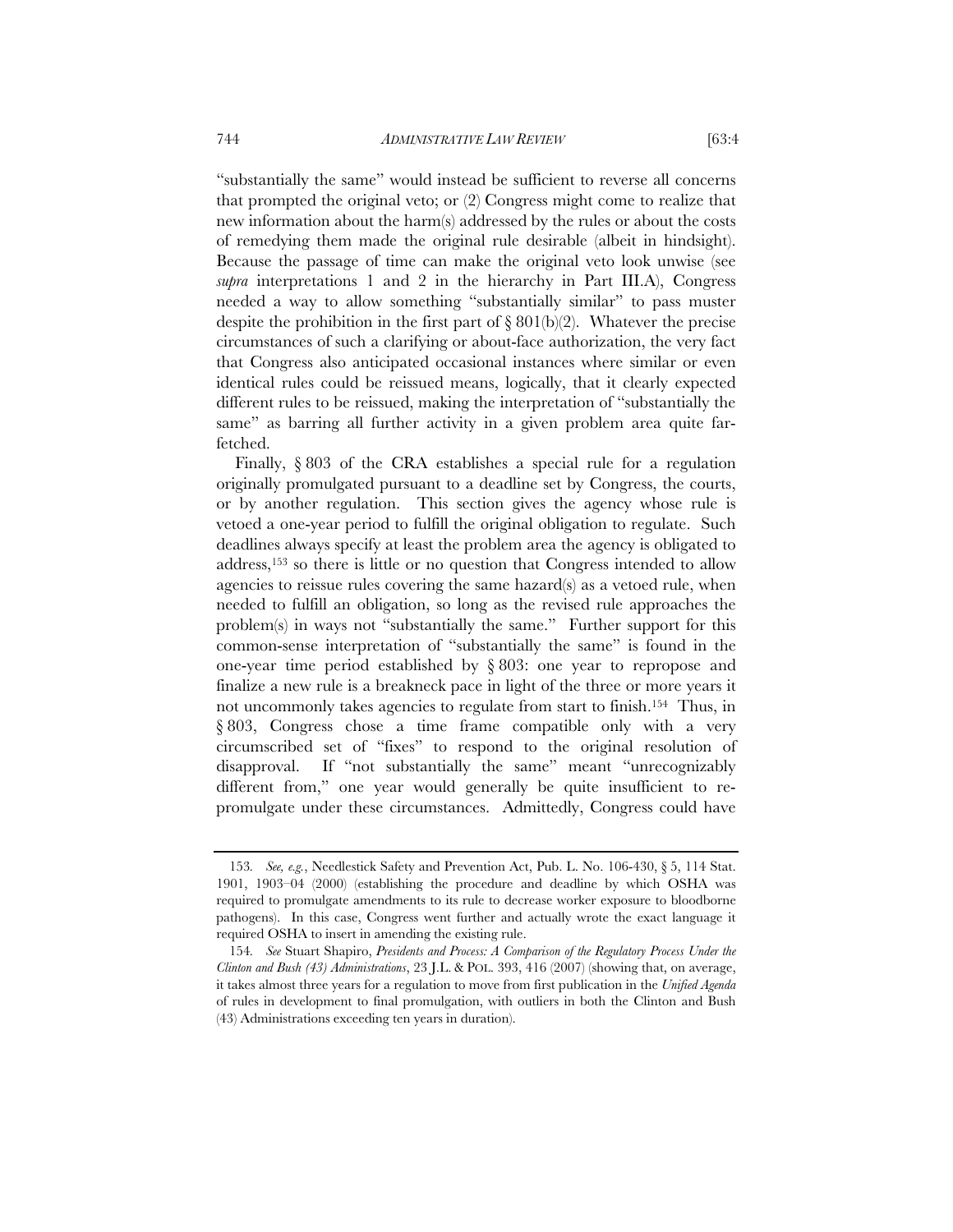intended a different meaning for "substantially the same" in cases where no judicial, statutory, or regulatory deadline existed, but then one might well have expected § 803 to cross-reference § 802(b)(2) and make clear that a more liberal interpretation of "substantially the same" only applies to compliance with preexisting deadlines.

### *3. The Signing Statement*

In the absence of a formal legislative history, the explanatory statement written by the prime sponsors of the CRA<sup>155</sup> serves its intended purpose as "guidance to the agencies, the courts, and other interested parties when interpreting the act's terms."156 This document contains various elaborations that shed light on congressional expectations regarding agency latitude to reissue rules after disapproval.

The background section clarifies that Congress sought not to "become a super regulatory agency" speaking directly to the regulated community, but needed the CRA to tip the "delicate balance" between congressional enactment and executive branch implementation of laws toward slightly more policymaking authority for Congress.157 Notably, the sponsors repeatedly referred to "a rule" in the singular noun form, rather than to whole regulatory programs, whenever they discussed the need for review (for example, "Congress may find *a rule* to be too burdensome, excessive, inappropriate or duplicative"158). In other words, agencies may take specific actions that usurp policymaking activity from Congress, so the remedy is for Congress to send them back to try again (to regulate consistent with their delegated authority), not to shut down the regulatory apparatus in an area. A CRA that had a "one strike and you're out" mechanism would, we believe, not redress the "delicate balance," but rewrite it entirely.

As discussed above,159 the passage of time or the advance of knowledge

 <sup>155. 142</sup> CONG. REC. 8196–8201 (1996) (joint statement of Sens. Nickles, Reid, and Stevens).

<sup>156</sup>*. Id.* at 8197.

<sup>157</sup>*. Id.*

<sup>158</sup>*. Id.* (emphasis added). In one instance only, the authors of this statement refer to "regulatory schemes" as perhaps being "at odds with Congressional expectations," possibly in contrast to individual rules that conflict with those expectations. *Id.* However, four sentences later in the same paragraph, they say that "[i]f these concerns are sufficiently serious, Congress can stop *the rule*," *id.* (emphasis added), suggesting that "schemes" does not connote an entire regulatory program or refer to all conceivable attempts to regulate to control a particular problem area, but simply refers to a single offending rule that constitutes a "scheme."

<sup>159</sup>*. See supra* Part III.A.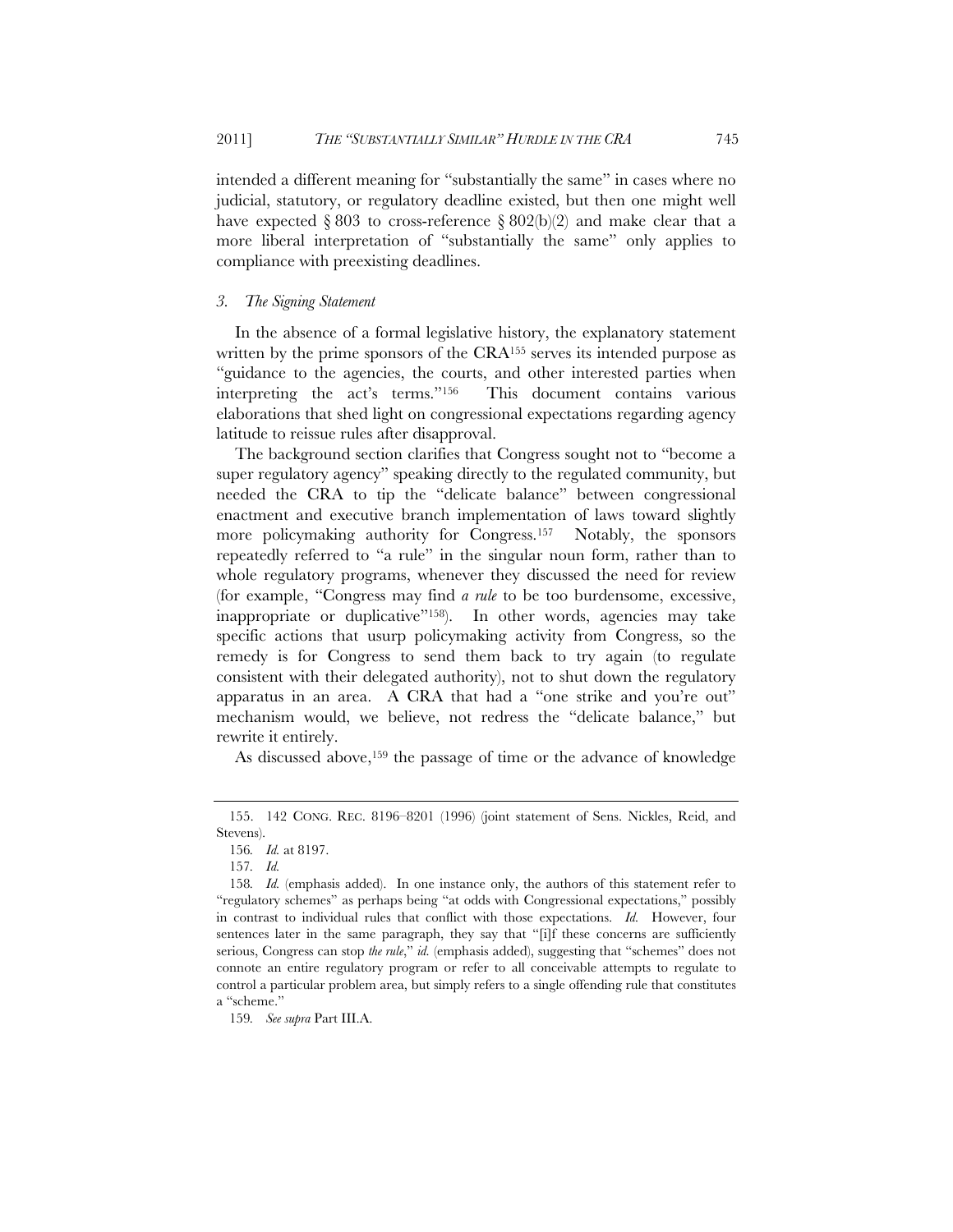can ruin a well-intentioned rule and demand congressional intervention— Nickles, Reid, and Stevens explain how "during the time lapse between passage of legislation and its implementation, the nature of the problem addressed, and its proper solution, can change."160 The principle that costs and benefits can be a moving target must, we believe, also inform the meaning of "substantially the same." If the "proper solution" Congress envisioned to an environmental or other problem has changed such that an agency regulation no longer comports with congressional expectations, then it must also be possible for circumstances to change *again* such that a vetoed rule could turn out to effect "the proper solution." The signing statement sets up a predicate for intervention when the regulatory solution and the proper solution diverge—which in turn implies that an agency certainly cannot reissue "the same rule in the same fact situation," but in rare cases it should be permitted to argue that what once was improper has now become proper.161 Whether in the ten years since the ergonomics veto the 2000 rule may still look "improper" does not change the logic that costs and benefits can change by agency action or by exogenous factors, and that the purpose of the CRA is to block rules that fail a cost–benefit test.

The signing statement also offers up the "opportunity to act . . . before regulated parties must invest the significant resources necessary to comply with a major rule"162 as the sole reason for a law that delays the effectiveness of rules while Congress considers whether to veto them. Again, this perspective is consistent with the purpose of the CRA as a filter against agencies requiring costs in excess of their accompanying benefits, not as a means for Congress to reject all solutions to a particular problem by disapproving one particular way to solve it.

The (brief) direct explanation of the "substantially the same" paragraph provides additional general impressions of likely congressional intent, as well as some specific elaboration of the remainder of  $\S 801(b)(2)$ . The only mention given to the purpose of the "substantially the same" prohibition is as follows: "Subsection  $801(b)(2)$  is necessary to prevent circumvention of a resolution [of] disapproval."163 The use of the pejorative word *circumvention* seems clearly to signal congressional concern that an agency could fight and win a war of attrition simply by continuing to promulgate near-identical variants of a vetoed rule until it finally caught Congress asleep at the switch or wary of having said "no" too many times. This rationale for invoking the substantial similarity prohibition was echoed many times in the

 <sup>160. 142</sup> CONG. REC. 8197 (joint statement of Sens. Nickles, Reid, and Stevens).

<sup>161</sup>*. See infra* Part V*.*

 <sup>162. 142</sup> CONG. REC. 8198 (joint statement of Sens. Nickles, Reid, and Stevens).

<sup>163</sup>*. See id.* at 8199.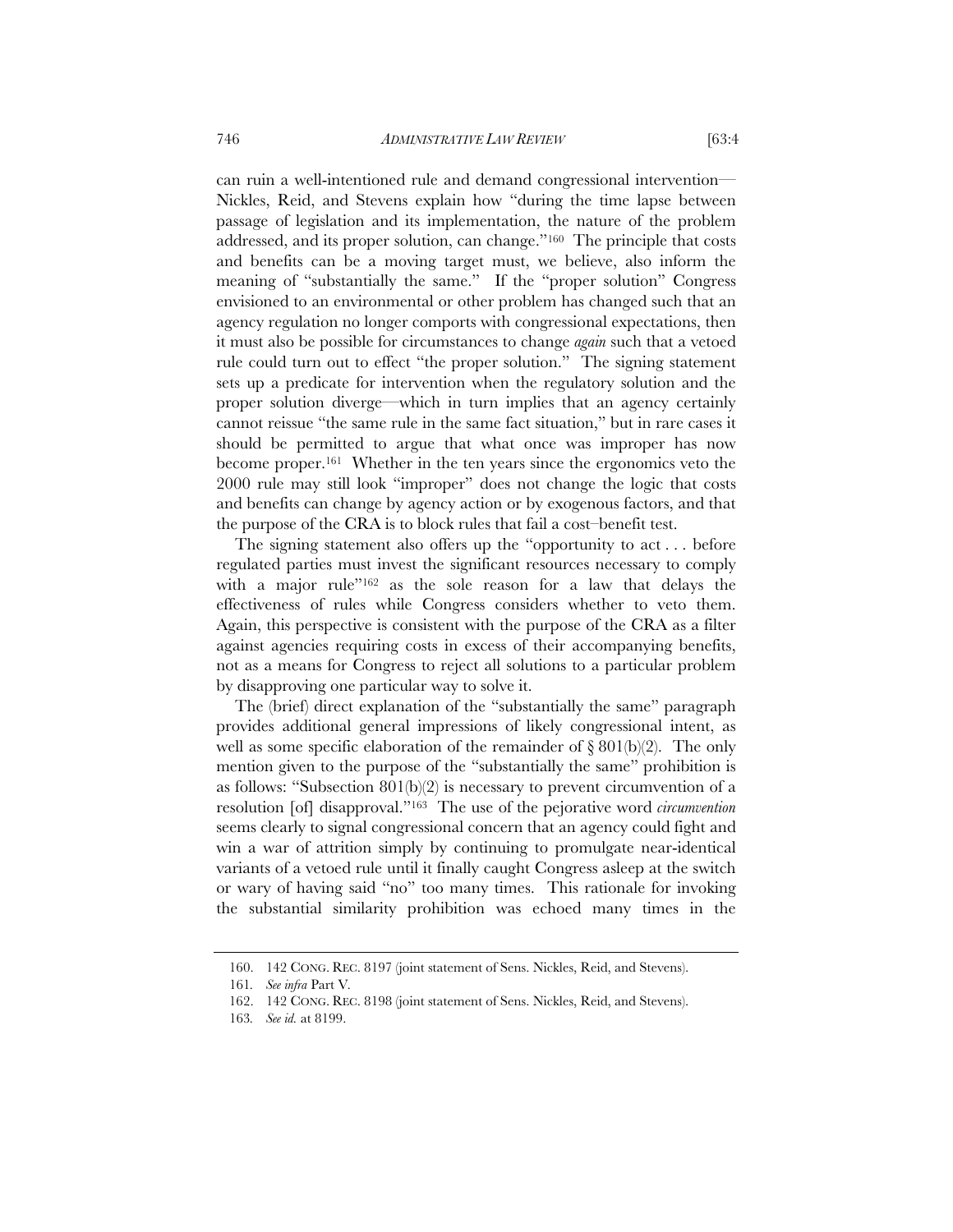ergonomics floor debate, notably in this statement by Senator James Jeffords of Vermont: "an agency should not be able to reissue a disapproved rule merely by making minor changes, thereby claiming that the reissued regulation was a different entity."164 Viewed in this light, "substantially the same" means something akin to "different enough that it is clear the agency is not acting in bad faith."

The remainder of the paragraph explaining  $\S 801(b)(2)$  sheds more light on the process whereby Congress can even specifically authorize an agency to reissue a rule that is *not* "substantially different." Here the sponsors made clear that if the underlying statute under which the agency issued the vetoed rule does not constrain the substance of such a rule, "the agency may exercise its broad discretion to issue a substantially different rule."165 *Notice that the sponsors make no mention of the agency needing any permission from Congress to do so.* However, in some cases Congress has obliged an agency to issue a rule *and* has imposed specific requirements governing what such a rule should and should not contain.166 When Congress disapproves of this sort of rule, "the enactment of a resolution of disapproval for that rule may work to prohibit the reissuance of *any* rule."167 In these unusual cases, the sponsors clarify, the "debate on any resolution of disapproval . . . [should] make the congressional intent clear regarding the agency's options or lack thereof."168 If an agency is allowed by the original statute to issue a substantially different rule, Congress has no obligation to speak further, but if the veto and the statute collide, then Congress must explain the seeming paradox. Such a case has never occurred, of course (the Occupational Safety and Health (OSH) Act does not require OSHA to issue any kind of ergonomics rule), but we can offer informed speculation about the likely contours of such an event. Suppose that in 2015, Congress was to pass a law requiring the Department of Transportation (DOT) to issue a regulation by January 1, 2018, prohibiting drivers from writing text messages while driving. But by 2018, suppose the makeup of Congress had changed, as had the party in control of the White House, and the new Congress was not pleased that DOT had followed the old Congress's instructions to the letter. It could veto the rule and make clear that DOT had no options left—perhaps Congress could save face in light of this flipflop by claiming that new technology had made it possible to text safely, and it could simply assert that the original order to regulate was now moot.

 <sup>164. 147</sup> CONG. REC. 2816 (2001) (statement of Sen. Jeffords).

 <sup>165. 142</sup> CONG. REC. 8199 (joint statement of Sens. Nickles, Reid, and Stevens).

<sup>166</sup>*. See, e.g.*, *supra* note 153.

 <sup>167. 142</sup> CONG. REC. 8199 (joint statement of Sens. Nickles, Reid, and Stevens) (emphasis added).

<sup>168</sup>*. Id.*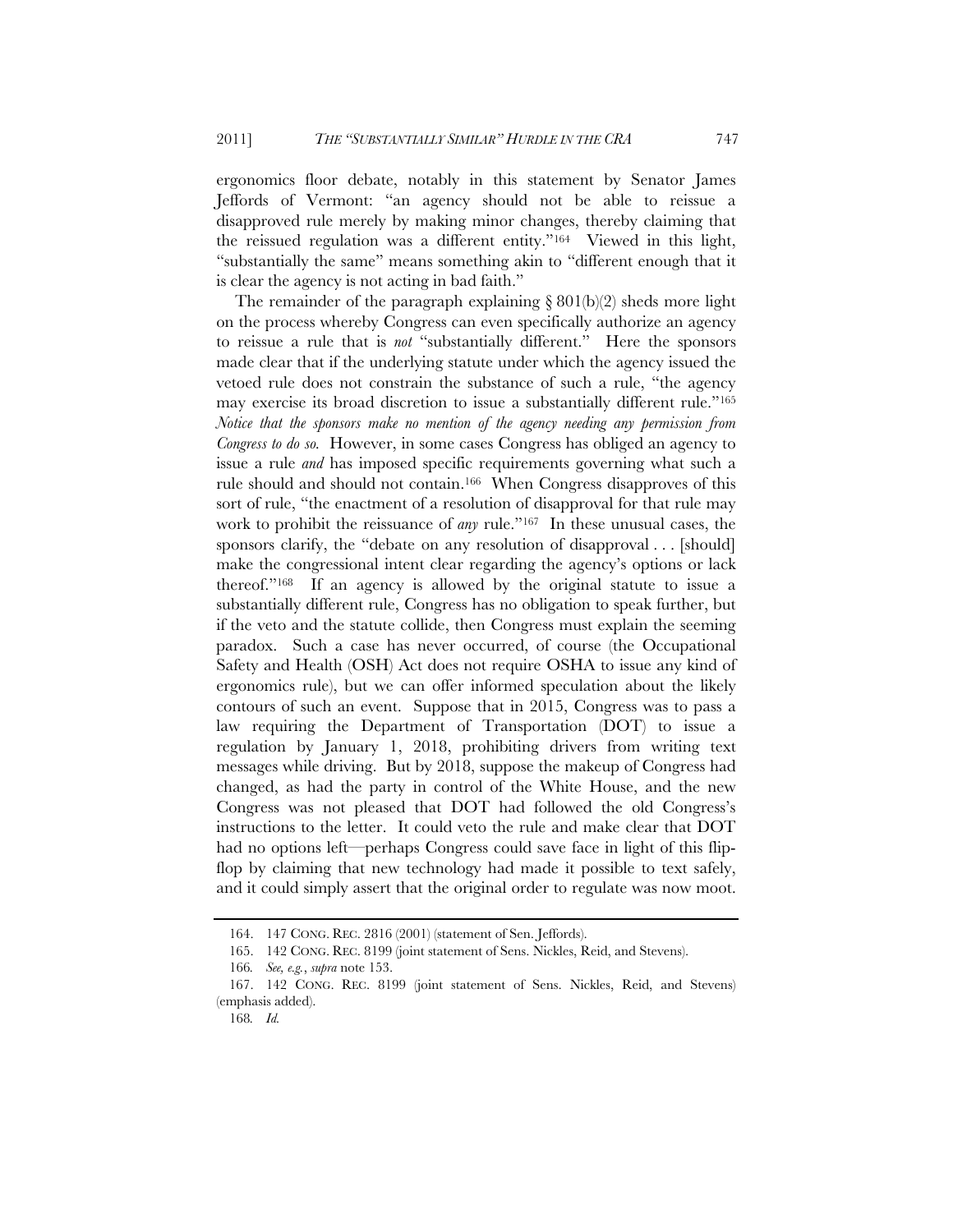Or, Congress could observe (or claim) that DOT had followed the original instructions in a particularly clumsy way: perhaps it had brushed aside pleas from certain constituency groups (physicians, perhaps) who asserted that more harm to public safety would ensue if they were not exempted from the regulations. Congress could resolve this paradox by instructing DOT to reissue the rule with one additional sentence carving out such an exemption. That new document would probably be "substantially the same" as the vetoed rule and might have costs and benefits virtually unchanged from those of the previous rule, but it would be permissible because Congress had in effect amended its original instructions from 2015

Because Congress specifically provided the agency with an escape valve (a written authorization on how to proceed) in the event of a head-on conflict between a statutory obligation and a congressional veto, it is clear that no such authorization is needed if the agency can craft on its own a "substantially different" rule that still comports with the original statute. Although Democratic Senators did introduce a bill in the several years after the ergonomics veto that (had it passed) would have required OSHA to promulgate a new ergonomics rule,<sup>169</sup> we believe it is clear that a new law requiring an agency to act (especially when an agency appears more than content with the prior veto) is not necessary to allow that agency to act, as long as it could produce a revision sufficiently different from the original so as not to circumvent the veto. The special process designed to avoid situations when the veto might preclude all regulation in a particular area simply suggests that Congress intended that none of its vetoes should ever have such broad repercussions.

#### *4. Ergonomics Floor Debate—Substantive Clues*

to express its will more clearly.

Although we argued above that many of the general statements about the CRA itself during the ergonomics debate should be dismissed as political posturing, during that debate there were also statements for or against the specific resolution of disapproval that provide clues to the intended meaning of "substantially similar." Statements about the actual rule being debated, rather than the hypothetical future effect of striking it down, can presumably be interpreted at face value—in particular, opponents of the rule would have a disincentive to play down their substantive concerns, lest swing voters decide that the rule was not so bad after all. And yet, while several of the key opponents emphasized very specific concerns with the rule at hand, and stated their objections in heated

<sup>169</sup>*. See infra* Part IV.A.5.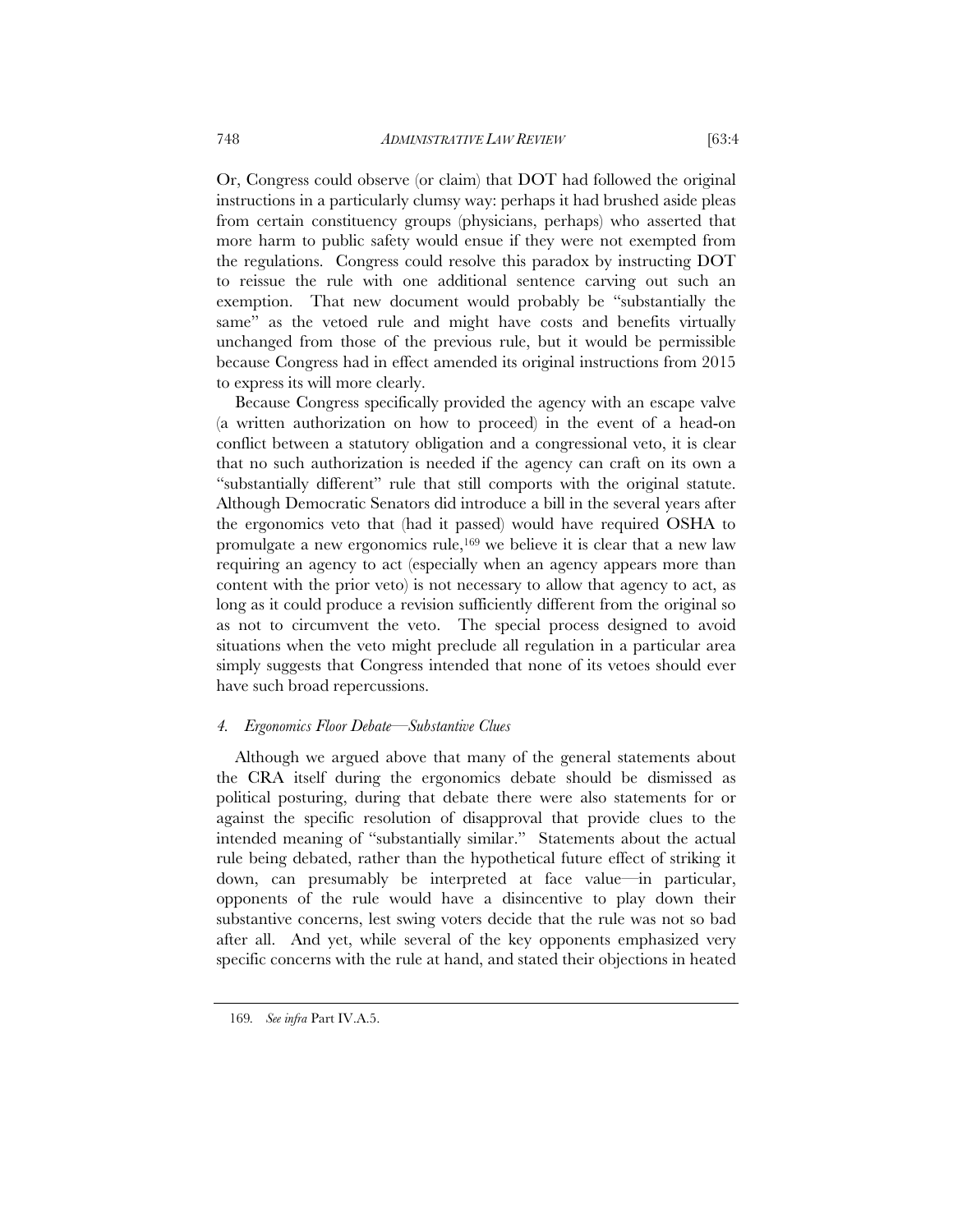terms, they yet clearly left open the door for OSHA to take specific steps to improve the rule. For example, Republican Representative John Sweeney of New York made plain: "My vote of no confidence on the ergonomics regulations does not mean I oppose an ergonomics standard; I just oppose this one"—primarily in his view because it did not specify impermissible levels of repetitive stress along the key dimensions of workplace ergonomics (force, weight, posture, vibration, etc.) that would give employers confidence they knew what constituted compliance with the regulation.170 Similarly, Republican Representative Charles Norwood of Georgia emphasized that the vagueness of the OSHA rule "will hurt the workers," and said that "when we have [a rule] that is bad and wrong . . . then we should do away with it and begin again."<sup>171</sup>

Interpretations of "substantially similar" that assume the agency is barred from re-regulating in the same subject area therefore seem to ignore how focused the ergonomics debate was on the consternation of the majority in Congress with the specific provisions of the OSHA final rule. Although opponents might have felt wary of stating emphatically that they opposed any attempt to control ergonomic hazards, it nevertheless was the case that even the staunchest opponents focused on the "wrong ways to solve the ergonomics problem" rather than on the inappropriateness of any rule in this area.

### *5. Subsequent Activity*

Legislative activity following the veto of the ergonomics rule might seem to suggest that at least some in Congress thought that OSHA might have required a specific authorization to propose a new ergonomics rule. In particular, in 2002 Senator John Breaux of Louisiana introduced Senate Bill 2184, which included a specific authorization pursuant to the CRA for OSHA to issue a new ergonomics rule.172 The presence of a specific authorization in Senate Bill 2184 may imply that the bill's sponsors believed that such an authorization was necessary in order for OSHA to promulgate a new ergonomics regulation.

Other circumstances, however, suggest more strongly that the inclusion of this specific authorization may have been merely a safeguard rather than

 <sup>170. 147</sup> CONG. REC. 3074–75 (2001) (statement of Rep. Sweeney); *see also infra* Part VI.B.

 <sup>171.</sup> *Id.* at 3056 (statement of Rep. Norwood)

<sup>172</sup>*. See* S. 2184, 107th Cong. § 1(b)(4) (as introduced in the Senate, Apr. 17, 2002) ("Paragraph (1) [which requires OSHA to issue a new ergonomics rule] shall be considered a specific authorization by Congress in accordance with section  $801(b)(2)$  of title 5, United States Code . . . ."). Senate Bill 2184 never became law.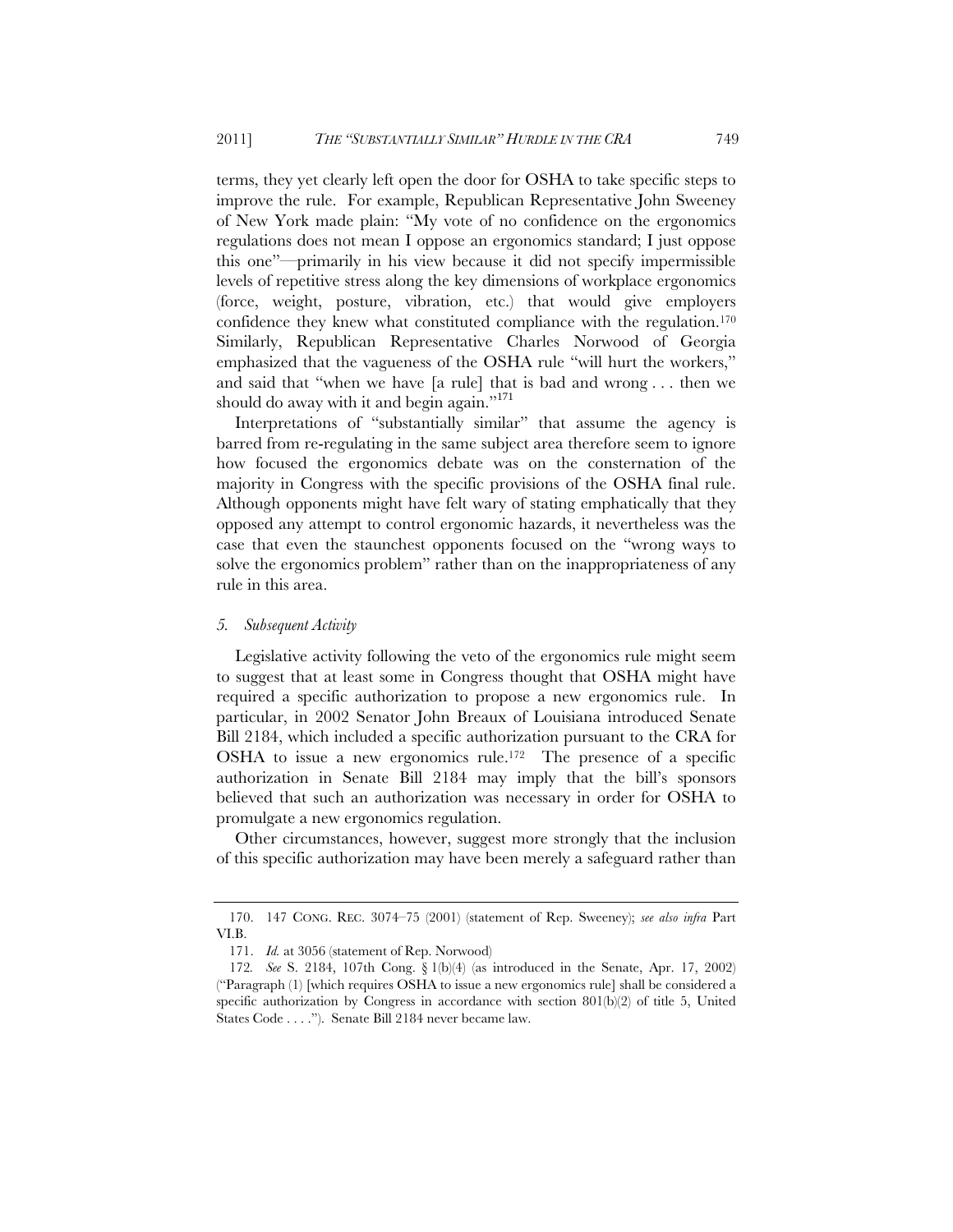the purpose of the bill. The bill's mandate that OSHA issue a new rule within two years of the enactment of Senate Bill 2184173 clearly indicates that the sponsors intended to spur a recalcitrant agency to take some action under the Republican administration. The bill's findings do not state that OSHA had been otherwise prohibited from issuing a new ergonomics rule—indeed, the findings do not mention Congress's 2001 veto at all.174 Thus, the congressional authorization may have instead served to preempt a Bush Administration belief (or pretext) that Congress's earlier veto prohibited OSHA from further regulating workplace ergonomics.175

#### *B. All or Nothing*

Another tool for interpreting the substantial similarity provision lies in the CRA's choice to provide only a "nuclear option" to deal with a troublesome rule. The CRA provides a nonamendable template for any joint resolution of disapproval, which allows only for repealing an entire rule, not just specific provisions.176 Furthermore, there is "no language anywhere [in the CRA that] expressly refers in any manner to a part of any rule under review."177 An inability to sever certain provisions while upholding others is consistent with the CRA contemplating a "speedy, definitive and limited process" because "piecemeal consideration would delay and perhaps obstruct legislative resolution."178

Because an offending portion of the rule is not severable, Congress has decided to weigh only whether, on balance, the bad aspects of the rule outweigh the good. For example, even when they argued against certain provisions of the OSHA ergonomics regulation, congressional Republicans still noted that they supported some type of ergonomics rule.179 Since the CRA strikes down an entire rule even though Congress may support certain portions of that rule, it only makes sense to read the substantial

<sup>173</sup>*. Id.* § 1(b)(1) ("Notwithstanding any other provision of law, not later than 2 years after the date of enactment of this Act, the Secretary of Labor shall, in accordance with section 6 of the [OSH Act], issue a final rule relating to ergonomics.").

<sup>174</sup>*. See id.* § 1(a).

<sup>175</sup>*. Cf. supra* note 121, at 72 (statement of Elaine L. Chao, Secretary, U.S. Department of Labor) (hesitating to "expend valuable—and limited—resources on a new effort" to regulate workplace ergonomics following Congress's 2001 veto).

<sup>176</sup>*. See* 5 U.S.C. § 802 (2006) (requiring that a joint resolution of disapproval read: "That Congress disapproves the rule submitted by the \_\_\_ relating to \_\_\_, and such rule shall have no force or effect").

 <sup>177.</sup> Rosenberg, *supra* note 75, at 1065.

<sup>178</sup>*. Id.* at 1066.

<sup>179</sup>*. See, e.g.*, 147 CONG. REC. 2843–44 (2001) (statement of Sen. Nickles) (expressing support for a "more cost effective" ergonomics rule).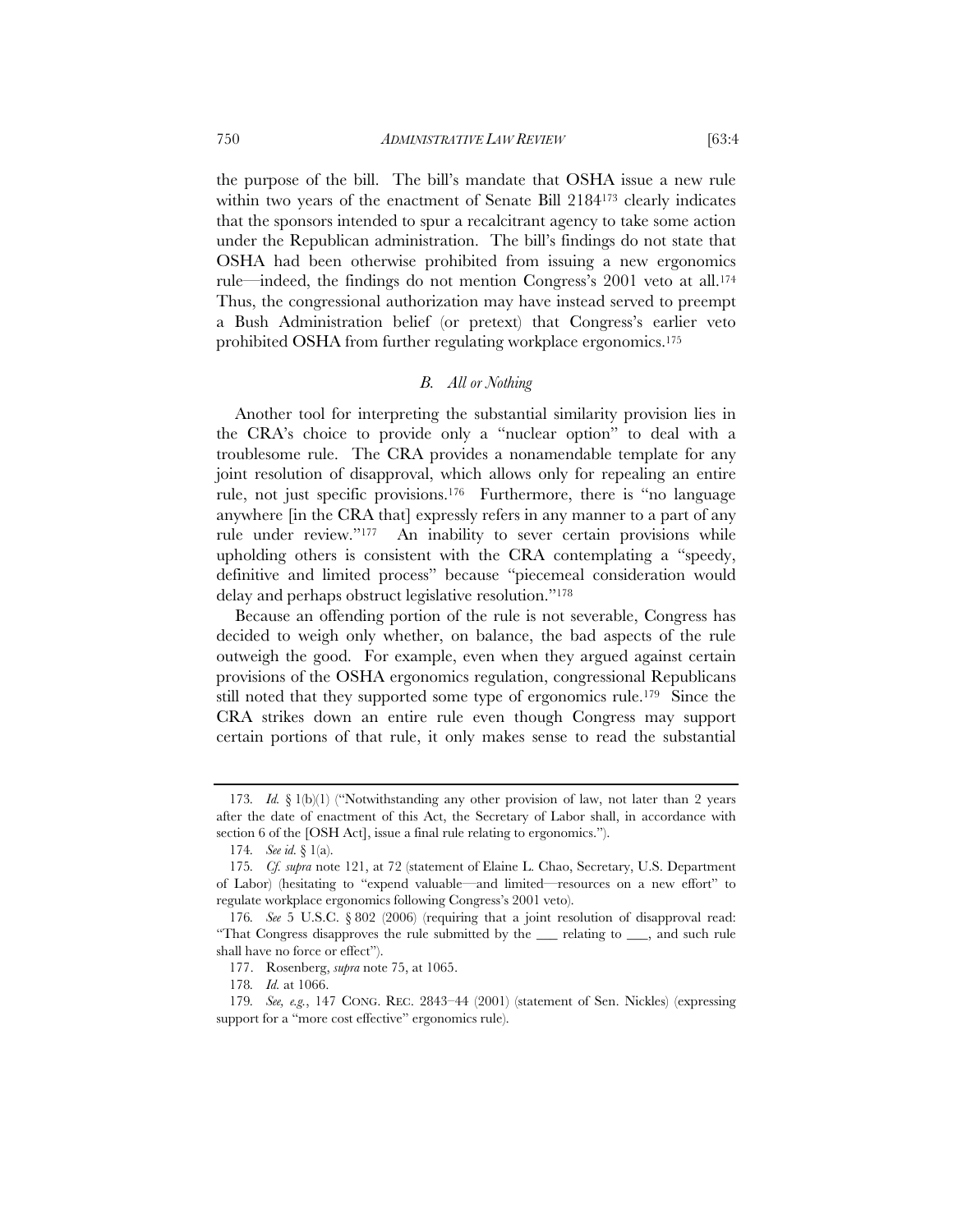similarity provision as allowing the nonoffending provisions to be incorporated into a future rule. If an agency were not allowed to even reissue the parts of a rule that Congress does support, that would lead to what some have called "a draconian result"<sup>180</sup>—and what we would be tempted to call a nonsensical result. To the extent that interpreting the CRA prevents agencies from issuing congressionally approved portions of a rule, such an interpretation should be avoided.

## *C. Deference to Agency Expertise*

Because courts are generally deferential to an agency's interpretation of its delegated authority,181 a joint resolution of disapproval should not be interpreted to apply too broadly if an agency wishes to use its authority to promulgate one or more rules addressing the same issues as the repealed rule. There are, however, two important limitations to this general principle of deference that may apply to agency actions taking place after Congress overturns a rule. First, where Congress overturns a rule because it believes the agency acted outside the scope of its delegated authority under the organic statute, a court might choose to weigh this congressional intent as a factor against deference to the agency, if the reissued rule offends against this principle in a similar way. Second, where Congress overturns a rule because it finds that the agency was "lawmaking," this raises another statutory—if not constitutional—reason why agency deference might not be applied. This section presents the issue of deference generally, and then lays forth the two exceptions to this general rule.

# *1.* Chevron *Deference*

In *Chevron U.S.A. Inc. v. Natural Resources Defense Council*, the Supreme Court held that, unless the organic statute is itself clear and contrary, a court should defer to an agency's reasonable interpretation of its own delegated authority.182 The Court's decision was based on the notion of agency expertise: since agencies are more familiar with the subject matter over which they regulate, they are better equipped than courts to understand their grant of rulemaking authority.183 Where Congress delegates rulemaking authority to an administrative agency, it is inevitable that the delegation will include some ambiguities or gaps.184 But in order

 <sup>180.</sup> Rosenberg, *supra* note 75, at 1066.

<sup>181</sup>*. See infra* Part IV.C.1.

<sup>182. 467</sup> U.S. 837 (1984).

<sup>183</sup>*. Id.* at 866.

<sup>184</sup>*. See* Morton v. Ruiz, 415 U.S. 199, 231 (1974) (noting that such a "gap" may be explicit or implicit).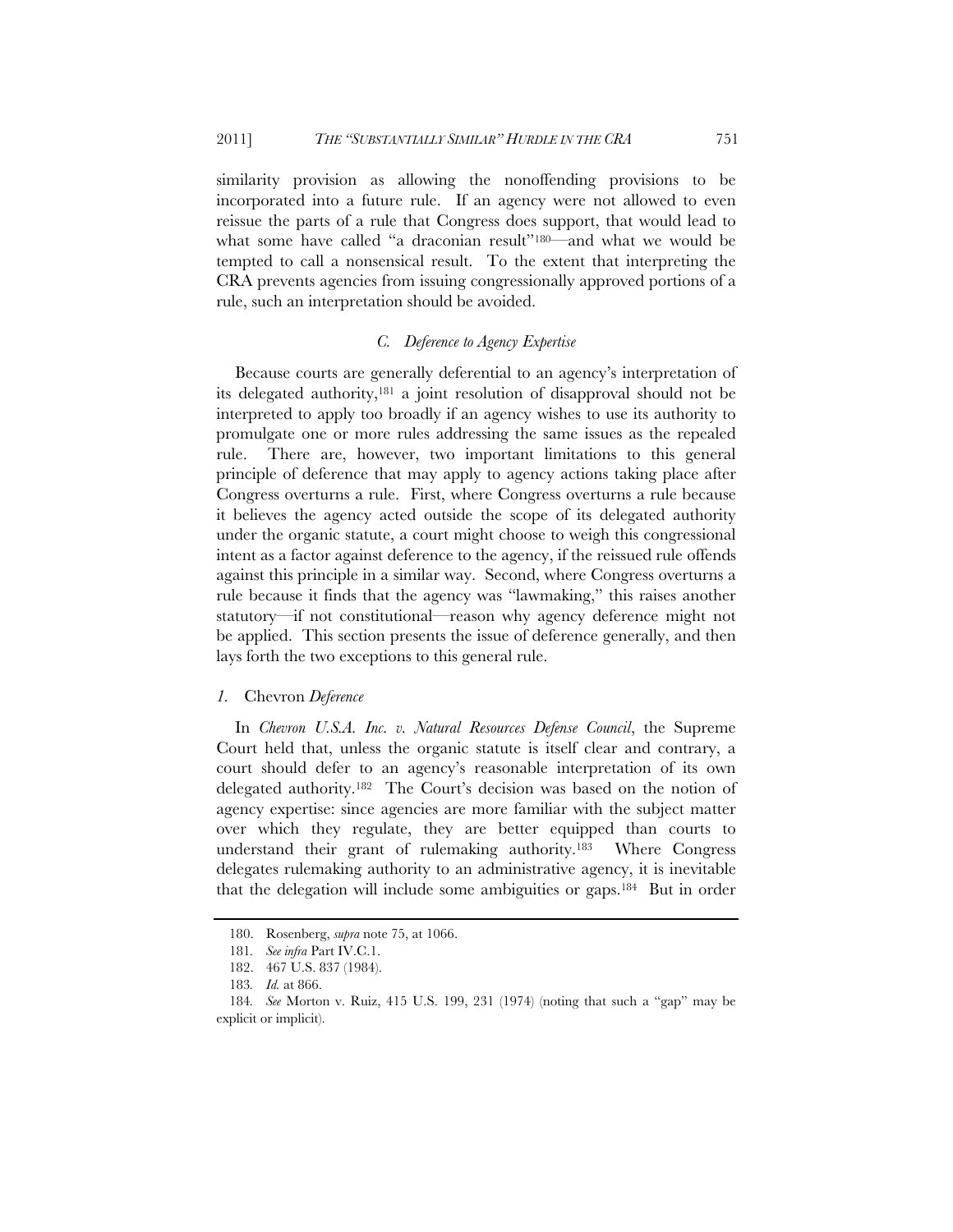for an agency to effectively carry out its delegated authority, there must be a policy in place that fills the gaps left by Congress. In *Chevron*, the Court reasoned that gaps were delegations, either express or implicit, granting the agency the authority "to elucidate a specific provision of the statute by regulation."185 Explaining the reason for deference to agencies, the Court has recognized that "[t]he responsibilities for assessing the wisdom of such policy choices and resolving the struggle between competing views of the public interest are not judicial ones."186 The *Chevron* Court thus created a two-part test that respects agency expertise by deferring to reasonable interpretations of ambiguity in a delegation of authority. First, a court must determine "whether Congress has directly spoken to the precise question at issue."187 If so, both the court and the agency "must give effect to the unambiguously expressed intent of Congress."188 If Congress has not spoken to the issue directly, however, the second step of *Chevron* requires a court to defer to the agency's construction of the statute if it is a "permissible" interpretation, whether or not the court agrees that the interpretation is the correct one.189

Because a resolution repealing a rule under the CRA limits an agency's delegated authority by prohibiting it from promulgating a rule that is substantially similar, the *Chevron* doctrine should apply here. The CRA proscription against an agency reissuing a vetoed rule "in substantially the same form" is an ambiguous limitation to an agency's delegated authority. That limitation could have been made less hazy but probably not made crystal clear, since a detailed elucidation of the substantial similarity standard would necessarily be rather complex in order to cover the wide range of agencies whose rules are reviewable by Congress. However, the other relevant statutory text, the joint resolution of disapproval itself, does not resolve the ambiguity. It cannot provide any evidence that Congress has "directly spoken to the precise question at issue"190—namely, what form of regulation would constitute a substantially similar reissuance of the rejected rule—because the text can only effect a repeal of the rule and no more.<sup>191</sup> Although a court, in the absence of clear, enacted statutory

191*. See supra* Part IV.B (discussing the limited text of the joint resolution and its effect on severability). Trying to infer congressional intent, however, may be relevant to the scope of an agency's authority following action under the CRA in cases where the subject matter is politically and economically significant, and where there is a broader legislative scheme in

<sup>185</sup>*. Chevron*, 467 U.S. at 843–44.

<sup>186</sup>*. Id.* at 866.

<sup>187</sup>*. Id.* at 842.

<sup>188</sup>*. Id.* at 842–43.

<sup>189</sup>*. Id.* at 843.

<sup>190</sup>*. Id.* at 842.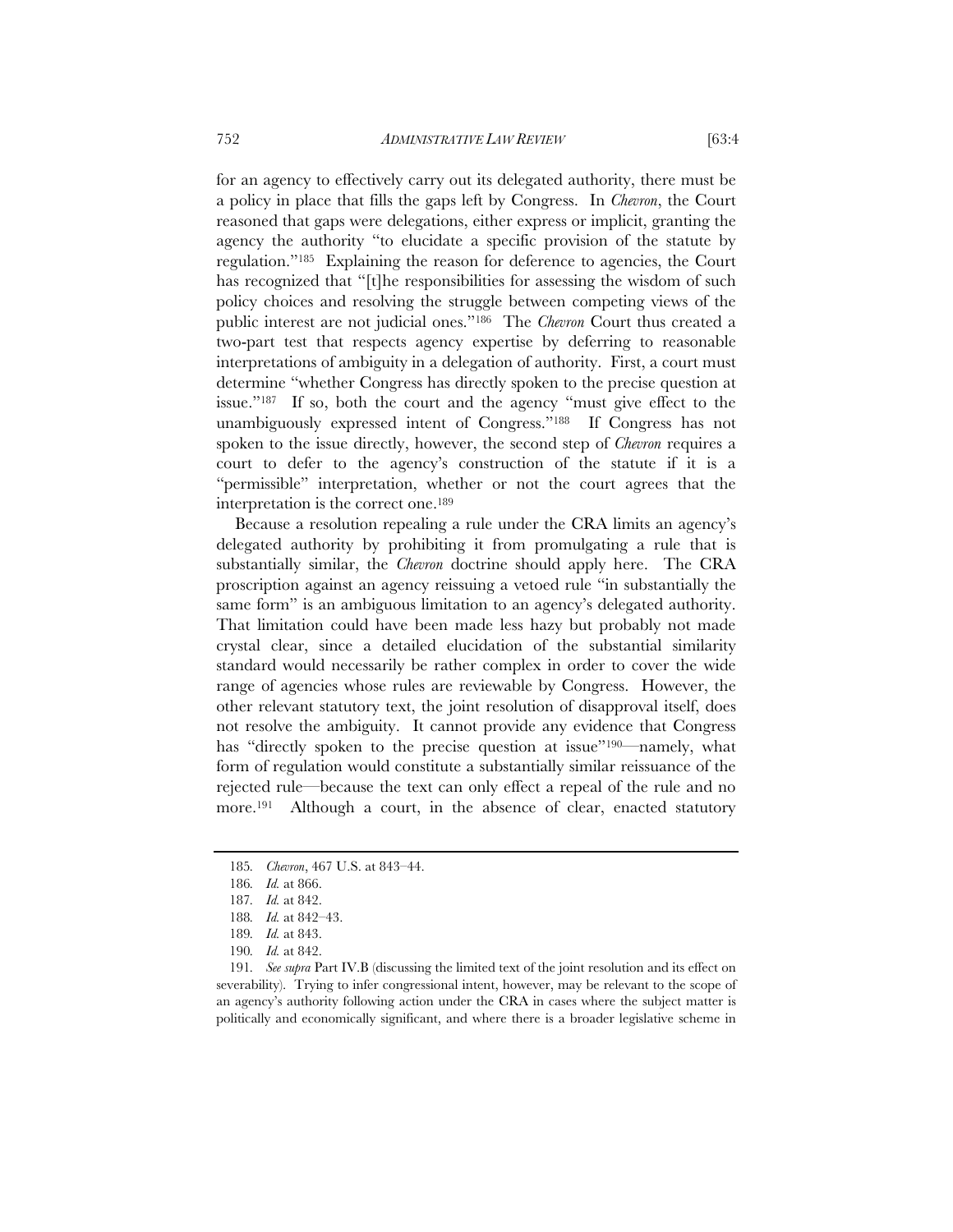language, might look to legislative history to determine whether Congress has "spoken to" the issue, too many disparate (and perhaps disingenuous) arguments on the floor make this unworkable as a judicial doctrine without any textual hook to hang it on.192

*Chevron* step one, then, cannot end the inquiry; we must proceed to step two. The agency's interpretation, if permissible, should then receive deference. While some minor transposition of a rejected rule's language effecting no substantive change could certainly be deemed impermissible under the CRA, changes that are significant enough to affect the cost– benefit ratio are similar to the "policy choices" that the Court has held are not within the responsibility of the Judiciary to balance.193 Thus, comparing side-by-side the language of a vetoed rule and the subsequently promulgated rule is inadequate without considering the substantive changes effected by any difference in language, however minor. Under the reasoning in *Chevron*, a court should give substantial deference to an agency in determining whether, for purposes of the CRA, a rule is substantially different from the vetoed rule.

### *2. Ultra Vires Limitation*

Admittedly, there are important considerations that may counsel against applying *Chevron* deference in particular situations. One such situation might occur if Congress's original veto were built upon a finding that the agency misunderstood its own power under the organic statute. In that case, a court might choose to consider Congress's findings as a limitation on the applicability of *Chevron* deference. Such a consideration provided the background for the Supreme Court's decision in *FDA v. Brown & Williamson Tobacco Corp.*, in which the Court struck down regulation of tobacco products by the Food and Drug Administration (FDA).194 The Court looked to congressional intent in determining the boundaries of FDA's authority under the Food, Drug and Cosmetic Act (FDCA), finding that the statute's use of the words *drug* and *device* clearly did not grant FDA the power to regulate tobacco products, and the regulation thus failed the first

place. *See infra* Part IV.C.2 (discussing the effect of *FDA v. Brown & Williamson Tobacco Corp.*, 529 U.S. 120 (2000), on the application of the *Chevron* doctrine).

<sup>192</sup>*. See, e.g.*, Zedner v. United States, 547 U.S. 489, 509–11 (2006) (Scalia, J., concurring) (filing a separate opinion for the specific purpose of admonishing the majority's citation to legislative history, noting that use of legislative history in statutory interpretation "accustoms us to believing that what is said by a single person in a floor debate or by a committee report represents the view of Congress as a whole").

<sup>193</sup>*. Chevron*, 467 U.S. at 866.

<sup>194. 529</sup> U.S. 120 (2000).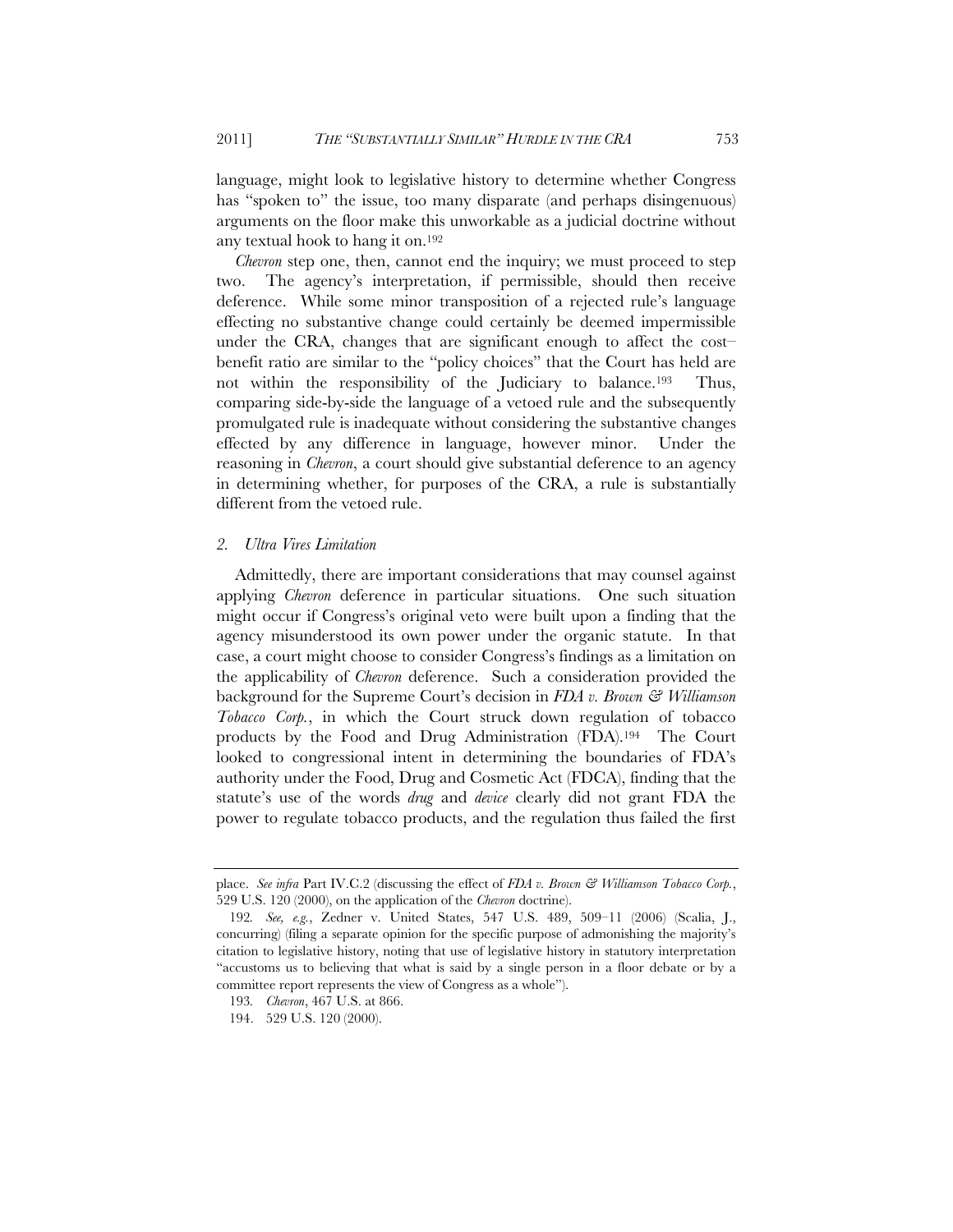prong of the *Chevron* test.195 The FDCA "clearly" spoke to the issue, according to the Court, and therefore FDA's contrary interpretation of its power was not entitled to deference. Importantly, the Court found this clarity not within the text of the FDCA itself, but in other legislative actions since the FDCA's enactment. In writing for the majority, Justice O'Connor pointed out that, in the decades following the FDCA's enactment, Congress had passed various pieces of legislation restricting—but not entirely prohibiting—certain behavior of the tobacco industry, indicating a congressional presumption that sale of tobacco products would still be permitted.196 The Court found that this presumption clearly contradicted FDA's interpretation that "drug" and "device" in the FDCA included tobacco products because, if FDA's interpretation were correct, the agency would be *required* to ban the sale of tobacco products because safety is a prerequisite for sale of a drug or device under the FDCA, and no tobacco product is "safe."197 The four dissenting Justices criticized the majority's reliance on inferred congressional intent, arguing that the *Chevron* approach to statutory interpretation should principally focus on the text of the organic statute.198

If Congress, in enacting a joint resolution pursuant to the CRA, was to make clear that it thought an agency's regulation was outside the scope of its statutory grant of authority,199 a court might consider this a factor limiting its deference to the agency. In other words, the CRA veto might be considered a "clarification" of the organic statute in a way similar to the tobacco-related legislative activity considered by the Court in *Brown & Williamson*.200 Republicans hinted at this issue in the congressional debates over the ergonomics rule, where they argued that part of the rule contravened a provision in the OSH Act because, under their

<sup>195</sup>*. Id.* at 160–61 ("It is ... clear, based on the [Food, Drug, and Cosmetic Act's (FDCA's)] overall regulatory scheme and the subsequent tobacco legislation, that Congress has directly spoken to the question at issue and precluded the [Food and Drug Administration (FDA)] from regulating tobacco products.").

<sup>196</sup>*. Id.* at 137–39.

<sup>197</sup>*. Id.* at 133–35 ("These findings logically imply that, if tobacco products were 'devices' under the FDCA, the FDA would be required to remove them from the market."). 198*. Id.* at 167–81 (Breyer, J., dissenting) (arguing for a "literal" interpretation of the FDCA).

 <sup>199.</sup> Because of the one-sentence limit on the text of the CRA joint resolution, see 5 U.S.C. § 802 (2006), the clarity would have to come from other legislative enactments as in *Brown & Williamson*, *see* 529 U.S. at 137–39, or from the legislative history of the joint resolution. *But see supra* note 192 and accompanying text (criticizing reliance on legislative history). Alternatively, if Congress were to amend the CRA to allow alteration of the resolution's text, a clear legislative intent might be more easily discerned. *See infra* Part VII.

<sup>200</sup>*. See supra* note 196 and accompanying text.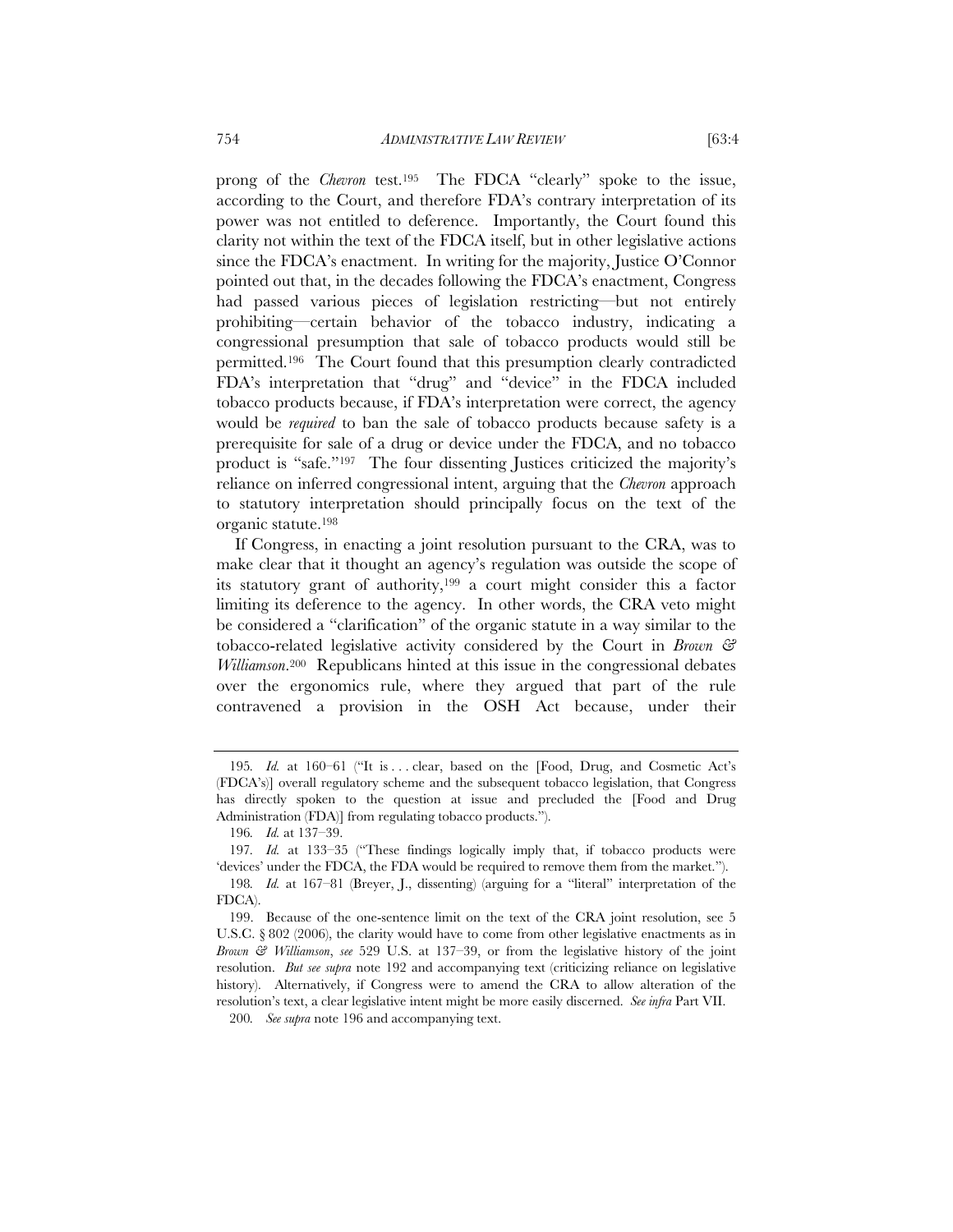interpretation, the regulation superseded state worker's compensation laws.201 In a more obvious instance of an agency acting outside of its delegated authority, however, *Brown & Williamson* might require (or at least encourage) a court to consider the congressional rationale for overturning a rule as a factor in evaluating the validity of a new rule issued in the same area. Like the decision in *Brown & Williamson*, however, the factor might only be compelling if there was also a broader legislative scheme in place.

# *3. Lawmaking Limitation*

Another limiting principle on agency discretion is found where the agency action blurs the lines of regulation and steps into the field of lawmaking. Where such an action takes place, the nondelegation doctrine is implicated and can present questions of constitutionality and agency adherence to its limited grant of authority. In the debates over the ergonomics rule, opponents of the regulation contended that OSHA was writing the "law of the land" and that the elected members of Congress, not bureaucrats, are supposed to exercise that sort of authority.202 Senator Nickles made clear that he saw the ergonomics rule as a usurpation of Congress's legislative power. He referred to the rule as "legislation" and argued, "we are the legislative body. If we want to legislate in this area, introduce a bill and we will consider it."203 This argument that an administrative agency has exercised legislative power has constitutional implications. Article I of the Constitution provides that the Senate and House of Representatives have the sole legislative power.204 In the administrative state, this constitutional provision has given rise to the nondelegation doctrine, by which Congress may not delegate its lawmaking authority to an executive agency.205 To meet constitutional requirements

<sup>201</sup>*. See* Occupational Safety and Health Act of 1970 § 4(b)(4), 29 U.S.C. § 653(b)(4) (2006) ("Nothing in this [Act] shall be construed to supersede or in any manner affect any workmen's compensation law . . . ."); 147 CONG. REC. 2816 (2001) (statement of Sen. Jeffords) ("[OSHA] ignored, in issuing its ergo standard, the clear statutory mandate in section 4 of the OSH Act not to regulate in the area of workmen's compensation law."). Senator Nickles argued that, even if it were within OSHA's delegated power, the regulation would supersede "more generous" state worker's compensation law. 147 CONG. REC. 2817 (statement of Sen. Nickles). We argue below that this interpretation may have been incorrect on its face. *See infra* Part VI.B.

 <sup>202. 147</sup> CONG. REC. 2817 (statement of Sen. Nickles).

<sup>203</sup>*. Id.*

 <sup>204.</sup> U.S. CONST. art. I, § 1 ("All legislative Powers herein granted shall be vested in a Congress of the United States, which shall consist of a Senate and House of Representatives.").

<sup>205</sup>*. See, e.g.*, A.L.A. Schechter Poultry Corp. v. United States, 295 U.S. 495 (1935) (holding that the National Industrial Recovery Act's authorization to the President to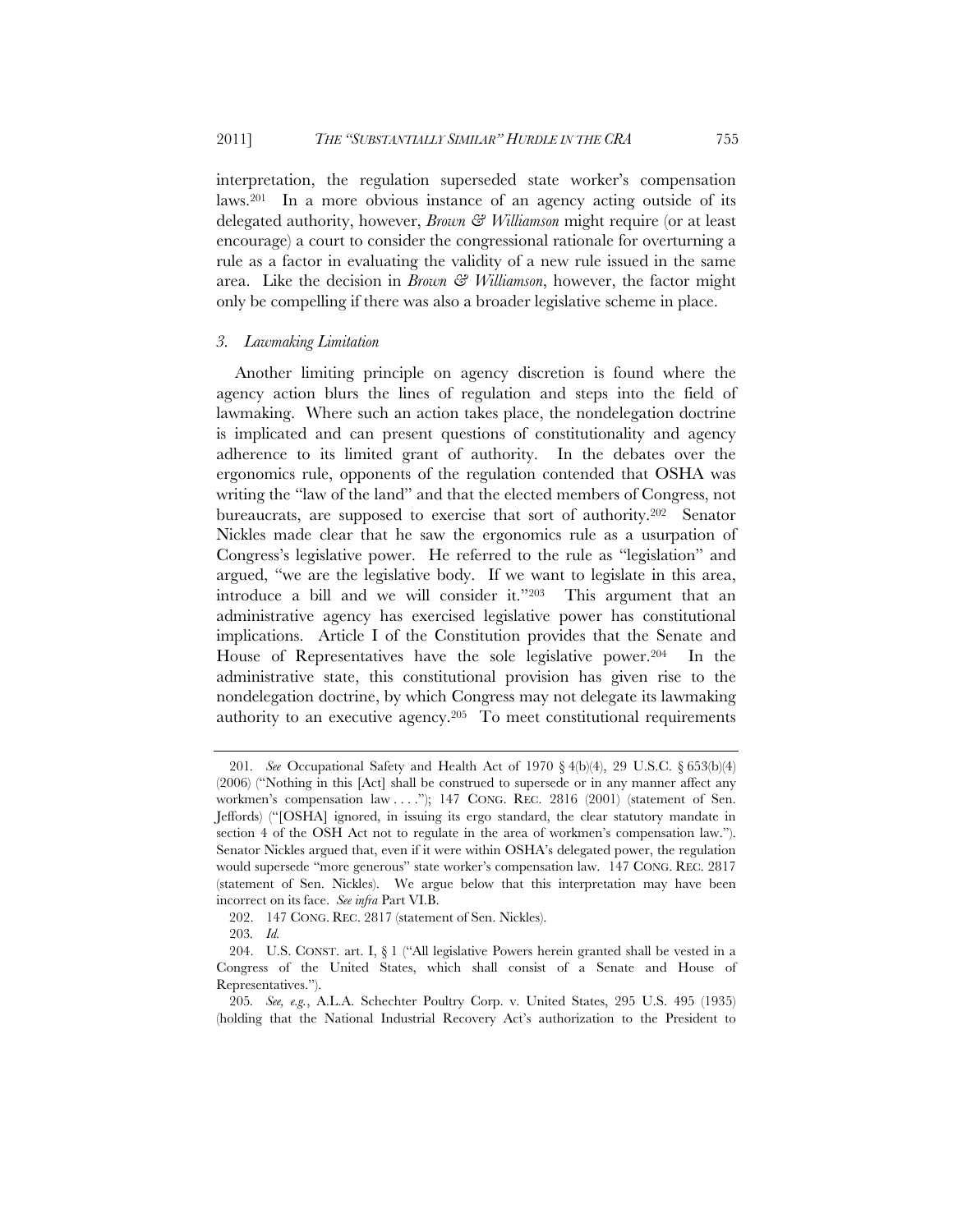under this doctrine, the organic statute needs to provide the agency with an "intelligible principle to which [the agency] is directed to conform."206

Violations of the nondelegation doctrine, however, are rarely found. Instead, the courts employ a canon of constitutional avoidance to minimize delegation problems. Under this canon of interpretation, a court confronted with a statute that appears to delegate lawmaking power to an agency will search for a narrower, constitutionally permissible interpretation of the statute. If such an interpretation is available, the court will not invalidate the statute, but will instead strike down agency action that exceeds the (narrower, constitutionally permissible) grant of authority.207 The *Benzene Case* is one example in which the Supreme Court has employed this canon to avoid striking down a delegation of authority to an administrative agency.208 In that case, the Court considered an OSHA rule which limited permissible workplace exposure levels to airborne benzene to one part per million (ppm). OSHA set that standard pursuant to the statutory delegation of authority instructing it to implement standards "reasonably necessary or appropriate to provide safe or healthful employment."209 Rather than finding that the "reasonably necessary or appropriate" standard was unintelligible and unconstitutionally broad, the Court instead held that OSHA exceeded its rulemaking authority because the agency did not make the necessary scientific findings and based its exposure rule on impermissible qualitative assumptions about the relationship between cancer risks and small exposures to benzene, rather than on a quantitative assessment that found a "significant risk" predicate for regulating to one ppm.210

prescribe "codes of fair competition" was an unconstitutional delegation of legislative power because the statutory standard was insufficient to curb the discretion of the Executive Branch).

<sup>206.</sup> J.W. Hampton, Jr., & Co. v. United States, 276 U.S. 394, 409 (1928).

<sup>207</sup>*. See generally* Matthew D. Adler, *Judicial Restraint in the Administrative State: Beyond the Countermajoritarian Difficulty*, 145 U. PA. L. REV. 759, 835–39 (1997) (describing the canon of constitutional avoidance and arguing that "the criteria bearing on constitutionality figure in the best interpretation of statutes, at least where statutes are otherwise taken to be indeterminate").

<sup>208.</sup> Indus. Union Dep't v. Am. Petroleum Inst. (*Benzene Case*), 448 U.S. 607 (1980).

<sup>209</sup>*. Id.* at 613 (quoting Am. Petroleum Inst. v. OSHA, 581 F.2d 493, 502 (1978)).

<sup>210</sup>*. Id.* at 662. For two contrasting views on whether the *Benzene Case* either curtailed OSHA's ability to regulate effectively, or gave OSHA a license (that it has failed to employ) to use science to promulgate highly worker-protective standards, compare Wendy Wagner, Univ. of Tex. Sch. of Law, Presentation at the Society for Risk Analysis Annual Meeting 2010, The Bad Side of *Benzene* (Dec. 6, 2010), http://birenheide.com/sra/ 2010AM/program/presentations/M4-A.3%20Wagner.pdf, with Adam M. Finkel, Exec. Dir., Penn Program on Regulation, Univ. of Pa., Presentation at the Society for Risk Analysis Annual Meeting 2010, Waiting for the Cavalry: The Role of Risk Assessors in an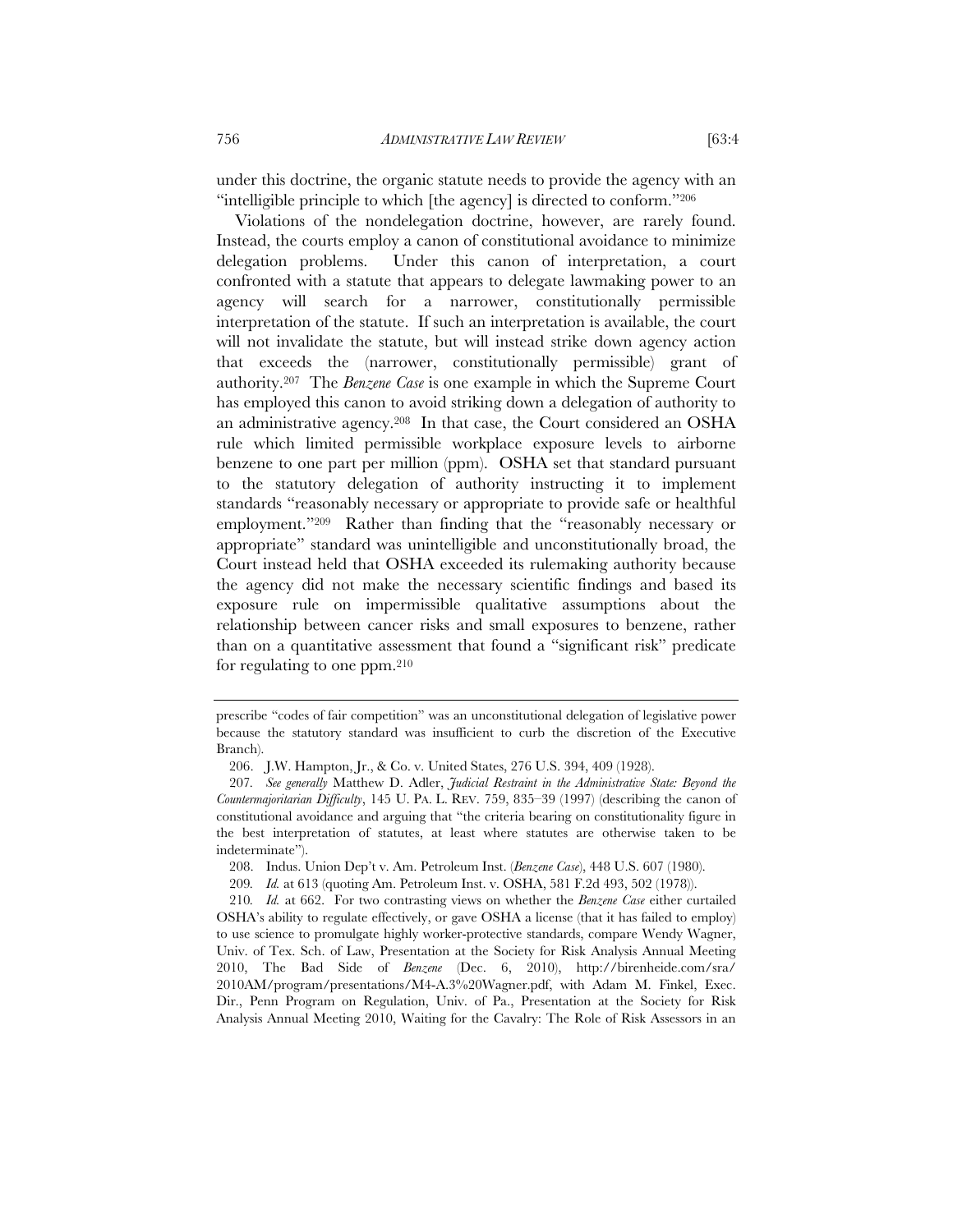If Congress vetoes an agency regulation on the ground that it is lawmaking, this may be taken to mean one of two things: either Congress believes that the agency was acting outside of its delegated authority, or it believes that the organic statute unconstitutionally grants the agency legislative power. Since, reflecting the avoidance canon, unconstitutional delegations have only been found twice211 in the history of our administrative state, and since repealing a single rule would be insufficient to correct that type of constitutional defect in the organic statute, it seems clear that by "lawmaking" Congress must mean that the agency exceeded its lawfully-granted statutory authority.212 In other words, if Congress actually did mean that the organic statute is impermissibly broad, the legislature's responsibilities lie far beyond vetoing the single rule, and would seem to require curing the constitutional defect by amending the organic statute. But if instead the veto means only that the agency has exceeded its authority, this brings us back to the *Brown & Williamson* issue, discussed above, where an agency still deserves deference in promulgating subsequent rules, although congressional intent may limit that deference if there is a legislative scheme in place.213

On the other hand, it is possible—even likely—that Senator Nickles and his colleagues were merely speaking colloquially in accusing OSHA of lawmaking, and meant that the agency was "legislating" in a softer, nonconstitutional sense. If their objection meant that they found the regulation a statutorily—but not constitutionally—excessive exercise, then they are in essence making the ultra vires objection discussed above.214 Alternatively, if their objection meant that OSHA did have both the statutory and constitutional authority to promulgate the regulation, but that the agency was flexing more power than it should simply as a matter of policy, then a veto on those grounds would in essence be an attempt to

Enlightened Occupational Health Policy (Dec. 6, 2010), http://birenheide.com/sra/ 2010AM/program/presentations/M4-A.4%20Finkel.pdf.

 <sup>211.</sup> The two cases are *A.L.A. Schechter Poultry Corp. v. United States*, 295 U.S. 495 (1935), and *Panama Refining Co. v. Ryan*, 293 U.S. 388 (1935). For a discussion of the constitutionality of OSHA's organic statute, see Cass R. Sunstein, *Is OSHA Unconstitutional?*, 94 VA. L. REV. 1407 (2008).

 <sup>212.</sup> In this respect, it is worth noting that the Republicans' lawmaking objections during the ergonomics rule debate were rather nonspecific. The legislators did not point to any "unintelligible" principle under which the rule was promulgated, or define what characteristics of the ergonomics rule brought it out of the normal rulemaking category and into the realm of lawmaking, besides voicing their displeasure with some of its substance. Indeed, the lawmaking argument was apparently conflated with the notion that OSHA had acted outside of its authority, properly delegated. *See supra* note 201 and accompanying text.

<sup>213</sup>*. See supra* Part IV.C.2.

<sup>214</sup>*. See id.*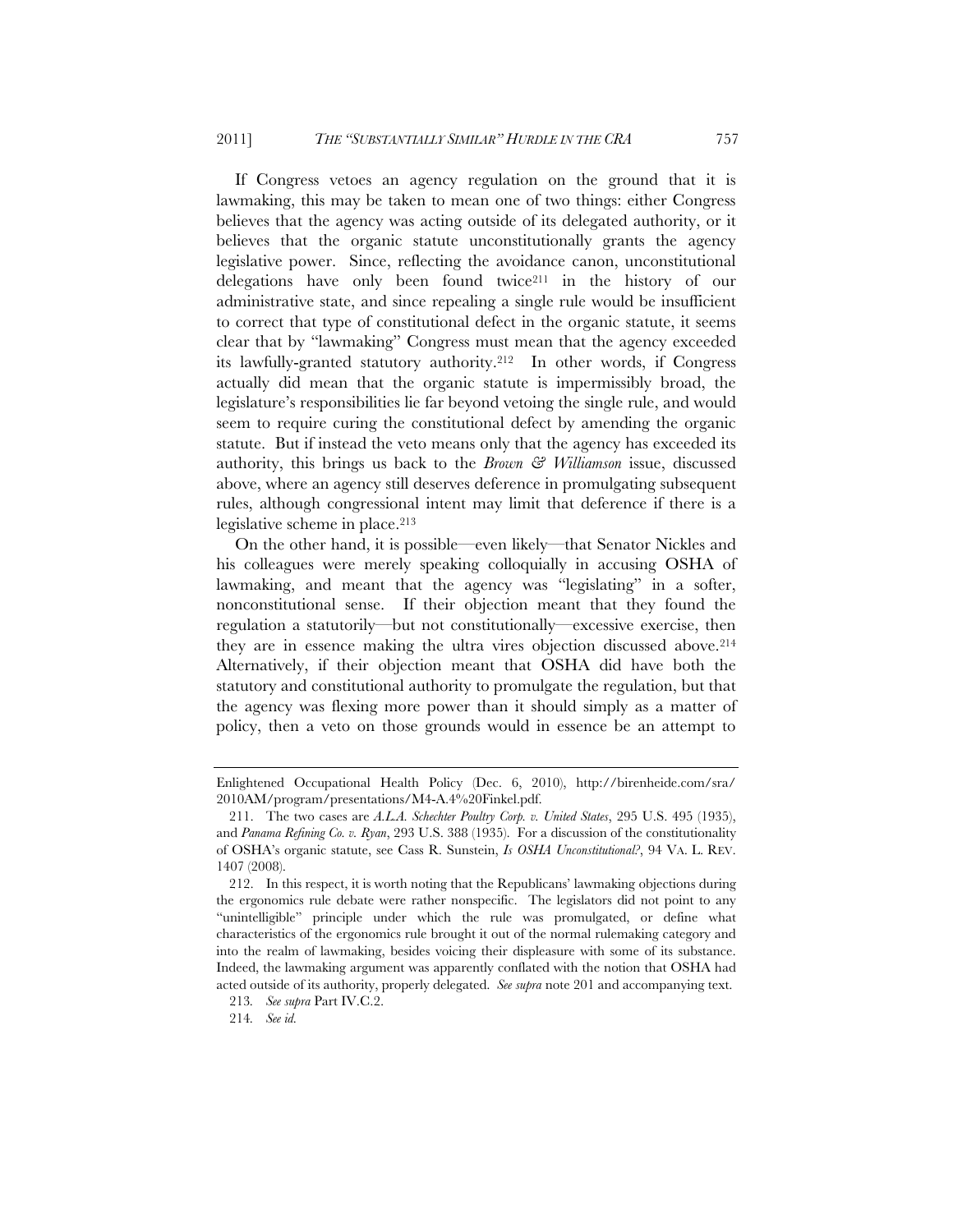retract some of the authority that Congress had delegated to the agency. As discussed below, Congress should be hesitant to use the CRA to substantively change an intelligible principle provided in the organic statute, and a court should hesitate to interpret the CRA to allow for such a sweeping change—the CRA process is an expedited mechanism that decreases deliberativeness by imposing strict limitations on time and procedure.215

In any case, the lawmaking objection during a congressional veto essentially folds back up into one of the problems discussed previously either it presents an issue of the agency exceeding its statutory authority and possibly affecting the deference due subsequent agency actions, or, failing that, it means that some members of Congress are attempting to grab back via an expedited process some authority properly delegated to the agency.

In summary, the issue of deference to an agency ought not differ too much between the CRA and the traditional (pre-1996) context. Both of these contexts involve an agency's judgment about what policies it can make under its authorizing legislation, since the "substantial similarity" provision is an after-the-fact limitation on the agency's statutorilyauthorized rulemaking power. Neither the CRA nor its joint resolution template provide enough guidance to end the inquiry at *Chevron* step one. A court, then, should employ a narrow interpretation of the CRA's substantial similarity provision, giving significant deference to an agency's determination that the new version of a rejected rule is not "substantially similar" to its vetoed predecessor. This interpretation would, however, be limited by the permissibility requirement of *Chevron* step two.

### *D. Good Government Principles*

Various members of Congress argued during the ergonomics floor debate that OSHA and other regulatory agencies should be chastened when they stray from their mission (regulation) into congressional territory (legislation). Arguably, Congress itself should also eschew legislation by regulation, even though Congress clearly has the legislative authority. In this section, we argue that Congress should not use a veto of an isolated piece of rulemaking to effect statutory change—it should do so through a direct and deliberative process that the CRA does not offer. In addition, we offer a second "good government" rationale for interpreting "substantially the same" in a narrow way.

<sup>215</sup>*. See infra* Part IV.D.1.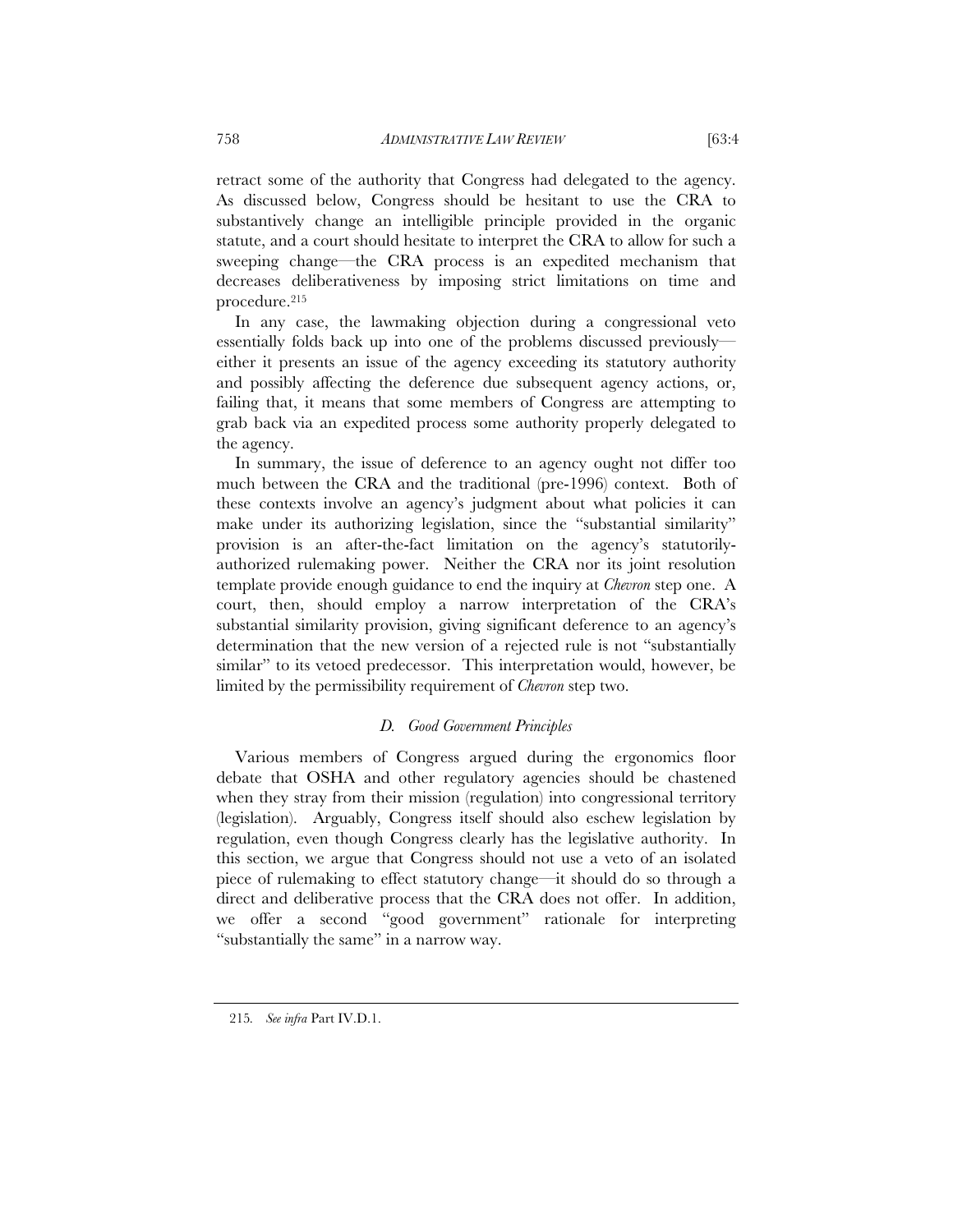#### *1. Reluctance to Amend Congress's Delegation to the Agency*

One should be hesitant to interpret the substantial similarity provision too broadly, because doing so could allow expedited joint resolutions to serve as de facto amendments to the original delegation of authority under the relevant organic statute. If the bar against reissuing a rule "in substantially the same form" applied to a wide swath of rules that could be promulgated within the agency's delegated rulemaking authority, this would be tantamount to substantively amending the organic statute.

The OSHA ergonomics regulation illustrates this point nicely. Section 6 of the OSH Act grants OSHA broad authority to promulgate regulations setting workplace safety and health standards.<sup>216</sup> With the exception of one aspect of the ergonomics rule, $2^{17}$  congressional Republicans admitted that OSHA's broad authority did in fact include the power to promulgate the regulation as issued.218 If it is within OSHA's delegated authority to promulgate rules setting ergonomics standards, and enactment of the joint resolution would prevent OSHA from promulgating any ergonomics standards in the future, then the joint resolution would constitute a significant amendment to the organic statute. Indeed, one of the two parts of OSHA's mission as put in place by the OSH Act—the responsibility to promulgate and enforce standards that lessen the risk of chronic occupational disease, as opposed to instantaneous occupational accidents in turn involves regulating four basic types of risk factors: chemical, biological, radiological, and ergonomic hazards. In this case, vetoing the topic by vetoing one rule within that rubric would amount to taking a significant subset of the entire agency mission away from the Executive Branch, without actually opening up the statute to any scrutiny.

We see two major reasons why courts should not interpret the CRA in such a way that would allow it effectively to amend an organic statute via an expedited joint resolution. First, there is a rule of statutory interpretation whereby, absent clear intent by Congress to overturn a prior law, legislation should not be read to conflict with the prior law.219 Second,

<sup>216</sup>*. See* OSH Act § 6, 29 U.S.C. § 655 (2006); *see also* 147 CONG. REC. 2816 (2001) (statement of Sen. Jeffords) ("OSHA, of course, has enormously broad regulatory authority. Section 6 of the OSH Act is a grant of broad authority to issue workplace safety and health standards.").

<sup>217</sup>*. See supra* note 201 and accompanying text.

<sup>218</sup>*. See* 147 CONG. REC. 2822 (statement of Sen. Enzi) ("The power for OSHA to write this rule did not materialize out of thin air. We in Congress did give that authority to  $OSHA \ldots$ .").

<sup>219</sup>*. See, e.g.*, Finley v. United States, 490 U.S. 545, 554 (1989) ("[N]o changes in law or policy are to be presumed from changes of language in [a] revision unless an intent to make such changes is clearly expressed." (internal quotation marks omitted) (quoting Fourco Glass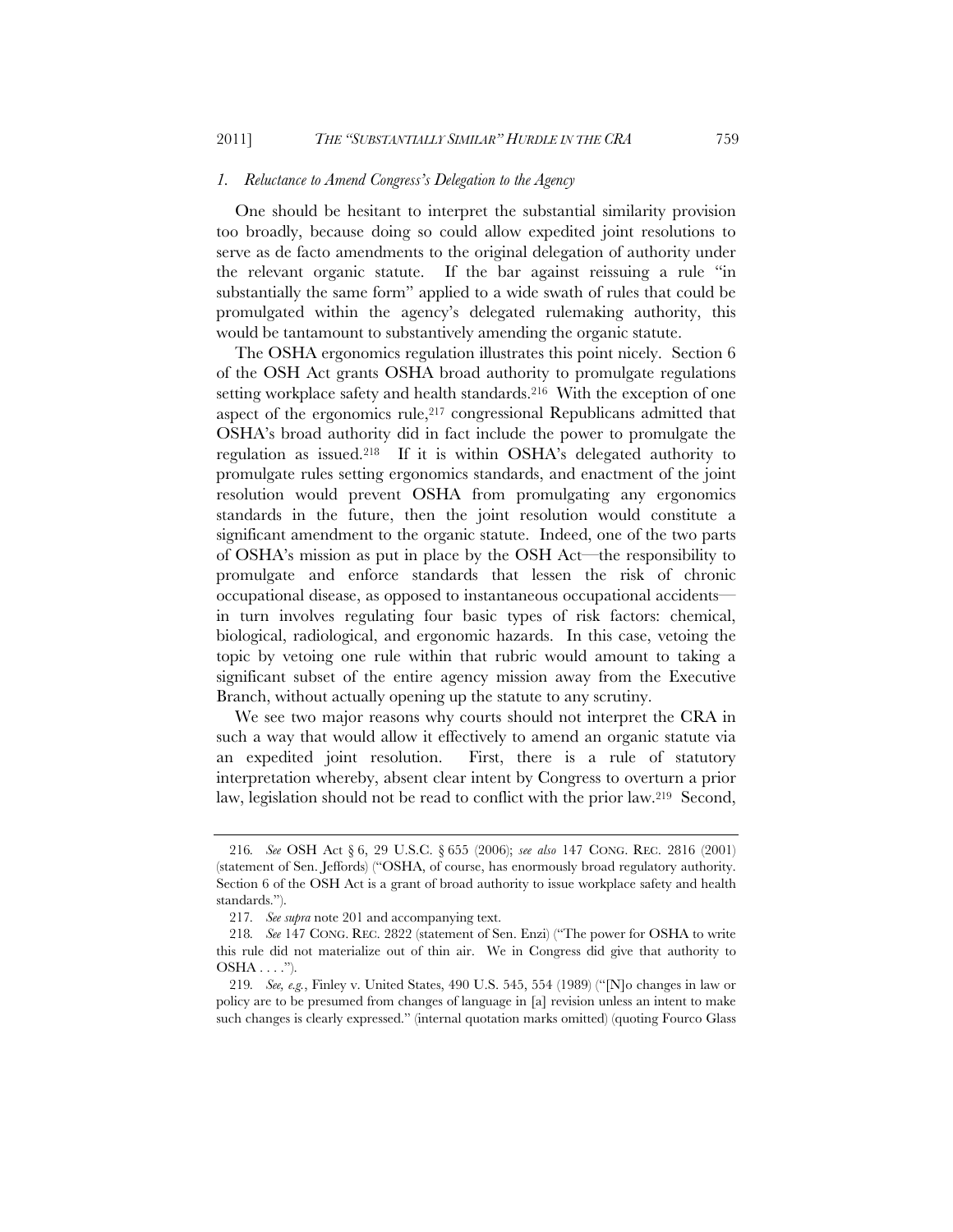it seems especially doubtful that Congress would intend to allow modification of an organic statute via an expedited legislative process.220 Significant changes, such as major changes to a federal agency's statutory grant of rulemaking authority, generally take more deliberation and debate. The CRA process, on the other hand, creates both a ten-hour limit for floor debates and a shortened time frame in which Congress may consider the rule after the agency reports it.221 For these reasons, it would be implausible to read the substantial similarity provision as barring reissuance of a rule simply because it dealt with the same subject as a repealed rule.

#### *2. A Cost–Benefit Justification for Rarely Invoking the Circumvention Argument*

Allowing an agency to reissue a vetoed rule with a significantly more favorable cost–benefit balance is a victory for congressional oversight, not a circumvention of it. "Substantially the same" is unavoidably a subjective judgment, so we urge that such judgments give the benefit of the doubt to the agency—not so that a prior veto would immunize the agency against bad conduct, but so that the second rule would allow the agency (through its allies in Congress, if any) to defend the rule a second time on its merits, rather than having it summarily dismissed as a circumvention. A "metacost–benefit" analysis of the decision to allow a rule of arguable dissimilarity back into the CRA veto process would look something like this: the cost of allowing debate on a rule that the majority comes to agree is either a circumvention of  $\S 801(b)(2)$ , or needs to be struck down a second time on the merits, can be measured in person-hours—roughly 10 hours or less of debate in each house. The benefits of allowing such a debate to proceed can be measured in the positive net benefit accruing to society from allowing the rule to take effect—assuming that Congress will act to veto a rule with negative net benefit.<sup>222</sup> The benefits of the additional

Co. v. Transmirra Prods. Corp., 353 U.S. 222, 227 (1957))), *superseded by statute*, 28 U.S.C. § 1367 (2006); Williams v. Taylor, 529 U.S. 362, 379 (2000) (plurality opinion) (arguing that if Congress intended the Antiterrorism and Effective Death Penalty Act to overturn prior rules regarding deference to state courts on questions of federal law in habeas proceedings, then Congress would have expressed that intent more clearly); *cf.* United States v. Republic Steel Corp., 264 F.2d 289, 299 (7th Cir. 1959) ("[T]here should not be attributed to Congress an intent to produce such a drastic change, in the absence of clear and compelling statutory language."), *rev'd on other grounds*, 362 U.S. 482 (1960).

<sup>220</sup>*. See also* Rosenberg, *supra* note 75, at 1066 (noting that the CRA "contemplates a speedy, definitive and limited process").

<sup>221</sup>*. See supra* Part I.B.3 (describing the CRA procedure).

 <sup>222.</sup> As for the number of such possibly cost-ineffective debates, we simply observe that if OSHA were to repropose an ergonomics rule, and Congress were to allow brief debate on it despite possible arguments that any ergonomics rule would be a circumvention of § 801(b)(2), this would be the first such "wasteful" debate in at least ten years.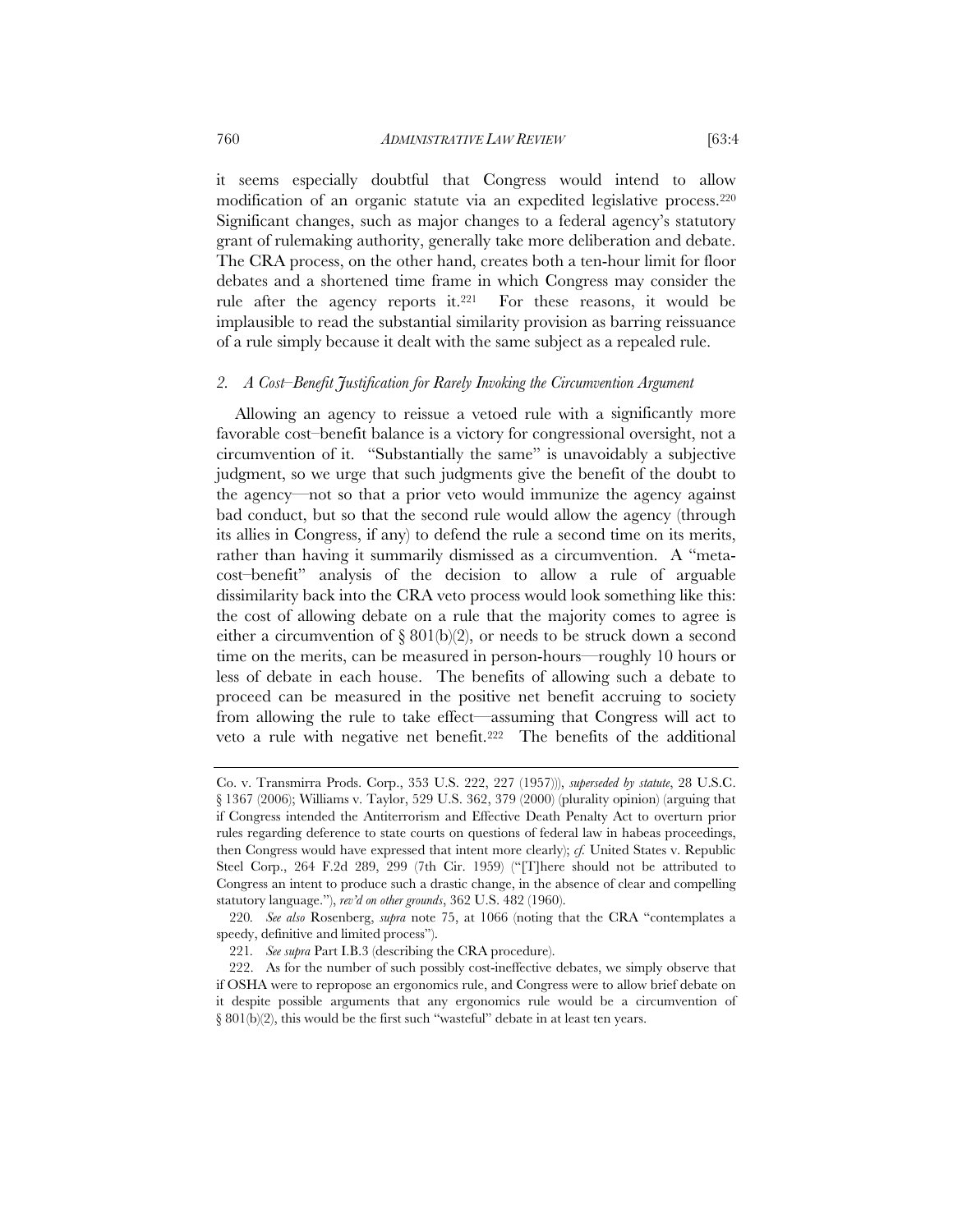discussion will not always outweigh the costs thereof, but we suggest that whenever "substantially the same" is a controversial or close call, the opportunity for another brief discussion of the rule's merits is a safer and more sensible call to make than a "silent veto" invoking  $\S 801(b)(2)$ .

### V. WHAT DOES "SUBSTANTIALLY THE SAME" REALLY MEAN?

In light of the foregoing analysis, we contend that only among the first four interpretations in Part III.A above can the correct meaning of "substantially the same" possibly be found. Again, to comport literally with the proper instructions of  $\S 801(b)(2)$  does not insulate the agency against a subsequent veto on substantive grounds, but it should force Congress to debate the reissued rule on its merits, rather than the "faster fast-track" of simply declaring it to be an invalid circumvention of the original resolution of disapproval. To home in more closely on exactly what we think "substantially the same" requires, we will examine each of the four more "permissive" interpretations in Part III.A, in reverse order of their presentation—and we will argue that any of the four, except for Interpretation 1, might be correct in particular future circumstances.

Interpretation 4 (the agency must change the cost–benefit balance and must fix any problems Congress identified when it vetoed the rule) has some appeal, but only if Congress either would amend the CRA to require a vote on a bill of particulars listing the specific reasons for the veto, or at least did so sua sponte in future cases.223 Arguably, the agency should not have unfettered discretion to change the costs and benefits of a rule as it sees fit, if Congress had already objected to specific provisions that contributed to the overall failure of a benefit–cost test. A new ergonomics rule that had far lower costs, far greater benefits, or both, but that persisted in establishing a payout system that made specific reference to state workers' compensation levels, might come across as "substantially the same" in a way Congress could interpret as OSHA being oblivious to the previous veto.224 However, absent a clear statement of particulars from Congress, the agencies should not be forced to read Congress's mind. A member who strenuously objected to a particular provision should be free to urge a second veto if the reissued rule contains an unchanged version of that provision, but if she cannot convince a majority in each house to call for that specific provision's removal, Congress, or a court, should not dismiss as "substantially the same" a rule containing a provision that might have been, and might still be, supported by most or nearly all members.

<sup>223</sup>*. See infra* Part VII.

 <sup>224.</sup> In this specific case, though, we might argue that OSHA could instead better explain how Congress misinterpreted the original provision in the rule. *See infra* Part VI.B.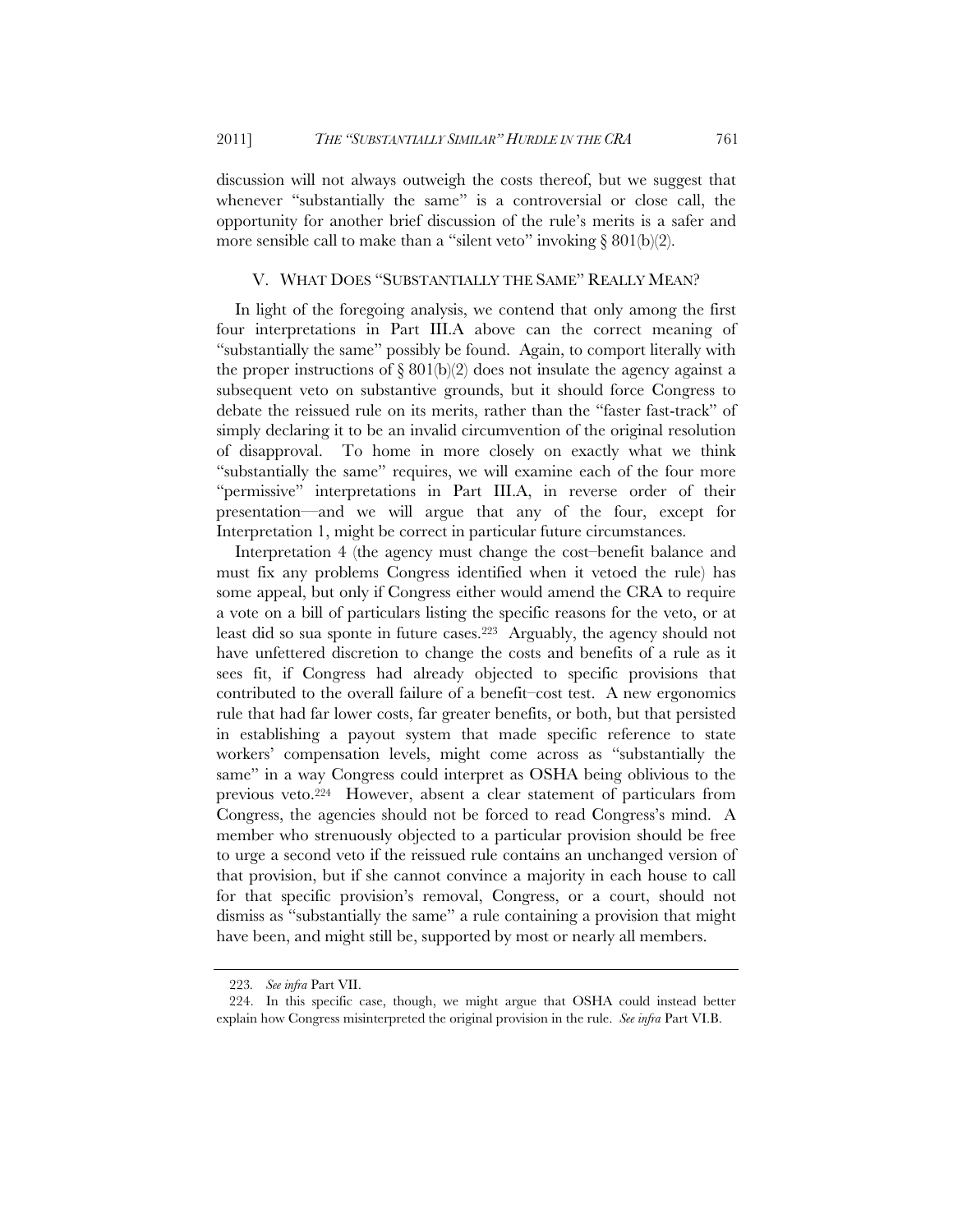Interpretation 3 (the agency's task is to significantly improve the cost– benefit balance, nothing more) makes the most sense in light of our analysis and should become the commonly understood default position. The CRA is essentially the ad hoc version of the failed Dole–Johnston regulatory reform bill225—rather than requiring agencies to produce cost-beneficial rules, and prescribing how Congress thought they should do so, the CRA simply reserves to Congress the right to reject on a case-by-case basis any rule whose stated costs exceed stated benefits, or, if the votes are there, one for which third-party assertions about costs exceed stated or asserted benefits. The way to reissue something distinctly different is to craft a rule whose benefit–cost balance is much more favorable. Again, this could be effected with a one-word change in a massive document, if that word, for example, halved the stringency as compared to the original, halved the cost, or both. Or, a rule missing one word—thereby exempting an industry sector that the original rule would have regulated—could be "distinctly different" with far lower costs. If the original objection had merit this change would not drastically diminish total benefits, and it could arouse far less opposition than the previous nearly identical rule.

Interpretation 2 (even an identical rule can be reissued under "substantially different" external conditions), while it may seem to make a mockery of  $\S 801(b)(2)$ , also has merit. Congress clearly did not want agencies to circumvent the CRA by waiting for the vote count to change, or for the White House to change hands and make a simple majority in Congress no longer sufficient, and then reissuing an identical rule. Even that might not be such a bad outcome; after all, a parent's answer to a sixteen-year-old's question, "Can I have the car keys?," might be different if the child waits patiently and asks again in two years. But we accept that the passage of time alone should not be an excuse for trying out an identical rule again. However, time can also change everything, and the CRA needs to be interpreted such that time can make an identical rule into something "substantially different" then what used to be. Indeed, the Nickles–Reid signing statement already acknowledged how important this is, when it cited the following as a good reason for an initial veto: "agencies sometimes develop regulatory schemes at odds with congressional expectations. Moreover, during the time lapse between passage of legislation and its implementation, the nature of the problem addressed, and its proper solution, can change."226 In other words, a particular rule Congress might have favored at the time it created the organic statute might not be appropriate anymore when finally promulgated because time can change

<sup>225</sup>*. See supra* Part I.B.2.

 <sup>226. 142</sup> CONG. REC. 8197 (1996) (joint statement of Sens. Nickles, Reid, and Stevens).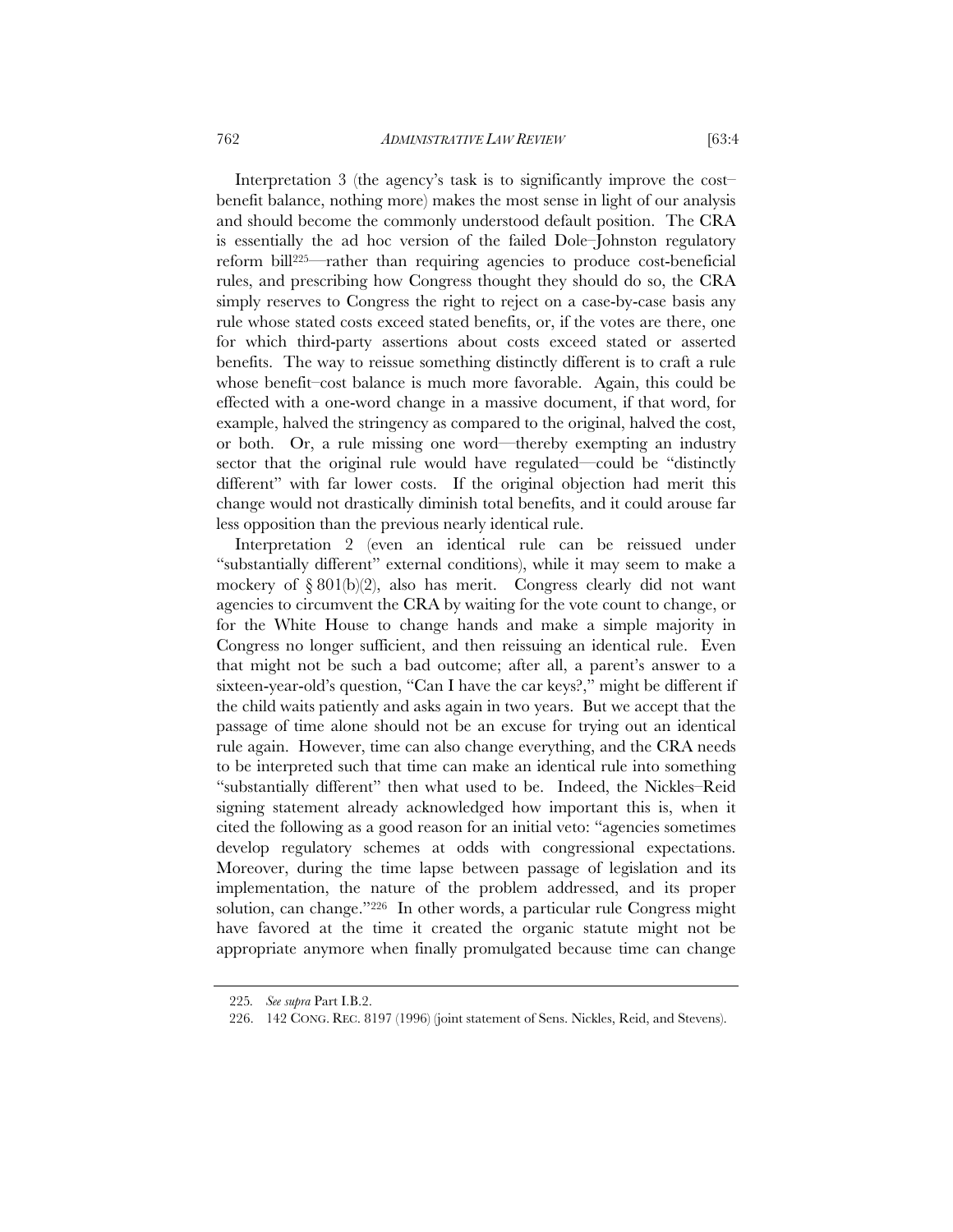both problems and solutions. We fail to see any difference between that idea and the following related assertion: "During the time lapse between *the veto of a rule and its subsequent reissuance*, the nature of the problem addressed, and its proper solution, can change." It may, of course, change such that the original rule seems even less sensible, but what if it changes such that the costs of the original rule have plummeted and the benefits have skyrocketed? In such a circumstance, we believe it would undercut the entire purpose of regulatory oversight and reform to refuse to debate on the merits a reissued rule whose costs and benefits—even if not its regulatory text—were far different than they were when the previous iteration was struck down.

Interpretation 1 (anything goes so long as the agency merely *asserts* that external conditions have changed), on the other hand, would contravene all the plain language and explanatory material in the CRA. Even if the agency believes it now has better explanations for an identical reissued rule, the appearance of asking the same question until you get a different answer is offensive enough to bedrock good government principles that the regulation should be required to have different costs and benefits after a veto, not just new rhetoric about them.227

We therefore believe Interpretation 3 is the most reasonable general case, but that Interpretations 2 or 4 may be more appropriate in various particular situations. But there is one additional burden we think agencies should be asked to carry, even though it is nowhere mentioned in the CRA. The process by which a rule is developed can undermine its content, and beneficial changes in that content may not fix a suspect process, even though Congress modified with "substantially the same" the word "form," not the word "process." Indeed, much of the floor debate about ergonomics decried various purported procedural lapses: the OSHA

 <sup>227.</sup> We conclude this notwithstanding the irony that in one sense, the congressional majority did just that in the ergonomics case—it delayed the rule for several years to require the National Academy of Sciences (NAS) to study the problem, and when it did not like the NAS conclusion that ergonomics was a serious public health problem with cost-effective solutions, it forced NAS to convene a different panel and answer the question again. *See, e.g.*, *Ergonomics in the Workplace: NewsHour with Jim Lehrer* (PBS television broadcast Nov. 22, 1999), www.pbs.org/newshour/bb/business/july-dec99/ergonomics\_11-22.html ("We've already had one [NAS] study . . . . [T]hey brought in experts, they looked at all the evidence in this area and they reached the conclusion that workplace factors cause these injuries and that they can be prevented. The industry didn't like the results of that study so they went to their Republican friends in the Congress and got another study asking the exact same seven questions. . . . The study is basically just being used as a way to delay a regulation, to delay protection for workers. We'll get the same answers from the NAS-2 that we got from NAS-1." (Peg Seminario, Director, Occupational Safety and Health for the AFL–CIO)). For the NAS studies, see *infra* note 231.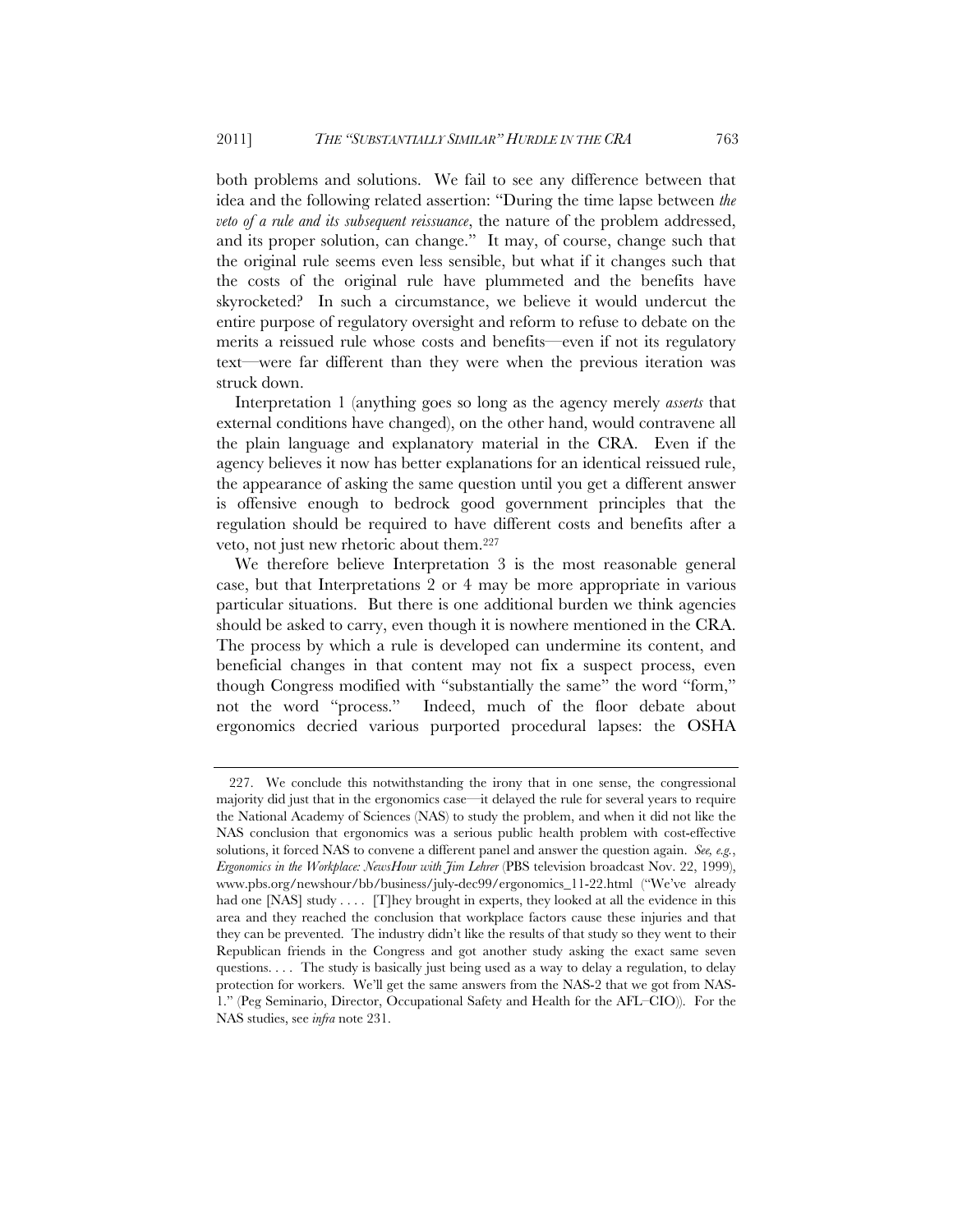leadership allegedly paid expert witnesses for their testimony, edited their submissions, and made closed-minded conclusory statements about the science and economics while the rulemaking record was still open, among other flaws.228 We think agencies should be expected to fix procedural flaws specifically identified as such by Congress during a veto debate, even if this is not needed to effectuate a "substantially different form."229

# VI. PRACTICAL IMPLICATIONS FOR OSHA OF A COST–BENEFIT INTERPRETATION OF THE CRA

We have argued above that the agency's fundamental obligation under the CRA is to craft a reissued rule with substantially greater benefits, substantially lower costs, or both, than the version that Congress vetoed. As a practical matter, we contend it should focus on aspects of the regulation that Congress identified as driving the overall unfavorable cost– benefit balance. When, as is often the case, the regulation hinges on a single quantitative judgment about stringency (How low should the ambient ozone concentration be? How many miles per gallon must each automobile manufacturer's fleet achieve? What trace amount of fat per serving can a product contain and still be labeled fat-free?), a new rule can be made "substantially different" with a single change in the regulatory text to change the stringency, along with, of course, parallel changes to the Regulatory Impact Analysis tracking the new estimates of costs and benefits. The 2000 OSHA ergonomics rule does not fit this pattern, however. Although we think it might be plausible for OSHA to argue that the underlying science, the methods of control, and the political landscape have changed enough after a decade of federal inactivity on ergonomic issues that the 2000 rule could be reproposed verbatim as a solution to a "substantially different" problem, we recognize the political impracticality of such a strategy. But changing the costs and benefits of the 2000 rule will require major thematic and textual revisions, because the original rule had flaws much more to do with regulatory design and philosophy than with

<sup>228</sup>*. See* 147 CONG. REC. 2823 (2001) (statement of Sen. Enzi) ("Maybe OSHA didn't think it needed to pay attention to these [public] comments because it could get all the information it wanted from its hired guns. . . . OSHA paid some 20 contractors \$10,000 each to testify on the proposed rule. They not only testified on it; they had their testimony edited by the Department. . . . Then—and this is the worst part of it all—they paid those witnesses to tear apart the testimony of the other folks who were testifying, at their own expense. . . . Regardless of whether these tactics actually violate any law, it clearly paints OSHA as a zealous advocate, not an impartial decisionmaker.").

<sup>229</sup>*. See infra* Part VI.B (urging OSHA to consider, among many possible substantive changes to the 2000 ergonomics rule, specific changes in the process by which it might be analyzed and promulgated)*.*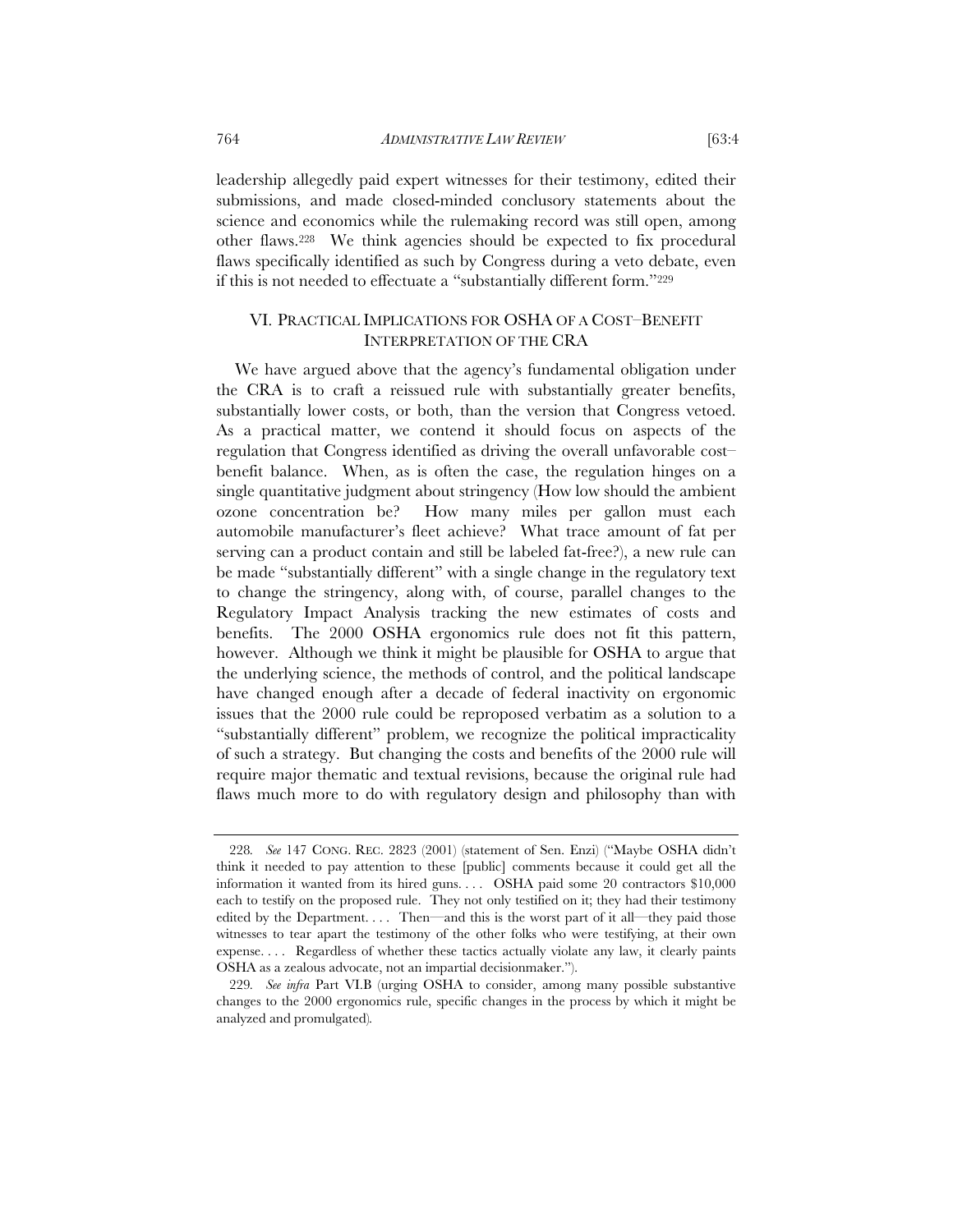stringency per se. In this Part, therefore, we offer some broad suggestions for how OSHA could make substantially more favorable the costs and benefits of a new ergonomics regulation.

#### *A. Preconditions for a Sensible Discussion About the Stringency of an Ergonomics Rule*

In our opinion, reasonable observers have little room to question the fact of an enormous market failure in which occupational ergonomic stressors cause musculoskeletal disorders (MSDs) in hundreds of thousands of U.S. workers annually.230 Hundreds of peer-reviewed epidemiologic studies have concluded that prolonged or repeated exposures to risk factors such as lifting heavy objects, undertaking relentless fine-motor actions, and handling tools that vibrate forcefully can cause debilitating MSDs that affect the hands, wrists, neck, arms, legs, back, and other body parts.231 Most of these studies have also documented dose–response relationships: more intense, frequent, or forceful occupational stress results in greater population incidence, more severe individual morbidity, or both. In this respect, ergonomic risk factors resemble the chemical, radiological, and

 <sup>230.</sup> According to the Bureau of Labor Statistics, there were more than 560,000 injuries, resulting in one or more lost workdays, from the category of "sprains, strains, tears"; by 2009, that number had declined, for whatever reason(s), to roughly 380,000. *See Nonfatal Cases Involving Days Away from Work: Selected Characteristics (2003)*, U.S. BUREAU OF LABOR STATISTICS, http://data.bls.gov/timeseries/CHU00X021XXX6N100 (last visited Nov. 14, 2011).

 <sup>231.</sup> For a very comprehensive survey of the epidemiologic literature as it existed at the time OSHA was writing its 1999 ergonomics proposal, see NAT'L INST. FOR OCCUPATIONAL SAFETY & HEALTH, U.S. DEP'T OF HEALTH & HUMAN SERVS., MUSCULOSKELETAL DISORDERS AND WORKPLACE FACTORS: A CRITICAL REVIEW OF EPIDEMIOLOGIC EVIDENCE FOR WORK-RELATED MUSCULOSKELETAL DISORDERS OF THE NECK, UPPER EXTREMITY, AND LOW BACK, NO. 97B141 (Bruce P. Bernard ed., 1997), http://www.cdc.gov/niosh/docs/97-141/pdfs/97-141.pdf. *See also* PANEL ON MUSCULOSKELETAL DISORDERS & THE WORKPLACE, COMM'N ON BEHAVIORAL & SOC. SCIS. & EDUC., NAT'L RESEARCH COUNCIL & INST. OF MED., MUSCULOSKELETAL DISORDERS AND THE WORKPLACE: LOW BACK AND UPPER EXTREMITIES (2001), *available at* http://www.nap.edu/catalog/10032.html (reviewing the complexities of factors that cause or elevate the risk of musculoskeletal injury); STEERING COMM. FOR THE WORKSHOP ON WORK-RELATED MUSCULOSKELETAL INJURIES: THE RESEARCH BASE, NAT'L RESEARCH COUNCIL, WORK-RELATED MUSCULOSKELETAL DISORDERS: REPORT, WORKSHOP SUMMARY, AND WORKSHOP PAPERS (1999), *available at* http://www.nap.edu/ catalog/6431.html (examining the state of research on work-related musculoskeletal disorders); STEERING COMM. FOR THE WORKSHOP ON WORK-RELATED MUSCULOSKELETAL INJURIES: THE RESEARCH BASE, NAT'L RESEARCH COUNCIL, WORK-RELATED MUSCULOSKELETAL DISORDERS: A REVIEW OF THE EVIDENCE (1998), *available at* http://www.nap.edu/catalog/6309.html (reflecting on the role that work procedures, physical features of the employee, and other similar factors have on musculoskeletal disorders).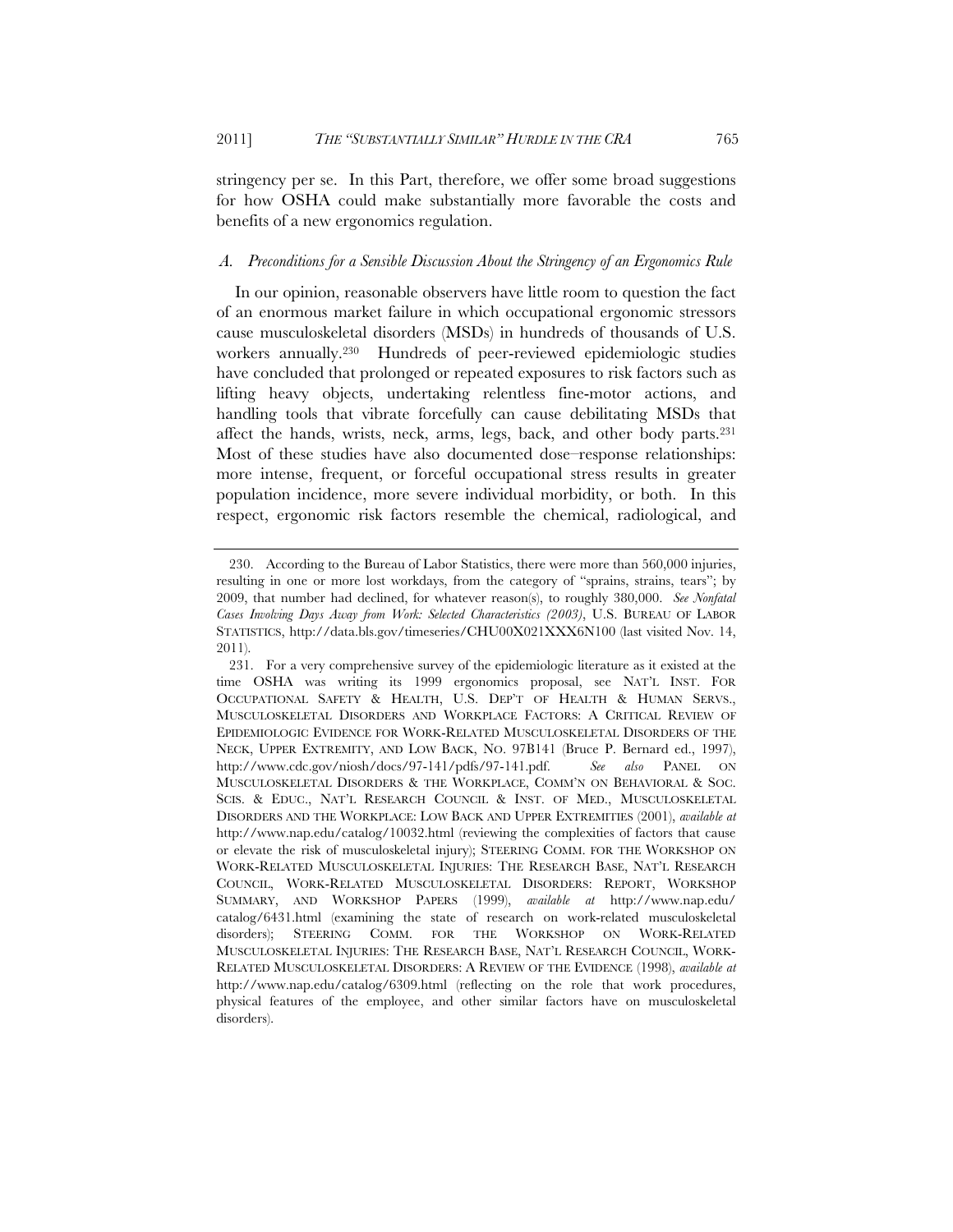biological exposures OSHA has regulated for decades under the OSH Act and the 1980 Supreme Court decision in the *Benzene Case*—if prevailing exposures are sufficient to cause a "significant risk" of serious impairment of health, OSHA can impose "highly protective"232 controls to reduce the risk substantially, as long as the controls are technologically feasible and not so expensive that they threaten the fundamental competitive structure233 of an entire industry.234

The fundamental weakness of OSHA's ergonomics regulation was that it did not target ergonomic risk factors specifically or directly, but instead would have required an arguably vague, indirect, and potentially neverending series of ill-defined improvements in broader industrial management systems at the firm level, ones that in turn could have reduced stressors and thereby reduced MSDs. The decision to craft a managementbased regulation<sup>235</sup> rather than one that directly specified improvements in technological controls (a design standard) or reductions in specific exposures (a performance standard) was perhaps an understandable

235*. See, e.g.*, Cary Coglianese & David Lazer, *Management-Based Regulation: Prescribing Private Management to Achieve Public Goals*, 37 LAW & SOC'Y REV. 691, 726 (2003) ("The challenge for governmental enforcement of management-based regulation may be made more difficult because the same conditions that make it difficult for government to impose technological and performance standards may also tend to make it more difficult for government to determine what constitutes 'good management.'").

 <sup>232.</sup> Indus. Union Dep't v. Am. Petroleum Inst. (*Benzene Case*), 448 U.S. 607, 643 n.48 (1980).

<sup>233</sup>*. See* Am. Textile Mfrs. Inst., Inc. v. Donovan (*Cotton Dust Case*), 452 U.S. 490, 513 (1981).

 <sup>234.</sup> Ergonomic stressors may appear to be very different from chemical exposures, in that person-to-person variation in fitness obviously affects the MSD risk. Some people cannot lift a seventy-five-pound package even once, whereas others can do so over and over again without injury. However, substantial (though often unacknowledged) inter-individual variability is known to exist in susceptibility to chemical hazards as well. *See* COMM. ON IMPROVING RISK ANALYSIS APPROACHES USED BY THE U.S. EPA, NAT'L RESEARCH COUNCIL, SCIENCE AND DECISIONS: ADVANCING RISK ASSESSMENT ch.5 (2009), *available at* http://www.nap.edu/catalog/12209.html (recommending that the EPA adjust its estimates of risk for carcinogens upwards to account for the above-average susceptibility to carcinogenesis of substantial portions of the general population); COMM. ON RISK ASSESSMENT OF HAZARDOUS AIR POLLUTANTS, NAT'L RESEARCH COUNCIL, SCIENCE AND JUDGMENT IN RISK ASSESSMENT ch.10 (1994), *available at* http://www.nap.edu/ catalog/2125.html. For both kinds of hazards, each person has his or her own dose– response curve, and regulatory agencies can reduce population morbidity and mortality by reducing exposures (and hence risks) for relatively "resistant," relatively "sensitive" individuals, or both—with or without special regulatory tools to benefit these subgroups differentially. *See* Adam M. Finkel, *Protecting People in Spite of—or Thanks to—the "Veil of Ignorance*,*" in* GENOMICS AND ENVIRONMENTAL REGULATION: SCIENCE, ETHICS, AND LAW 290, 290–341 (Richard R. Sharp et al. eds., 2008) (arguing that the government should use its technological capacities to estimate individualized assessments of risk and benefit).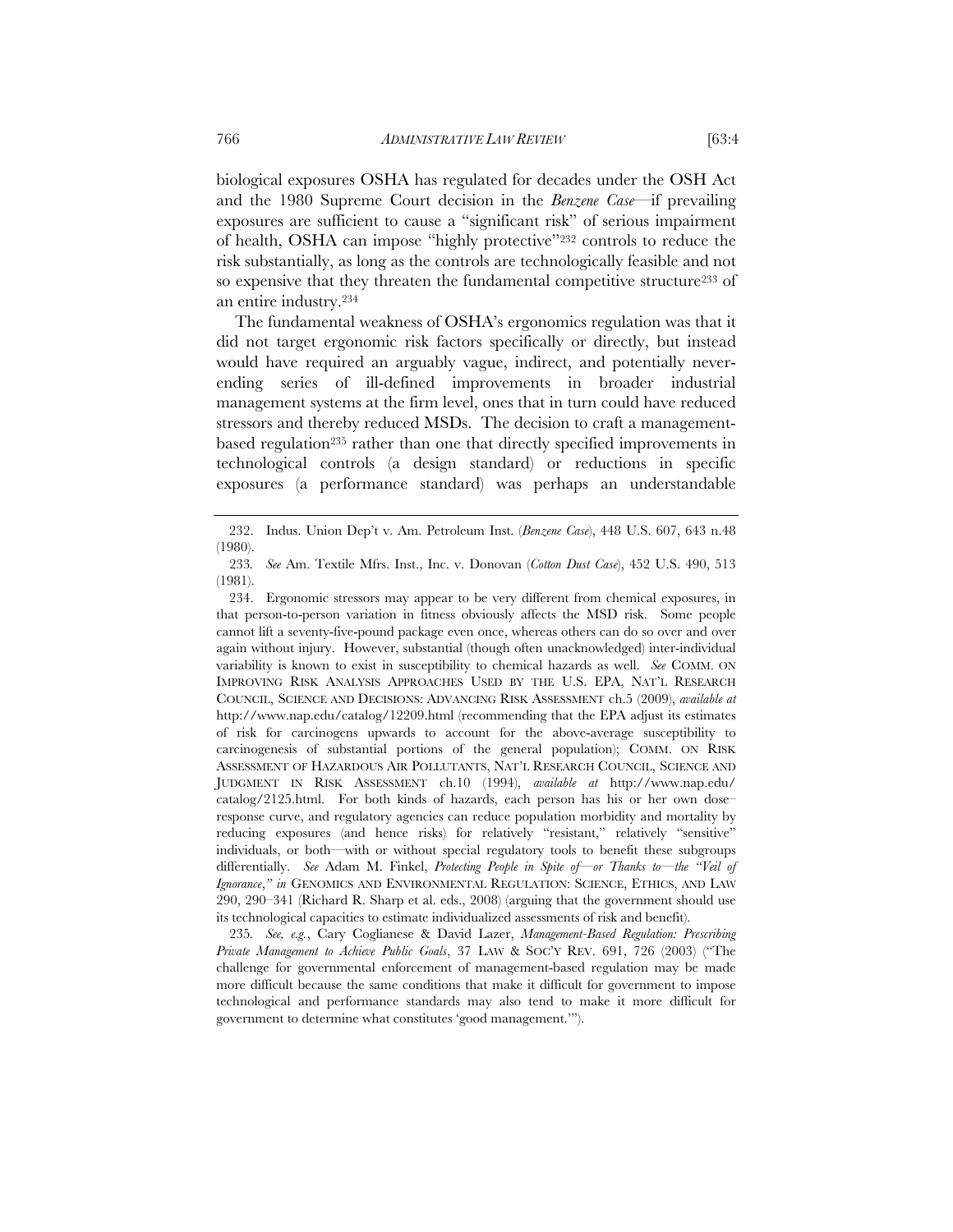reaction on OSHA Assistant Secretary Charles Jeffress' part to history and contemporary political pressures.

In 1995, OSHA drafted a complete regulatory text and preamble to a proposed ergonomics regulation that would have specified performance targets for the common risk factors in many industrial sectors. Of necessity, these targets in some cases involved slightly more complicated benchmarks than the one-dimensional metrics industry was used to seeing from OSHA (e.g., ppm of some contaminant in workplace air). For example, a "lifting limit" might have prohibited employers from requiring a worker to lift more than  $X$  objects per hour, each weighing  $Y$  pounds, if the lifting maneuver required rotating the trunk of the body through an angle of more than *Z* degrees. OSHA circulated this proposed rule widely, and it generated such intense opposition from the regulated community, and such skepticism during informal review by the Office of Information and Regulatory Affairs, that the agency withdrew it and went back to the drawing board. Because the most vehement opposition arose in response to the easily caricatured extent of "micro-management" in the 1995 text,<sup>236</sup> when OSHA began to rework the ergonomics rule in 1998, it acted as if the most important complexion of the new rule would be its reversal of each feature of the old one. Where the 1995 text was proactive and targeted exposures, the 2000 text<sup>237</sup> was reactive, and imposed on an employer no obligation to control exposures until at least one employee in a particular job category had already developed a work-related MSD. Where the 1995 text provided performance goals so an employer could know, but also object to, how much exposure reduction would satisfy an OSHA inspector, the revised text emphasized that inspectors would be looking for evidence of management leadership in creating an ergonomically appropriate workplace and employee participation in decisions about ergonomic design.

OSHA intended this pendulum swing with respect to the earlier version

 <sup>236.</sup> For two examples cited by Congressmen of each political party, see *OSHA's Regulatory Activities and Processes Regarding Ergonomics: Hearing Before the Subcomm. on Nat'l Econ. Growth, Natural Res. & Regulatory Affairs of the H. Comm. on Gov't Reform & Oversight*, 104th Cong. (1995). At that hearing, Republican Representative David McIntosh stated:

A questionnaire in the draft proposal asks employers of computer users if their employees are allowed to determine their own pace, and discourages employers from using any incentives to work faster. In other words, employers would not be allowed to encourage productivity. If the Ergonomics rulemaking is truly dead, we have saved more than just the enormous cost involved.

*Id.* at 7 (statement of Rep. McIntosh). Similarly, Democratic Representative Collin Peterson expressed concern about governmental micromanagement of industrial processes: "I have to say that I am skeptical that any bureaucrat can sit around and try to figure out this sort of thing." *Id.* at 9 (statement of Rep. Peterson).

<sup>237</sup>*. See* Ergonomics Program, 64 Fed. Reg. 65,768 (proposed Nov. 23, 1999).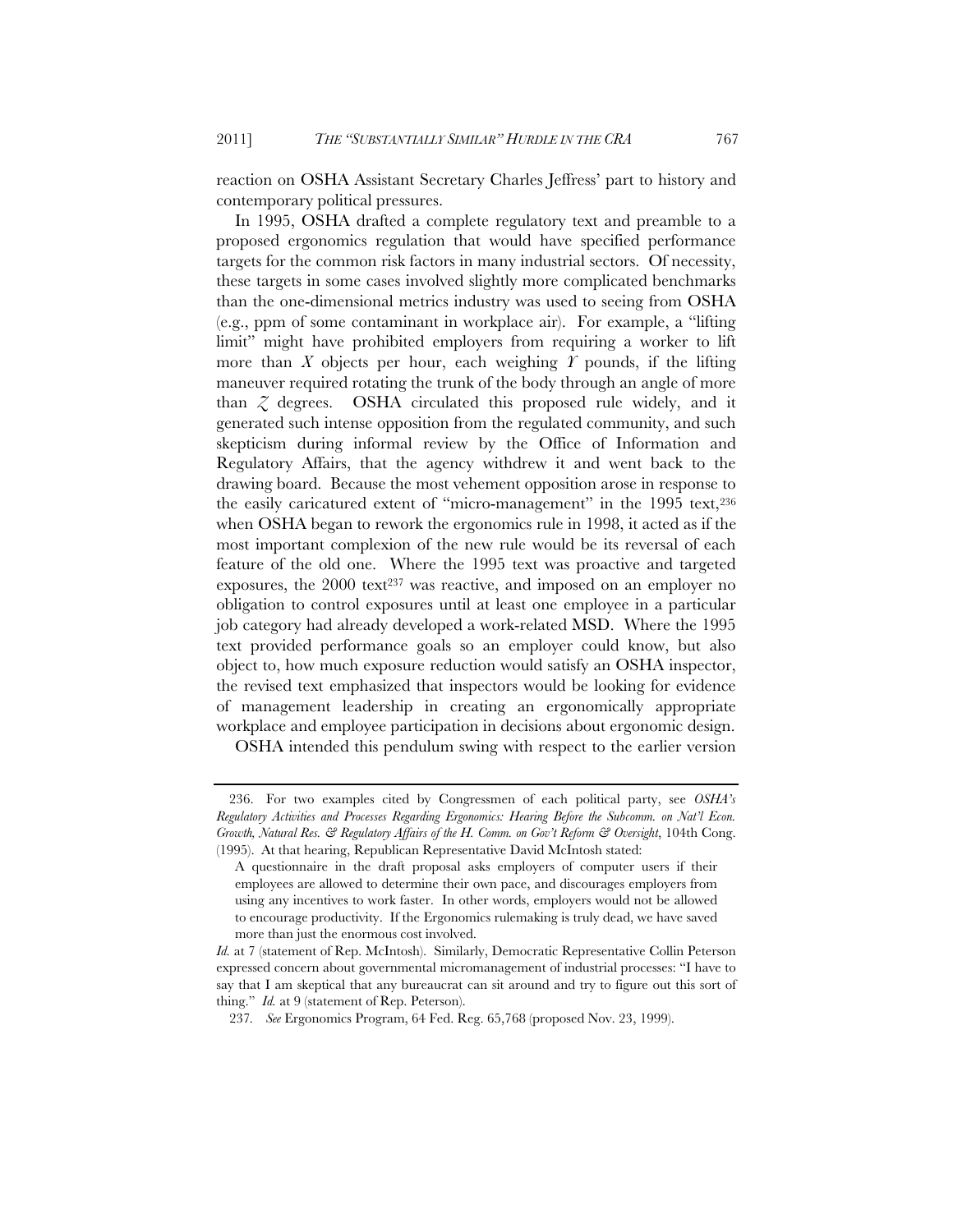in large part to provide the opposition with what it said it wanted—a "userfriendly" rule that allowed each employer to reduce MSDs according to the unique circumstances of his operation and workforce. Instead, these attributes doomed the revised ergonomics rule, but with hindsight they provide a partial blueprint for how OSHA could sensibly craft a "substantially different" regulation in the future. American business interpreted OSHA's attempt to eschew one-size-fits-all requirements not as a concession to the opposition around the 1995 text, but as a declaration of war. The "flexibility" to respond idiosyncratically to the unique ergonomic problems in each workplace was almost universally interpreted by industry trade associations as the worst kind of vagueness. Having beaten back a rule that seemed to tell employers exactly what to do, industry now argued that a rule with too much flexibility was a rule without any clear indication of where the compliance burden would end. Small business in particular characterized the lack of specific marching orders as being "left to their own devices," in the sense of federal abdication of responsibility to state plainly what would suffice.238 But in light of what had already transpired in 1995, and exacerbated by the publication of the final rule after the votes were cast in the Bush v. Gore election, but before the outcome was known, it turned out that OSHA opened itself up to much worse than charges of insufficient detail—it became dogged by charges that the regulatory text was a Trojan horse, hiding an apparatus that was specific and onerous, but one it was keeping secret.239 The requirement—not found in the OSH Act or in its interpretations in the *Benzene Case* or *Cotton Dust Case*,240 but having

 <sup>238. 147</sup> CONG. REC. 2837 (2001) (statement of Sen. Bond) ("The Clinton OSHA ergonomics regulation . . . will be devastating both to small businesses and their employers because it is incomprehensible and outrageously burdensome. Too many of the requirements are . . . like posting a speed limit on the highway that says, 'Do not drive too fast,' but you never know what 'too fast' is until a State trooper pulls you over and tells you that you were driving too fast.").

<sup>239.</sup> One author opined:

The [2000] ergonomics standard . . . is one of the most vague standards OSHA has ever adopted. It leaves the agency with tremendous discretion to shape its actual impact on industry through enforcement strategy. In other words, OSHA's information guidance documents will likely play a large role in the practical meaning of the standard. This will allow the agency to work out details while bypassing the rigors of notice-and-comment rulemaking. However, it will also expose OSHA to more accusations of "back door" rulemaking.

Timothy G. Pepper, *Understanding OSHA: A Look at the Agency's Complex Legal and Political Environment*, 46 PROF. SAFETY, Feb. 2001, at 14, 16, *available at* http://www.allbusiness.com/government/government-bodies-offices-legislative/11443343- 1.html.

 <sup>240.</sup> Am. Textile Mfrs. Inst., Inc. v. Donovan (*Cotton Dust Case*), 452 U.S. 490, 513 (1981).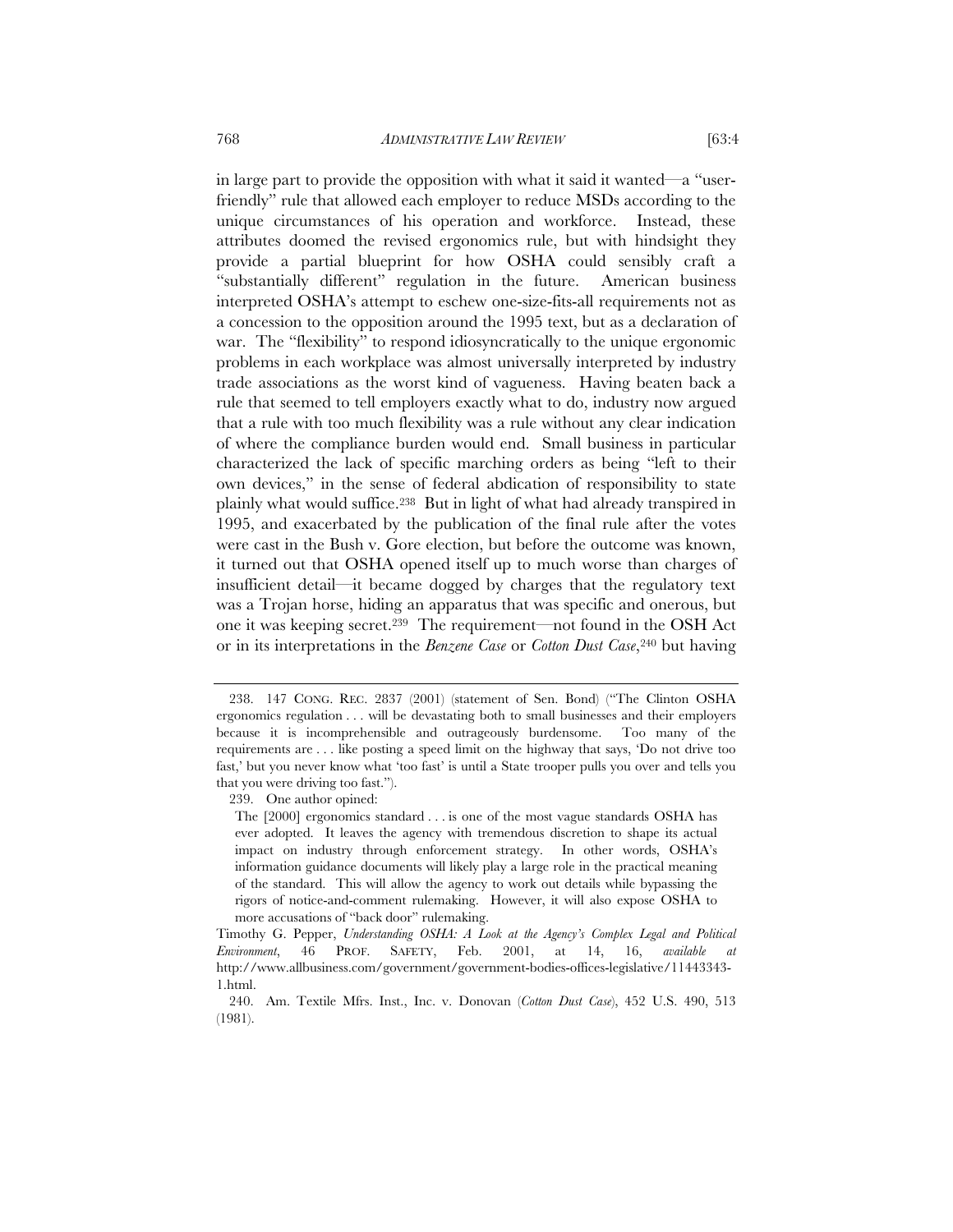evolved out of OSHA's deference to the instructions issued by OIRA—that OSHA compare the costs and benefits of compliance with each final rule<sup>241</sup> played into this conspiratorial interpretation: because OSHA provided cost information, it was reasonable for industry to infer that OSHA knew what kinds of controls it would be requiring, and that inspectors would be evaluating these controls rather than management leadership and employee participation to gauge the presence of violations and the severity of citations. Both the extreme flexibility of the rule and the detail of the cost– benefit information may have been a road paved with good intentions, but ironically or otherwise these factors combined to fuel the opposition and to provide a compelling narrative of a disingenuous agency, a story that receptive ears in Congress were happy to amplify.

Not only was OSHA's attempt to write a regulation whose crux was "choose your controls" misinterpreted as "choose our controls by reading our minds," but it undermined any tendency of Congress to defer to the agency's conclusion that the rule had a favorable benefit–cost balance. Because the projected extent of compliance expenditures depended crucially on how many firms would have to create or improve their ergonomics management systems, and what those improvements would end up looking like, rather than on the more traditional cost accounting scenario—the price of specified controls multiplied by the number of controls necessary for regulated firms to come into compliance—opponents of the rule did not need to contest OSHA's data or price estimates; they simply needed to assert that the extreme ambiguity of the regulatory target could lead to much greater expenditures than OSHA's rosy scenarios predicted. The ominous pronouncements of ergonomic costs<sup>242</sup> were the single most important factor in justifying the congressional veto, on the grounds that the costs of the regulation swamped benefits it would deliver, and the vagueness of the rule played into the hands of those who could benefit from fancifully large cost estimates. The reactive nature of the rule—most of the new controls would not have to be implemented until one or more MSD injuries occurred in a given job category in a particular workplace—also made OSHA's benefits estimates precarious. All estimates of reduced health effects as a function of reduced exposures involve uncertainty in dose–response, whether or not the promulgating agency quantifies that uncertainty, but to make future costs and benefits contingent

<sup>241</sup>*. See* Exec. Order No. 12,866, 3 C.F.R. 638 (1994), *reprinted as amended in* 5 U.S.C. § 601 app. at 745 (2006).

 <sup>242.</sup> For cost estimates ranging up to \$125 billion annually, see *supra* note 101. *See also* Editorial, *supra* note 90 ("Although the Occupational Safety and Health Administration puts the price tag on its rules at \$4.5 billion, the Economic Policy Foundation gauges the cost to business at a staggering \$125.6 billion.").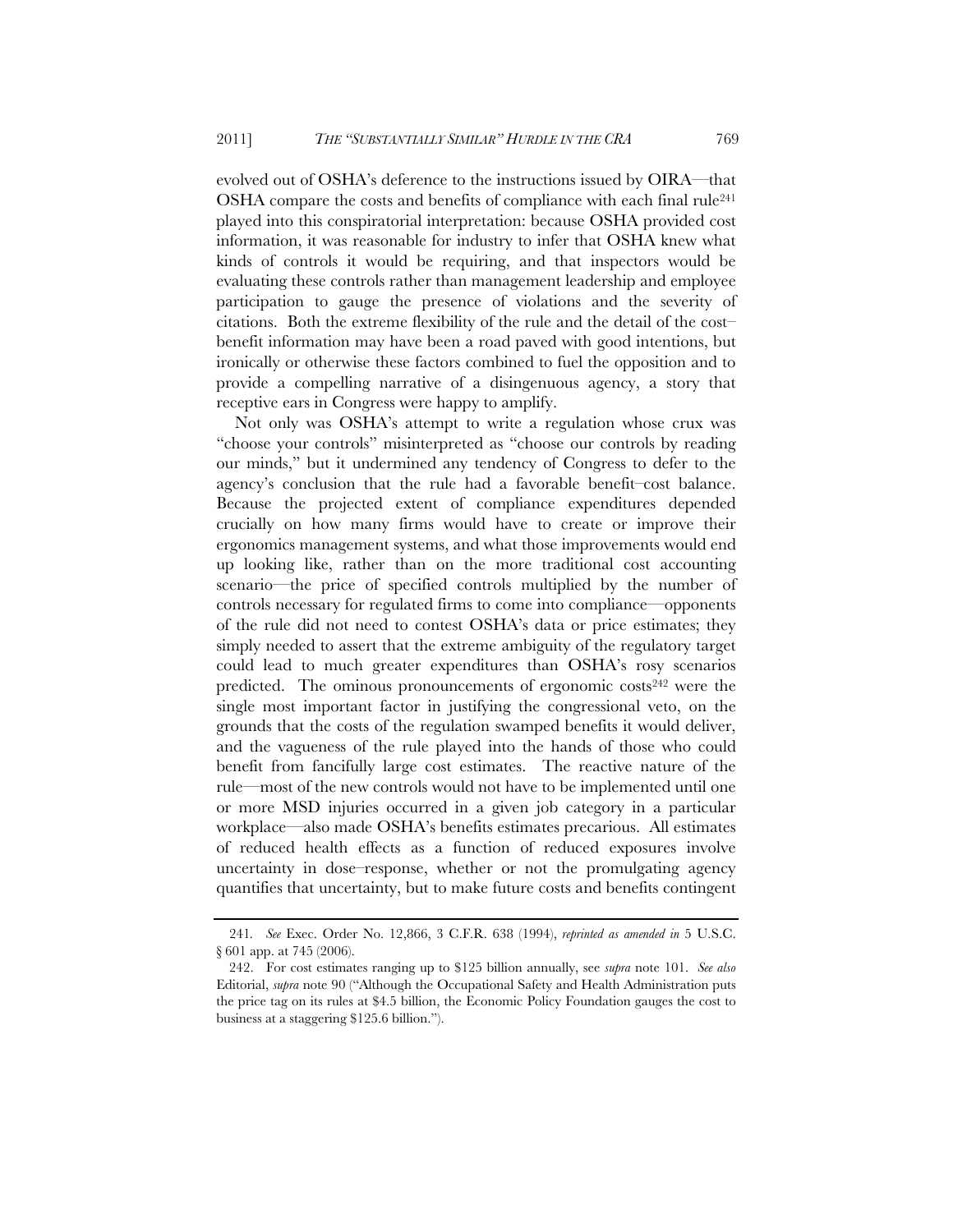on future cases of harm, not merely on exposures, added another level of (unacknowledged) uncertainty to the exercise.

Whatever the reasons for a veto under the CRA, we argued above that the affected agency's first responsibility, if it wants to avoid being thwarted by the "substantially similar" trap, is to craft a revised rule with a much more favorable balance of benefits to costs. But because the 2000 ergonomics rule had chosen no particular stringency per se, at least not one whose level the agency and its critics could even begin to agree existed, OSHA cannot tweak the benefit–cost balance with any straightforward concessions. In the case of ergonomics, we contend that OSHA probably needs to abandon the strategy of a flexible, management-based standard, since that approach probably guarantees pushback on the grounds that the true cost of complying with a vague set of mandates dwarfs any credible estimates of benefits, in addition to pushing the hot button of the "hidden enforcement manual." In the next section, we list some practical steps OSHA could take to comport with the CRA, motivated by a catalog of the strongest criticisms made during the floor debate on the 2000 rule, as well as our own observations about costs, benefits, and regulatory design.

# *B. Specific Suggestions for Worthwhile Revisions to the Ergonomics Rule*

A "substantially different" ergonomics rule would have benefits that exceeded costs, to a high degree of confidence. We believe OSHA could navigate between the rock of excessive flexibility—leading to easy condemnation that costs would swamp benefits—and the hard place of excessive specificity—leading essentially to condemnation that the unmeasured cost of losing control of one's own industrial process would dwarf any societal benefits—simply by combining the best features of each approach. The basic pitfall of the technology-based approach to setting standards—other than, of course, the complaint from the left wing that it freezes improvements based on what can be achieved technologically, rather than what needs to be achieved from a moral vantage point—is that it precludes clever businesses from achieving or surpassing the desired level of performance using cheaper methods. However, a hybrid rule—one that provides enough specificity about how to comply that small businesses cannot claim they are adrift without guidance, and that also allows innovation so long as it is at least as effective as the recommended controls would be—could perhaps inoculate the issuing agency against claims of too little or too much intrusiveness. From a cost–benefit perspective, such a design would also yield the very useful output of a lower bound on the net benefit estimate because by definition any of the more efficient controls some firms would freely opt to undertake would either lower total costs,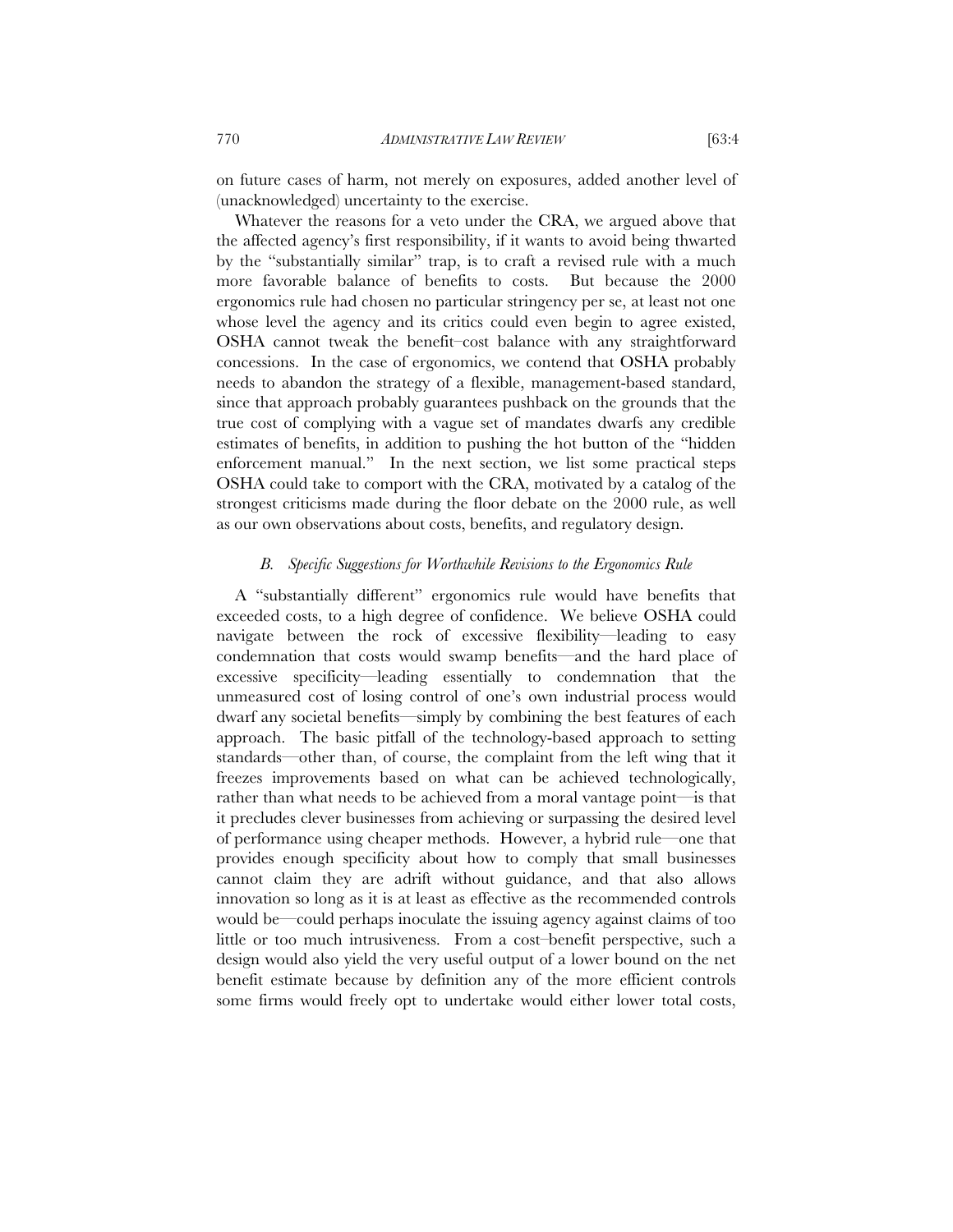reap additional benefits, or both. It would also yield a much less controversial, and less easily caricatured, net benefit estimate because the lower-bound estimate would be based not on OSHA's hypotheses of how much management leadership and employee participation would cost and how many MSDs these programs would avert, but on the documented costs of controls and the documented effectiveness of specific workplace interventions on MSD rates. In other words, we urge OSHA to take a fresh look at the 1995 ergonomics proposal, but to recast specific design and exposure-reduction requirements therein as recommended controls the specifications would become safe harbors that employers could implement and know they are in compliance, but that they could choose to safely ignore in favor of better site-specific, one-size-fits-one solutions to reduce intolerable ergonomic stressors.

The other major philosophical step toward a "substantially different" rule we urge OSHA to consider involves replacing ergonomic "exposure floors" with "exposure ceilings." With the intention of reassuring many employers that they would have no compliance burden if their employees were subjected only to minimal to moderate ergonomic stressors, OSHA created a Basic Screening Tool demarcating exposures above which employers *might* have to implement controls.<sup>243</sup> For example, even if one or more employees developed a work-related MSD, the employer would have no obligation to assess the jobs or tasks for possible exposure controls, unless the affected employees were routinely exposed to stressors at or above the screening levels. These levels are low, as befits a screening tool used to exclude trivial hazards; for example, only a task that involved lifting twenty-five pounds or more with arms fully extended, more than twentyfive times per workday, would exceed the screening level and possibly trigger the obligation to further assess the situation. Unfortunately, it was easy for trade associations and their allies in Congress to misrepresent these floors as ceilings, as if OSHA had set out to eliminate *all* "twenty-five times twenty-five pounds workdays" rather than to treat any lifting injuries caused by occupational duties below this level as the employee's tough luck.244 Hence the debate degenerated into warnings about "the end of Thanksgiving" under an OSHA rule that "prohibited" grocery checkout workers from lifting twenty-six-pound turkeys off the conveyor belt.<sup>245</sup> In a

<sup>243</sup>*. See* Ergonomics Program, 65 Fed. Reg. 68,262, 68,848–49 (Nov. 14, 2000).

 <sup>244.</sup> For example, Republican Senator Don Nickles of Oklahoma began the Senate debate on the rule by flatly stating, "Federal bureaucrats are saying you can do this; you can't do that. You can only move 25 pounds 25 times a day. . . . Employees would say: I have to stop; it is 8:25 [a.m.], but I have already moved 25 things. Time out. Hire more people." 147 CONG. REC. 2817 (statement of Sen. Nickles).

 <sup>245.</sup> Republican Representative Ric Keller of Florida said, "It is also true that if a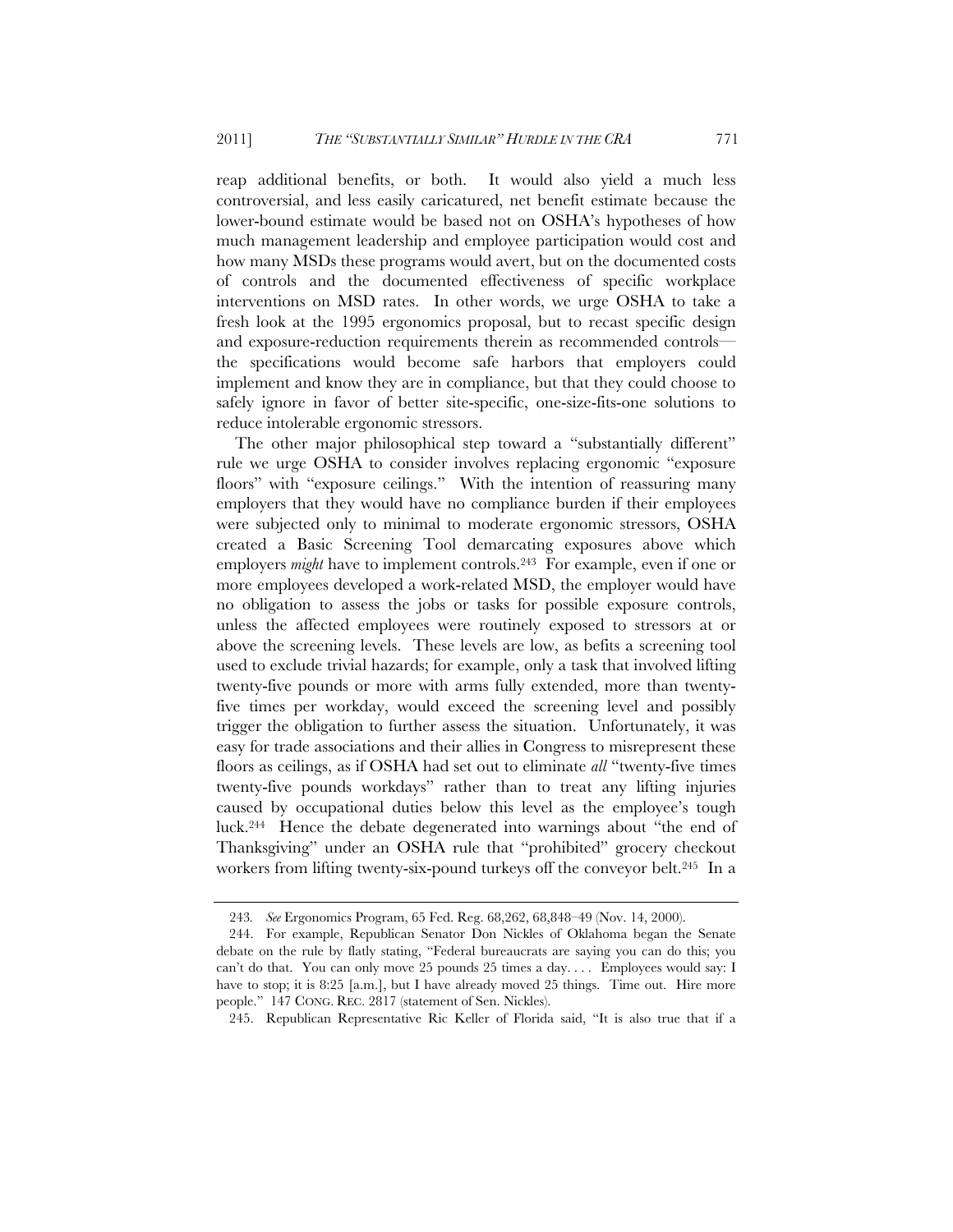revised rule, approaching the dose–response continuum from above rather than from below might make much more practical and political sense. As with all of its health standards for chemicals, OSHA's goal, as reinforced by the "significant risk" language of the *Benzene* decision, is to eliminate where feasible exposures that are intolerably high; defining instead exposures that are not insignificantly low may help narrow this window, but it obviously backfired in the case of ergonomics. Making the tough science-policy decisions about which levels of ergonomic stressors must be ameliorated wherever feasible, just as OSHA and other agencies do routinely for toxic substances with observed or modeled dose–response relationships, would have four huge advantages: (1) it would clearly transform the ergonomics rule into something "substantially different" than the 2000 version; (2) it would ally OSHA with the science of MSD dose–response—because the 2000 version triggered controls upon the appearance of an MSD, instead of treating certain exposures as intolerably risky regardless of whether they had already been associated with demonstrable harm, it certainly made it at least appear that OSHA regarded MSDs as mysterious events, rather than the logical result of specific conditions;<sup>246</sup> $(3)$  it could insulate OSHA from some of the political wrangling that caused it to exempt some obviously risky major industries (e.g., construction) from the rule entirely, while subjecting less risky industries to the specter of costly controls, because controlling intolerable exposures wherever they are found is a neutral means of delimiting the scope of the rule; and (4) it would shift the rhetorical burden from government having to argue that small exertions might be worthy of attention to industry having to argue that herculean exertions must be permitted. Adjusting the ceiling to focus mandatory controls on the most intolerable conditions is, of course, the quintessential regulatory act and the most direct force that keeps costs down and pushes benefits up—and this is the act that OSHA's management-based ergonomics rule abdicated.

Continuing with recommendations that improve the cost–benefit

bagger in a grocery store lifts a turkey up and we are in the Thanksgiving season, that is 16 pounds, he is now violating Federal law in the minds of some OSHA bureaucrats because they think you should not be able to lift anything over 15 pounds. We need a little common sense here." 147 CONG. REC. 3059–60 (statement of Rep. Keller). Although the Basic Screening Tool nowhere mentions fifteen pounds (but rather twenty-five), or fewer than twenty-five repetitions per day, this exaggeration is over and above the basic misinterpretation of the function of the screening level.

 <sup>246.</sup> The decision to make the ergonomics rule reactive rather than proactive arguably played right into the hands of opponents, who essentially argued that OSHA had come to agree with them that science did not support any dose–response conclusions about MSD origins.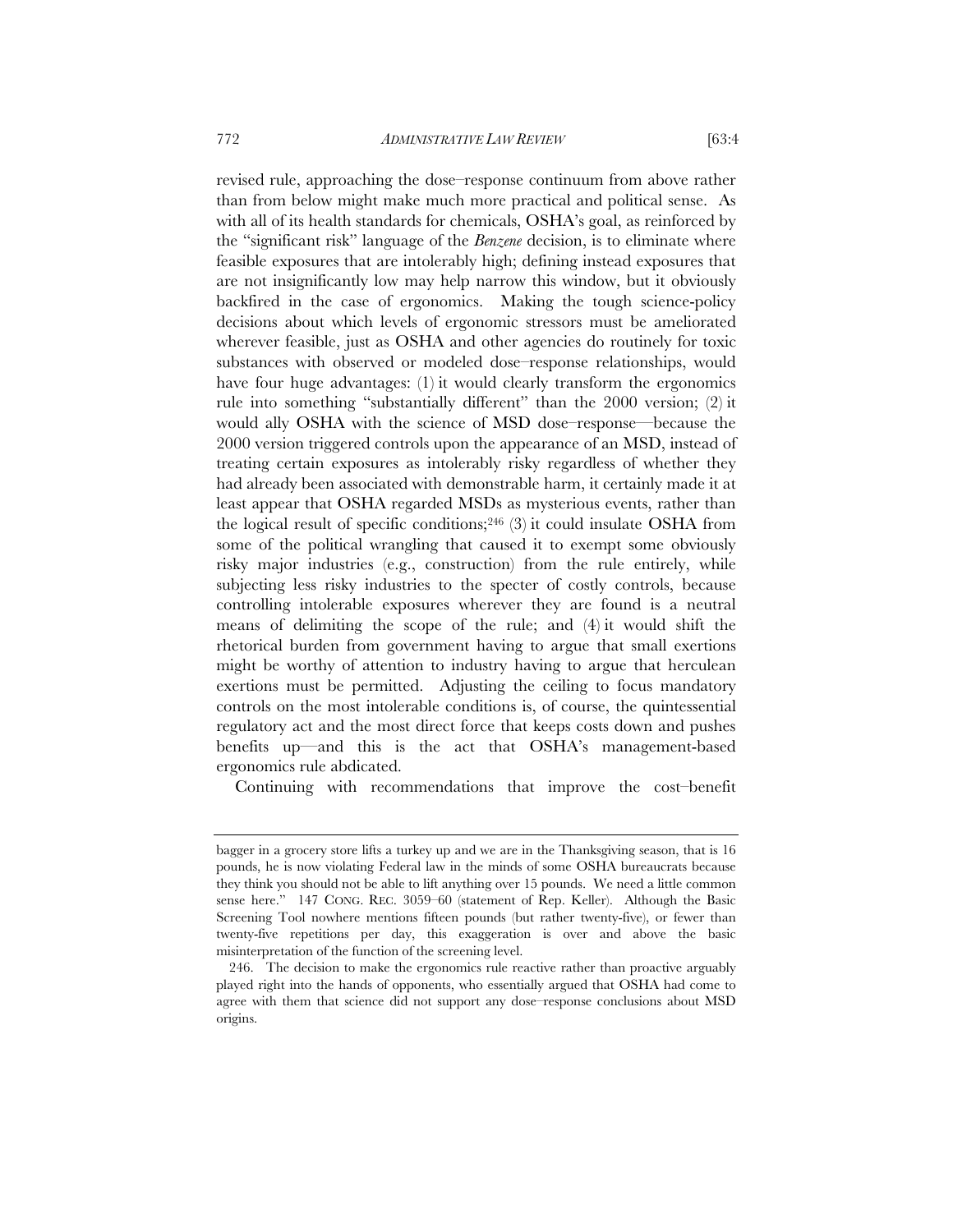balance and also respond to specific hot buttons from the congressional veto debate, we believe that OSHA should also consider targeting an ergonomics rule more squarely at MSDs that are truly caused or exacerbated by occupational risk factors. The 2000 rule defined a workrelated MSD as one that workplace exposure "caused or contributed to,"247 but the latter part of this definition, intentionally or otherwise, subsumes MSDs that primarily arise from off-the-job activity and that repetitive motion merely *accompanied* (the easily mocked tennis elbow hypothetical). On the other hand, a redefinition that simply required a medical opinion that *the MSD would not have occurred absent the occupational exposure(s)* would cover any exposures that pushed a worker over the edge to a full-blown injury (and, of course, any exposures that alone sufficed to cause the injury), but not those that added marginally to off-work exposures that were already sufficient by themselves to cause the MSD. In this regard, however, it will be important for OSHA to correct an egregious misinterpretation of the science of ergonomics bandied about freely during the congressional veto debate. Various members made much of the fact that one of the NAS panel reports concluded that "[n]one of the common MSDs is uniquely caused by work exposures."248 Senator Kit Bond and others took this literally true statement about the totality of all cases of one single kind of MSD—for example, all the cases of carpal tunnel syndrome, all the cases of Raynaud's phenomenon—and made it sound as if it referred to every individual MSD case, which is of course ridiculous. "Crashing your car into a telephone pole is not uniquely caused by drunk driving," to be sure of the thousands of such cases each year, some are certainly unrelated to alcohol, but this in no way means that we cannot be quite sure that what was to blame in a *particular* case in which the victim was found with a blood alcohol concentration of, say, 0.25 percent by volume, enough to cause stupor. Many individual MSDs are caused solely by occupational exposure, and any regulation worth anything must effect reductions in those exposures that make a resulting MSD inevitable or nearly so.

The other hot-button issue specifically mentioned repeatedly in the veto debate was OSHA's supposed attempt to create a separate workers' compensation system for injured employees. Paragraph (r) of the final ergonomics rule249 would have required employers who had to remove an employee from her job due to a work-related MSD to pay her at least ninety percent of her salary for a maximum of ninety days, or until a health care professional determined that her injury would prevent her from ever

<sup>247.</sup> Ergonomics Program, 65 Fed. Reg. at 68,854 (defining work-related).

 <sup>248. 147</sup> CONG. REC. 2838 (statement of Sen. Bond).

<sup>249.</sup> Ergonomics Program, 65 Fed. Reg. at 68,851.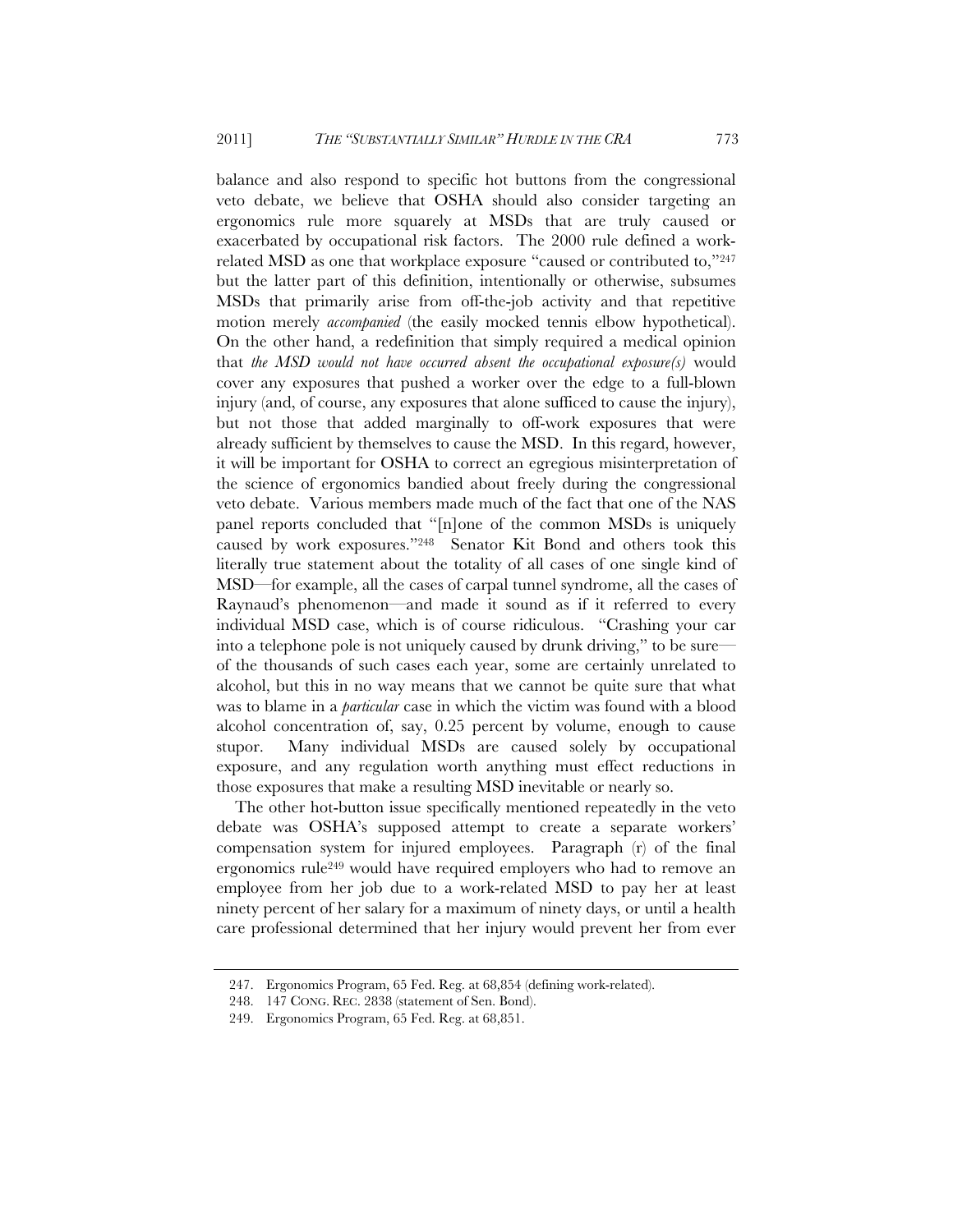resuming that job, whichever came first. OSHA deemed such a "work restriction protection" program necessary so that employees would not be deterred from admitting they were injured and risk losing their jobs immediately. But various members of Congress decried this provision of the rule as "completely overrid[ing] the State's rights to make an independent determination about what constitutes a work-related injury and what level of compensation injured workers should receive." 250 Worse yet, because  $\S 4(b)(4)$  of the OSH Act states that "[n]othing in this [Act] shall be construed to supersede or in any manner affect any workmen's compensation law,"251 various members argued that OSHA "exceeded [its] constitutional authority" by legislating a new workers' compensation system rather than regulating.<sup>252</sup> Other members disputed these allegations, noting that providing temporary and partial restoration of salary that would otherwise be lost during a period of incapacity is very different from compensating someone for an injury. As Senator Edward Kennedy said, "It has virtually nothing to do with workers compensation, other than what has been done traditionally with other kinds of OSHA rules and regulations such as for cadmium and lead."253 Indeed, the Court of Appeals for the District of Columbia Circuit settled this issue years ago in upholding the much more generous eighteen-month protection program in the OSHA lead standard. In *United Steelworkers of America v. Marshall*,<sup>254</sup> that court held that  $\S 4(b)(4)$  of the OSH Act bars workers from using an OSHA standard to assert a private cause of action against their employers and from obtaining state compensation for a noncompensable injury just because OSHA may protect a worker against such an injury.255 But more generally, the circuit court concluded that "the statute and the legislative history both demonstrate unmistakably that OSHA's statutory mandate is, as a general matter, broad enough to include such a regulation as [medical removal protection (MRP)]."256

It is ironic, therefore, that the only mention of workers' compensation in the vetoed ergonomics rule was a provision that allowed the employer to

 <sup>250. 147</sup> CONG. REC. 2824 (statement of Sen. Enzi)

<sup>251.</sup> OSH Act § 4(b)(4), 29 U.S.C. § 653 (2006).

 <sup>252. 147</sup> CONG. REC. 2817 (2001) (statement of Sen. Nickles); *see also supra* Part II.A.

 <sup>253. 147</sup> CONG. REC. 2818 (2001) (statement of Sen. Kennedy).

<sup>254. 647</sup> F.2d 1189 (D.C. Cir. 1980).

<sup>255</sup>*. Id.* at 1235–36.

<sup>256</sup>*. Id.* at 1230. Medical removal protection (MRP) is the provision of salary while an employee with a high blood lead level (or a similar biomarker of exposure to cadmium, methylene chloride, etc.) is removed from ongoing exposure until his level declines. *See id.* at 1206. The court's decision stated in relevant part: "We conclude that though MRP may indeed have a great practical effect on workmen's compensation claims, it leaves the state schemes wholly intact as a *legal* matter, and so does not violate Section 4(b)(4)." *Id.* at 1236.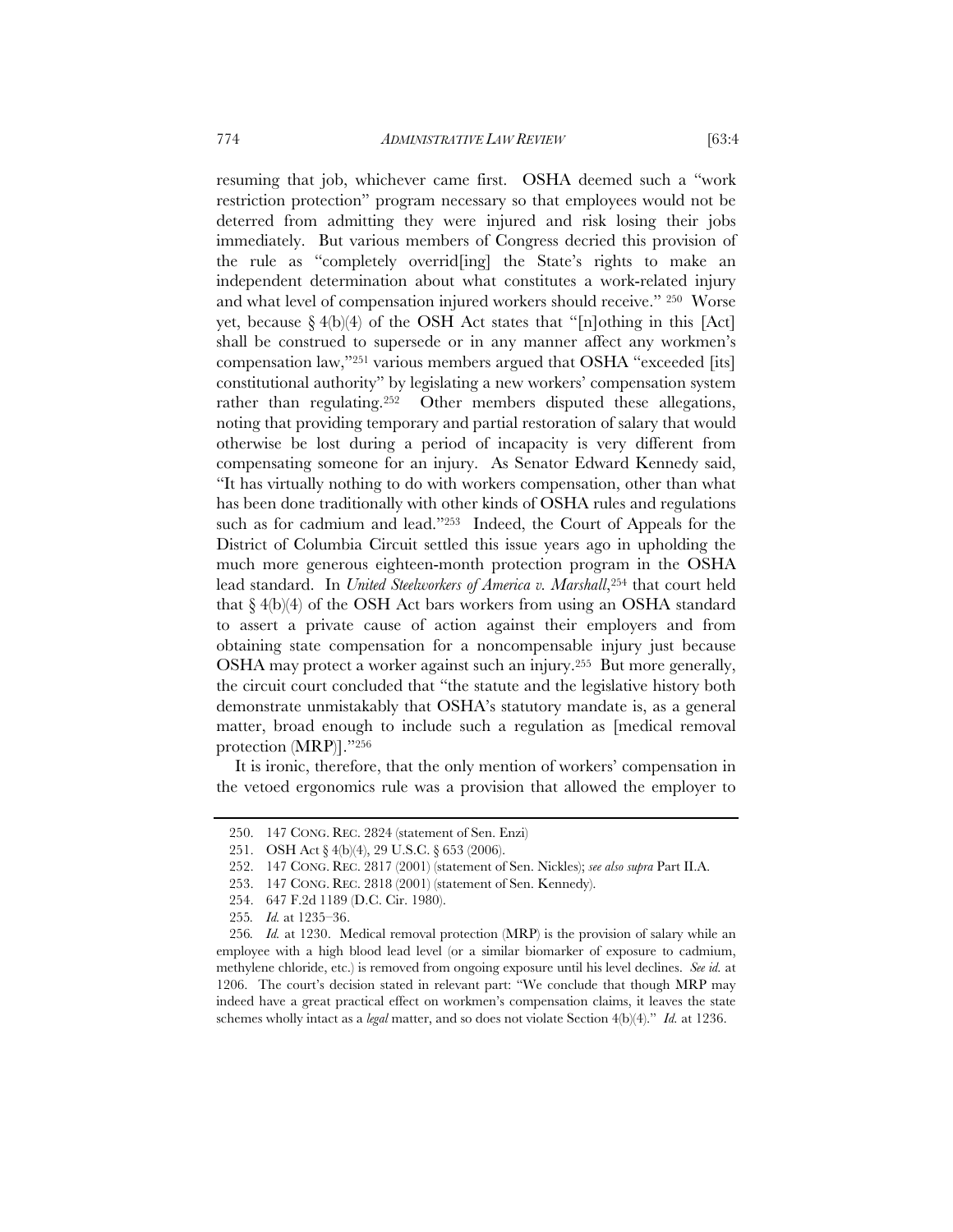reduce the work restriction reimbursement dollar for dollar by any amount that the employee receives under her state's compensation program!257 If OSHA had not explicitly sought to prohibit double dipping, the ergonomics rule would never have even trespassed semantically on the workers' compensation system. It is tempting, then, to suggest that OSHA could make the work restriction program "substantially different" by removing the reference to workers' compensation and making it a more expensive program for employers to implement. However, both the spirit of responding to specific congressional objections and of improving the cost–benefit balance would argue against such a tactic, as would the practical danger of arousing congressional ire by turning its objections against the interests of its favored constituents. It is possible that an exposure-based ergonomics rule that does not rely on the discovery of an MSD to trigger possible controls would reduce the disincentive for workers to self-report injuries, but the problem remains that without some form of insurance against job loss, workers will find it tempting to hide injuries until they become debilitating and possibly irreversible. Perhaps the Administration could approach Congress before OSHA issued a new ergonomics proposal, and suggest it consider creating a trust fund for temporary benefits for the victims of MSD injuries, as has been done for black lung disease and vaccine-related injuries.258 Employers might find work-restriction payments from a general fund less offensive than they apparently found the notion of using company funds alone to help their own injured workers.

OSHA could obviously consider a wide variety of other revisions to make a new ergonomics rule "substantially different" and more likely to survive a second round of congressional review. Some of the other changes that would accede to specific congressional concerns from 2001—such as making sure that businesses could obtain all the necessary guidance materials to implement an ergonomics program free of charge, rather than having to purchase them from private vendors at a possible cost of several hundred dollars<sup>259—</sup>are presumably no-brainers; this one being even easier to accommodate now than it would have been before the boom in online

<sup>257</sup>*. See* Ergonomics Program, 65 Fed. Reg. 68,262, 68,851 (Nov. 14, 2000) ("Your obligation to provide [work restriction protection] benefits . . . is reduced to the extent that the employee receives compensation for earnings lost during the work restriction period from either a publicly or an employer-funded compensation or insurance program . . . .").

<sup>258</sup>*. See* 26 U.S.C. § 9501 (2006) (creating the Black Lung Disability Trust Fund with the purpose of providing benefits to those who were injured from the Black Lung); *id.* § 9510 (forming the Vaccine Injury Compensation Trust Fund for the purpose of providing benefits to those who were injured by certain vaccinations).

<sup>259</sup>*. See* 147 CONG. REC. 2825–26 (2001) (statement of Sen. Enzi).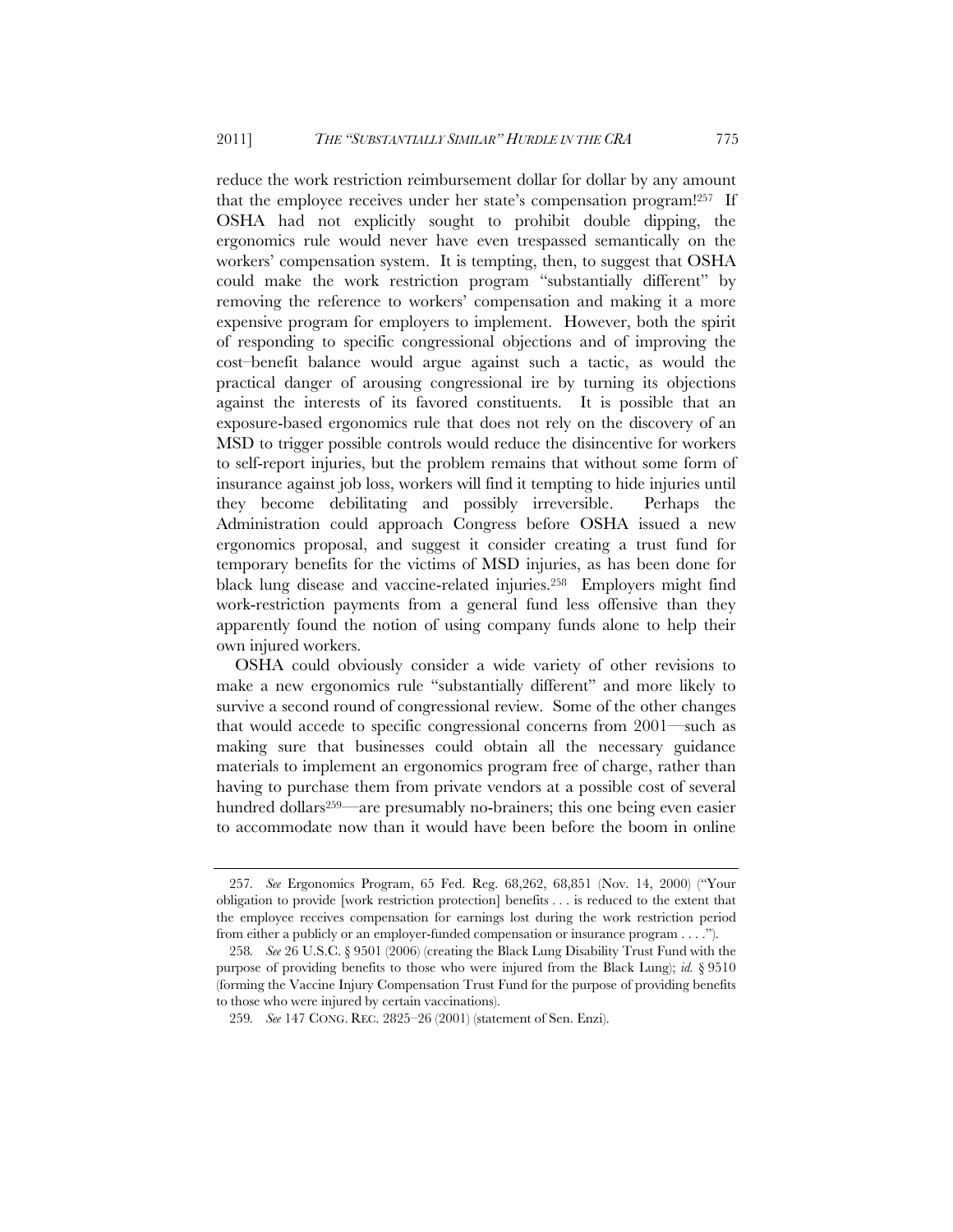access to published reports. Other redesigns are up to OSHA to choose among based on its appraisal of the scientific and economic information with, we would recommend, an eye toward changes that would most substantially increase total benefits, reduce total costs, or both.

There is one other category of change that we recommend even though it calls for more work for the agency than any literal reading of "substantially the same form" would require. The CRA is concerned with rules that reappear in the same "form," but it is also true that the process leading up to the words on the page matters to proponents and opponents of every regulation. The ergonomics rule faced withering criticism for several purported deficiencies in how it was produced.<sup>260</sup> We think the CRA imposes no legal obligation upon OSHA to develop a "substantially different" process the second time around—after all, "form" is essentially perpendicular to "process," and had Congress wanted to force an agency to change how it arrived at an offensive form, it surely could have said "reissued in substantially the same form or via substantially the same process" in § 801(b)(2). Nevertheless, well-founded complaints about flawed process should, we believe, be addressed at the same time an agency is attempting to improve the rule's form in the cost–benefit sense. Although courts have traditionally been very reluctant to rescind rules signed by an agency head who has telegraphed his personal views on the subject at issue,<sup>261</sup> we assume the Obama Administration or a future Executive would be more careful to avoid the appearance of a general bias for regulation as a "thrill" (or, for that matter, against it as a "menace") by the career official leading the regulatory effort.<sup>262</sup> We, however, do not expect OSHA to overreact to ten-year-old complaints about the zeal with which it may have sought to regulate then. Other complaints about the rulemaking process in ergonomics may motivate a "substantially different" process, if OSHA seeks to re-promulgate. For example, Senator Tim Hutchinson accused OSHA of orchestrating a process with "witnesses who were paid, instructed, coached, practiced, to arrive at a preordained outcome,"263 and although an agency need not confine itself to outside experts who will testify pro bono, we suggest it would be politically unwise for OSHA to edit again the testimony of the experts it enlists. Similarly, a different ergonomics rule that still had the cloud of improper and undisclosed conflict of interest in

 <sup>260.</sup> *See supra* note 228 and accompanying text.

<sup>261</sup>*. See, e.g.*, United Steelworkers of Am. v Marshall, 647 F.2d 1189, 1208 (D.C. Cir. 1980) (finding that the head of OSHA "served her agency poorly by making statements so susceptible to an inference of bias," but also finding that she was not "so biased as to be incapable of finding facts and setting policy on the basis of the objective record before her").

<sup>262</sup>*. See supra* note 100.

 <sup>263. 147</sup> CONG. REC. 2832 (statement of Sen. Hutchinson).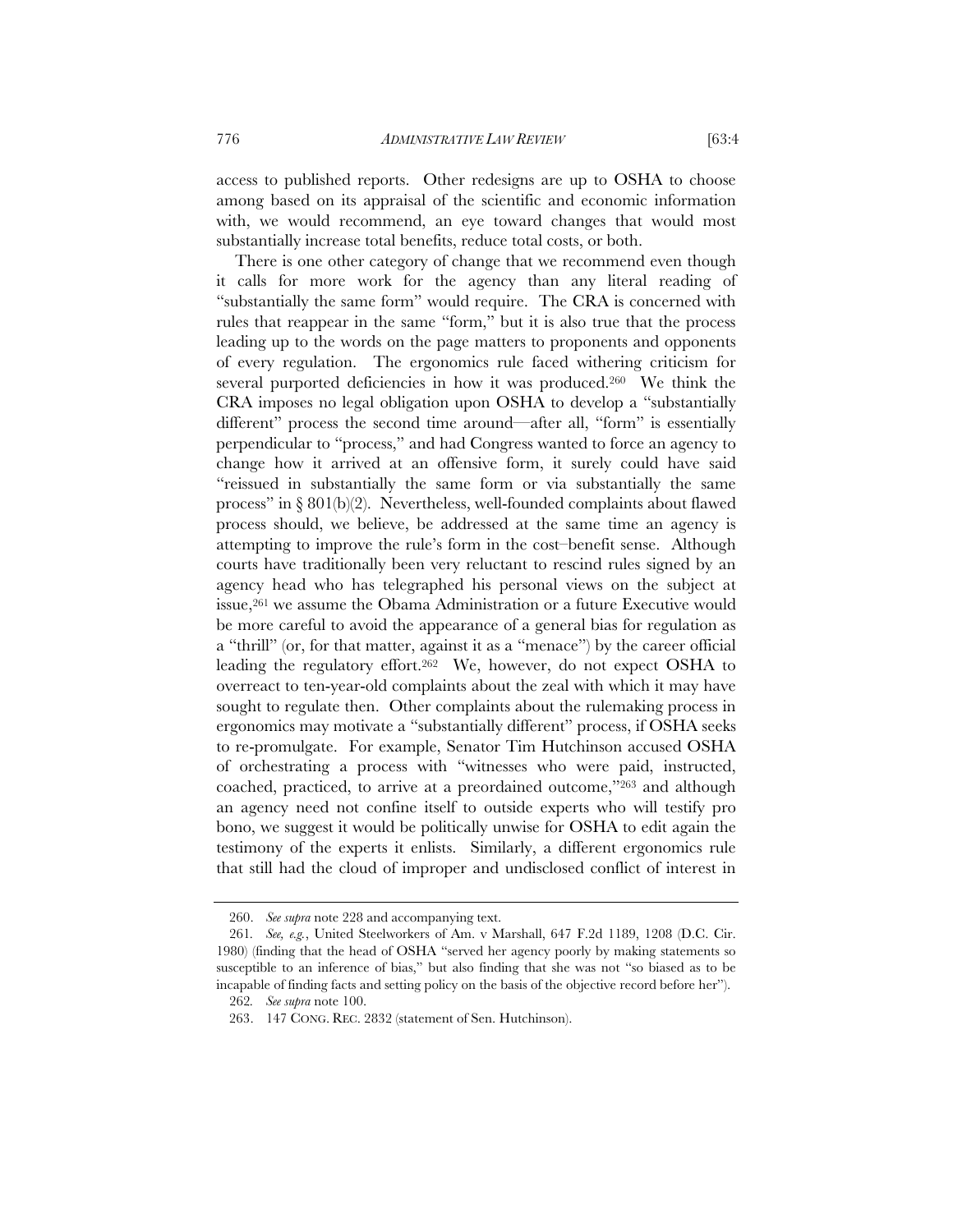the choice of specific outside contractors to do the bulk of the regulatory impact analysis work264 would, we believe, fail to comport with the spirit of  $\S 801(b)(2)$ , in that it would have circumvented the instructions of at least some in Congress to "clean up" the process.

On the other hand, we think some objections to the process by which a rule is developed ought more properly to be the subject of judicial review rather than congressional interference. Some members of Congress accused OSHA of not having enough time to read, let alone digest and thoughtfully respond to, the more than 7000 public comments received as late as August 10, 2000, before the final rule was issued barely three months later.265 Senator Enzi also said that OSHA "took the comments they got, and they opposed everything and incorporated things in this that were worse than in the law that was passed."266 But although a reviewing court could not punish OSHA per se for crafting a rule with costs exceeding benefits, or for engaging in conduct with expert witnesses that Congress might find unseemly, the courts are empowered and required to judge whether OSHA arbitrarily ignored evidence in the record, or twisted its meaning.<sup>267</sup> The CRA, therefore, should emphasize those substantiveand procedural—concerns for which aggrieved parties have no other remedy.

### VII. RECOMMENDATIONS TO AMEND THE CRA

Congress has voted on just one attempt to amend the CRA in the fourteen years since its passage: the inconsequential Congressional Review Act Improvement Act, which unanimously passed the House in June 2009, and that would have eliminated the requirement that an agency transmit each final rule to each house of Congress, leaving the Comptroller General as the only recipient.268 Here we suggest several more substantive changes

<sup>264</sup>*. See* Letter from Rep. David M. McIntosh, Chairman, Subcomm. on Nat'l Econ. Growth, to Alexis M. Herman, Sec'y of Labor, U.S. Dep't of Labor (Oct. 30, 2000), *available at* http://insidehealthpolicy.com/Inside-OSHA/Inside-OSHA-11/13/2000/mcintoshletter-to-herman/menu-id-219.html. McIntosh alleged that the career OSHA official who led the ergonomics rulemaking did (with OSHA's approval) assign task orders to a consulting firm that she had been an owner of before coming to government (and after signing a Conflict of Interest Disqualification requiring her to recuse herself from any such contractual decisions involving her former firm).

<sup>265</sup>*. See, e.g.*, 147 CONG. REC. 2823 (statement of Sen. Enzi).

<sup>266</sup>*. Id.* at 2821.

<sup>267</sup>*. See* 5 U.S.C. § 706(2)(A) (2006) (mandating that the reviewing court shall set aside arbitrary and capricious agency actions, findings, and conclusions).

<sup>268</sup>*. See* Congressional Review Act Improvement Act, H.R. 2247, 111th Cong. (2009) (as passed by House of Representatives, June 16, 2009); 155 CONG. REC. H6849 (daily ed. June 16, 2009) (recording the House roll call vote). The Senate did not take significant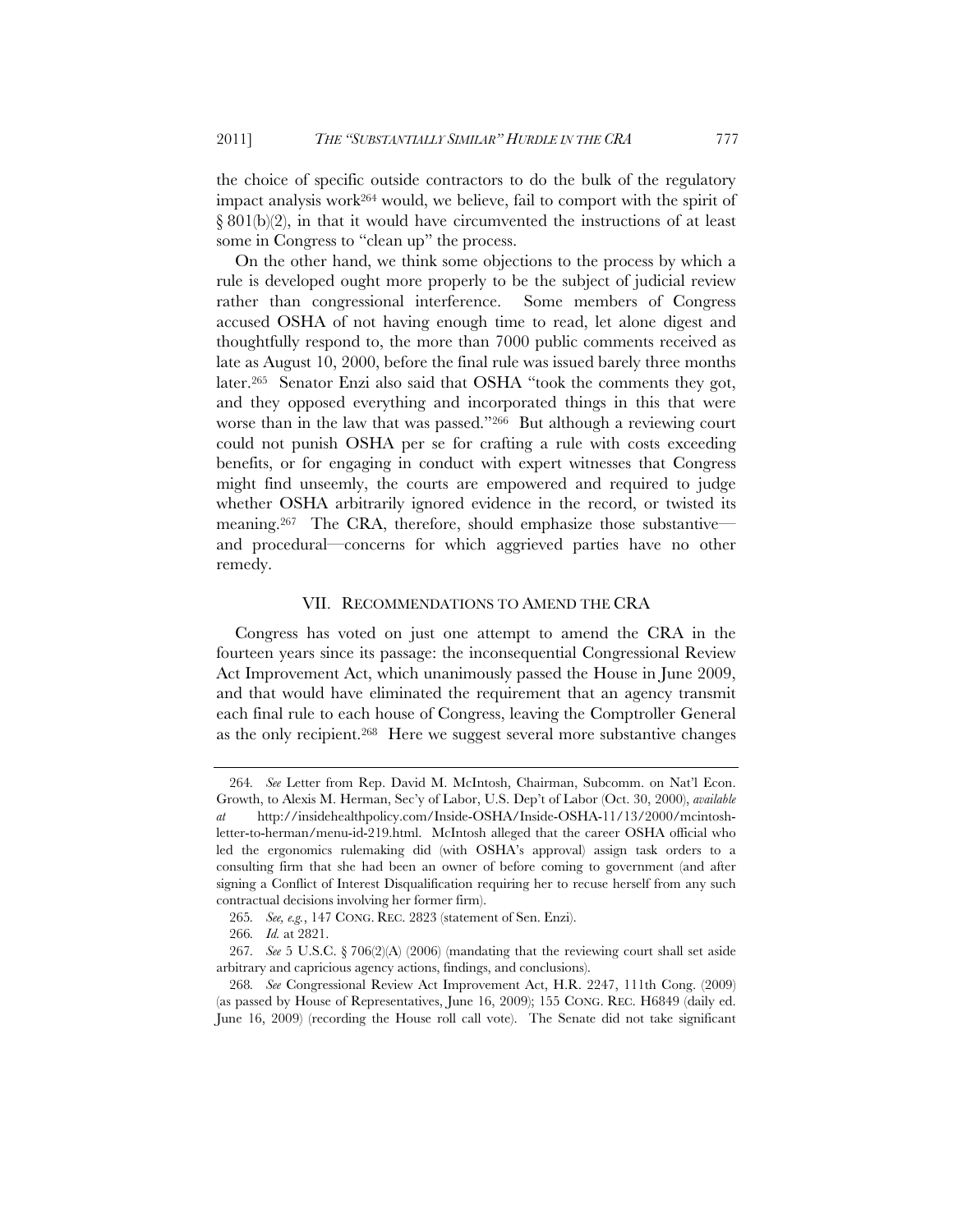action on the bill. *See H.R. 2247: Congressional Review Act Improvement Act*, GOVTRACK.US, http://www.govtrack.us/congress/bill.xpd?bill=h111-2247 (last visited Nov. 14, 2011).

 Various legislators have drafted other bills that have not made it to a vote. Recently, Republican Senator Mike Johanns of Nebraska introduced a bill that would bring administrative "guidance documents" within the purview of the CRA, making them subject to the expedited veto if they meet the same economic impact guidelines that subject rules to congressional scrutiny under the CRA in its current form. *See* Closing Regulatory Loopholes Act of 2011, S. 1530, 112th Cong. (2011) (as referred to committee, Sept. 8, 2011); *cf. supra* note 69 (describing the economic criteria currently used to determine whether a rule is subject to congressional review). Importantly, the bill would make vetoed guidance documents subject to the CRA's "substantially the same" provision. *See* S. 1530 § 2(b)(1)(B). Supporters of the bill have argued that agencies have used such guidance documents to craft enforceable policies while sidestepping congressional review, while opponents take issue with the potential new costs the bill would impose on agencies. *See* Stephen Lee, *Agency Guidance Would Be Subject To Congressional Review Under House Bill*, 41 OCCUPATIONAL SAFETY & HEALTH REP. 788, 788–89 (Sept. 15, 2011). At the time this Article went to press, the bill had only been introduced and referred to committee. *See S. 1530: Closing Regulatory Loopholes Act of 2011*, GOVTRACK.US, http://www.govtrack.us/congress/bill.xpd?bill=s112-1530 (last visited Nov. 14, 2011).

 One other recent and as-yet unsuccessful attempt to amend the CRA would make profound changes in how Congress overrules federal regulatory activity, although it would also incidentally change the "substantially similar" standard to an unambiguous and more permissive one. Early in 2011, Republicans in both houses introduced very similar versions of the Regulations from the Executive in Need of Scrutiny Act (REINS Act), which would replace all of 5 U.S.C. §§ 801–807 with a very different set of procedures governing agency rulemaking. *See* S. 299, 112th Cong. (as introduced in Senate, Feb. 7, 2011); H.R. 10, 112th Cong. (as introduced in House, Jan. 20, 2011). Senator Rand Paul's bill had attracted 29 cosponsors as of November 3, 2011, and Representative Geoff Davis' had attracted 193 cosponsors by that day. As this Article went to press, however, only one committee had voted on either bill—a strict party-line vote of 22–14 on October 25, 2011, in which the House Judiciary Committee favorably reported on H.R. 10. *Full Committee Markup of H.R. 822, H.R. 420, H.R. 10, H.R. 2870, H.R. 1254, & H.R. 3012*, 112th Cong. 128–135 (Oct. 25, 2011), *available at* judiciary.house.gov/hearings/pdf/10 25 11 HR 822 HR 10.pdf (follow "Markup Transcript –  $10/25/2011$ " hyperlink"). Pundits for and against the legislation were not predicting it had much chance of passing both houses, let alone garnering the twothirds majority that would be needed in both houses following an anticipated veto by President Obama. *See S. 299: Regulations from the Executive in Need of Scrutiny Act of 2011*, GOVTRACK.US, http://www.govtrack.us/congress/bill.xpd?bill=s112-299 (last visited Nov. 14, 2011); *H.R. 10: Regulations from the Executive in Need of Scrutiny Act of 2011*, GOVTRACK.US, http://www.govtrack.us/congress/bill.xpd?bill=h112-10 (last visited Nov. 14, 2011)*.* 

On November 3, 2011, the White House released a Statement of Administration Policy about the REINS Act, in which it specifically described REINS as a

radical departure from the longstanding separation of powers between the Executive and Legislative branches [that] would delay and, in many cases, thwart implementation of statutory mandates and execution of duly enacted laws, increase business uncertainty, undermine much-needed protections of the American public, and create unnecessary confusion. There is no justification for such an unprecedented requirement.

Office of Mgmt. & Budget, Exec. Office of the Pres., Statement of Administration Policy: S.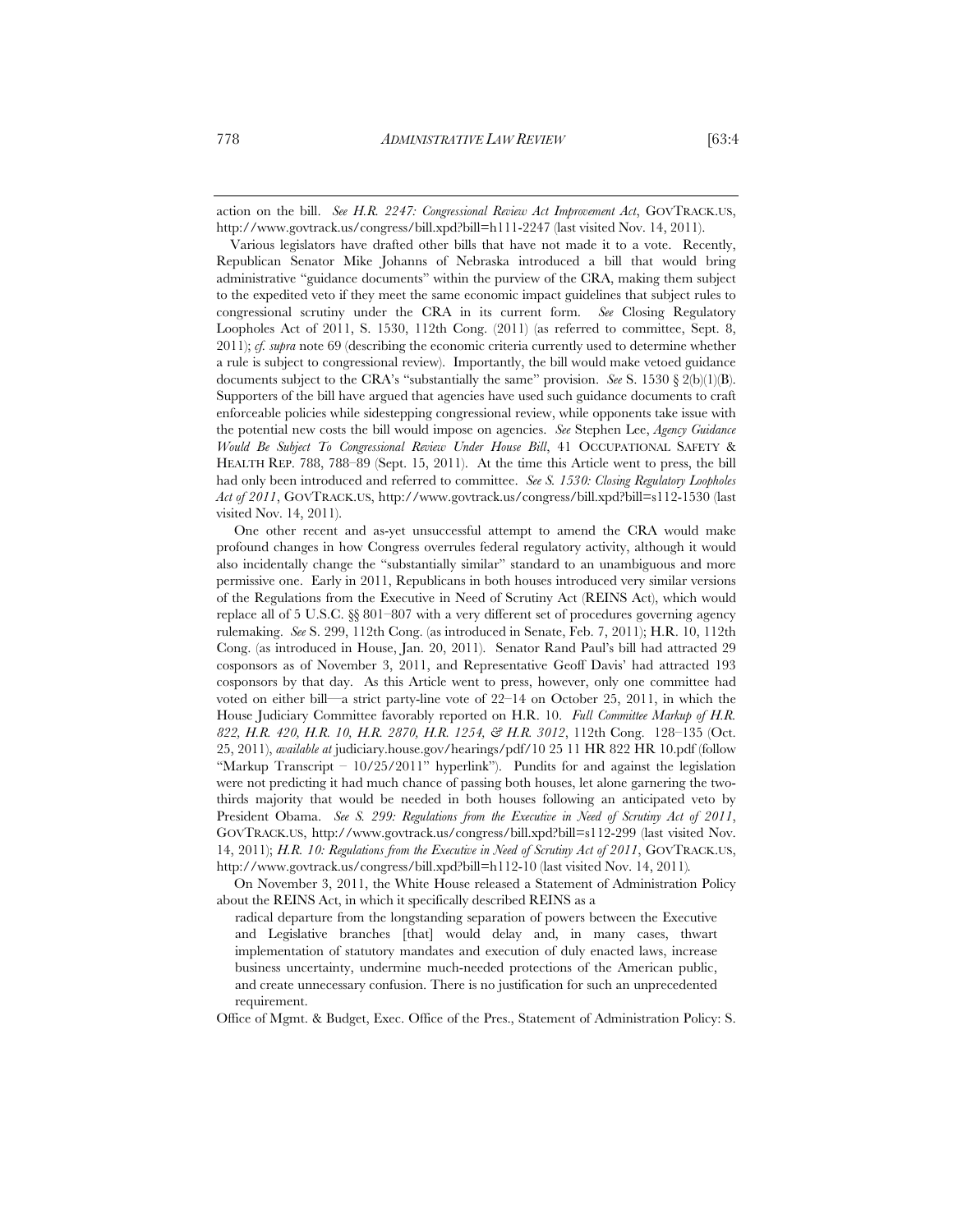Congress should consider to improve the CRA, emphasizing the reissuedrules problem but including broader suggestions as well. We make these suggestions in part to contrast with several of the pending proposals to change the CRA that have been criticized as mischievous and possibly unconstitutional.<sup>269</sup>

**Improvement 1: Codification of the Cost–Benefit-Based**  Standard. First, Congress should explicitly clarify within the CRA text the meaning of "substantially the same" along the lines we suggest: any rule with a substantially more favorable balance between benefits and costs should be considered "substantially different" and not vulnerable to a preemptory veto. In the rare cases where a prior congressional mandate to produce a narrowly tailored rule collides head-on with the veto of the rule

 But if the REINS Act were to become law, although regulating would become much more difficult, reissuing a rule that fails to win congressional approval would actually become easier! Section  $801(a)(5)$ , as amended by both S. 299 and H.R. 10, would bar an agency whose rule had not been approved by both houses within seventy session days of being presented to Congress from seeking a second joint resolution of approval "relating to the same rule" during the remainder of the entire congressional session. *See* S. 299 § 3; H.R. 10 § 3. The ambiguous and potentially broad restriction against reissuing something "substantially the same," therefore, would under the REINS Act be replaced by a clear prohibition only against seeking a second chance to issue the *exact same* rule. Although we have no first-hand basis to support this assumption, perhaps this particular change the REINS Act would make to the CRA reflects a realization that the original "substantially the same" provision was needlessly broad and uncertain.

269. *See supra* note 268.

<sup>1786—</sup>Long-Term Surface Transportation Act of 2011 (Nov. 3, 2011), http://www.whitehouse.gov/sites/default/files/omb/legislative/sap/112/saps1786s\_20111 103.pdf.

The REINS Act is so controversial because it would reverse the paradigm under which executive branch agencies have been issuing regulations under delegated authority for more than two centuries. Instead of regulations being presumed valid unless struck down by a CRA resolution, specific act of Congress, or order of a reviewing court, major rules would be presumed invalid unless *approved* by both houses of Congress. *See* S. 299 § 3. The introduction of the REINS Act prompted an interesting debate over whether it would violate the constitutional principle of separation of powers. *Compare* Sally Katzen, *Why the REINS Act is Unwise If Not Also Unconstitutional*, REGBLOG (May 3, 2011), http://www.law.upenn.edu/ blogs/regblog/2011/05/why-the-reins-act-is-unwise-if-notalso-unconstitutional.html, *with* Jonathan H. Adler, *The REINS Act: A Constitutional Means to Control Delegation*, REGBLOG (July 25, 2011), http://www.law.upenn.edu/blogs/regblog/ 2011/07/the-reins-act-a-constitutional-means-to-control-delegation.html. Of course, the broader public policy issue is whether limiting all major regulations to those specifically approved by Congress would "impose a slow-motion government shutdown, and . . . replace a process based on expertise, rationality and openness with one characterized by political maneuvering, economic clout and secrecy." *Regulations from the Executive in Need of Scrutiny Act of 2011: Hearing on H.R. 10 Before the Subcomm. on Courts, Comm. & Admin. Law of the H. Comm. on the Judiciary*, 112th Cong. 124 (2011) (statement of David Goldston, Director of Government Affairs, Natural Resources Defense Council).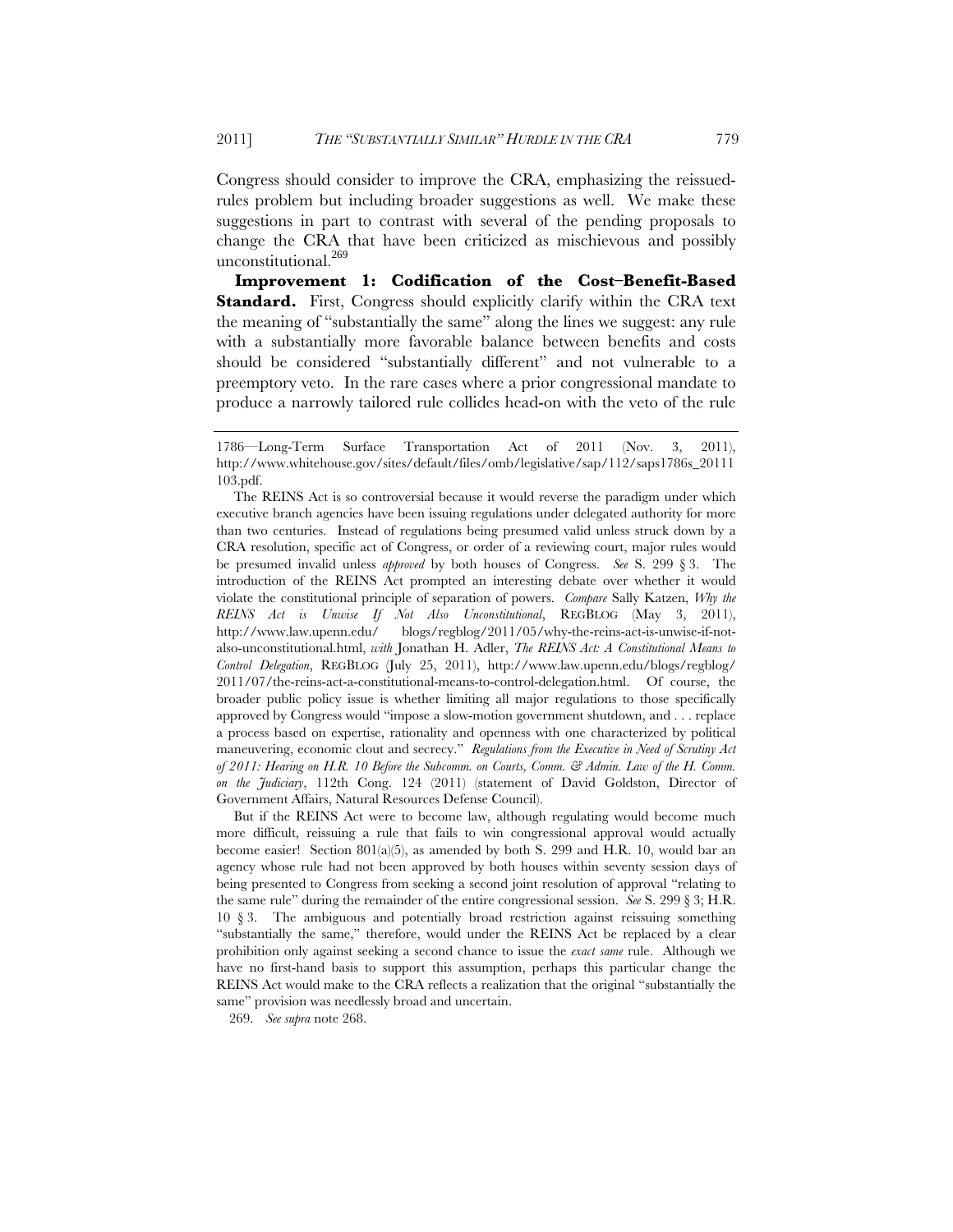as promulgated, Congress has already admitted that it owes it to the agency to "make the congressional intent clear regarding the agency's options or lack thereof after enactment of a joint resolution of disapproval."270 But there is currently no legal obligation for Congress to do so. In a hypothetical case where Congress has effectively said, "Promulgate this particular rule," and then vetoed a good-faith attempt to do just that, it seems particularly inappropriate for Congress not to bind itself to resolve the paradox. But we believe it is also inappropriate for Congress to perpetuate the ambiguity of "substantially the same" for the much more common cases in which the agency is not obligated to try again, but for good reasons wishes to.

**Improvement 2A: Severability.** The CRA veto process might also be improved by permitting a resolution of disapproval to strike merely the offending portion(s) of a proposed rule, leaving the rest intact. If, as a clearly hypothetical example, the only thing that Congress disliked about the ergonomics regulation was the additional entitlement to benefits different from those provided by state workers' compensation laws, it could have simply struck that provision. Charles Tiefer has made the interesting observation that one would not want to close military bases this way (but rather craft a take-it-or-leave-it approach for the proposed list as a whole) to avoid horse-trading,271 but a set of regulatory provisions can be different: it is not zero-sum in the same way. The allowance for severability would pinpoint the offending portion(s) of a proposed regulation and therefore give the agency clearer guidance as to what sort of provisions are and are not approved.

Severability would have the added benefit of lowering the chances of there being a null set of reasons for veto. In other words, a generic joint resolution may be passed and overturn a regulation even though no single substantive reason has majority support in Congress. Suppose, for example, that the FAA proposed an updated comprehensive passenger safety regulation that included two unrelated provisions. First, due to passengers' disobeying the limitations on in-flight use of personal electronic devices and mobile phones, the rule banned possession of personal electronics as carry-on items. Second, in order to ensure the dexterity and mobility of those assisting with an emergency evacuation, the rule increased the minimum age for exit-row seating from fifteen to eighteen. If thirty senators disliked solely the electronics ban, but thirty different senators disliked only the exit row seating restriction, then under the current law the

 <sup>270. 142</sup> CONG. REC. 8199 (1996) (joint statement of Sens. Nickles, Reid, and Stevens).

 <sup>271.</sup> Tiefer, *supra* note 136, at 479 & n.311 (relying on the Supreme Court's reasoning in *Dalton v. Spector*, 511 U.S. 462 (1994)).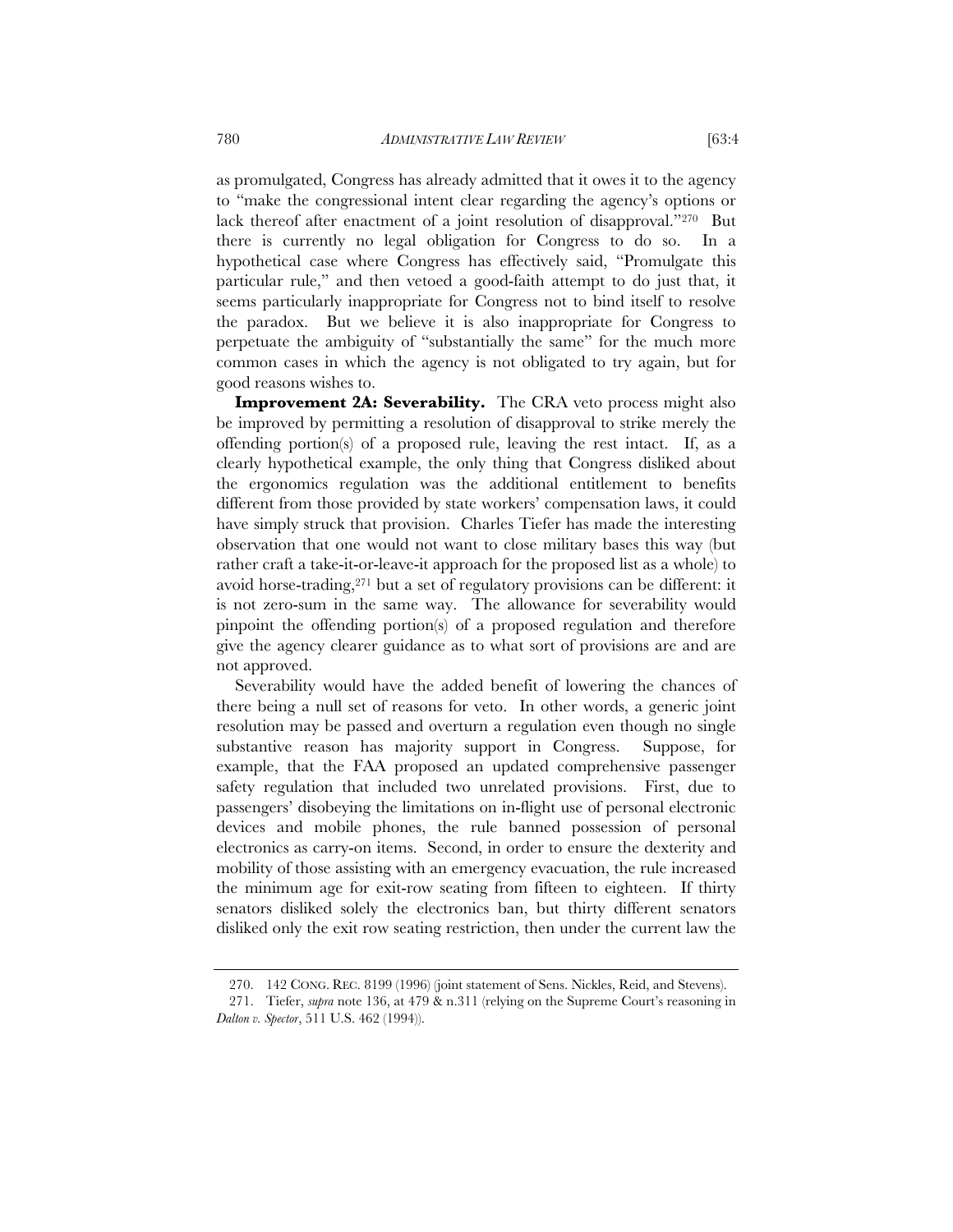entire regulation is at risk of veto even though a majority of Senators approved of all of the rule's provisions. An ability to strike just the offending portion of a regulation decreases the potential272 for this sort of null set veto.

**Improvement 2B: Codified Rationale.** On the other hand, some might well consider a scalpel to be a dangerous tool when placed into the hands of Congress. Although Congress may understand what it means to send an agency back to square one with a rule under the current procedure, the availability of a partial veto might lead to overuse of the CRA, turning it into a forum for tinkering with specific words in complicated regulations produced with fidelity to the science and to public comment, perhaps in ways that a court would consider arbitrary and capricious if done by the issuing agency.

Alternatively, Congress could also go much further than the limited resolution template273 and take on more responsibility by living up to the literal promise embodied in the signing statement. The drafters of the CRA stated: "The authors intend the debate on *any* resolution of disapproval to focus on the law that authorized the rule . . . ."274 This goal would be served (though admittedly at the expense of some speed) by requiring the joint resolution of disapproval to include a statement of the reason(s) for the veto. That is to say, whenever Congress disapproves of a rule, it should surround what Cohen and Strauss called the "Delphic 'No!'"275 with some attempt to explain the "why 'No'?" question the agency will rightly be preoccupied with as it regroups or retreats. From the agency's point of view, it is bad enough that Congress can undo in ten hours what it took OSHA ten years to craft, but to do so without a single word of explanation, beyond the ping-pong balls of opposing rhetoric during a floor debate, smacks more of Congress flexing its muscle than truly teaching the agency a lesson. Indeed, it is quite possible that the act of articulating an explanatory statement to be voted on might reveal that there

 <sup>272.</sup> Admittedly, severability would not entirely eliminate this possibility—the risk would still remain where dueling minorities of legislators opposed the *same* provision but for different reasons. For example, if the Environmental Protection Agency were to propose an ozone standard of 60 parts per billion (ppb), the regulation is at risk of being vetoed if thirty senators think the standard should be 25 ppb while another thirty Senators think it should be 200 ppb.

<sup>273</sup>*. See* 5 U.S.C. § 802 (2006) (requiring that a joint resolution of disapproval read: "That Congress disapproves the rule submitted by the \_\_\_ relating to \_\_\_, and such rule shall have no force or effect").

 <sup>274. 142</sup> CONG. REC. 8199 (1996) (joint statement of Sens. Nickles, Reid, and Stevens) (emphasis added).

 <sup>275.</sup> Daniel Cohen & Peter L. Strauss, *Congressional Review of Agency Regulations*, 49 ADMIN. L. REV. 95, 105 (1997).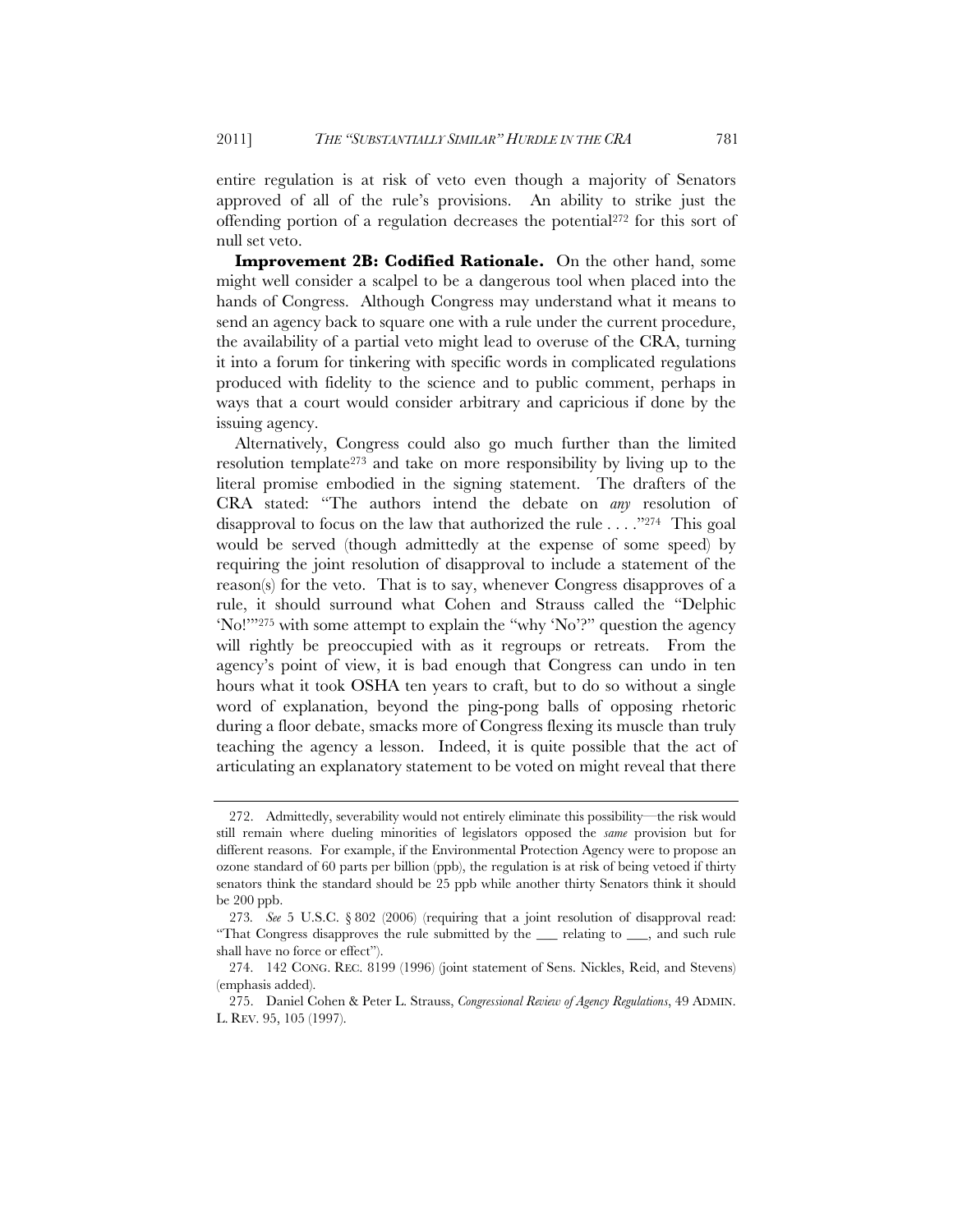might be fifty or more unhappy Senators, but no majority for any particular view of whether and why the rule should be scrapped.

**Improvement 3: Early Veto.** We hasten to add, however, that this bow to transparency and logic should be a two-way street; we also enthusiastically endorse the proposal Professor Strauss made in 1997 that the CRA should be "amended to provide that an agency adopting the same or 'substantially the same' rule to one that has been disapproved must fully explain in its statement of basis and purpose how any issues ventilated during the initial disapproval process have been met."276 We would go further, however, and suggest that the overwhelmingly logical time to have the discussion about whether a reissued rule runs afoul of the "substantially the same" provision is when the new rule is *proposed*, not after it is later issued as a final rule. Surely, needless costs will be incurred by the agency and the interested public, needless uncertainty will plague the regulated industries, and other benefits will be needlessly foregone in the bargain, if Congress silently watches a regulatory proposal go through notice and comment that it believes may be invalid on "substantially the same" grounds, only to veto it at the finish line. We suggest that whenever an agency is attempting to reissue a vetoed rule on the grounds that it is not "substantially the same," it should be obligated to transmit the notice of proposed rulemaking (NPRM) to both houses, and then that Congress should have a window of time—we suggest sixty legislative days—to decide whether the proposal should not be allowed to go forward on "substantially the same" grounds, with silence denoting assent. Under this process, failure to halt the NPRM would preclude Congress from raising a "substantially the same" objection at the time of final promulgation, but it would of course not preclude a second veto on any substantive grounds.277 The

<sup>276</sup>*. Hearing on CRA*, *supra* note 83, at 135 (statement of Peter L. Strauss, Betts Professor of Law, Columbia University). Assuming that our proposal immediately above was adopted, we would interpret Strauss' amendment as then applying only to issues specifically called out in the list of particulars contained in the expanded text of the actual resolution of disapproval—not necessarily to every issue raised by any individual member of Congress during the floor debate.

 <sup>277.</sup> Enforcement of a limit on tardy congressional "substantial similarity" vetoes would require additional amendments to the CRA. First, the section governing judicial review would need to be amended so that a court can review and invalidate a CRA veto on the basis that Congress was making an after-the-fact "substantial similarity" objection. *Cf.* 5 U.S.C. § 805 ("No determination, finding, action, or omission under this chapter shall be subject to judicial review."). Second, Congress would need to insert its substantive basis for the veto into the text of the joint resolution, which is currently not allowed (but which we recommend as Improvement 2B above). Absent a textual explanation of the substantive basis for a veto, the ban on a tardy congressional "substantial similarity" veto would be an empty prohibition; members of Congress could vote in favor of a blanket veto without any substantive reason, and courts would likely decline to review the veto under the political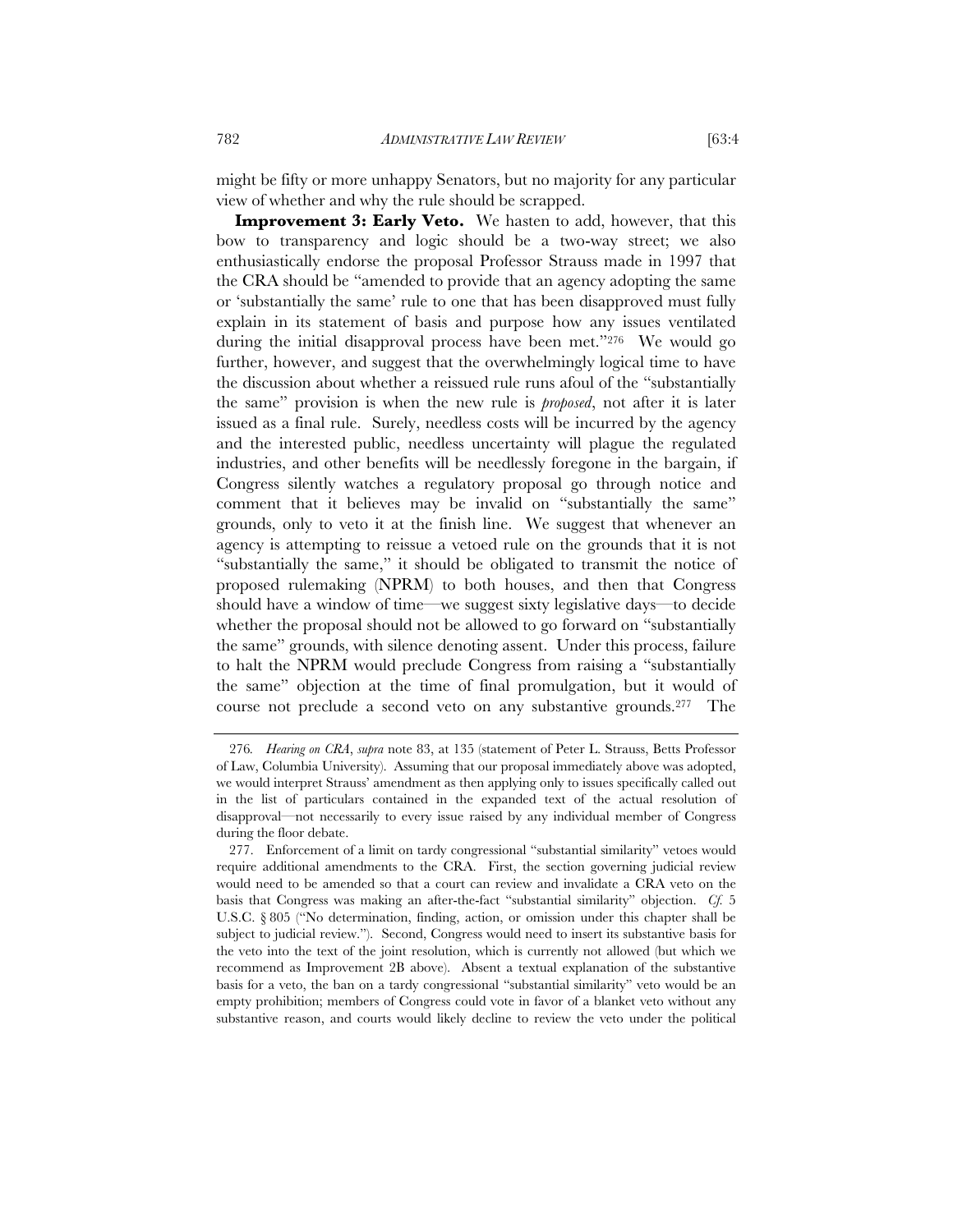agency would still be vulnerable to charges that it had found a second way to issue a rule that did more harm than good. With this major improvement in place, a vague prohibition against reissuing a similar rule would at worst cause an agency to waste half of its rulemaking resources in an area.

**Improvement 4: Agency Confrontation.** Currently, the CRA does not afford the agency issuing a rule the opportunity that a defendant would have under the Confrontation Clause<sup> $278$ </sup> to face his accusers about the conduct at issue. Even within the confines of an expedited procedure, and recognizing that the floor of Congress is a place for internecine debate as opposed to a hearing, the CRA could still be amended to allow some limited dialogue between the agency whose work is being undone and the members. Perhaps in conjunction with a requirement that Congress specify the reasons for a resolution of disapproval, the agency should be allowed to enter a response into the official record indicating any concerns about misinterpretation of the rule or the accompanying risk and cost analyses. This could, of course, become somewhat farcical in a case (like the ergonomics standard) where the leadership of the agency had changed hands between the time of promulgation and the time of the vote on the disapproval—presumably, Secretary Chao would have declined the opportunity to defend the previous administration's ergonomics standard on factual grounds. However, each agency's Regulatory Policy Officer could be empowered to craft such a statement.279

## **CONCLUSION**

The CRA can be a helpful hurdle to check excesses and spur more favorable actions from a CBA standpoint, but it makes no sense to foreclose the agency from doing what Congress wants under the guise of the substantial similarity provision. OSHA should not reissue the ergonomics rule in anything like its past form—not because of "substantial similarity," but because it was such a flawed rule in the first place. But a different rule with a more favorable cost–benefit ratio has been needed for decades, and

question doctrine.

 <sup>278.</sup> *See* U.S. CONST. amend. VI ("In all criminal prosecutions, the accused shall enjoy the right . . . to be confronted with the witnesses against him . . . .").

 <sup>279.</sup> Note that these officers usually were career appointees, who would therefore generally hold over when administrations changed. *See* Exec. Order No. 12,866, 3 C.F.R. 638 (1994), *reprinted as amended in* 5 U.S.C. § 601 app. at 745 (2006). President Bush issued an executive order that redefined these officers as being political appointees, but President Obama rescinded that order in January 2009, redefining these officials as careerists who might be better able to fulfill this function objectively. *See* Exec. Order No. 13,497, 3 C.F.R. 218 (2010), *invalidating* Exec. Order No. 13,422, 3 C.F.R. 191 (2007).